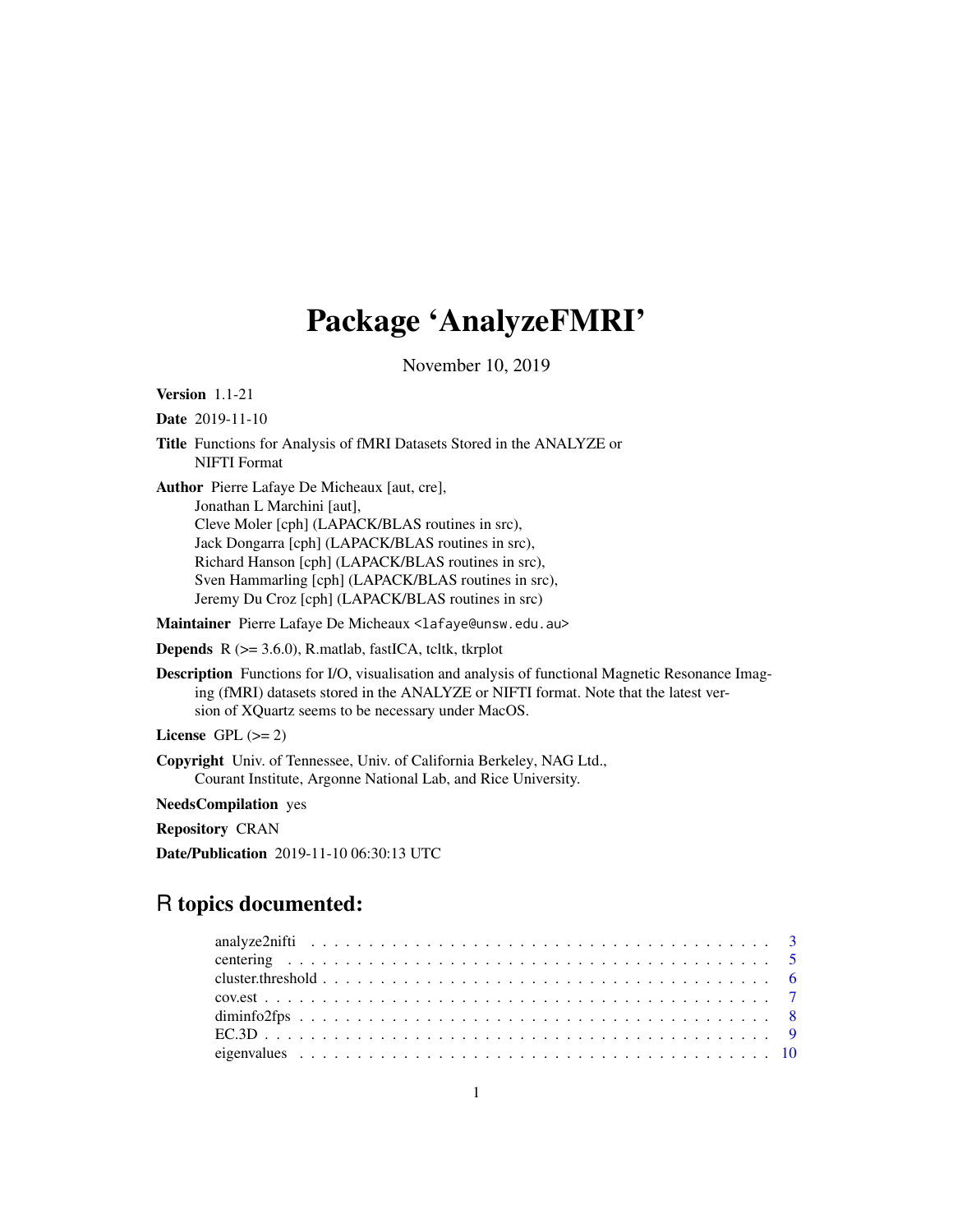|                                                                                                                 | $-11$ |
|-----------------------------------------------------------------------------------------------------------------|-------|
|                                                                                                                 | 11    |
|                                                                                                                 | 12    |
|                                                                                                                 | 12    |
|                                                                                                                 | 13    |
|                                                                                                                 | 17    |
|                                                                                                                 | 19    |
|                                                                                                                 | 20    |
|                                                                                                                 | 21    |
|                                                                                                                 | 22    |
|                                                                                                                 | 23    |
|                                                                                                                 | 23    |
|                                                                                                                 | 24    |
|                                                                                                                 | 25    |
|                                                                                                                 | 27    |
|                                                                                                                 | 28    |
| f.read.analyze.tpt $\ldots \ldots \ldots \ldots \ldots \ldots \ldots \ldots \ldots \ldots \ldots \ldots \ldots$ | 29    |
|                                                                                                                 | 29    |
|                                                                                                                 | 30    |
|                                                                                                                 | 31    |
|                                                                                                                 | 31    |
|                                                                                                                 | 35    |
|                                                                                                                 | 36    |
|                                                                                                                 | 37    |
|                                                                                                                 | 37    |
|                                                                                                                 |       |
|                                                                                                                 | 38    |
|                                                                                                                 | 39    |
|                                                                                                                 | 39    |
|                                                                                                                 | 40    |
|                                                                                                                 | 41    |
|                                                                                                                 | 42.   |
|                                                                                                                 | 42    |
|                                                                                                                 | 43    |
|                                                                                                                 | 43    |
|                                                                                                                 | 44    |
|                                                                                                                 | 45    |
|                                                                                                                 | 46    |
|                                                                                                                 | 46    |
|                                                                                                                 | 47    |
|                                                                                                                 | 48    |
|                                                                                                                 | 48    |
|                                                                                                                 | 49    |
|                                                                                                                 | 50    |
|                                                                                                                 | 51    |
| <b>ICAtemp</b>                                                                                                  | 52    |
| ijk2xyz                                                                                                         | 53    |
|                                                                                                                 | 59    |
| mat34.to.TRSZ                                                                                                   | 59    |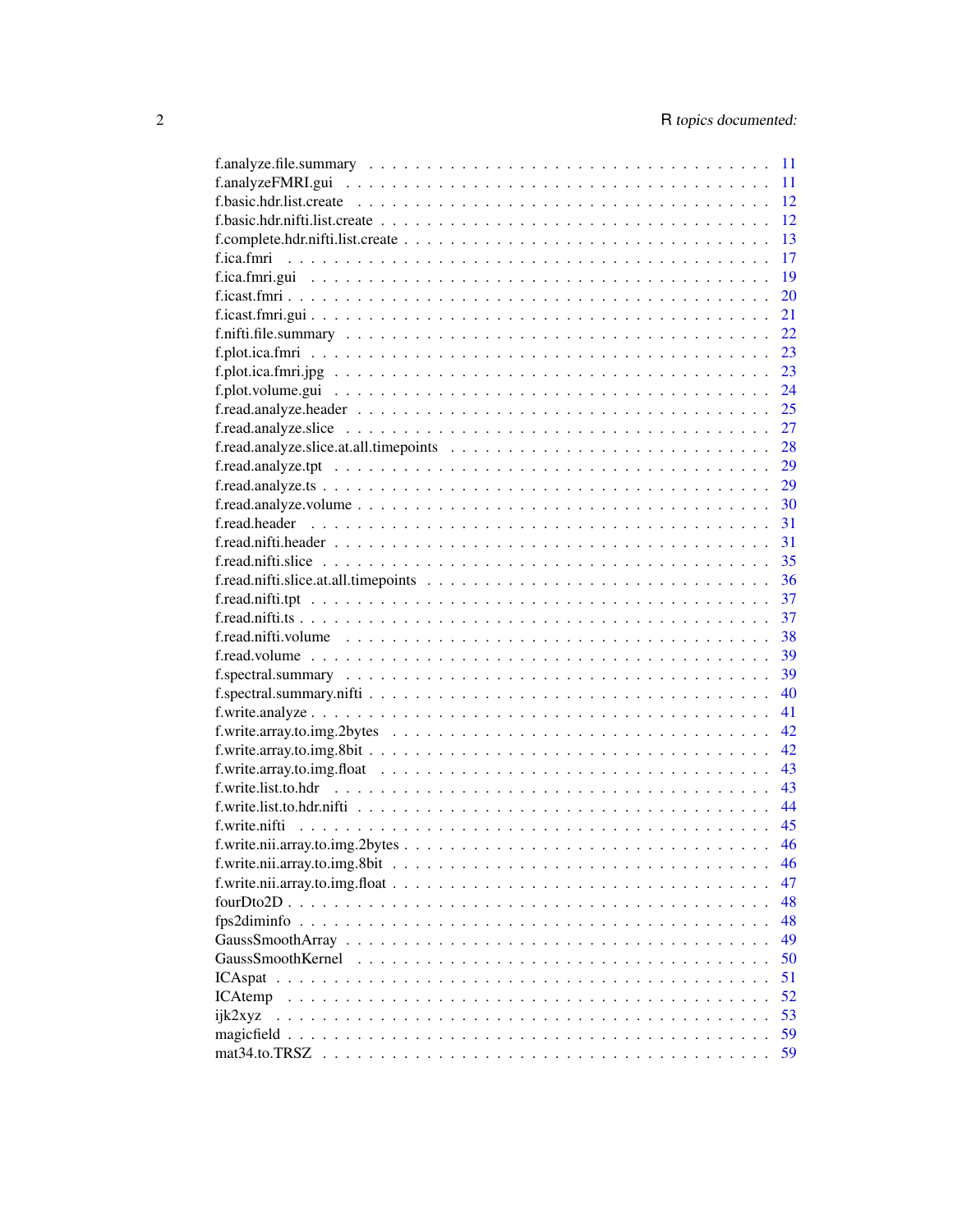<span id="page-2-0"></span>

|       |                                                                                                                                       | 60 |
|-------|---------------------------------------------------------------------------------------------------------------------------------------|----|
|       |                                                                                                                                       | 61 |
|       |                                                                                                                                       | 62 |
|       |                                                                                                                                       | 62 |
|       |                                                                                                                                       | 63 |
|       |                                                                                                                                       | 64 |
|       | $N2G$ . Fit                                                                                                                           | 65 |
|       |                                                                                                                                       | 66 |
|       |                                                                                                                                       | 66 |
|       | N <sub>2G</sub> .Likelihood.Ratio                                                                                                     | 67 |
|       |                                                                                                                                       | 68 |
|       |                                                                                                                                       | 68 |
|       |                                                                                                                                       | 70 |
|       |                                                                                                                                       | 71 |
|       |                                                                                                                                       | 71 |
|       |                                                                                                                                       | 73 |
|       |                                                                                                                                       | 74 |
|       |                                                                                                                                       | 74 |
|       | reduction<br><u>. Die besteht die besteht die besteht die besteht die besteht die besteht die besteht der Stadt die besteht die b</u> | 75 |
|       |                                                                                                                                       | 76 |
|       | Sim.3D.GRF                                                                                                                            | 77 |
|       |                                                                                                                                       | 78 |
|       |                                                                                                                                       | 80 |
|       | threeD to 4D                                                                                                                          | 81 |
|       |                                                                                                                                       | 82 |
|       | Threshold FDR                                                                                                                         | 82 |
|       |                                                                                                                                       | 83 |
|       |                                                                                                                                       | 84 |
|       | xyz2ijk                                                                                                                               | 85 |
|       |                                                                                                                                       | 86 |
|       |                                                                                                                                       |    |
| Index |                                                                                                                                       | 87 |

analyze2nifti *Create a NIFTI file from an Analyze file*

# Description

Create a NIFTI file from an Analyze file.

# Usage

```
analyze2nifti(file.in,path.in=".",path.out=".",file.out=NULL,is.nii=TRUE,
qform.code=2,sform.code=2,data.type=rawToChar(raw(10)),db.name=rawToChar(raw(18)),
dim.info=rawToChar(raw(1)),dim=NULL,TR=0,slice.code=rawToChar(raw(1)),
xyzt.units=rawToChar(raw(1)),descrip=NULL,aux.file=rawToChar(raw(24)),
intent.name=rawToChar(raw(16)))
```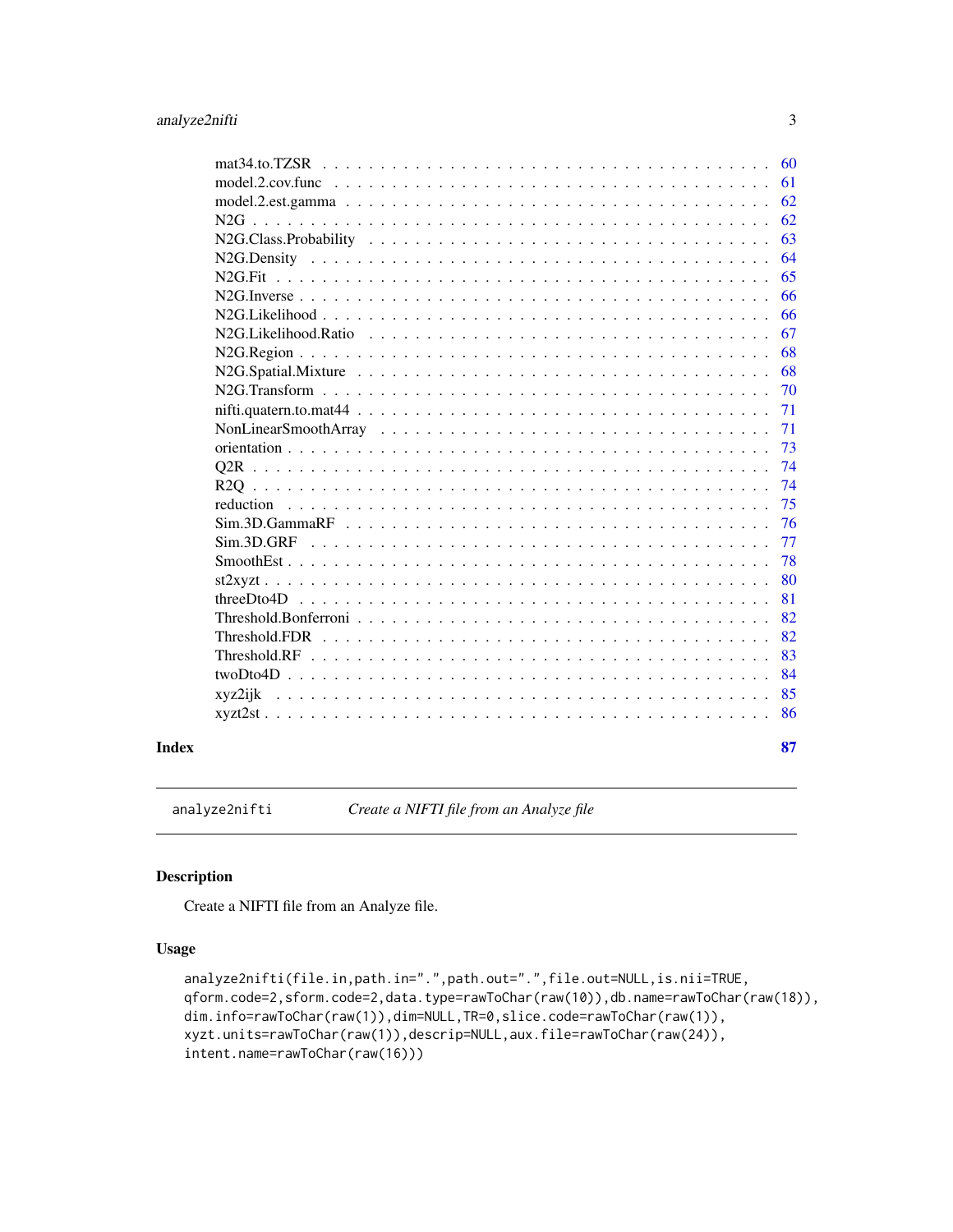# Arguments

| file.in     | character, filename of the Analyze file to be read                                                                                                                                                                                                                                                                                                                                                                                                                |
|-------------|-------------------------------------------------------------------------------------------------------------------------------------------------------------------------------------------------------------------------------------------------------------------------------------------------------------------------------------------------------------------------------------------------------------------------------------------------------------------|
| path.in     | character, Directory path from where to take the .hdr, img, mat files                                                                                                                                                                                                                                                                                                                                                                                             |
| path.out    | character, Directory path where to write the .hdr/.img or .nii file                                                                                                                                                                                                                                                                                                                                                                                               |
| file.out    | character, filename of the NIFTI file to write (without extension). If NULL, same<br>as file.in                                                                                                                                                                                                                                                                                                                                                                   |
| is.nii      | logical, if TRUE a NIFTI .nii file will be created, if FALSE a .hdr/.img NIFTI file<br>will be created                                                                                                                                                                                                                                                                                                                                                            |
| qform.code  | value in 0,,4                                                                                                                                                                                                                                                                                                                                                                                                                                                     |
| sform.code  | value in 0,,4                                                                                                                                                                                                                                                                                                                                                                                                                                                     |
| data.type   | char[10]. UNUSED in NIFTI-1 but could be filled with what you want                                                                                                                                                                                                                                                                                                                                                                                                |
| db.name     | char[18]. UNUSED in NIFTI-1 but could be filled with what you want                                                                                                                                                                                                                                                                                                                                                                                                |
| dim.info    | MRI slice ordering: This field encode which spatial dimension $(1=x, 2=y)$ or<br>$3 = z$ ) corresponds to which acquisition dimension for MRI data. In fact, it con-<br>tains three informations: freq.dim, phase.dim and slice.dim, all squished<br>into the single byte field dim.info (2 bits each, since the values for each field are<br>limited to the range 03). The R function fps2diminfo can be used to encode<br>these values from the dim. info byte. |
| dim         | vector (of length 8) of image dimensions. dim[1] specifies the number of di-<br>mensions. In NIFTI-1 files, dim[2], dim[3], dim[4] are for space, dim[5] is<br>for time. The 5th dimension (dim[6]) of the dataset, if present (i.e., dim[1]=5<br>and $dim[6] > 1$ , contains multiple values (for example a vector) to be stored at<br>each spatiotemporal location. Uses of dim[7] and dim[8] are not specified in<br>NIFTI-1 format.                           |
| TR          | Time Repetition to be stored in pixdim[5]                                                                                                                                                                                                                                                                                                                                                                                                                         |
| slice.code  | Slice timing order. If this is nonzero, AND if slice dim is nonzero, AND<br>if slice.duration is positive, indicates the timing pattern of the slice acquisi-<br>tion. The following codes are defined: 0 (NIFTI SLICE UNKNOWN), 1 (NIFTI<br>SLICE SEQ INC), 2 (NIFTI SLICE SEQ DEC), 3 (NIFTI SLICE ALT INC), 4<br>(NIFTI SLICE ALT DEC)                                                                                                                         |
| xyzt.units  | Units of pixdim[2:5]. Bits 13 of xyzt.units specify the (same) space unit<br>of pixdim[2:4]. Bits 46 of xyzt.units specify the time unit of pixdim[5].<br>See 'xyzt-units.txt' in the niftidoc directory of the source package. The R<br>function st2xyzt can be used to encode these values from the xyzt.units byte.                                                                                                                                            |
| descrip     | char[80]. This field may contain any text you like                                                                                                                                                                                                                                                                                                                                                                                                                |
| aux.file    | char[24]. This field is used to store an auxiliary filename.                                                                                                                                                                                                                                                                                                                                                                                                      |
| intent.name | char[16]. name or meaning of data. If no data name is implied or needed,<br>intent.name[1] should be set to 0.                                                                                                                                                                                                                                                                                                                                                    |

# Value

Nothing is returned. The NIFTI file is created in the specified path.out directory (default is current directory).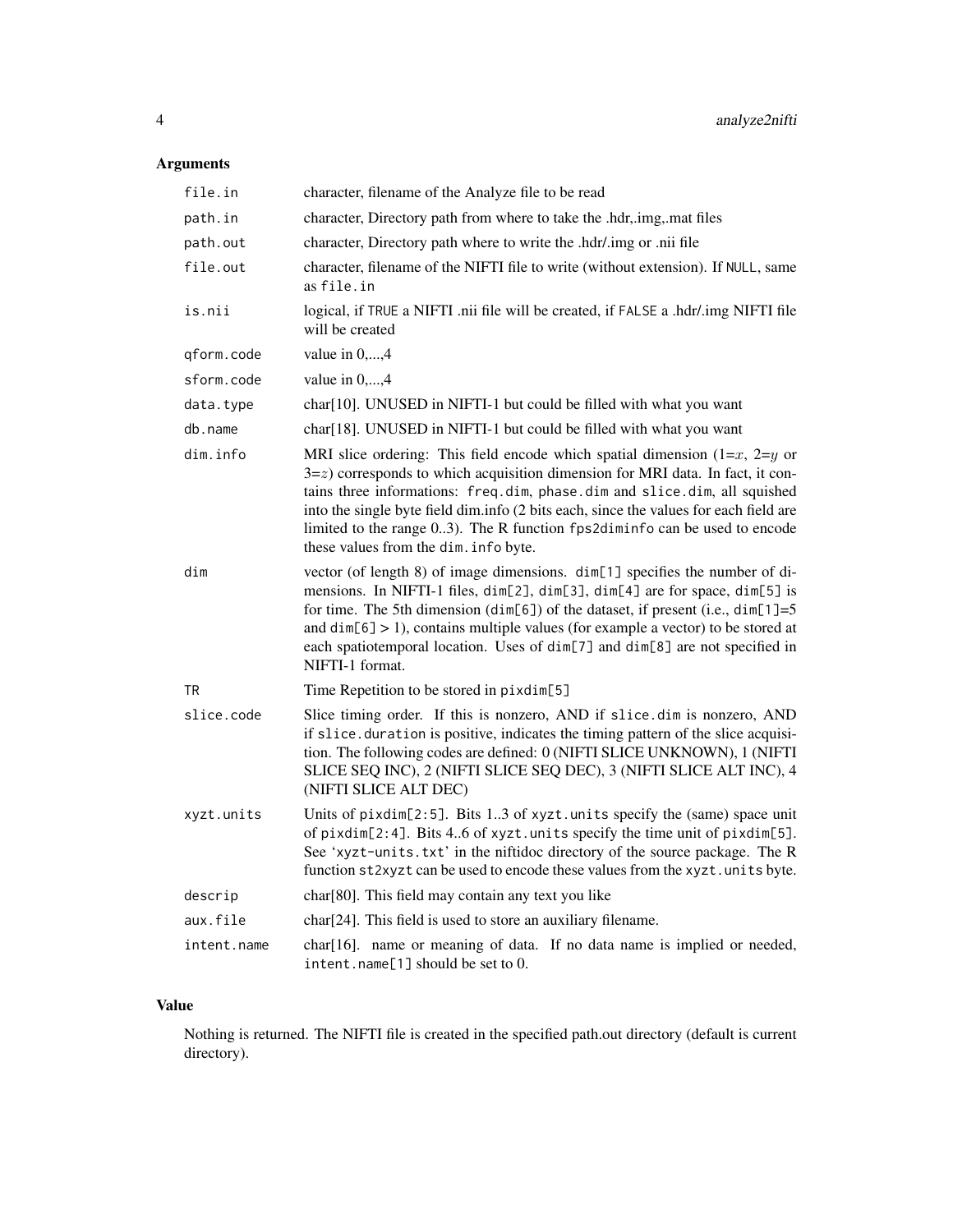#### <span id="page-4-0"></span>centering 5

# Examples

```
## Not run:
analyze2nifti(path.in=system.file(package="AnalyzeFMRI"),file.in="example",
              file.out="nifti-tmp",is.nii=TRUE)
```
## End(Not run)

centering *centering*

# Description

This function center the data in the two dimensions, the first dimension being indicated by col.first argument

# Usage

```
centering(X,col.first=TRUE)
```
# Arguments

|           | a matrix of size tm x vm which contains the functionnal images |
|-----------|----------------------------------------------------------------|
| col.first | Logical. Center the columns or the rows first                  |

# Value

Xcentred the double centered matrix

# See Also

[reduction](#page-74-1)

- # TODO!!
- # Xcentred <- centering(X.masked,col.first=TRUE)\$Xcentred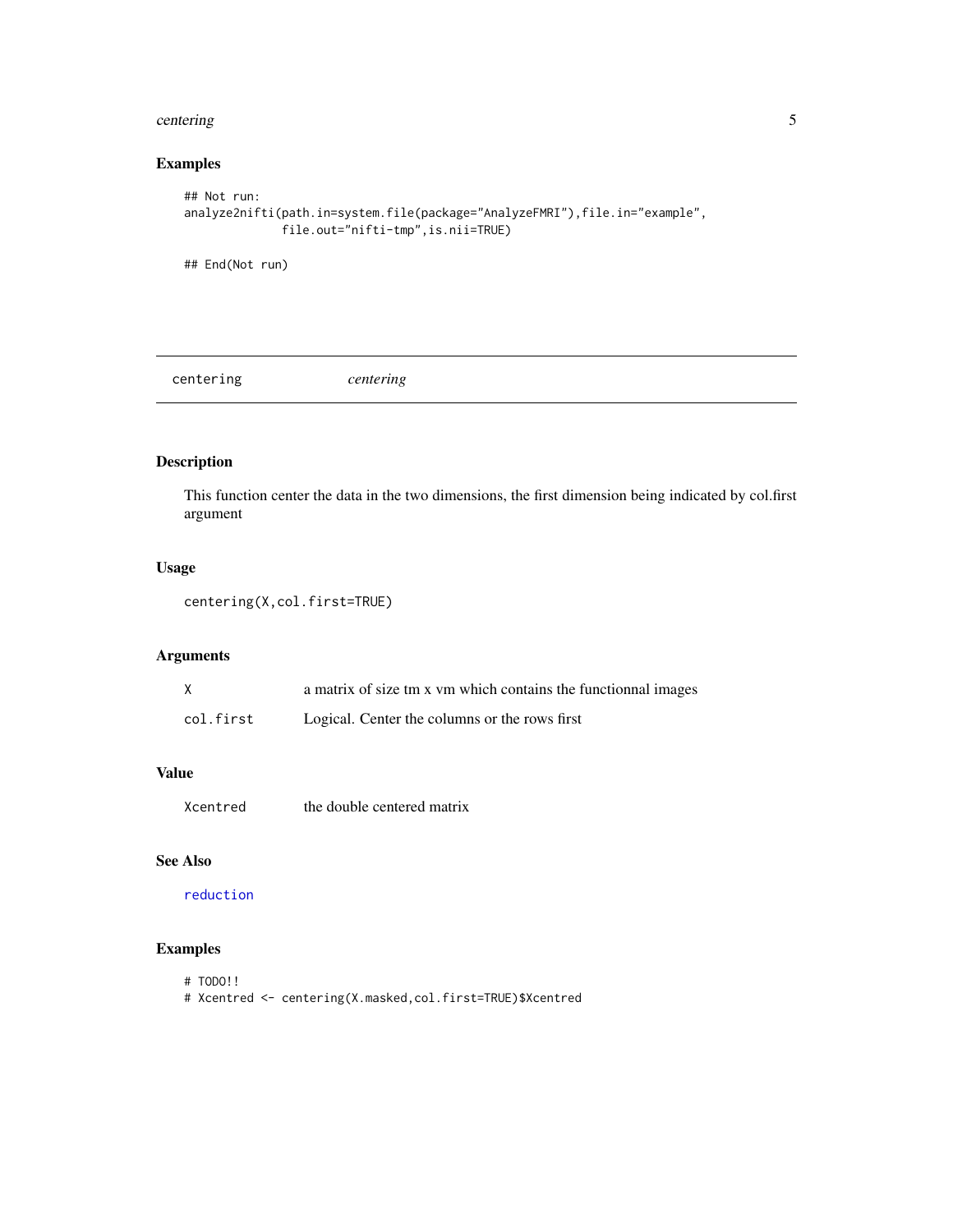# <span id="page-5-0"></span>Description

Calculate contiguous clusters of locations in a 3D array that are above some threshold and with some minimum size.

#### Usage

```
cluster.threshold(x, nmat = NULL, level.thr = 0.5, size.thr)
```
### Arguments

| x         | A 3D array                                                                                                 |
|-----------|------------------------------------------------------------------------------------------------------------|
| nmat      | A matrix with 3 columns specifying the neighbourhood system. Default is 6<br>nearest neighbours in 3D.     |
| level.thr | The level at which to threshold the array values. Default is 0.5 and is designed<br>to cluster 0-1 arrays. |
| size.thr  | The cluster size threshold.                                                                                |

# Value

Returns an array of the same size as x with a 1 at all locations which have a value above level.thr and are in a cluster of similiar locations with size greater than size.thr.

#### Author(s)

J. L. Marchini

```
x \le -\arctan(0, \, \text{dim} = \text{c}(64, 64, 21))x[10:20, 10:20, 1:5] <- 1
x[30:40, 30:40, 6:7] < -1x[50, 50, 8:9] < -1a \leftarrow cluster.threshold(x, size.thr = 400)
sum(x) ## should be 849
sum(a) ## should be 605
```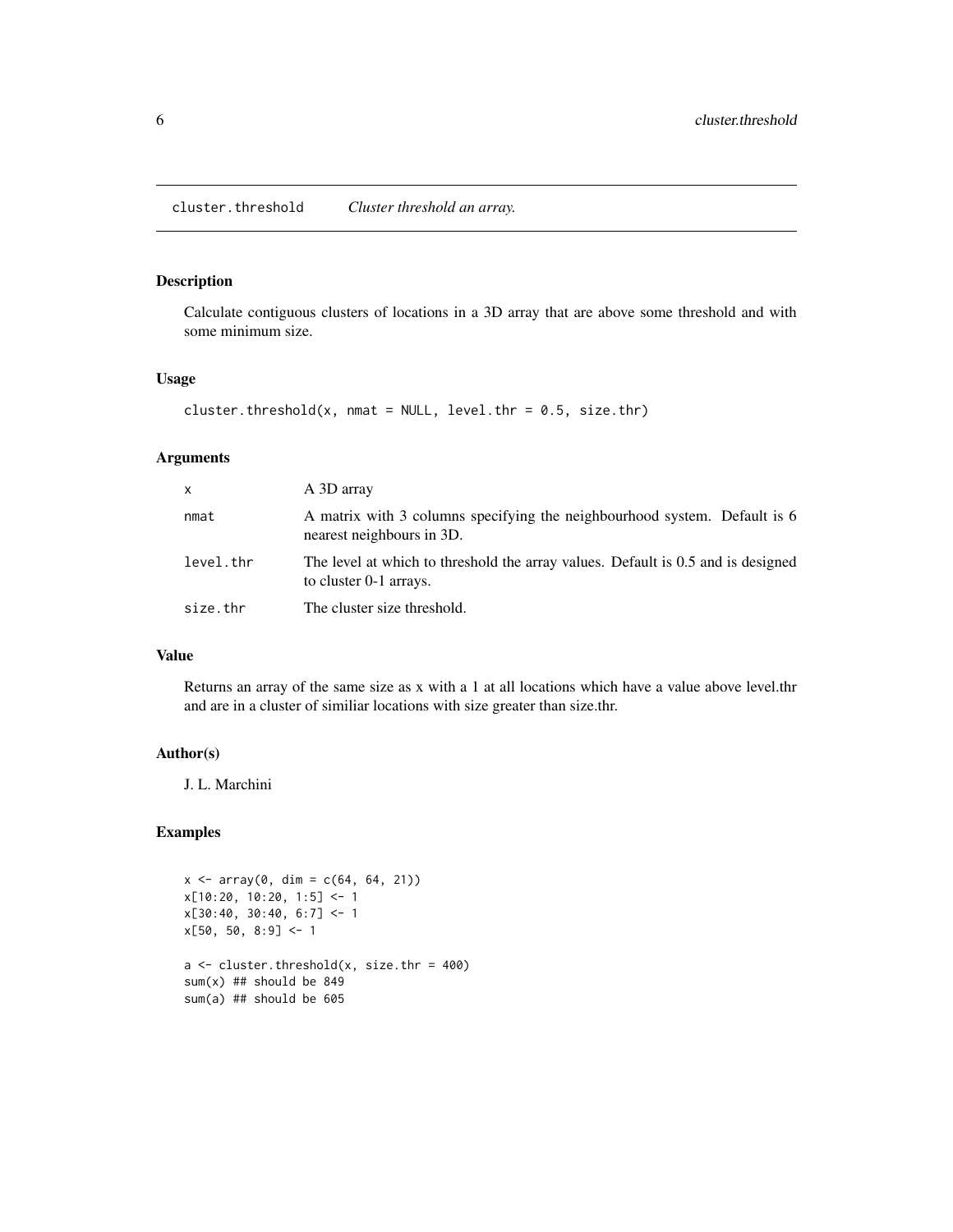<span id="page-6-0"></span>

# Description

Estimates the covariance between neighbouring voxels using a specified neighbourhood system.

#### Usage

```
cov.est(mat, mask, nmat)
```
# Arguments

| mat  | 3D array of voxel values.                                                       |
|------|---------------------------------------------------------------------------------|
| mask | Array with sam dimension as mat that is 1/0 for voxels to be included/excluded. |
| nmat | Neighbourhood matrix.                                                           |

# Value

The estimated covariance

# Author(s)

J. L. Marchini

```
ksize <- 9
d \leq c(64, 64, 21)FWHM < -9sigma <- diag(FWHM^2, 3) / (8 * log(2))voxdim <- c(2, 2, 4)
filtermat <- GaussSmoothKernel(voxdim, ksize, sigma)
mask \leftarrow array(1, dim = d)num.vox <- sum(mask)
mat \le Sim.3D.GRF(d = d, voxdim = voxdim, sigma = sigma,
                  ksize = ksize, mask = mask, type = "field")$mat
nmat <- expand.grid(-1:1, -1:1, -1:1)
nmat4 <- nmat[c(11, 13, 15, 17), ]
cov <- cov.est(mat, mask, nmat4)
```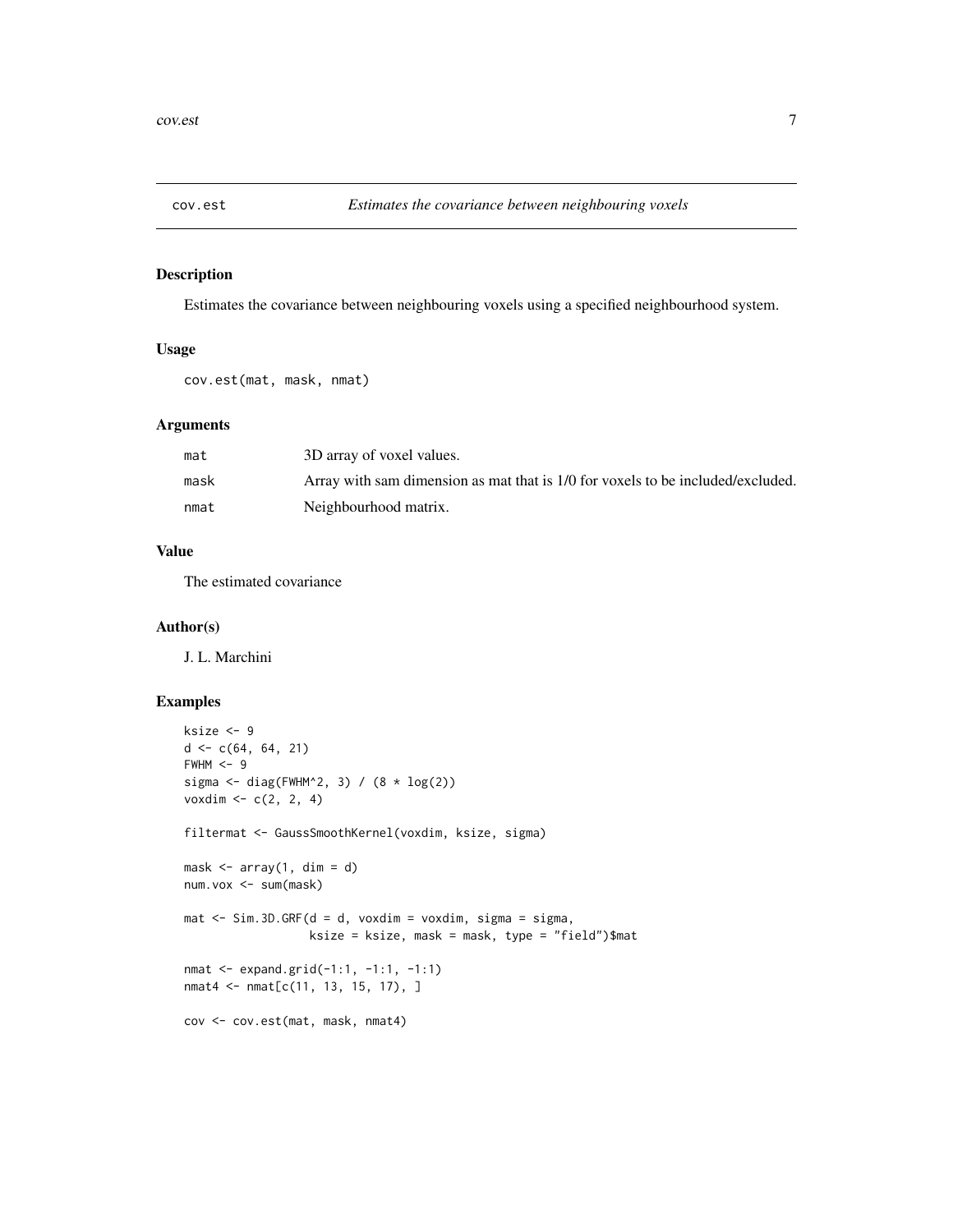<span id="page-7-0"></span>diminfo2fps *diminfo2fps*

# **Description**

Extract freq.dim, phase.dim and slice.dim fields from the one byte dim.info field of a NIFTI header file.

#### Usage

diminfo2fps(dim.info)

#### Arguments

dim.info dim.info field of a NIFTI header file

#### Value

A list containing freq.dim, phase.dim and slice.dim fields.

These are provided to store some extra information that is sometimes important when storing the image data from an FMRI time series experiment. (After processing such data into statistical images, these fields are not likely to be useful.) These fields encode which spatial dimension (1,2, or 3) corresponds to which acquisition dimension for MRI data.

Examples: Rectangular scan multi-slice EPI:  $freq\_dim = 1$  phase\_dim = 2 slice\_dim = 3 (or some permutation) Spiral scan multi-slice EPI:  $freq\_dim = phase\_dim = 0$  slice\_dim = 3 since the concepts of frequency- and phase-encoding directions don't apply to spiral scan.

The fields freq.dim, phase.dim, slice.dim are all squished into the single byte field dim.info (2 bits each, since the values for each field are limited to the range 0..3). This unpleasantness is due to lack of space in the 348 byte allowance.

#### See Also

#### [fps2diminfo](#page-47-1)

# **Examples**

dim.info <- f.read.header(system.file("example-nifti.hdr", package="AnalyzeFMRI"))\$dim.info diminfo2fps(dim.info)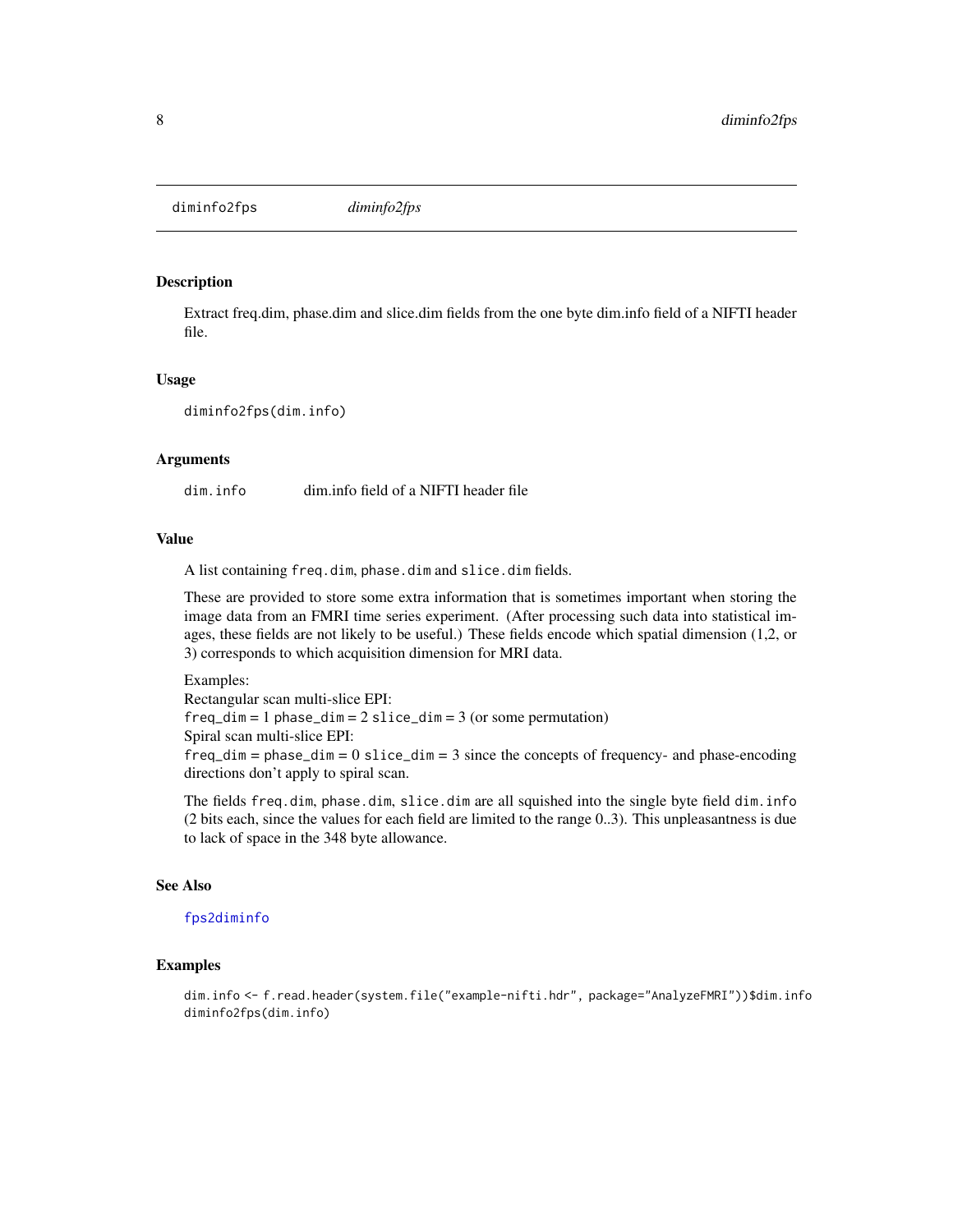#### <span id="page-8-0"></span>Description

Calculates the Expected Euler Characteristic for a 3D Random Field thesholded a level u.

#### Usage

EC.3D(u, sigma, voxdim = c(1, 1, 1), num.vox, type = c("Normal", "t"), df = NULL)

#### Arguments

| u       | The threshold for the field.                                                             |
|---------|------------------------------------------------------------------------------------------|
| sigma   | The spatial covariance matrix of the field.                                              |
| voxdim  | The dimensions of the cuboid 'voxels' upon which the discretized field is ob-<br>served. |
| num.vox | The number of voxels that make up the field.                                             |
| type    | The marginal distribution of the Random Field (only Normal and t at present).            |
| df      | The degrees of freedom of the t field.                                                   |

#### Details

The Euler Characteristic  $\chi_u$  (Adler, 1981) is a topological measure that essentially counts the number of isolated regions of the random field above the threshold  $u$  minus the number of 'holes'. As u increases the holes disappear and  $\chi_u$  counts the number of local maxima. So when u becomes close to the maximum of the random field  $Z_{\text{max}}$  we have that

$$
P(\text{reject}H_0|H_0|\text{true}) = P(Z_{\text{max}}) = P(\chi_u > 0) \approx E(\chi_u)
$$

where  $H_0$  is the null hypothesis that there is no signicant positive actiavtion/signal present in the field. Thus the Type I error of the test can be controlled through knowledge of the Expected Euler characteristic.

# Value

The value of the expected Euler Characteristic.

#### Author(s)

J. L. Marchini

#### References

Adler, R. (1981) *The Geometry of Random Fields.*. New York: Wiley. Worlsey, K. J. (1994) Local maxima and the expected euler characteristic of excursion sets of  $\chi^2$ , f and t fields. *Advances in Applied Probability*, 26, 13-42.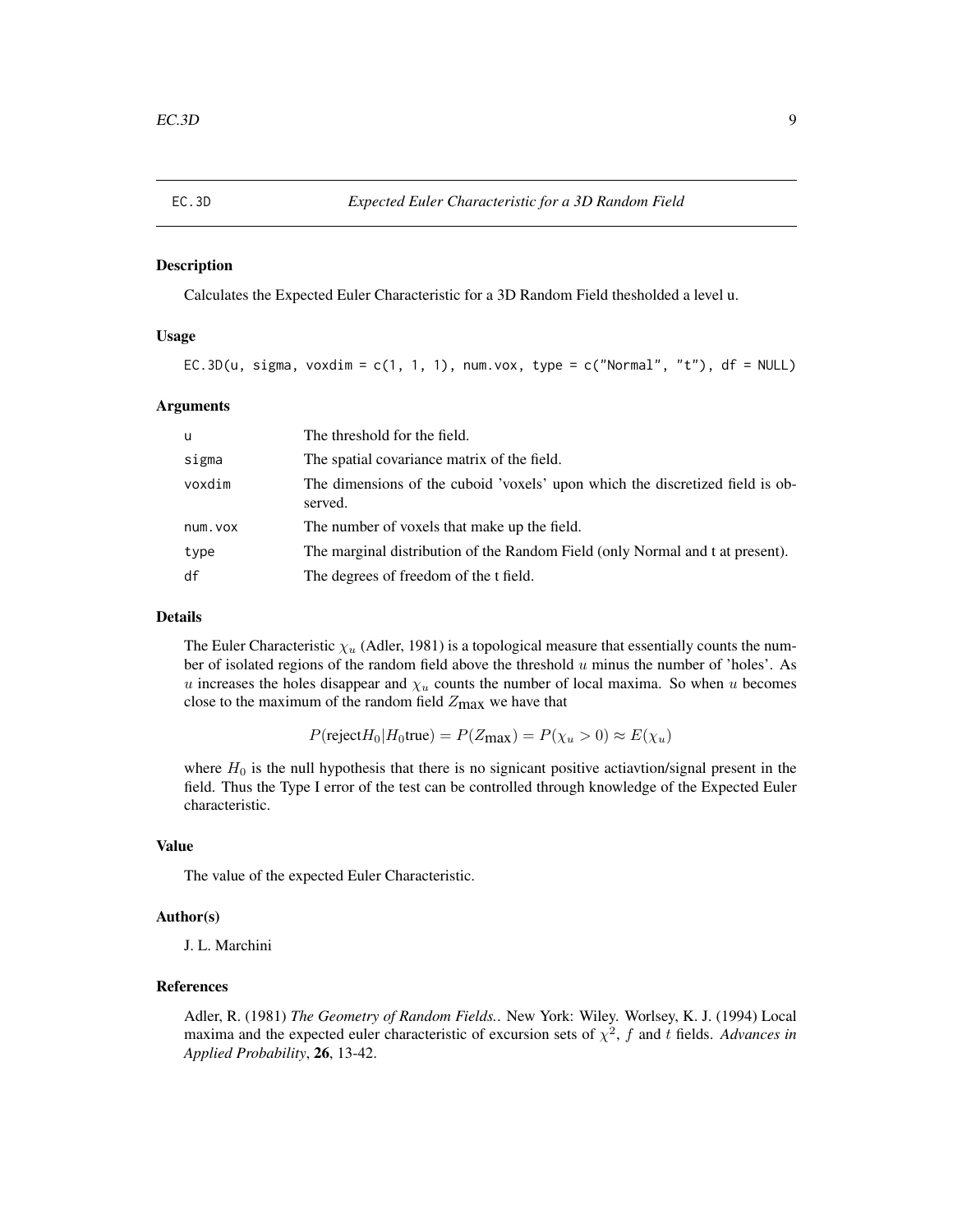# See Also

[Threshold.RF](#page-82-1)

# Examples

```
EC.3D(4.6, sigma = diag(1, 3), voxdim = c(1, 1, 1), num.vox = 10000)
EC.3D(4.6, sigma = diag(1, 3), voxdim = c(1, 1, 1), num.vox = 10000, type = "t", df = 100)
```
eigenvalues *eigenvalues*

# Description

This function computes the eigenvalues of a centered and reduced data matrix

#### Usage

```
eigenvalues(X,draw=FALSE)
```
#### Arguments

|      | a matrix of size tm x vm which contains the functionnal images centered and<br>reduced |
|------|----------------------------------------------------------------------------------------|
| draw | Logical. Should we plot the eigenvalues                                                |

#### Value

A list containing

eigenvalues vector of the eigenvalues

- # TODO!!
- # valpcr <- eigenvalues(Xcr,draw=T)\$eigenvalues

<span id="page-9-0"></span>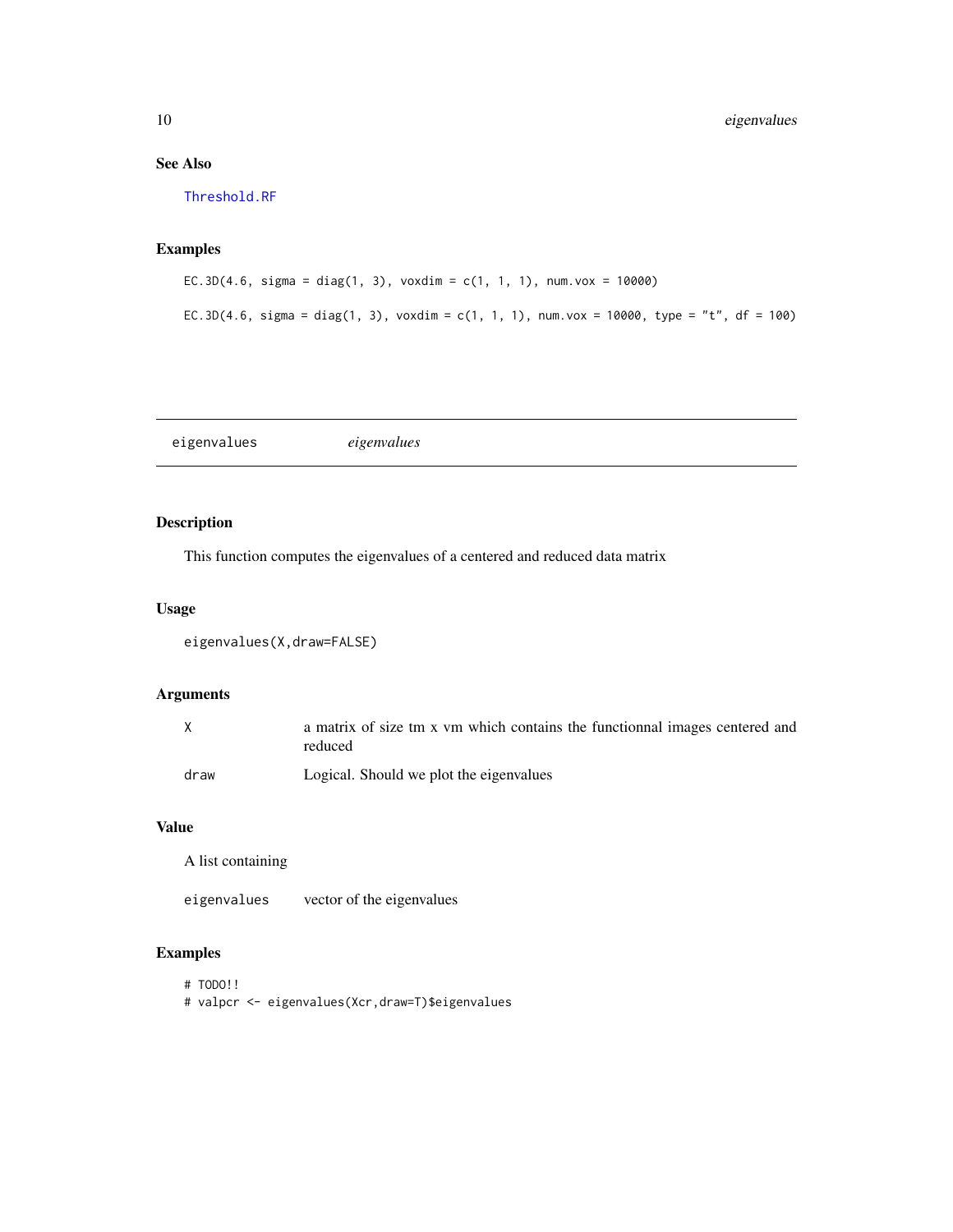<span id="page-10-1"></span><span id="page-10-0"></span>f.analyze.file.summary

*prints summary of .img file contents*

#### Description

Prints a summary of the contents of an ANALYZE .img file using the associated .hdr header file.

#### Usage

```
f.analyze.file.summary(file)
```
#### Arguments

file The location of .img file to be read

# Value

A print out containing information about the .img file. This includes File name, Data Dimension, X dimension, Y dimension, Z dimension, Time dimension, Voxel dimensions, Data type

#### See Also

```
f.read.analyze.header, f.read.analyze.slice, f.read.analyze.slice.at.all.timepoints,
f.read.analyze.tsf.write.analyzef.read.analyze.volumef.spectral.summary, f.write.array.to.img.2byt
f.write.array.to.img.float, f.write.list.to.hdr, f.basic.hdr.list.create
```
# Examples

f.analyze.file.summary(system.file("example.img", package="AnalyzeFMRI"))

f.analyzeFMRI.gui *starts AnalyzeFMRI GUI*

#### Description

Starts an R/tk interfaced GUI that allows the user to explore an fMRI dataset stored in an ANALYZE format file using the functions of the AnalyzeFMRI package.

#### Usage

f.analyzeFMRI.gui()

#### Value

No value is returned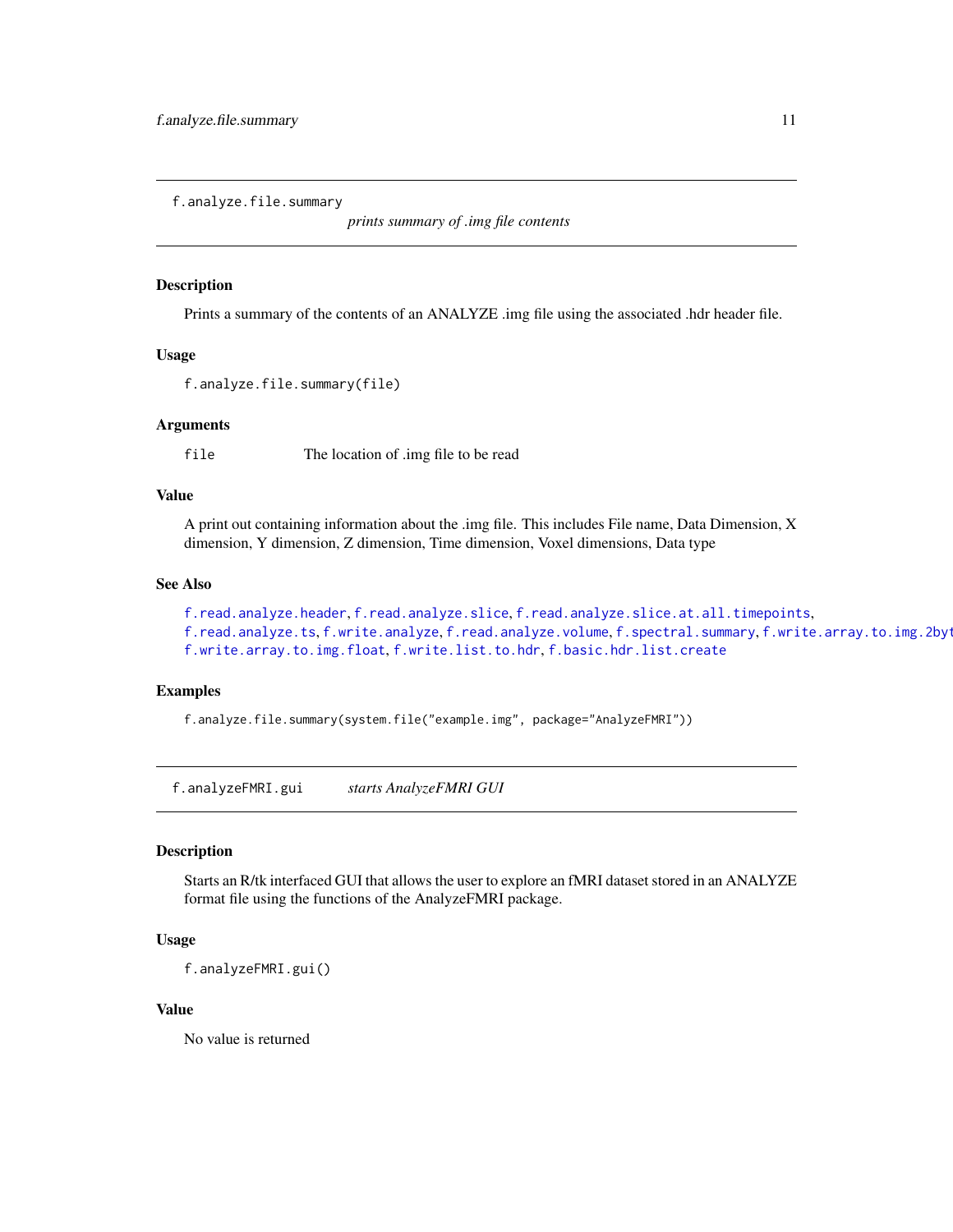<span id="page-11-1"></span><span id="page-11-0"></span>f.basic.hdr.list.create

*creates basic .hdr list in ANALYZE format*

#### Description

Creates a basic list that can be used to write a .hdr file

#### Usage

```
f.basic.hdr.list.create(X, file.hdr)
```
#### Arguments

| χ        | Array that is to be converted to a limg file. |
|----------|-----------------------------------------------|
| file.hdr | Name of the .hdr file that will be created    |

# Value

Returns a list of all the fields needed to create a .hdr file (see the functions code for details).

#### See Also

[f.write.list.to.hdr](#page-42-2), [f.analyze.file.summary](#page-10-1)

# Examples

```
## Not run:
a \le array(rnorm(20 * 30 * 40 * 3), dim = c(20, 30, 40, 3))
file <- "temp.hdr"
f.basic.hdr.list.create(a, file)
```
## End(Not run)

<span id="page-11-2"></span>f.basic.hdr.nifti.list.create *creates basic .hdr list in NIFTI format*

# Description

Creates a basic list that can be used to write a .hdr file or the header part of a .nii file

#### Usage

f.basic.hdr.nifti.list.create(dim.mat, file)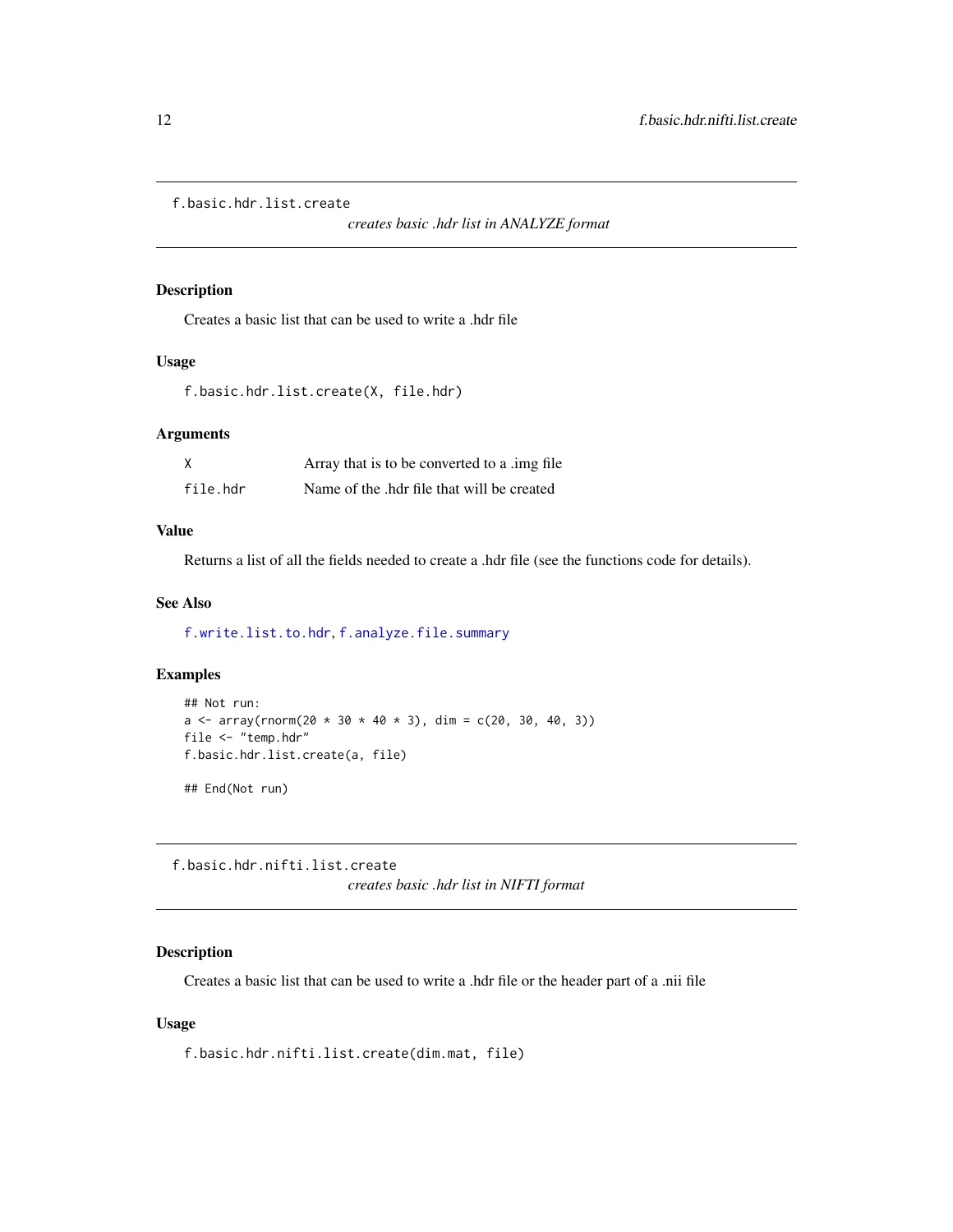#### <span id="page-12-0"></span>**Arguments**

| dim.mat | dim mat vector of the dimensions of the image array associated with the header<br>file to be written |
|---------|------------------------------------------------------------------------------------------------------|
| file    | file Name of the .hdr file that will be contained in the file field of the header                    |

#### Value

Returns a list of all the fields needed to create a .hdr file (see the function code for details).

#### See Also

[f.write.list.to.hdr.nifti](#page-43-1), [f.nifti.file.summary](#page-21-1)

#### Examples

```
## Not run:
dim.mat <- c(20,30,40,3)
file<-"temp.hdr"
f.basic.hdr.nifti.list.create(dim.mat, file)
```
## End(Not run)

f.complete.hdr.nifti.list.create *creates complete .hdr list in NIFTI format*

#### **Description**

Creates a complete list that can be used to write a .hdr file or the header part of a .nii file

#### Usage

```
f.complete.hdr.nifti.list.create(file,dim.info=character(1),dim,
intent.p1=single(1),intent.p2=single(1),intent.p3=single(1),intent.code=integer(1),
datatype=integer(1),bitpix=integer(1),slice.start=integer(1),pixdim=single(8),
scl.slope=single(1),scl.inter=single(1),slice.end=integer(1),slice.code=character(1),
xyzt.units=character(1),cal.max=single(1),cal.min=single(1),slice.duration=single(1),
toffset=single(1),descrip=paste(rep(" ", 80), sep = "", collapse = ""),
aux.file=paste(rep(" ", 24), sep = "", collapse =""),qform.code=integer(1),
sform.code=integer(1),quatern.b=single(1),quatern.c=single(1),quatern.d=single(1),
qoffset.x=single(1),qoffset.y=single(1),qoffset.z=single(1),srow.x=single(4),
srow.y=single(4),srow.z=single(4),
intent.name = paste(rep(" " , 16), sep = "", collapse = "")
```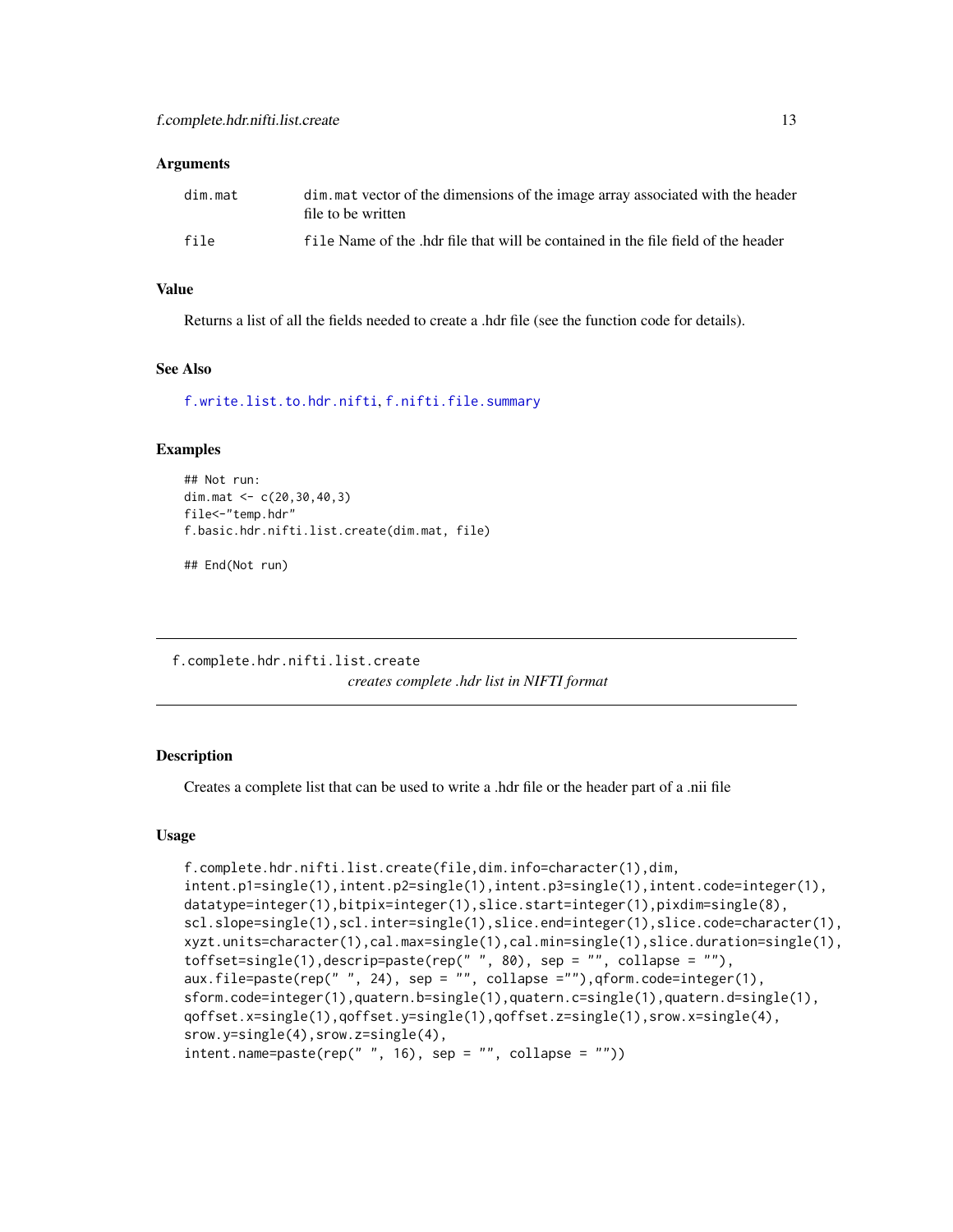# Arguments

| file        | The .hdr filename. If file extension is ".nii", this will create a header file for a<br>".nii" NIFTI file, else for a .hdr/.img NIFTI pair                                                                                                                                                                                                                                                                                                                                                                                                                                                                                                                                                                                            |
|-------------|---------------------------------------------------------------------------------------------------------------------------------------------------------------------------------------------------------------------------------------------------------------------------------------------------------------------------------------------------------------------------------------------------------------------------------------------------------------------------------------------------------------------------------------------------------------------------------------------------------------------------------------------------------------------------------------------------------------------------------------|
| dim.info    | MRI slice ordering: This field encode which spatial dimension $(1=x, 2=y, 0x)$<br>$3 = z$ ) corresponds to which acquisition dimension for MRI data. In fact, it con-<br>tains three informations: freq.dim, phase.dim and slice.dim, all squished<br>into the single byte field dim.info (2 bits each, since the values for each field are<br>limited to the range 03). The R function fps2diminfo can be used to encode<br>these values into the dim. info character byte.                                                                                                                                                                                                                                                          |
| dim         | vector (of length 8) of image dimensions. dim[1] specifies the number of di-<br>mensions. In NIFTI-1 files, dim[2], dim[3], dim[4] are for space, dim[5] is<br>for time. The 5th dimension (dim[6]) of the dataset, if present (i.e., dim[1]=5<br>and $dim[6] > 1$ , contains multiple values (for example a vector) to be stored at<br>each spatio-temporal location. Uses of dim[7] and dim[8] are not specified in<br>NIFTI-1 format.                                                                                                                                                                                                                                                                                              |
| intent.p1   | 1st intent parameter: first auxiliary parameter for a possible statistical distribu-<br>tion specified in intent.code                                                                                                                                                                                                                                                                                                                                                                                                                                                                                                                                                                                                                 |
| intent.p2   | 2nd intent parameter: second auxiliary parameter for a possible statistical distri-<br>bution specified in intent.code                                                                                                                                                                                                                                                                                                                                                                                                                                                                                                                                                                                                                |
| intent.p3   | 3rd intent parameter: third auxiliary parameter for a possible statistical distribu-<br>tion specified in intent.code                                                                                                                                                                                                                                                                                                                                                                                                                                                                                                                                                                                                                 |
| intent.code | NIFTI INTENT code: if 0, this is a raw dataset; if in range 224, this in-<br>dicates that the numbers in the dataset should be interpreted as being drawn<br>from a given distribution. Most such distributions have auxiliary parameters<br>(given with intent. $p$ ?); if in range $10011011$ , this is an other meaning. See<br>file 'intent-code.txt' in the niftidoc directory of the source package. If the<br>dataset DOES NOT have a 5th dimension ( $dim[1]=4$ ), then the auxiliary pa-<br>rameters are the same for each voxel, and are given in header fields intent.p1,<br>intent.p2, and intent.p3. If the dataset DOES have a 5th dimension (dim[1]=5),<br>then the auxiliary parameters are different for each voxel. |
| datatype    | integer indicator of data storage type for each voxel. This could be 2 (unsigned<br>char), 4 (signed short), 8 (signed int), 16 (32 bit float), 32 (64 bit complex $=$<br>two 32 bit floats), 64 (64 bit float = double), 128 (3 8 bit bytes), 256 (signed<br>char), 512 (unsigned short), 768 (unsigned int), 1024 (signed long long), 1280<br>(unsigned long long), $1536(128 \text{ bit float} = \text{long double})$ , $1792(128 \text{ bit complex})$<br>$= 264$ bit floats), 2048 (256 bit complex $= 2128$ bit floats).                                                                                                                                                                                                        |
| bitpix      | the number of bits per voxel. This field MUST correspond with the datatype<br>field. The total number of bytes in the image data is $\dim[2]^* \dots * \dim[\dim[1]+1]$<br>* bitpix / 8                                                                                                                                                                                                                                                                                                                                                                                                                                                                                                                                               |
| slice.start | Indicates the start of the slice acquisition pattern, when slice code is nonzero.<br>These values are present to allow for the possible addition of "padded" slices at<br>either end of the volume, which don't fit into the slice timing pattern. If there are<br>no padding slices, then slice.start=0 and slice.end=dim[slice.dim+1]-1<br>are the correct values. For these values to be meaningful, slice.start must be<br>non-negative and slice.end must be greater than slice.start.                                                                                                                                                                                                                                           |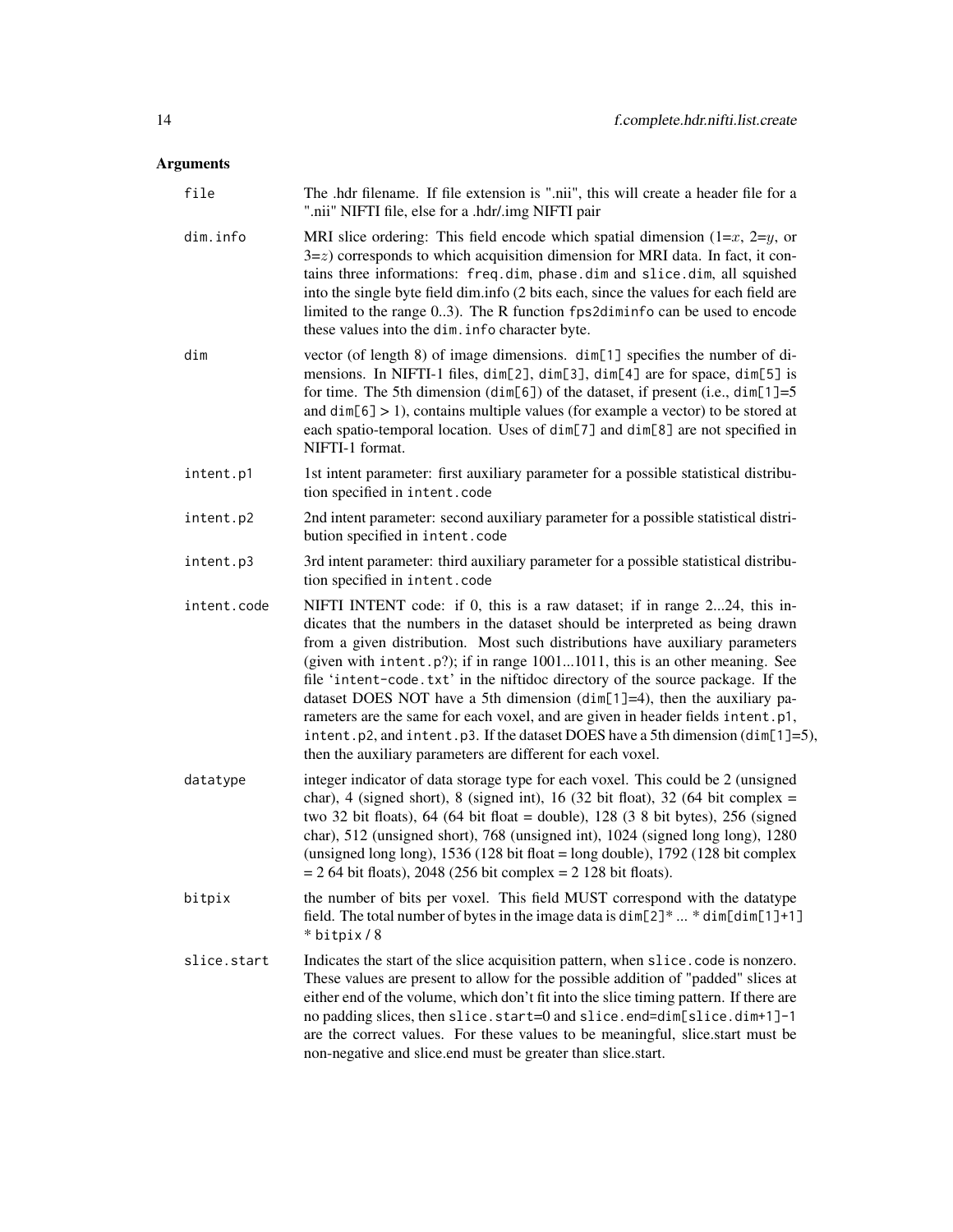| pixdim         | vector (of length 8). Grid spacings. When reading a NIFTI-1 header, pixdim[1]<br>stores qfac (which is either -1 or 1). If $\pi$ ixdim[1]=0 (which should not occur),<br>we take qfac=1. pixdim[2], pixdim[3] and pixdim[4] give the voxel width<br>along dimension x, y and z respectively. pixdim[5] gives the time step (=Time<br>Repetition=TR). The units of pixdim can be specified with the xyzt.units<br>field.                                                                     |
|----------------|---------------------------------------------------------------------------------------------------------------------------------------------------------------------------------------------------------------------------------------------------------------------------------------------------------------------------------------------------------------------------------------------------------------------------------------------------------------------------------------------|
| scl.slope      | Data scaling: If the sc1.slope field is nonzero, then each voxel value in the<br>dataset should be scaled as $y = \text{sc1}.\text{slope} * x + \text{sc1}.\text{inter}, \text{where } x = \text{voxel}$<br>value stored and $y =$ "true" voxel value                                                                                                                                                                                                                                       |
| scl.inter      | Data scaling: offset. Idem above.                                                                                                                                                                                                                                                                                                                                                                                                                                                           |
| slice.end      | Indicates the end of the slice acquisition pattern, when slice code is nonzero.<br>These values are present to allow for the possible addition of "padded" slices at<br>either end of the volume, which don't fit into the slice timing pattern. If there are<br>no padding slices, then slice.start=0 and slice.end=dim[slice.dim+1]-1<br>are the correct values. For these values to be meaningful, slice . start must be<br>non-negative and slice.end must be greater than slice.start. |
| slice.code     | Slice timing order. If this is nonzero, AND if slice dim is nonzero, AND<br>if slice. duration is positive, indicates the timing pattern of the slice acquisi-<br>tion. The following codes are defined: 0 (NIFTI SLICE UNKNOWN), 1 (NIFTI<br>SLICE SEQ INC), 2 (NIFTI SLICE SEQ DEC), 3 (NIFTI SLICE ALT INC), 4<br>(NIFTI SLICE ALT DEC)                                                                                                                                                  |
| xyzt.units     | Units of pixdim[2:5]. Bits 13 of xyzt.units specify the (same) space unit<br>of pixdim[2:4]. Bits 46 of xyzt.units specify the time unit of pixdim[5].<br>See 'xyzt-units.txt' in the niftidoc directory of the source package. The R<br>function st2xyzt can be used to encode these values into the xyzt. units byte.                                                                                                                                                                     |
| cal.max        | Maximum display intensity (white) corresponds to dataset value cal. max. Dataset<br>values above cal.max should display as white. cal.min and cal.max only<br>make sense when applied to scalar-valued datasets (i.e., $dim[1] < 5$ or $dim[6]$<br>$= 1$ .                                                                                                                                                                                                                                  |
| cal.min        | Minimum display intensity (black) corresponds to dataset value cal.min. Dataset<br>values below cal.min should display as black.                                                                                                                                                                                                                                                                                                                                                            |
| slice.duration | Time for 1 slice. If this is positive, AND if slice . dim is nonzero, indicates the<br>amount of time used to acquire 1 slice.                                                                                                                                                                                                                                                                                                                                                              |
| toffset        | Time axis shift: The toffset field can be used to indicate a nonzero start point<br>for the time axis. That is, time point m is at $t = \text{toffset} + m * \text{pixelim}[5]$ for<br>$m=1, , dim[5]-1.$                                                                                                                                                                                                                                                                                   |
| descrip        | char[80]. This field may contain any text you like                                                                                                                                                                                                                                                                                                                                                                                                                                          |
| aux.file       | char <sup>[24]</sup> . This field is used to store an auxiliary filename.                                                                                                                                                                                                                                                                                                                                                                                                                   |
| qform.code     | NIFTI code (in 0, , 4). 0: Arbitrary coordinates; 1: Scanner-based anatomical<br>coordinates; 2: Coordinates aligned to another file's, or to anatomical "truth"<br>(coregistration); 3: Coordinates aligned to Talairach-Tournoux Atlas; 4: MNI<br>152 normalized coordinates                                                                                                                                                                                                              |
| sform.code     | NIFTI code $(in 0, , 4)$ with the same meaning as q form codes. The basic idea<br>behind having two coordinate systems is to allow the image to store information<br>about $(1)$ the scanner coordinate system used in the acquisition of the volume                                                                                                                                                                                                                                        |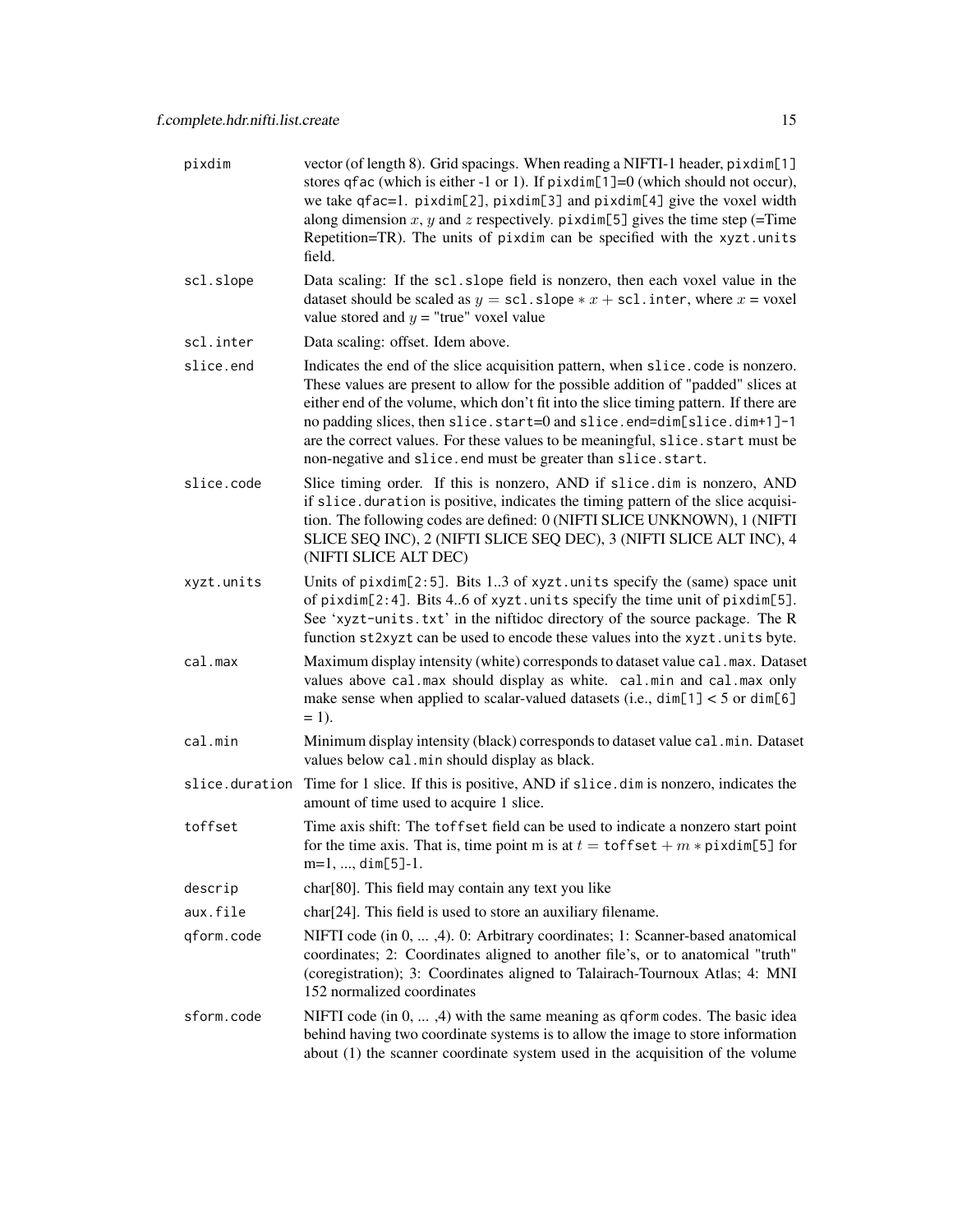|             | (in the qform) and $(2)$ the relationship to a standard coordinate system - e.g.<br>MNI coordinates (in the sform). The qform allows orientation information to<br>be kept for alignment purposes without losing volumetric information, since the<br>qform only stores a rigid-body transformation (rotation and translation) which<br>preserves volume. On the other hand, the sform stores a general affine trans-<br>formation (shear, scale, rotation and translation) which can map the image co-<br>ordinates into a standard coordinate system, like Talairach or MNI, without the<br>need to resample the image. By having both coordinate systems, it is possible<br>to keep the original data (without resampling), along with information on how<br>it was acquired (qform) and how it relates to other images via a standard space<br>(sform). This ability is advantageous for many analysis pipelines, and has pre-<br>viously required storing additional files along with the image files. By using<br>NIfTI-1 this extra information can be kept in the image files themselves. Note:<br>the qform and sform also store information on whether the coordinate system<br>is left-handed or right-handed and so when both are set they must be consistent,<br>otherwise the handedness of the coordinate system (often used to distinguish<br>left-right order) is unknown and the results of applying operations to such an |
|-------------|----------------------------------------------------------------------------------------------------------------------------------------------------------------------------------------------------------------------------------------------------------------------------------------------------------------------------------------------------------------------------------------------------------------------------------------------------------------------------------------------------------------------------------------------------------------------------------------------------------------------------------------------------------------------------------------------------------------------------------------------------------------------------------------------------------------------------------------------------------------------------------------------------------------------------------------------------------------------------------------------------------------------------------------------------------------------------------------------------------------------------------------------------------------------------------------------------------------------------------------------------------------------------------------------------------------------------------------------------------------------------------------------------------------------------------------------|
|             | image are unspecified.                                                                                                                                                                                                                                                                                                                                                                                                                                                                                                                                                                                                                                                                                                                                                                                                                                                                                                                                                                                                                                                                                                                                                                                                                                                                                                                                                                                                                       |
| quatern.b   | Quaternion b param. These b,c,d quaternion parameters encode a rotation ma-<br>trix used when $q$ form. $\c{code} > 0$ to obtain a rigid transformation that maps voxel<br>indices $(i, j, k)$ to spatial coordinates $(x, y, z)$ , typically anatomical coordinates<br>assigned by the scanner. This transformation (Method 2 in the 'nifti1.h' doc-<br>umentation) is generated using also the voxel dimensions ( $\pi$ ixdim[1:4]) and a<br>3D shift, i.e. a translation, (qoffset.*)                                                                                                                                                                                                                                                                                                                                                                                                                                                                                                                                                                                                                                                                                                                                                                                                                                                                                                                                                     |
| quatern.c   | Quaternion c param                                                                                                                                                                                                                                                                                                                                                                                                                                                                                                                                                                                                                                                                                                                                                                                                                                                                                                                                                                                                                                                                                                                                                                                                                                                                                                                                                                                                                           |
| quatern.d   | Quaternion d param                                                                                                                                                                                                                                                                                                                                                                                                                                                                                                                                                                                                                                                                                                                                                                                                                                                                                                                                                                                                                                                                                                                                                                                                                                                                                                                                                                                                                           |
| qoffset.x   | Quaternion x shift. If the (0020,0032) DICOM attribute is extracted into $(px, py, pz)$ ,<br>then $q$ offset. $x = -px$ , $q$ offset. $y = -py$ and $q$ offset. $z = pz$ is a reasonable<br>setting when qform.code=NIFTI XFORM SCANNER ANAT.                                                                                                                                                                                                                                                                                                                                                                                                                                                                                                                                                                                                                                                                                                                                                                                                                                                                                                                                                                                                                                                                                                                                                                                                |
| qoffset.y   | Quaternion $y$ shift                                                                                                                                                                                                                                                                                                                                                                                                                                                                                                                                                                                                                                                                                                                                                                                                                                                                                                                                                                                                                                                                                                                                                                                                                                                                                                                                                                                                                         |
| qoffset.z   | Quaternion z shift                                                                                                                                                                                                                                                                                                                                                                                                                                                                                                                                                                                                                                                                                                                                                                                                                                                                                                                                                                                                                                                                                                                                                                                                                                                                                                                                                                                                                           |
| srow.x      | vector of length 4. 1st row affine transform. These srow.* parameters contain<br>an affine (non-rigid) transformation ( $Method 3$ in the 'niftil.h' documenta-<br>tion) that maps voxel indices $(i, j, k)$ to spatial coordinates $(x, y, z)$ .                                                                                                                                                                                                                                                                                                                                                                                                                                                                                                                                                                                                                                                                                                                                                                                                                                                                                                                                                                                                                                                                                                                                                                                            |
| srow.y      | vector of length 4. 2nd row affine transform                                                                                                                                                                                                                                                                                                                                                                                                                                                                                                                                                                                                                                                                                                                                                                                                                                                                                                                                                                                                                                                                                                                                                                                                                                                                                                                                                                                                 |
| srow.z      | vector of length 4. 3rd row affine transform                                                                                                                                                                                                                                                                                                                                                                                                                                                                                                                                                                                                                                                                                                                                                                                                                                                                                                                                                                                                                                                                                                                                                                                                                                                                                                                                                                                                 |
| intent.name | char[16]. name or meaning of data. If no data name is implied or needed,<br>intent.name[1] should be set to 0.                                                                                                                                                                                                                                                                                                                                                                                                                                                                                                                                                                                                                                                                                                                                                                                                                                                                                                                                                                                                                                                                                                                                                                                                                                                                                                                               |

# Value

Returns a list of all the fields needed to create a .hdr file (see the function code for details).

# See Also

[f.basic.hdr.nifti.list.create](#page-11-2), [f.write.list.to.hdr.nifti](#page-43-1), [f.nifti.file.summary](#page-21-1)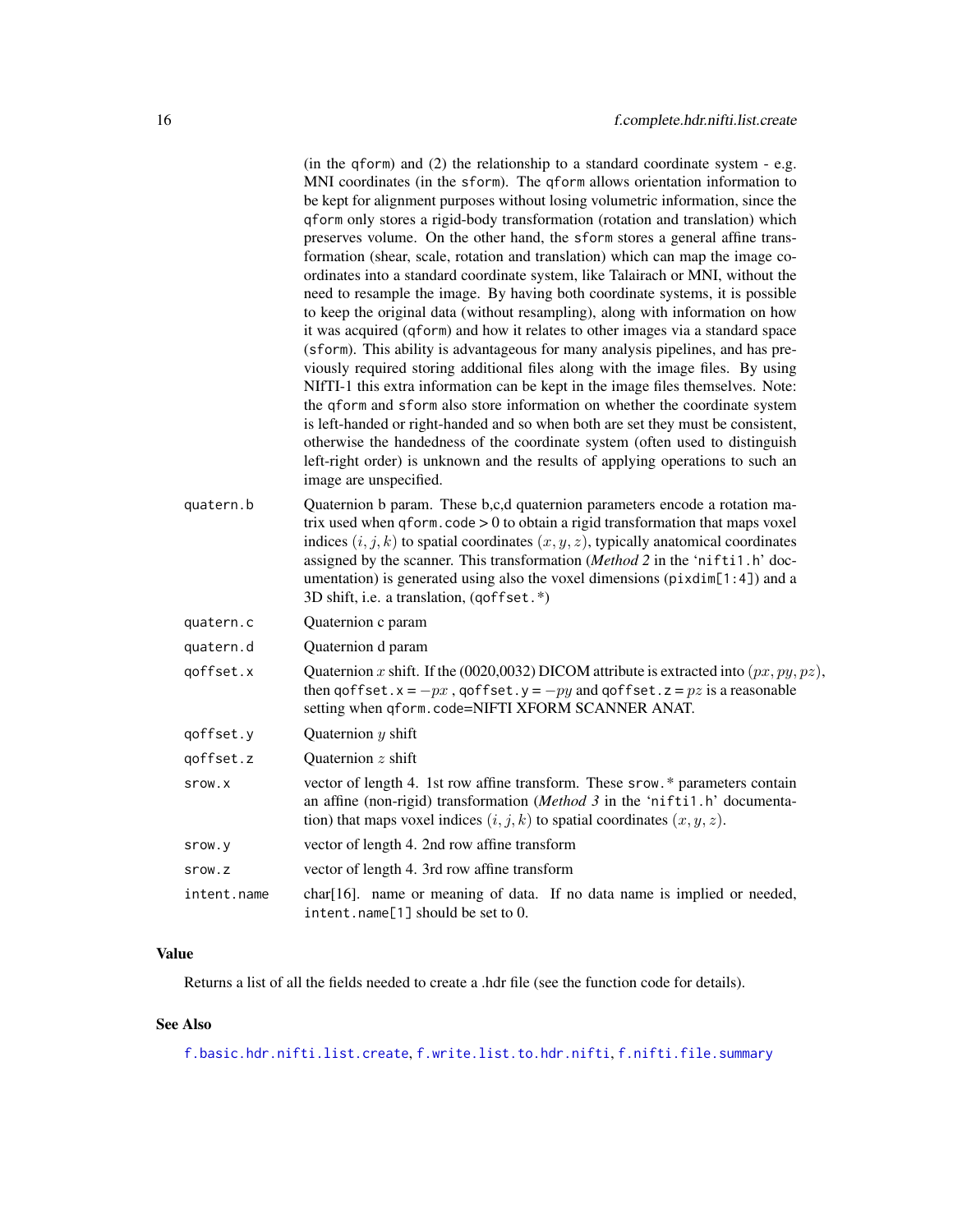#### <span id="page-16-0"></span>f.ica.fmri 17

# Examples

```
## Not run:
dim.mat <- c(20,30,40,3)
dim <- c(length(dim.mat), dim.mat, rep(0, 7 - length(dim.mat)))
filename <- "temp.hdr"
f.complete.hdr.nifti.list.create(file=filename,dim=dim)
## End(Not run)
```
<span id="page-16-1"></span>

| f.ica.fmri |          |  | Applies Spatial ICA (Independent Component Analysis) to fMRI |  |  |
|------------|----------|--|--------------------------------------------------------------|--|--|
|            | datasets |  |                                                              |  |  |

# Description

Decomposes an fMRI dataset into a specified number of Spatially Independent Components maps and associated time-courses using the FastICA algorithm

#### Usage

```
f.ica.fmri(file.name, n.comp, norm.col=TRUE, fun="logcosh", maxit=1000,
alg.type="parallel", alpha=1, tol=1e-04, mask.file.name=NULL, slices=NULL)
```
#### Arguments

| file.name | path to fMRI dataset (ANALYZE format .img file)                                                                                                                                                         |
|-----------|---------------------------------------------------------------------------------------------------------------------------------------------------------------------------------------------------------|
| $n.$ comp | number of components to extract                                                                                                                                                                         |
| norm.col  | a logical value indicating whether each voxel time series should be standard-<br>ised to have zero mean and unit variance before the ICA algorithm is applied<br>(default=TRUE recommended in practice) |
| fun       | the functional form of the G function used in the approximation to negentropy<br>(see details)                                                                                                          |
| maxit     | maximum number of iterations to perform                                                                                                                                                                 |
| alg.type  | if alg.typ=="deflation" the components are extracted one at a time (the de-<br>fault). if alg. typ=="parallel" the components are extracted simultaneously.                                             |
| alpha     | constant in range [1,2] used in approximation to negentropy when fun=="logcosh"                                                                                                                         |
| tol       | a positive scalar giving the tolerance at which the un-mixing matrix is considered<br>to have converged.                                                                                                |
|           | mask. $file$ . name Optional path to file containing a $0/1$ mask for the dataset                                                                                                                       |
| slices    | Optional vector of slices to be included                                                                                                                                                                |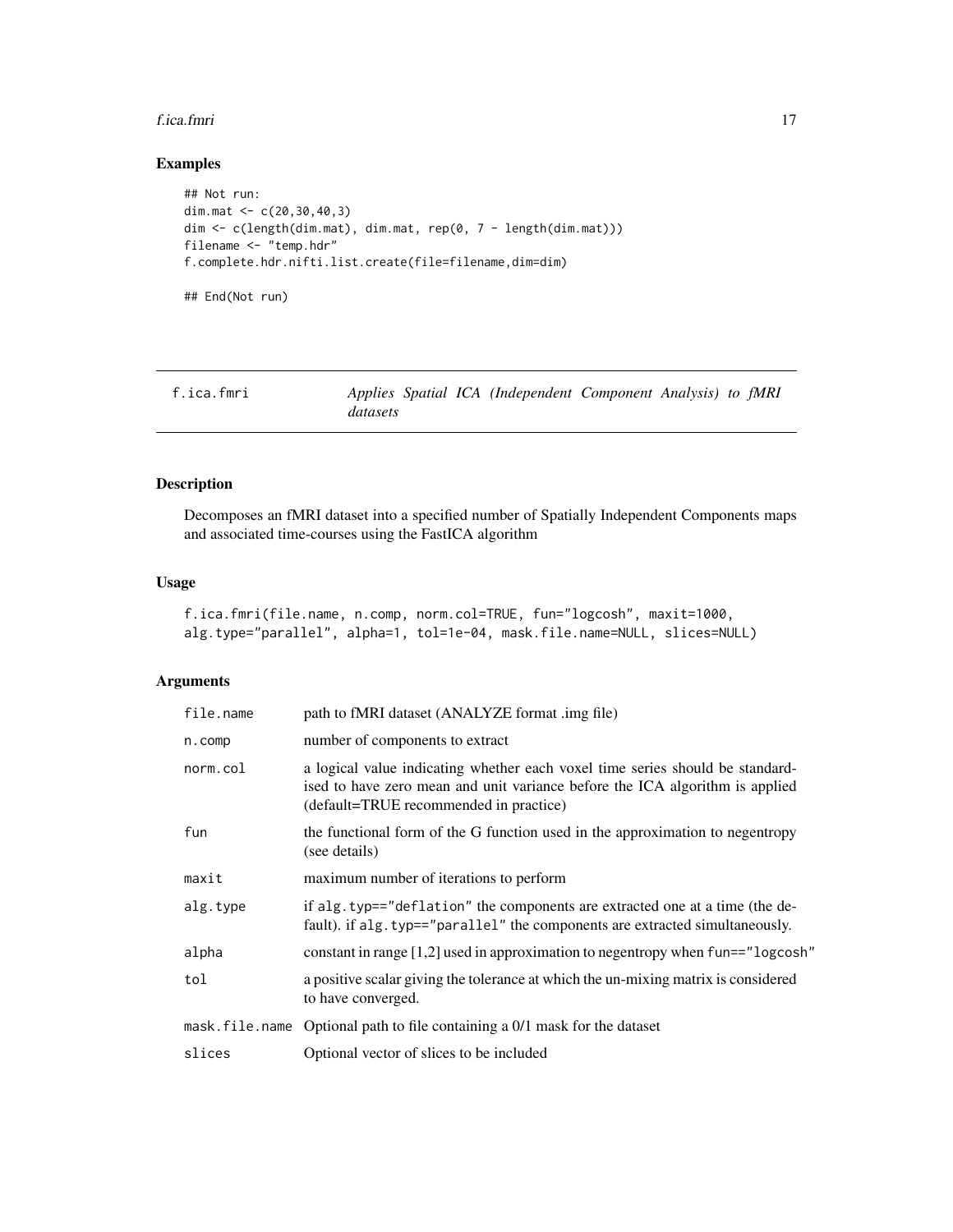#### Details

The fMRI dataset is rearranged into a 2-dimensional data matrix X, where the column vectors are voxel time-series. A mask is used to specify which voxels are included. If this is not supplied by the user then a mask is constructed automatically using a 10% intensity threshold.

The data matrix is considered to be a linear combination of non-Gaussian (independent) components i.e.  $X = AS$  where rows of S contain the independent components and A is a linear mixing matrix. In short ICA attempts to 'un-mix' the data by estimating an un-mixing matrix U where  $UX = S$ .

Under this generative model the measured 'signals' in X will tend to be 'more Gaussian' than the source components (in S) due to the Central Limit Theorem. Thus, in order to extract the independent components/sources we search for an un-mixing matrix U that maximizes the nongaussianity of the sources.

In FastICA, non-gaussianity is measured using approximations to negentropy (J) which are more robust than kurtosis based measures and fast to compute.

The approximation takes the form

 $J(y) = [EG(y) - EG(v)]^2$  where v is a N(0,1) r.v.

The following choices of G are included as options  $G(u) = \frac{1}{\alpha} \log \cosh(\alpha u)$  and  $G(u) = -\exp(\frac{-u^2}{2})$  $\frac{u^2}{2})$ 

The FastICA algorithm is used to 'un-mix' the data and recover estimates of the mixing matrix A and the source matrix S. Rows of the source matrix S represent spatially independent components of the dataset (these are arranged spatially in the output). Columns of A contain the associated time-courses of the independent components.

Pre-processing involves removing the mean of each row of the data matrix and (optionally) standardizing the columns of the data matrix to have zero mean and unit variance.

All computations are done using C code. This avoids reading the entire dataset into R and thus saves memory space.

#### Value

A list containing the following components

| A    | estimated mixing matrix                                                                                                                      |
|------|----------------------------------------------------------------------------------------------------------------------------------------------|
| -S   | estimated source matrix that has been rearranged spatially i.e. S is a 4-D array<br>and $S$ [,,,i] contains the 3-D map of the ith component |
| file | the name of the data file                                                                                                                    |
| mask | the name of the mask file                                                                                                                    |

#### Author(s)

J L Marchini <marchini@stats.ox.ac.uk> and C Heaton <chrisheaton99@yahoo.com>

# References

A. Hyvarinen and E. Oja (2000) Independent Component Analysis: Algorithms and Applications, Neural Networks, 13(4-5):411-430

Beckmann C. (2000) Independent Component Analysis for fMRI. First Year D.Phil Report, Dept. of Engineering Science, University of Oxford.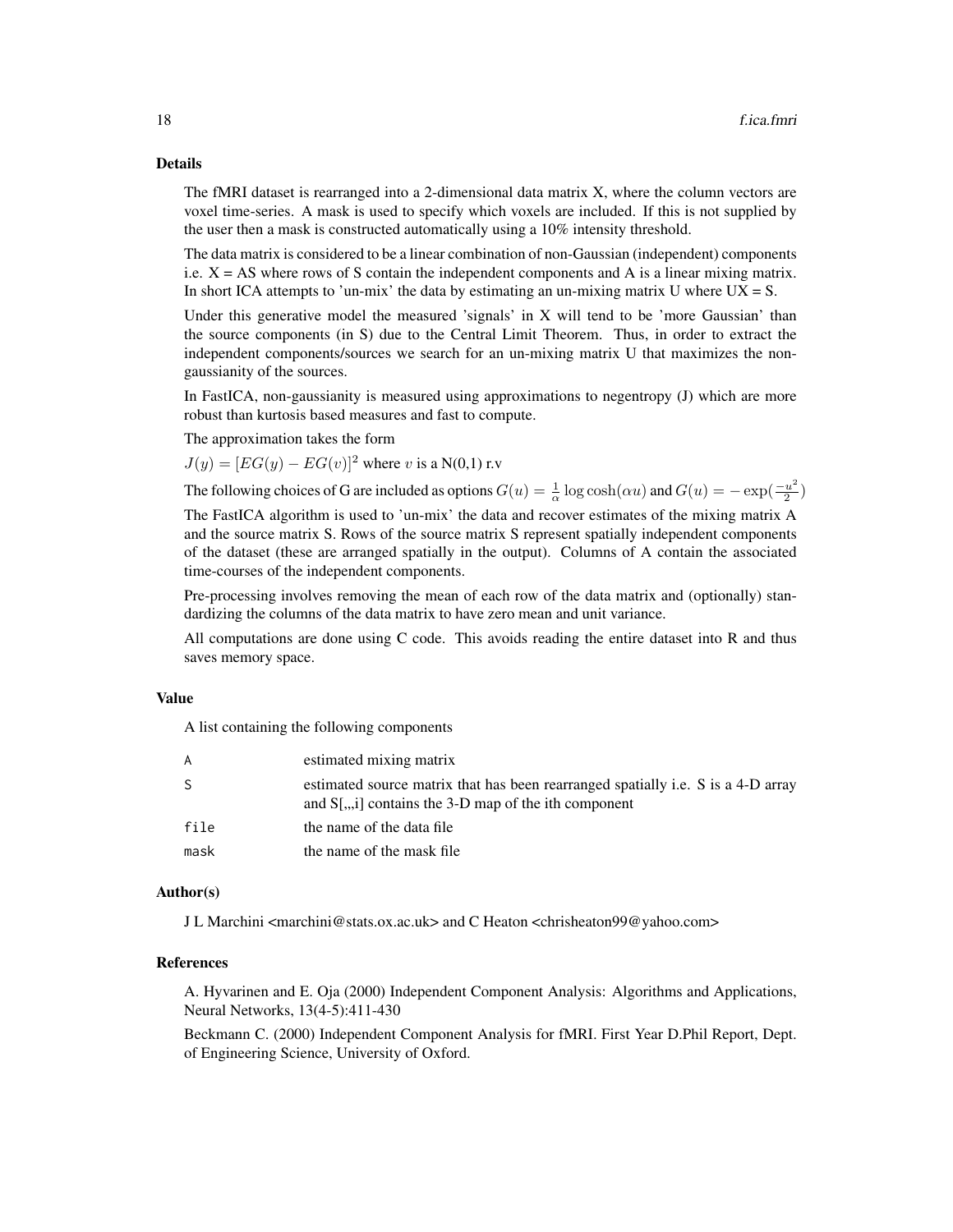#### <span id="page-18-0"></span>f.ica.fmri.gui 19

#### See Also

[f.ica.fmri.gui](#page-18-1),[f.plot.ica.fmri](#page-22-1)

#### <span id="page-18-1"></span>f.ica.fmri.gui *tcltk GUI to apply ICA to fMRI datasets*

#### Description

The GUI provides a quick and easy to use interface for applying spatial ICA to fMRI datasets. Computations are done in C for speed and low memory usage.

#### Usage

f.ica.fmri.gui()

#### Details

The user is required to enter the location of the fMRI dataset (stored in the ANALYZE format) and (optionally) a mask for the dataset. If no mask is supplied then an option to create mask is available. There is option to normalize the columns of the data matrix and to exclude the top and bottom slices (which are sometimes affected by the registration procedures).

Once completed, the user has the option of saving the results to an R object or viewing the estimated components. The slices of each component map are plotted sequentially in a grid followed by the components associated time-course and that time-courses periodogram/power spectrum.

#### Value

```
User named R object (optional)
```
Once completed, the user has the option of saving the results to an R object named by the user.

# Author(s)

J L Marchini <marchini@stats.ox.ac.uk> and C Heaton <chrisheaton99@yahoo.com>

#### See Also

[f.ica.fmri](#page-16-1),[f.plot.ica.fmri](#page-22-1)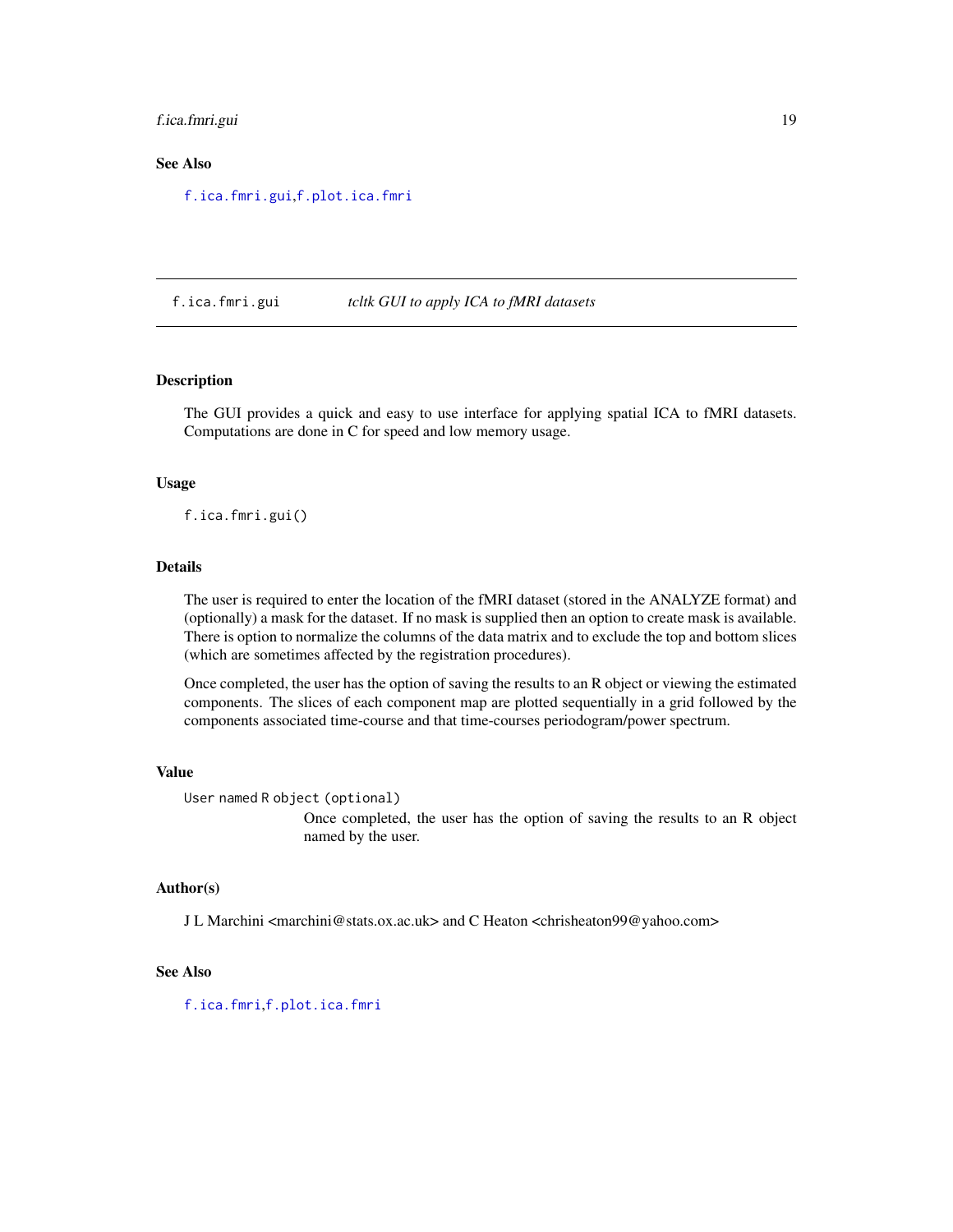<span id="page-19-1"></span><span id="page-19-0"></span>f.icast.fmri *Applies Spatial or Temporal ICA (Independent Component Analysis) to fMRI NIFTI datasets*

#### **Description**

Decomposes an fMRI dataset into a specified number of Spatially or Temporally Independent Components maps and associated time-courses using the FastICA algorithm

#### Usage

```
f.icast.fmri(foncfile,maskfile,is.spatial,n.comp.compute=TRUE,n.comp=0,hp.filter=TRUE)
```
#### Arguments

| foncfile   | path and filename to fMRI dataset (NIFTI format .img or .nii file)                                                                                  |
|------------|-----------------------------------------------------------------------------------------------------------------------------------------------------|
| maskfile   | path and filename to fMRI maskfile (0 and 1 values to determine if you are inside<br>or outside the brain) dataset (NIFTI format .img or .nii file) |
| is.spatial | Logical. Should we perform a spatial or temporal ICA.                                                                                               |
|            | n.comp.compute Logical. Should we estimate the number of components to exatract. If FALSE,<br>n.comp value $(>0)$ should be provided                |
| n.comp     | number of components to extract                                                                                                                     |
| hp.filter  | Logical. Should we perform high-pass filtering on the data                                                                                          |

#### Details

TODO!!! The fMRI dataset is rearranged into a 2-dimensional data matrix X, where the column vectors are voxel time-series. A mask is used to specify which voxels are included. If this is not supplied by the user then a mask is constructed automatically using a 10% intensity threshold.

The data matrix is considered to be a linear combination of non-Gaussian (independent) components i.e.  $X = AS$  where rows of S contain the independent components and A is a linear mixing matrix. In short ICA attempts to 'un-mix' the data by estimating an un-mixing matrix U where  $UX = S$ .

Under this generative model the measured 'signals' in X will tend to be 'more Gaussian' than the source components (in S) due to the Central Limit Theorem. Thus, in order to extract the independent components/sources we search for an un-mixing matrix U that maximizes the nongaussianity of the sources.

In FastICA, non-gaussianity is measured using approximations to negentropy (J) which are more robust than kurtosis based measures and fast to compute.

The approximation takes the form

 $J(y) = [EG(y) - EG(v)]^2$  where v is a N(0,1) r.v

The following choices of G are included as options  $G(u) = \frac{1}{\alpha} \log \cosh(\alpha u)$  and  $G(u) = -\exp(\frac{-u^2}{2})$  $\frac{u^2}{2})$ 

The FastICA algorithm is used to 'un-mix' the data and recover estimates of the mixing matrix A and the source matrix S. Rows of the source matrix S represent spatially independent components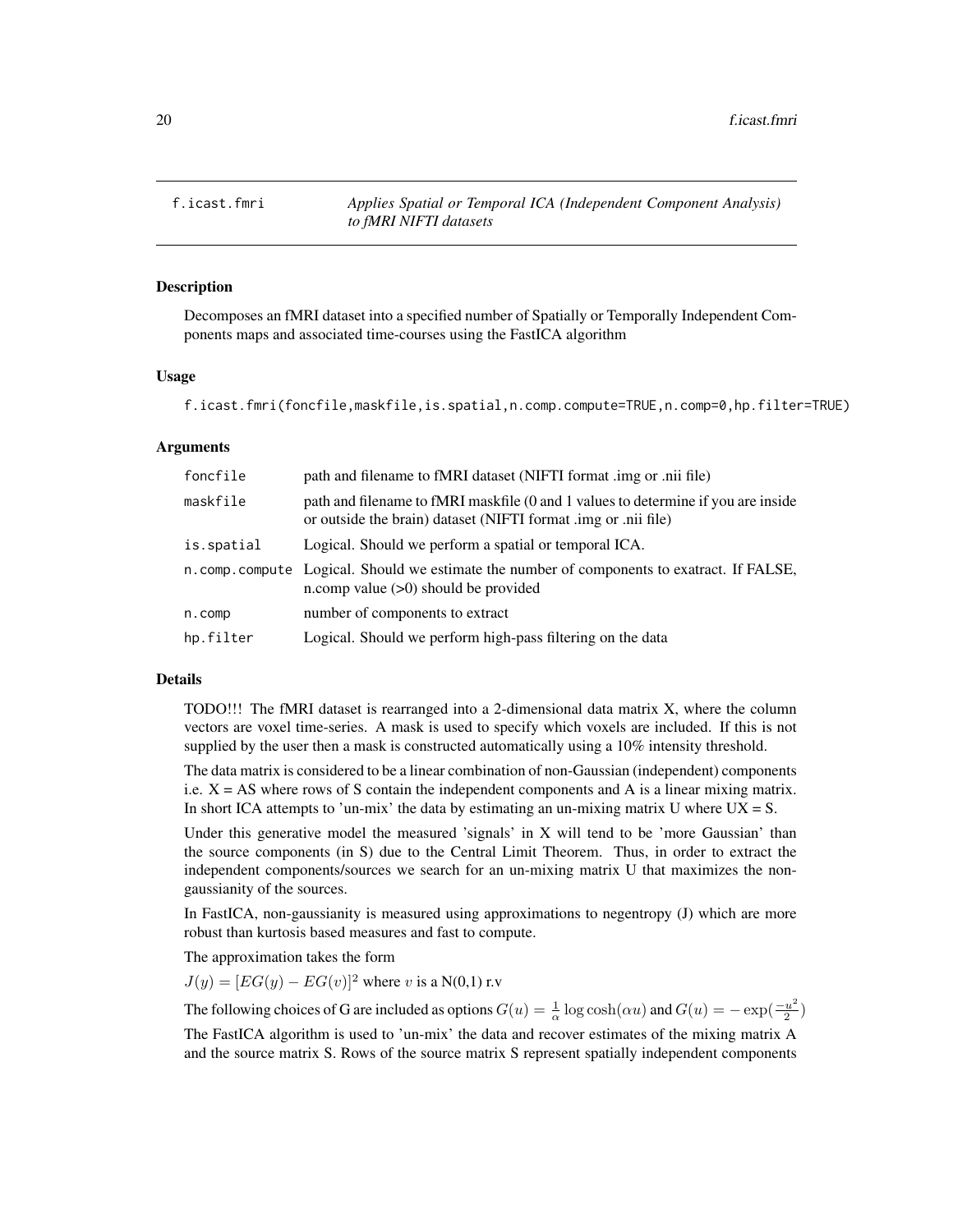#### <span id="page-20-0"></span>f.icast.fmri.gui 21

of the dataset (these are arranged spatially in the output). Columns of A contain the associated time-courses of the independent components.

Pre-processing involves removing the mean of each row of the data matrix and (optionally) standardizing the columns of the data matrix to have zero mean and unit variance.

All computations are done using C code. This avoids reading the entire dataset into R and thus saves memory space.

# Value

Nothing for the moment ... TODO!! The spatial and temporal components are written on disk

#### Author(s)

P Lafaye de Micheaux <plafaye@club.fr>

#### References

A. Hyvarinen and E. Oja (2000) Independent Component Analysis: Algorithms and Applications, Neural Networks, 13(4-5):411-430

Beckmann C. (2000) Independent Component Analysis for fMRI. First Year D.Phil Report, Dept. of Engineering Science, University of Oxford.

#### See Also

[f.icast.fmri.gui](#page-20-1)

<span id="page-20-1"></span>f.icast.fmri.gui *tcltk GUI to apply Spatial or Temporal ICA to fMRI NIFTI datasets*

#### **Description**

The GUI provides a quick and easy to use interface for applying spatial or temporal ICA to fMRI NIFTI datasets. Computations WILL BE (NOT YET IMPLEMENTED) done in C for speed and low memory usage.

#### Usage

f.icast.fmri.gui()

#### Details

The user is required to enter the location of the fMRI dataset (stored in the NIFTI format) and (optionally) a mask for the dataset. If no mask is supplied then an option to create mask is available. TODO!!

Once completed, the user has the option of saving the results to an R object or viewing the estimated components. The slices of each component map are plotted sequentially in a grid followed by the components associated time-course and that time-courses periodogram/power spectrum.TODO!!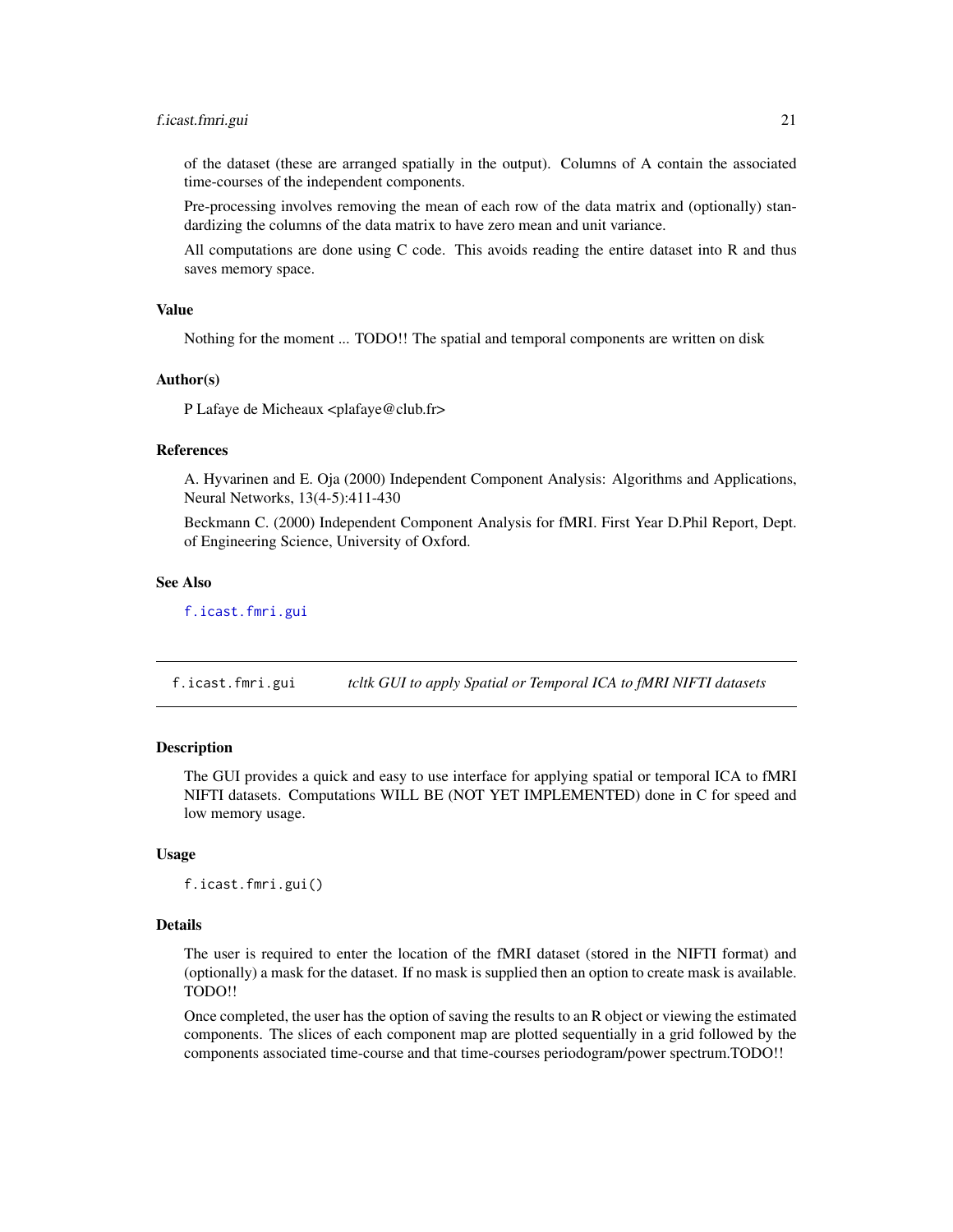#### <span id="page-21-0"></span>Value

User named R object (optional)

Once completed, the user has the option of saving the results to an R object named by the user.TODO!!

# Author(s)

P Lafaye de Micheaux <plafaye@club.fr>

# See Also

[f.icast.fmri](#page-19-1),[f.ica.fmri.gui](#page-18-1)

<span id="page-21-1"></span>f.nifti.file.summary *prints summary of .img file contents*

#### Description

Prints a summary of the contents of a NIFTI .img file using the associated .hdr header file.

#### Usage

f.nifti.file.summary(file)

#### Arguments

file The location of .img file to be read

#### Value

A print out containing information about the .img file. This includes File name, Data Dimension, X dimension, Y dimension, Z dimension, Time dimension, Voxel dimensions, Data type

#### See Also

```
f.read.nifti.header, f.read.nifti.slice, f.read.nifti.slice.at.all.timepoints, f.read.nifti.ts,
f.write.nifti, f.read.nifti.volume, f.spectral.summary.nifti, f.write.array.to.img.2bytes,
f.write.array.to.img.float, f.write.list.to.hdr.nifti, f.basic.hdr.nifti.list.create
```
# Examples

f.nifti.file.summary(system.file("example-nifti.img", package="AnalyzeFMRI"))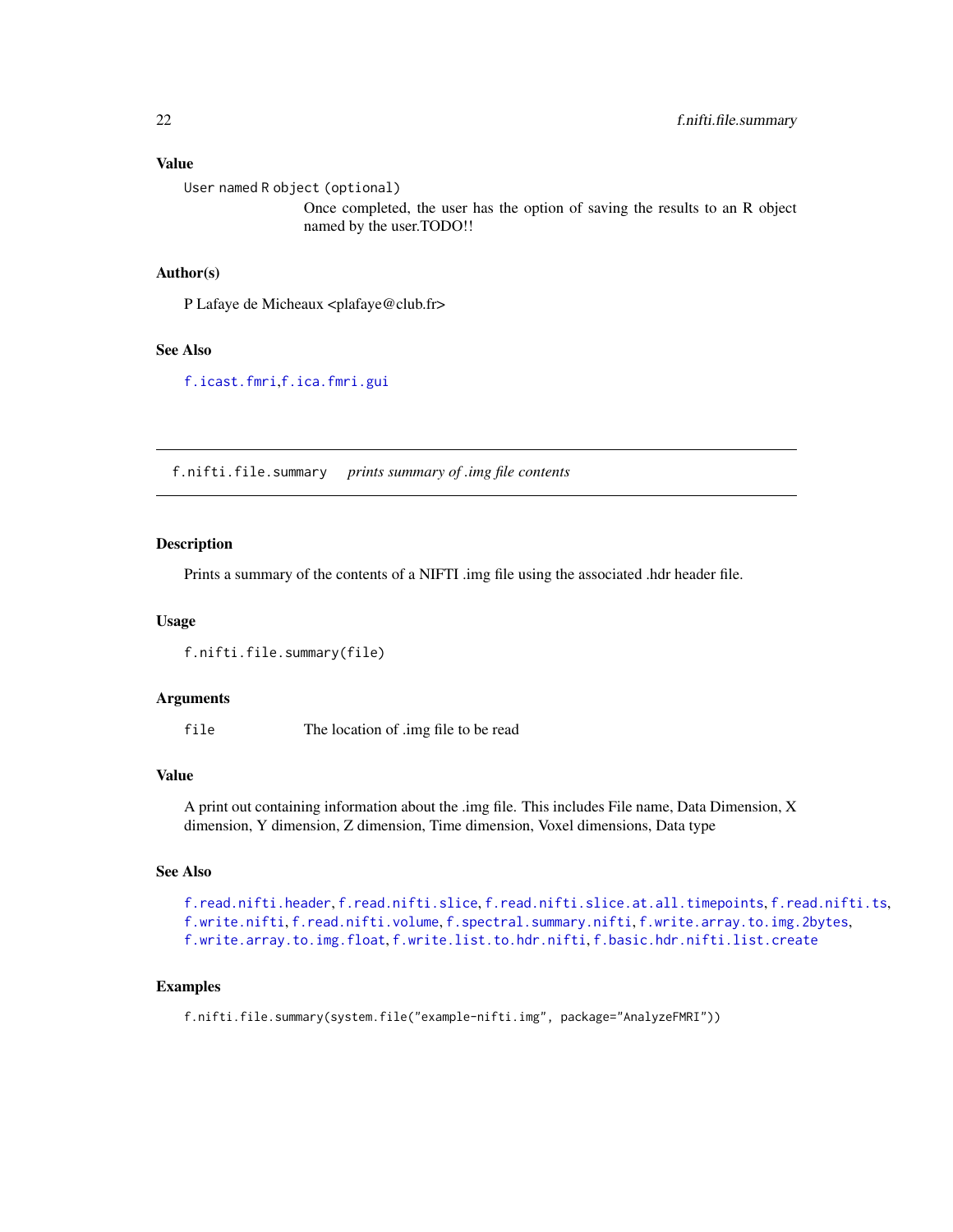<span id="page-22-1"></span><span id="page-22-0"></span>f.plot.ica.fmri *Plots a specified component from the output of f.ica.fmri*

#### Description

Plots a specified component from the output of f.ica.fmri

#### Usage

f.plot.ica.fmri(obj.ica, comp, cols)

#### Arguments

| obj.ica | R object returned by the function f.ica.fmri   |
|---------|------------------------------------------------|
| comp    | number of the component to plot                |
| cols    | optional vector of colours to use for plotting |

#### Details

The slices of the specified component map are plotted sequentially in a grid followed by the components associated time-course and that time-courses periodogram/power spectrum

# Author(s)

J L Marchini <marchini@stats.ox.ac.uk> and C Heaton <chrisheaton99@yahoo.com>

# See Also

[f.ica.fmri](#page-16-1),[f.ica.fmri.gui](#page-18-1)

f.plot.ica.fmri.jpg *Plot the components of the ouput of f.ica.fmri to a series of jpeg files*

# Description

This function allows the compact graphical storage of the output of a spatial ICA decomposition of an fMRI dataset. each component is plotted to a jpeg.

#### Usage

f.plot.ica.fmri.jpg(ica.obj, file="./ica", cols=heat.colors(100), width=700, height=700)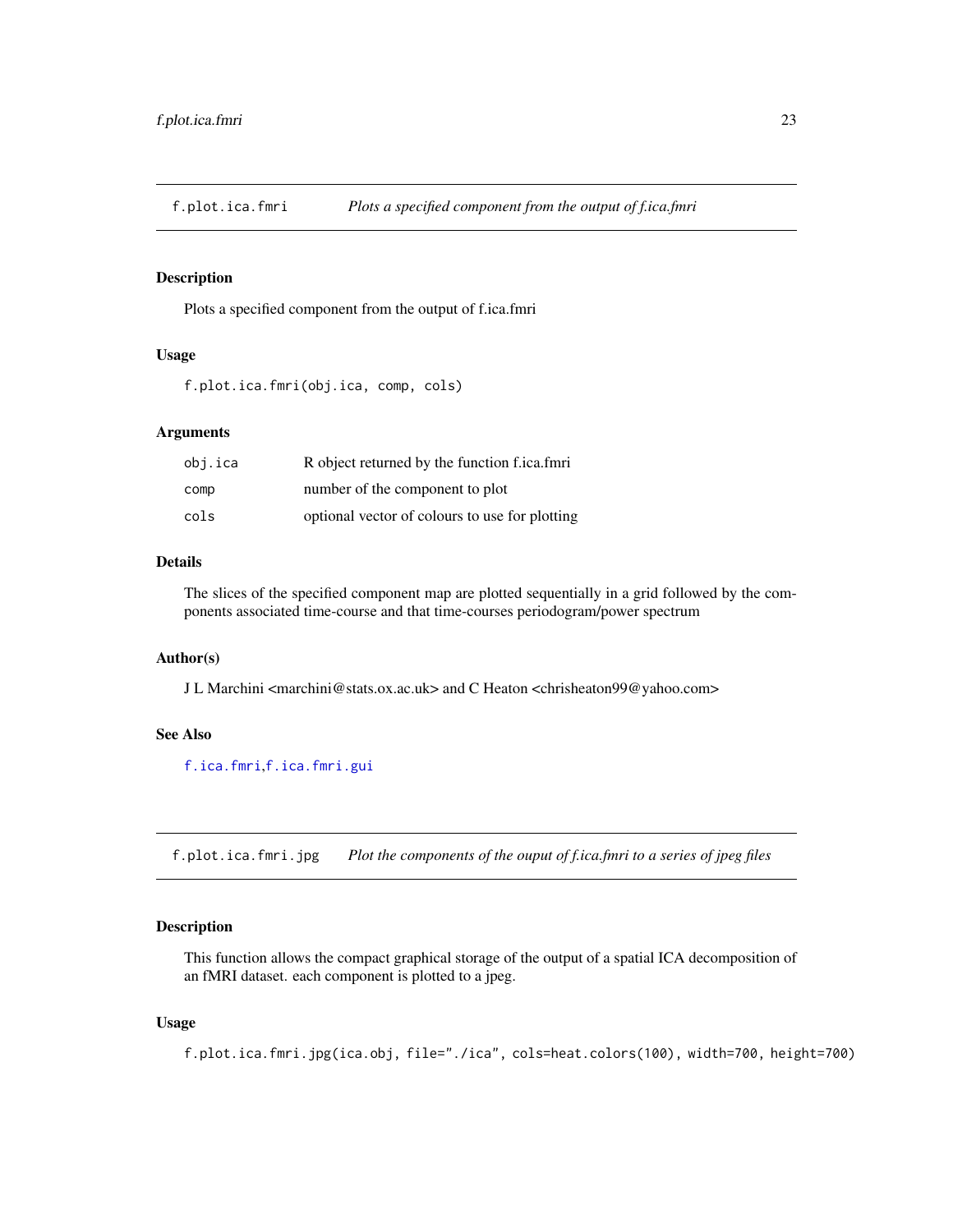# <span id="page-23-0"></span>Arguments

| ica.obj | Object that is the output of f.ica.fmri                  |
|---------|----------------------------------------------------------|
| file    | The component i will be plotted in file file.comp.i.jpeg |
| cols    | Optional colour vector for plotting the components       |
| width   | Width of jpeg images                                     |
| height  | Height of jpeg images                                    |

# Author(s)

J L Marchini

# See Also

[f.ica.fmri](#page-16-1), [jpeg](#page-0-0)

f.plot.volume.gui *tcltk GUI to display FMRI or MRI images*

# Description

tcltk GUI to display FMRI or MRI images. This GUI is very usefull, for example, for investigating the results of an ICA performed with f.icast.fmri.gui(). But it can also be used to display an MRI or an FMRI image

#### Usage

f.plot.volume.gui(array.fonc=NULL,hdr.fonc=NULL)

#### Arguments

| array.fonc | An optionnal array containing the MRI values                                                                                                     |
|------------|--------------------------------------------------------------------------------------------------------------------------------------------------|
| hdr.fonc   | If array fonc is not NULL, one must provide a list 'hdr fonc' with a 'pixdim'<br>field containing a vector of length 4 with the pixel dimensions |

# Details

One has the possibility to enter either a filename (with its path) or directly an R object in the file field.

# Value

Nothing

# Author(s)

P Lafaye de Micheaux <plafaye@club.fr>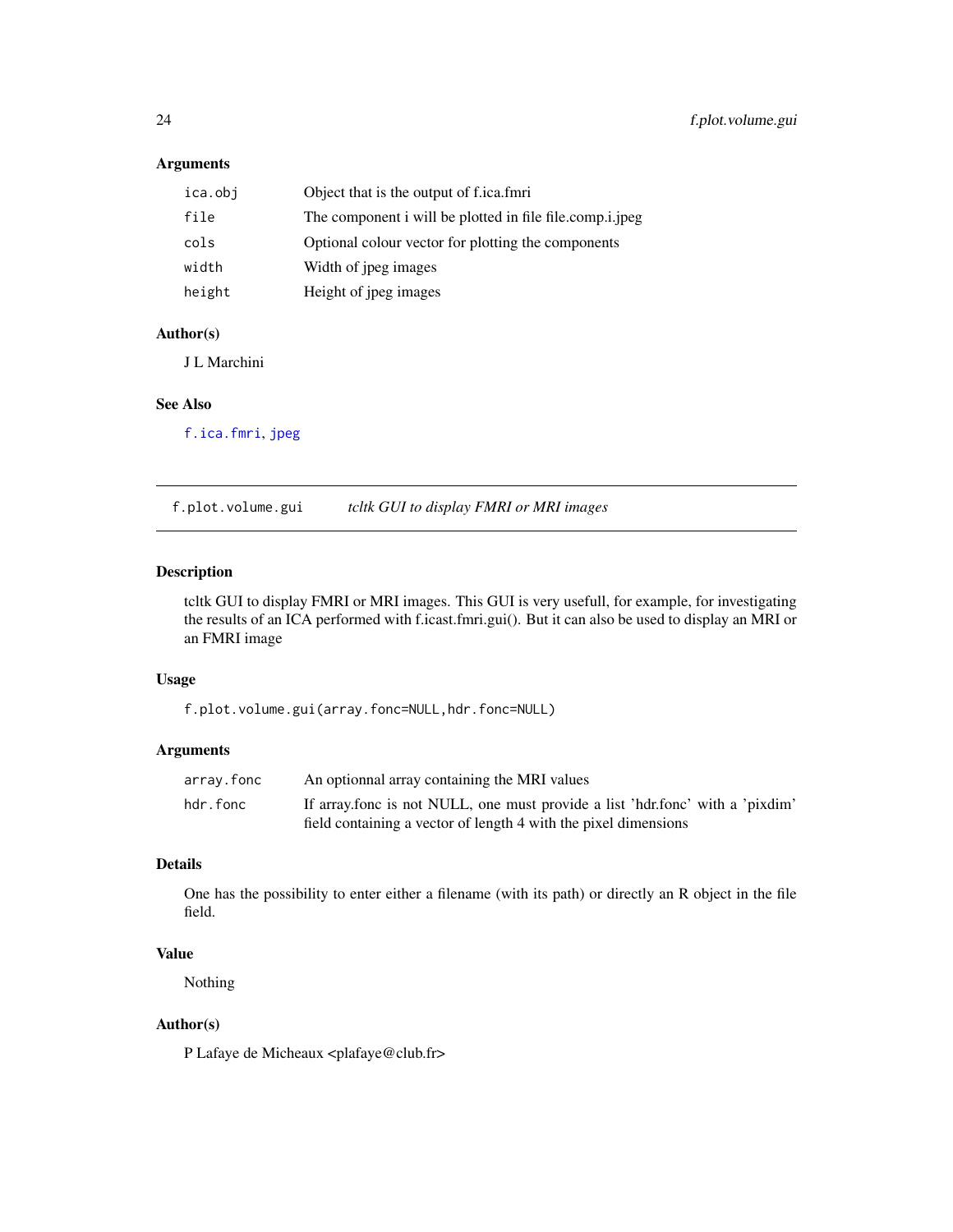# <span id="page-24-0"></span>f.read.analyze.header 25

# See Also

[f.icast.fmri.gui](#page-20-1)

# Examples

# TODO!!

<span id="page-24-1"></span>f.read.analyze.header *read Analyze header file*

# Description

Reads the ANALYZE image format .hdr header file into a list.

# Usage

```
f.read.analyze.header(file)
```
# Arguments

file The .hdr file to be read

#### Value

A list containing the information in the fields of the .hdr file.

| file.name     | name of the .img file                                                                                                                                                                                                                                                                                                    |  |  |
|---------------|--------------------------------------------------------------------------------------------------------------------------------------------------------------------------------------------------------------------------------------------------------------------------------------------------------------------------|--|--|
| swap          | TRUE or FALSE variable indicating whether files are big or little endian                                                                                                                                                                                                                                                 |  |  |
| HEADER KEY    |                                                                                                                                                                                                                                                                                                                          |  |  |
| sizeof.hdr    | This field implies that Analyze format was originally intended to be extensible,<br>but in practice this did not happen, and instead the file size (and hence the value<br>of this field) is 348. Software commonly tests the value in this field to detect<br>whether the byte ordering is Big-Endian or Little-Endian. |  |  |
| data.type     | character vector indicating data storage type for each voxel                                                                                                                                                                                                                                                             |  |  |
| db.name       | database name                                                                                                                                                                                                                                                                                                            |  |  |
| extents       | Should be 16384, the image file is created as contiguous with a minimum extent<br>size                                                                                                                                                                                                                                   |  |  |
| session.error |                                                                                                                                                                                                                                                                                                                          |  |  |
| regular       | Must be 'r' to indicate that all images and volumes are the same size                                                                                                                                                                                                                                                    |  |  |
| hkey.un0      |                                                                                                                                                                                                                                                                                                                          |  |  |
|               | IMAGE DIMENSION                                                                                                                                                                                                                                                                                                          |  |  |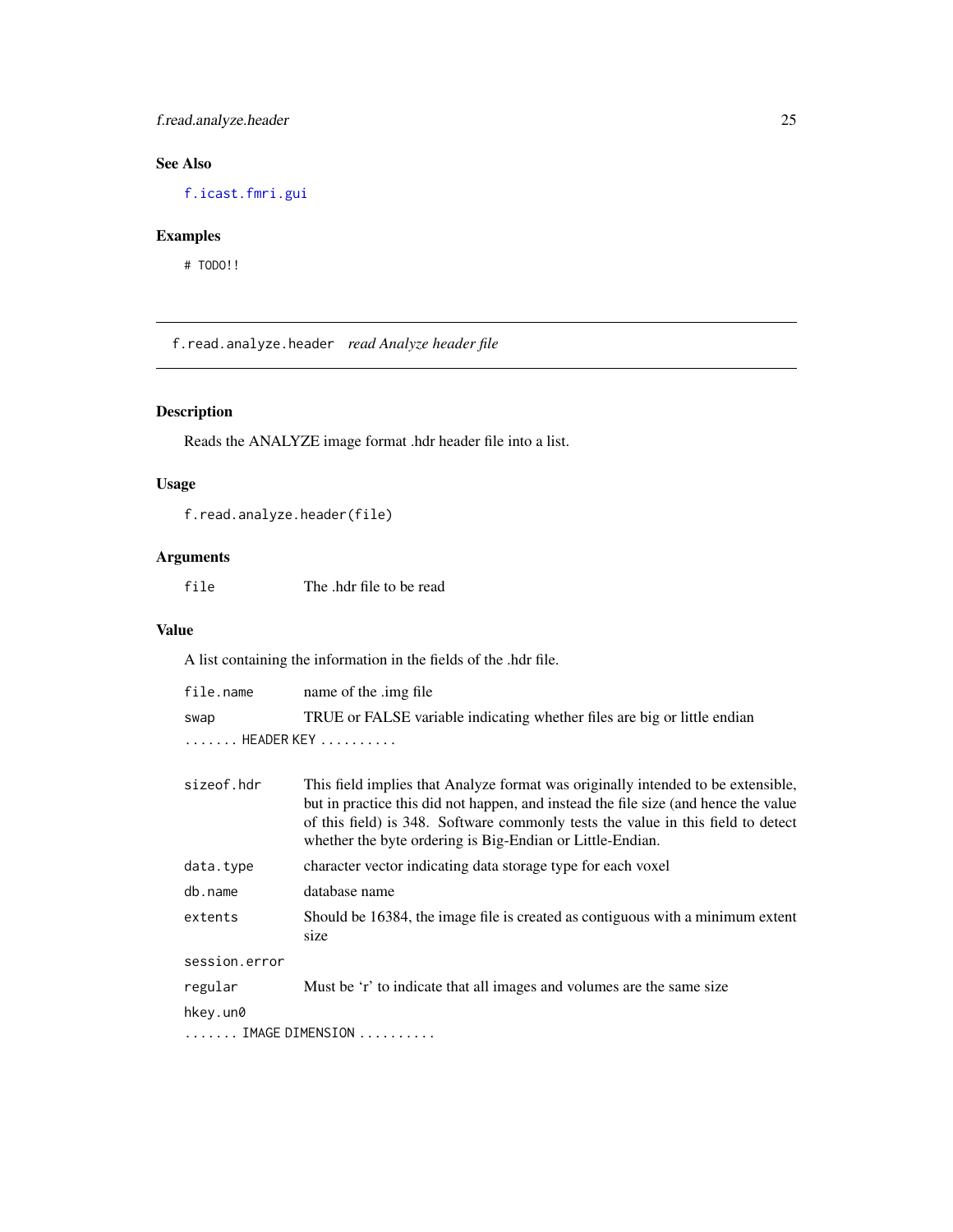| dim        | vector of the image dimensions: dim[1] Number of dimensions in database,<br>usually 4; dim[2] Image X dimension (slice width), number of pixels in an im-<br>age row; dim[3] Image Y dimension (slice height), number of pixel rows in<br>slice; dim[4] Volume Z dimension (volume depth), number of slices in a vol-<br>ume; dim[5] Time points, number of volumes in database dim[6] ?? dim[7] ??<br>$dim[8]$ ?? |
|------------|--------------------------------------------------------------------------------------------------------------------------------------------------------------------------------------------------------------------------------------------------------------------------------------------------------------------------------------------------------------------------------------------------------------------|
| vox.units  | 3 characters to specify the spatial units of measure for a voxel (mm., um., cm.)                                                                                                                                                                                                                                                                                                                                   |
| cal.units  | 7 characters to specify the name of the calibration unit i.e. pixel, voxel                                                                                                                                                                                                                                                                                                                                         |
| unused1    | ??                                                                                                                                                                                                                                                                                                                                                                                                                 |
| datatype   | integer indicator of data storage type for this image: 0 (None or Unknown),<br>1 (Binary), 2 (Unsigned-char), 4 (Signed-short), 8 (Signed-int), 16 (float), 32<br>(Complex), 64 (Double), 128 (RGB), 255 (All)                                                                                                                                                                                                     |
| bitpix     | number of bits per pixel: 1 (packed binary, slices begin on byte boundaries), 8<br>(unsigned char, gray scale), 16 (signed short), 32 (signed integers or float), or 24<br>(RGB, 8 bits per channel)s                                                                                                                                                                                                              |
| dim.un0    | unused                                                                                                                                                                                                                                                                                                                                                                                                             |
| pixdim     | Parallel vector to dim, giving real world measurements in mm. and ms. pixdim[1]:<br>?? pixdim[2]: voxel width in mm. pixdim[3]: voxel height in mm. pixdim[4]:<br>slice thickness (interslice distance) in mm. pixdim[5]: timeslice in ms. pixdim[6]:<br>?? pixdim[7]: ?? pixdim[8]: ??                                                                                                                            |
| vox.offset | byte offset in the .img file at which voxels start. This value can be negative to<br>specify that the absolute value is applied for every image voxel in the file                                                                                                                                                                                                                                                  |
| funused1   | specify the range of calibration values. SPM extends the Analyze format by<br>using a scaling factor for the image from the header                                                                                                                                                                                                                                                                                 |
| funused2   | SPM2 image intensity zero intercept                                                                                                                                                                                                                                                                                                                                                                                |
| funused3   | ??                                                                                                                                                                                                                                                                                                                                                                                                                 |
| cal.max    | Max display intensity, calibration value, values of 0.0 for both fields imply that<br>no calibration max and min values are used                                                                                                                                                                                                                                                                                   |
| cal.min    | Min display intensity, calibration value                                                                                                                                                                                                                                                                                                                                                                           |
| compressed | ??                                                                                                                                                                                                                                                                                                                                                                                                                 |
| verified   | ??                                                                                                                                                                                                                                                                                                                                                                                                                 |
| glmax      | The maximum pixel values for the entire database                                                                                                                                                                                                                                                                                                                                                                   |
| glmin      | The minimum pixel values for the entire database                                                                                                                                                                                                                                                                                                                                                                   |
|            | DATA HISTORY                                                                                                                                                                                                                                                                                                                                                                                                       |
| descrip    | any text you like                                                                                                                                                                                                                                                                                                                                                                                                  |
| aux.file   | auxiliary filename                                                                                                                                                                                                                                                                                                                                                                                                 |
| orient     | planar slice orientation for this dataset: 0 transverse unflipped; 1 coronal un-<br>flipped; 2 sagittal unflipped; 3 transverse flipped; 4 coronal flipped; 5 sagittal<br>flipped                                                                                                                                                                                                                                  |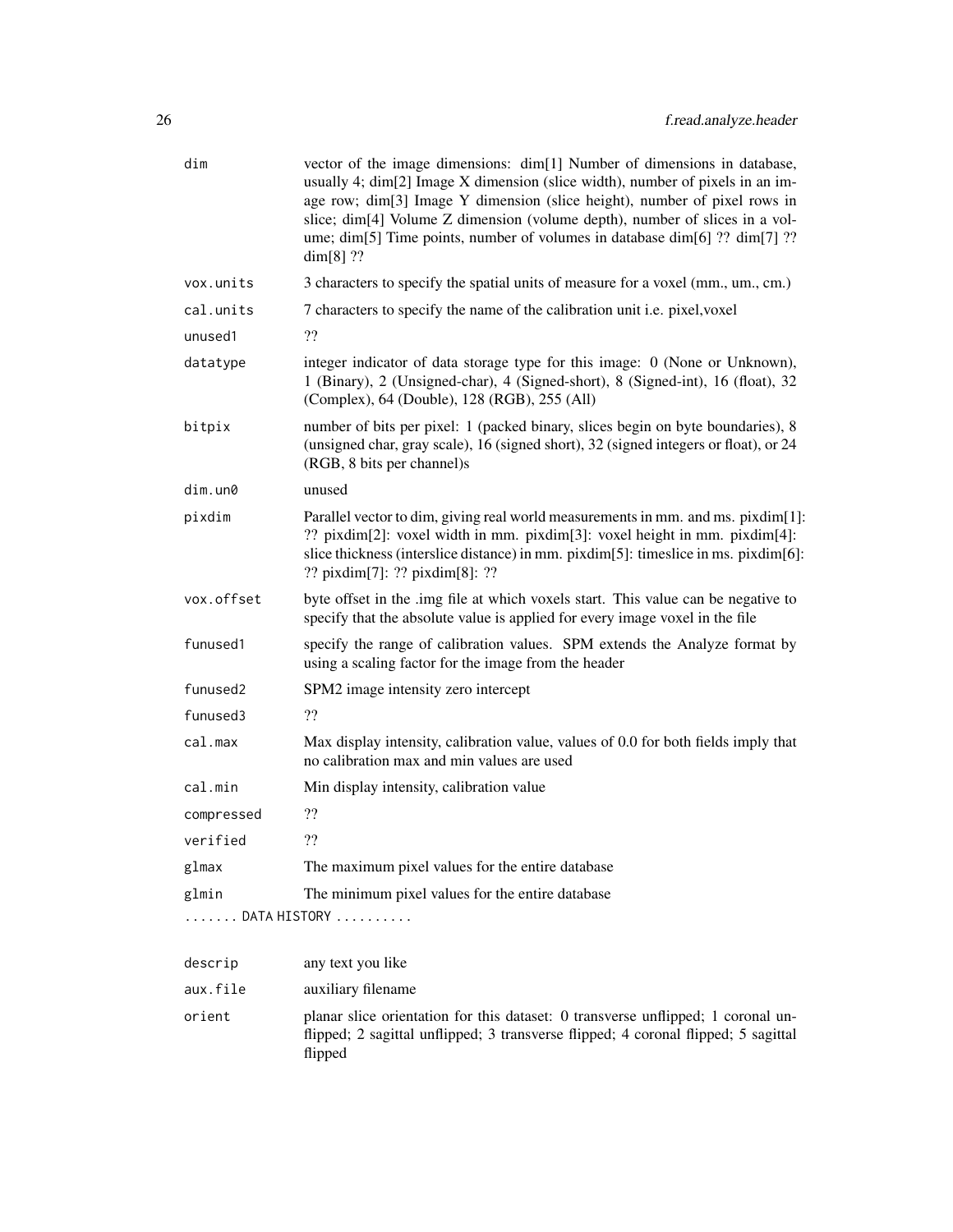<span id="page-26-0"></span>

| originator  | image central voxel coordinates. SPM uses this Analyze header field in an<br>unorthodox way. originator[1]: SPM99 X near Anterior Commissure, origi-<br>nator[2]: SPM99 Y near Anterior Commissure, originator[3]: SPM99 Z near<br>Anterior Commissure, originator[4]:??, originator[5]:?? |
|-------------|--------------------------------------------------------------------------------------------------------------------------------------------------------------------------------------------------------------------------------------------------------------------------------------------|
| generated   | ??                                                                                                                                                                                                                                                                                         |
| scannum     | ??                                                                                                                                                                                                                                                                                         |
| patient.id  | ??                                                                                                                                                                                                                                                                                         |
| exp.date    | ??                                                                                                                                                                                                                                                                                         |
| exp.time    | ??                                                                                                                                                                                                                                                                                         |
| hist.un0    | ??                                                                                                                                                                                                                                                                                         |
| views       | ??                                                                                                                                                                                                                                                                                         |
| vols.added  | ??                                                                                                                                                                                                                                                                                         |
| start.field | ??                                                                                                                                                                                                                                                                                         |
| field.skip  | ??                                                                                                                                                                                                                                                                                         |
| omax        | ??                                                                                                                                                                                                                                                                                         |
| omin        | ??                                                                                                                                                                                                                                                                                         |
| smax        | ??                                                                                                                                                                                                                                                                                         |
| smin        | ??                                                                                                                                                                                                                                                                                         |

# See Also

[f.analyze.file.summary](#page-10-1)

# Examples

f.read.analyze.header(system.file("example.hdr", package="AnalyzeFMRI"))

<span id="page-26-1"></span>f.read.analyze.slice *read one slice from a .img file*

# Description

Reads in a specific slice from an ANALYZE .img image format file into an array.

# Usage

```
f.read.analyze.slice(file, slice, tpt)
```
# Arguments

| file  | The .img file to be read from                             |
|-------|-----------------------------------------------------------|
| slice | The number of the slice (assumed to be the 3rd dimension) |
| tpt   | The number of the scan that the slice is to be taken from |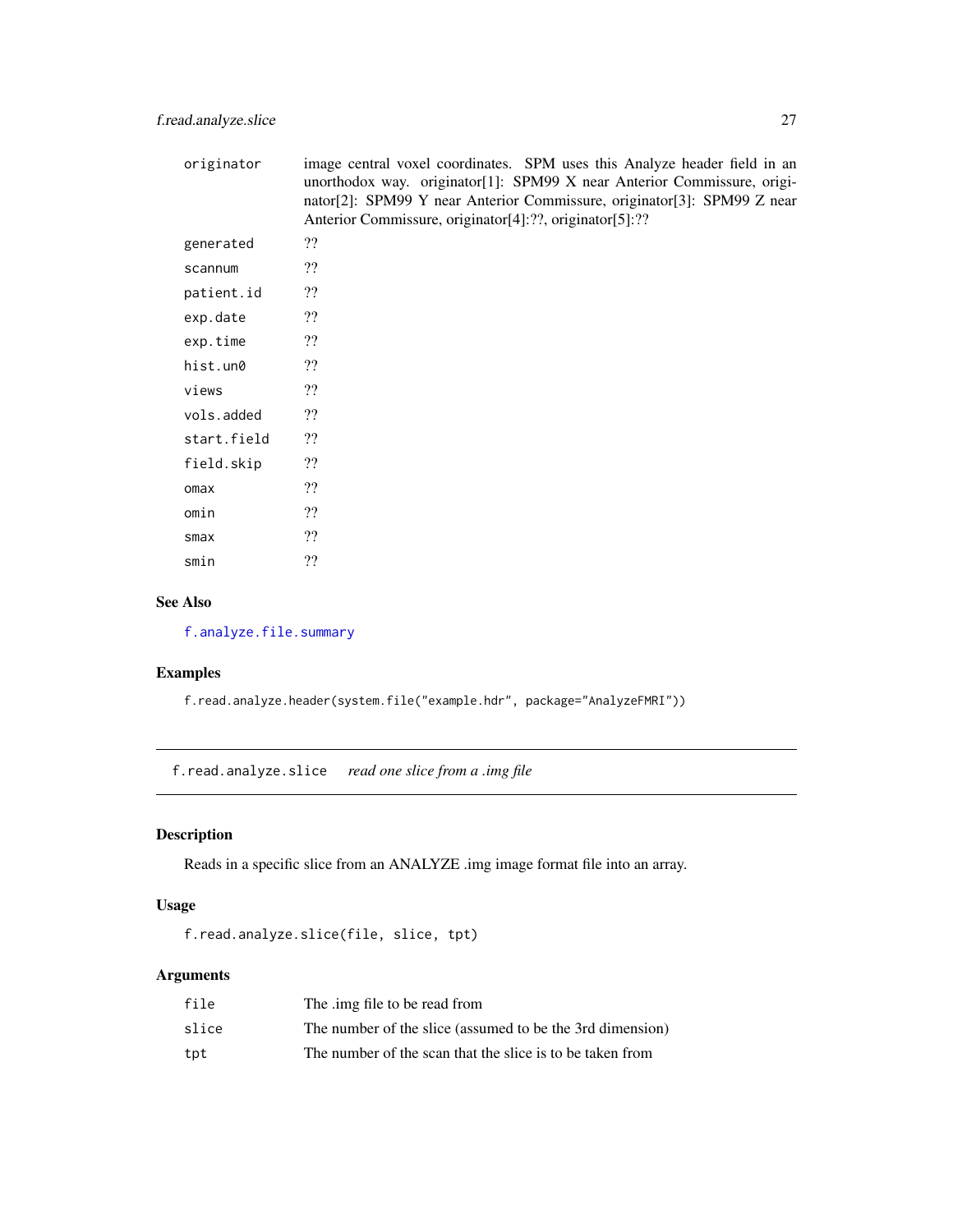# <span id="page-27-0"></span>Details

The entire dataset is assumed to be 4D and a slice is extracted that is referenced by specifying the last two dimensions of the dataset i.e.slice and tpt.

#### Value

An array containing the slice

# See Also

[f.read.analyze.slice.at.all.timepoints](#page-27-1), [f.read.analyze.ts](#page-28-1), [f.read.analyze.volume](#page-29-1)

#### Examples

```
a<-f.read.analyze.slice(system.file("example.img", package="AnalyzeFMRI"),10,1)
dim(a)
```
<span id="page-27-1"></span>f.read.analyze.slice.at.all.timepoints *reads a slice at all time points from a .img file*

#### Description

Reads in a slice of a .img file at all time points into an array

#### Usage

```
f.read.analyze.slice.at.all.timepoints(file, slice)
```
#### Arguments

| file  | file The location of the .img file          |
|-------|---------------------------------------------|
| slice | slice The number of the slice to be read in |

# Value

An array containing the slice at all time points

#### See Also

[f.read.analyze.slice](#page-26-1), [f.read.analyze.ts](#page-28-1), [f.read.analyze.volume](#page-29-1)

#### Examples

a<-f.read.analyze.slice.at.all.timepoints(system.file("example.img", package="AnalyzeFMRI"),10) dim(a)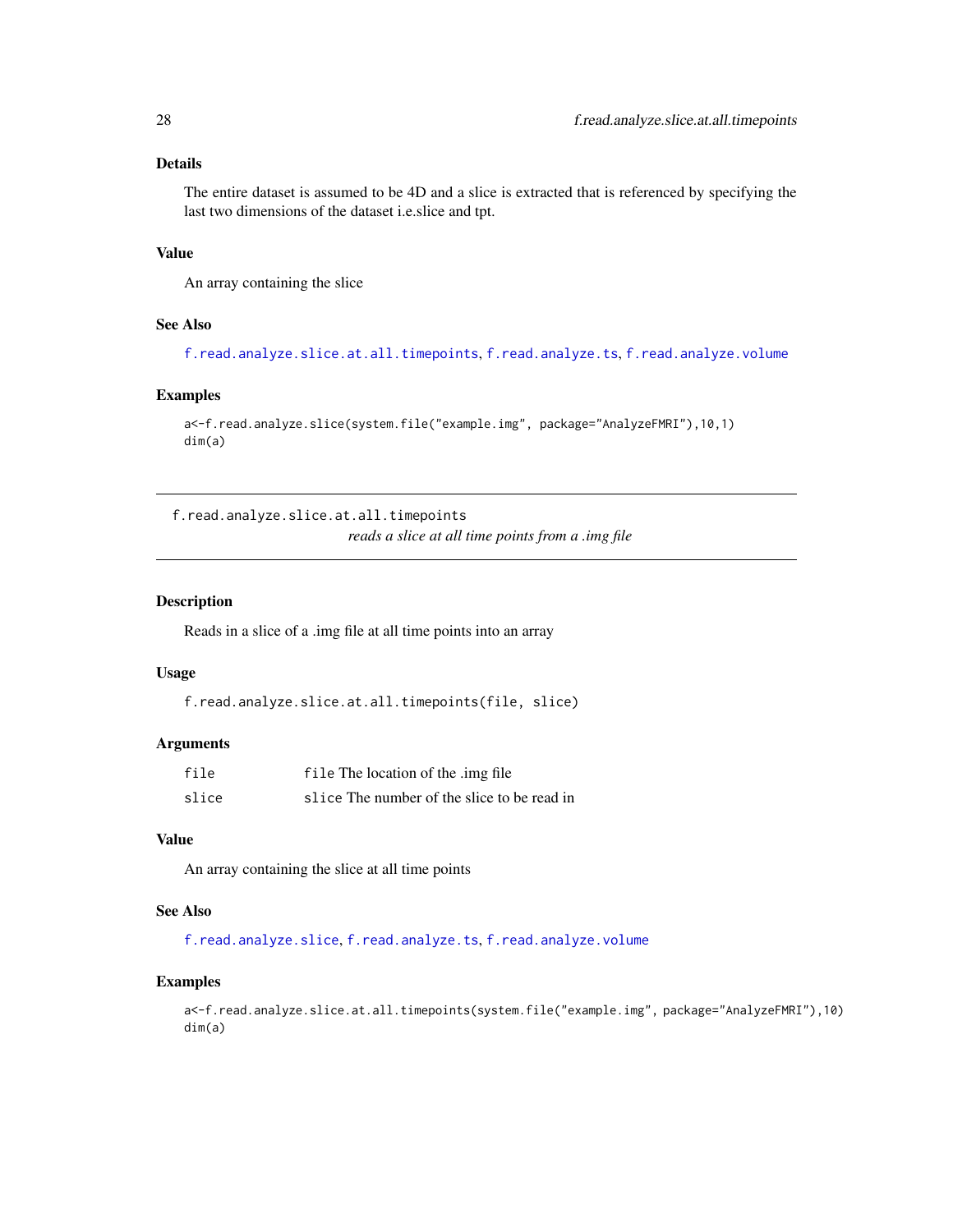<span id="page-28-0"></span>f.read.analyze.tpt *Read in a volume at one time point*

#### Description

Given a 4D ANALYZE .img/.hdr image pair this function can read in the 3D volume of measurements at a specific time point.

#### Usage

```
f.read.analyze.tpt(file, tpt)
```
#### Arguments

| file | The .img file.             |
|------|----------------------------|
| tpt  | The time point to read in. |

# Details

Given a 4D ANALYZE .img/.hdr image pair this function can read in the 3D volume of measurements at a specific time point.

#### Value

A 3D array containing the volume.

# See Also

[f.read.analyze.slice](#page-26-1), [f.read.analyze.slice.at.all.timepoints](#page-27-1), [f.write.analyze](#page-40-1),

#### Examples

f.read.analyze.tpt(system.file("example.img", package="AnalyzeFMRI"),1)

<span id="page-28-1"></span>f.read.analyze.ts *read in one voxel time series*

#### Description

Given a 4D ANALYZE .img/.hdr image pair this function can read in the time series from a specified position in 3D into a vector.

#### Usage

f.read.analyze.ts(file, x, y, z)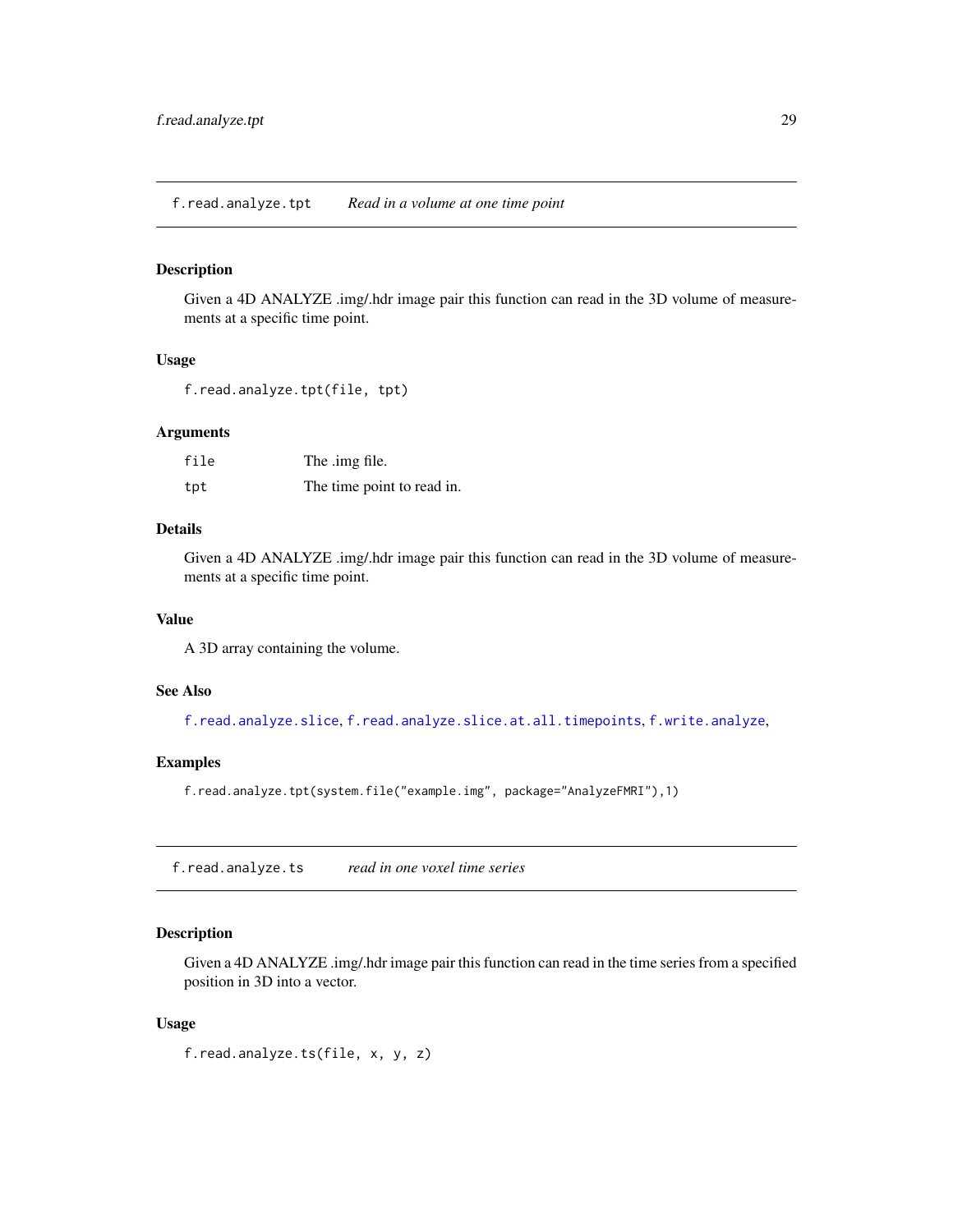#### **Arguments**

| file | The .img file    |
|------|------------------|
| x    | The x-coordinate |
| v    | The y-coordinate |
| 7    | The z-coordinate |

# Details

Given a 4D ANALYZE .img/.hdr image pair this function can read in the time series from a specified position in 3D into a vector.

#### Value

A vector containing the time series

#### See Also

[f.read.analyze.slice](#page-26-1), [f.read.analyze.slice.at.all.timepoints](#page-27-1), [f.write.analyze](#page-40-1),

# Examples

f.read.analyze.ts(system.file("example.img", package="AnalyzeFMRI"),30,30,10)

<span id="page-29-1"></span>f.read.analyze.volume *read whole .img file*

#### Description

Reads the ANALYZE image format .img file into an array.

#### Usage

```
f.read.analyze.volume(file)
```
# Arguments

file The location of the .img file to be read

#### Value

An array with the appropriate dimensions containing the image volume. A print out of the file information is also given. The function assumes that the corresponding .hdr file is in the same directory as the .img file.

# See Also

[f.read.analyze.slice](#page-26-1), [f.read.analyze.slice.at.all.timepoints](#page-27-1), [f.read.analyze.ts](#page-28-1)

<span id="page-29-0"></span>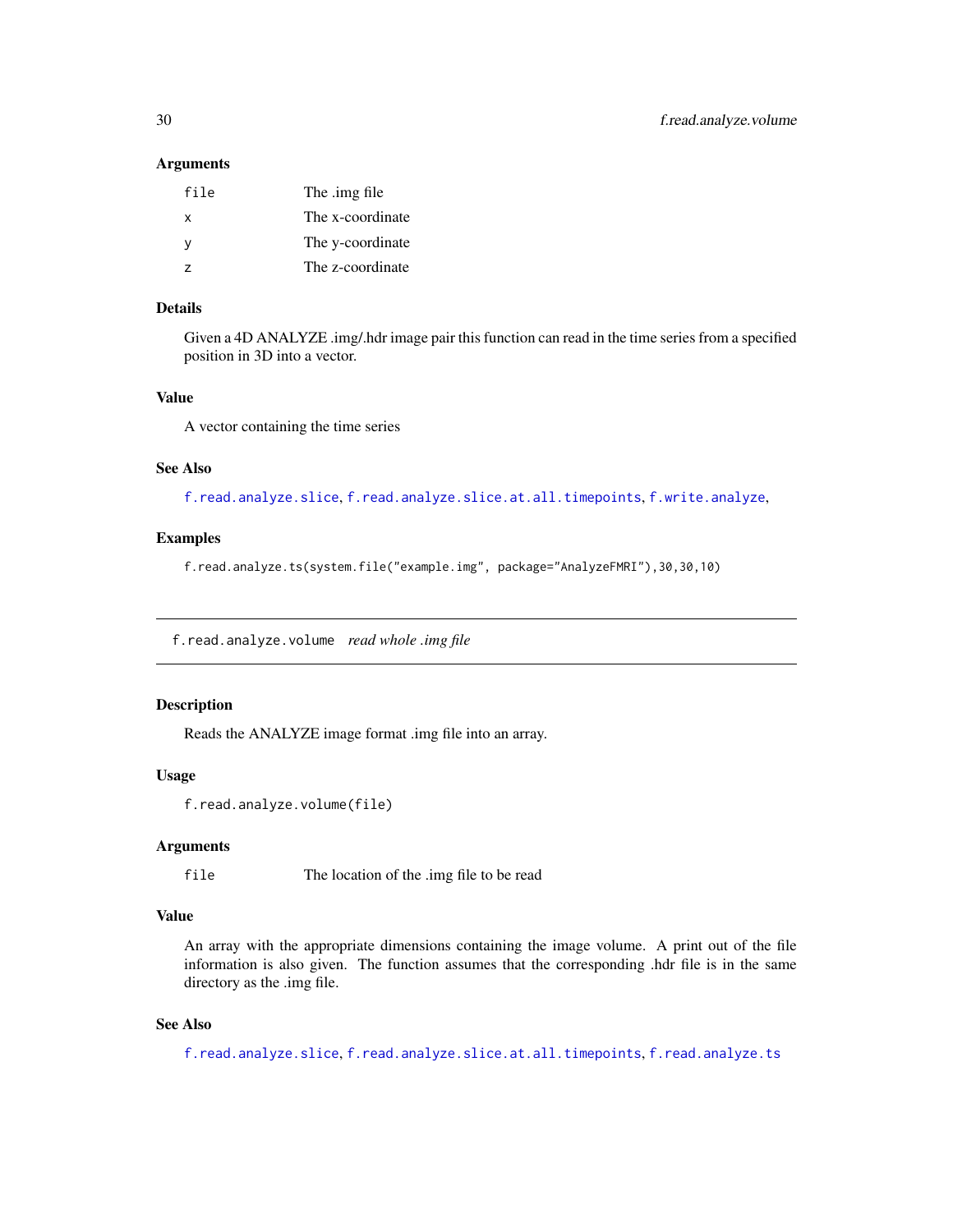#### <span id="page-30-0"></span>f.read.header 31

# Examples

```
a<-f.read.analyze.volume(system.file("example.img", package="AnalyzeFMRI"))
dim(a)
```
f.read.header *read ANALYZE or NIFTI header file*

# Description

Reads the ANALYZE or NIFTI image format .hdr (or .nii) header file into a list. The format type is determined by first reading the magic field.

#### Usage

f.read.header(file)

#### Arguments

file The .hdr file to be read

#### Value

A list containing the information in the fields of the .hdr (.nii) file. See f.read.analyze.header of f.read.nifti.header to have the list of values.

#### See Also

[f.read.analyze.header](#page-24-1) [f.read.nifti.header](#page-30-1)

#### Examples

```
f.read.header(system.file("example.hdr", package="AnalyzeFMRI"))
f.read.header(system.file("example-nifti.hdr", package="AnalyzeFMRI"))
```
<span id="page-30-1"></span>f.read.nifti.header *read Nifti header file*

#### Description

Reads the NIFTI image format .hdr (or .nii) header file into a list.

#### Usage

f.read.nifti.header(file)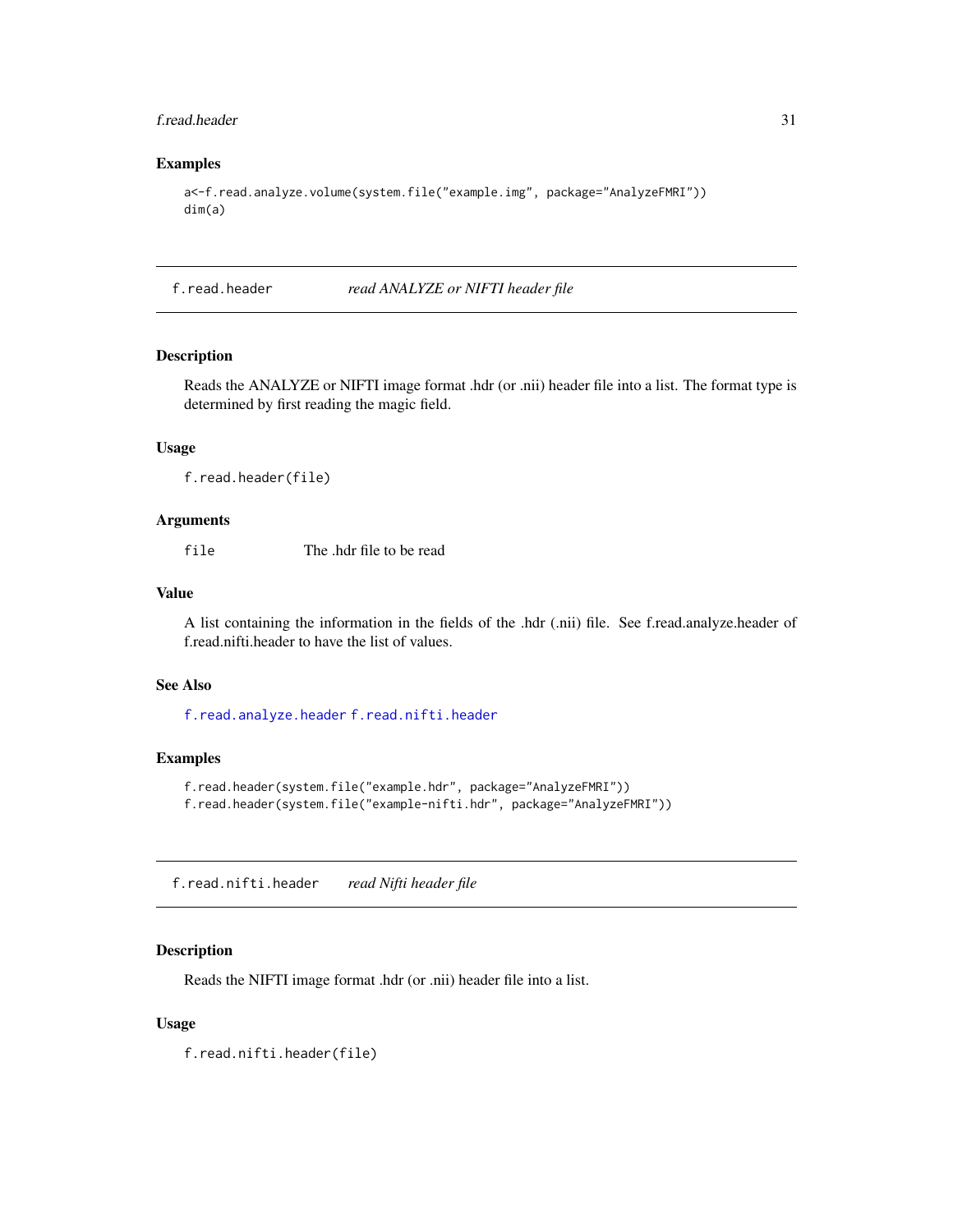# Arguments

file The .hdr (or .nii) file to be read

# Value

A list containing the information in the fields of the .hdr (.nii) file.

| file.name     | path name of the .img file                                                                                                                                                                                                                                                                                                                                                                                                                                                                                                                                                                                                                                                                                                |
|---------------|---------------------------------------------------------------------------------------------------------------------------------------------------------------------------------------------------------------------------------------------------------------------------------------------------------------------------------------------------------------------------------------------------------------------------------------------------------------------------------------------------------------------------------------------------------------------------------------------------------------------------------------------------------------------------------------------------------------------------|
| swap          | 1 or 0 variable indicating whether files are big (=native) or little (=swapped)<br>endian                                                                                                                                                                                                                                                                                                                                                                                                                                                                                                                                                                                                                                 |
| sizeof.hdr    | MUST be 348                                                                                                                                                                                                                                                                                                                                                                                                                                                                                                                                                                                                                                                                                                               |
| data.type     | char[10]. UNUSED                                                                                                                                                                                                                                                                                                                                                                                                                                                                                                                                                                                                                                                                                                          |
| db.name       | char[18]. UNUSED                                                                                                                                                                                                                                                                                                                                                                                                                                                                                                                                                                                                                                                                                                          |
| extents       | <b>UNUSED</b>                                                                                                                                                                                                                                                                                                                                                                                                                                                                                                                                                                                                                                                                                                             |
| session.error | <b>UNUSED</b>                                                                                                                                                                                                                                                                                                                                                                                                                                                                                                                                                                                                                                                                                                             |
| regular       | UNUSED, but filled with 'r' as SPM does                                                                                                                                                                                                                                                                                                                                                                                                                                                                                                                                                                                                                                                                                   |
| dim.info      | MRI slice ordering: This field encode which spatial dimension $(1=x, 2=y, or)$<br>3=z) corresponds to which acquisition dimension for MRI data. In fact, it con-<br>tains three informations: freq.dim, phase.dim and slice.dim, all squished into<br>the single byte field dim.info (2 bits each, since the values for each field are lim-<br>ited to the range 03). The R function diminfo2fps can be used to extract these<br>values from the dim.info byte.                                                                                                                                                                                                                                                           |
| dim           | vector (of length 8) of image dimensions. dim[1] specifies the number of di-<br>mensions. In NIFTI-1 files, dim[2], dim[3], dim[4] are for space, dim[5] is for<br>time. The 5th dimension (dim[6]) of the dataset, if present (i.e., dim[1]=5 and<br>$\dim[6] > 1$ , contains multiple values (for example a vector) to be stored at each<br>spatiotemporal location. Uses of dim[7] and dim[8] are not specified in NIFTI-1<br>format.                                                                                                                                                                                                                                                                                  |
| intent.p1     | 1st intent parameter: first auxiliary parameter for a possible statistical distribu-<br>tion specified in intent.code                                                                                                                                                                                                                                                                                                                                                                                                                                                                                                                                                                                                     |
| intent.p2     | 2nd intent parameter: second auxiliary parameter for a possible statistical distri-<br>bution specified in intent.code                                                                                                                                                                                                                                                                                                                                                                                                                                                                                                                                                                                                    |
| intent.p3     | 3rd intent parameter: third auxiliary parameter for a possible statistical distribu-<br>tion specified in intent.code                                                                                                                                                                                                                                                                                                                                                                                                                                                                                                                                                                                                     |
| intent.code   | NIFTI INTENT code: if 0, this is a raw dataset; if in range 224, this indicates<br>that the numbers in the dataset should be interpreted as being drawn from a given<br>distribution. Most such distributions have auxiliary parameters (given with in-<br>tent.p?); if in range 10011011, this is an other meaning. See file intent-code.txt<br>in the niftidoc directory of the source package. If the dataset DOES NOT have<br>a 5th dimension (dim[1]=4), then the auxiliary parameters are the same for each<br>voxel, and are given in header fields intent.p1, intent.p2, and intent.p3. If the<br>dataset DOES have a 5th dimension $(dim[1]=5)$ , then the auxiliary parameters<br>are different for each voxel. |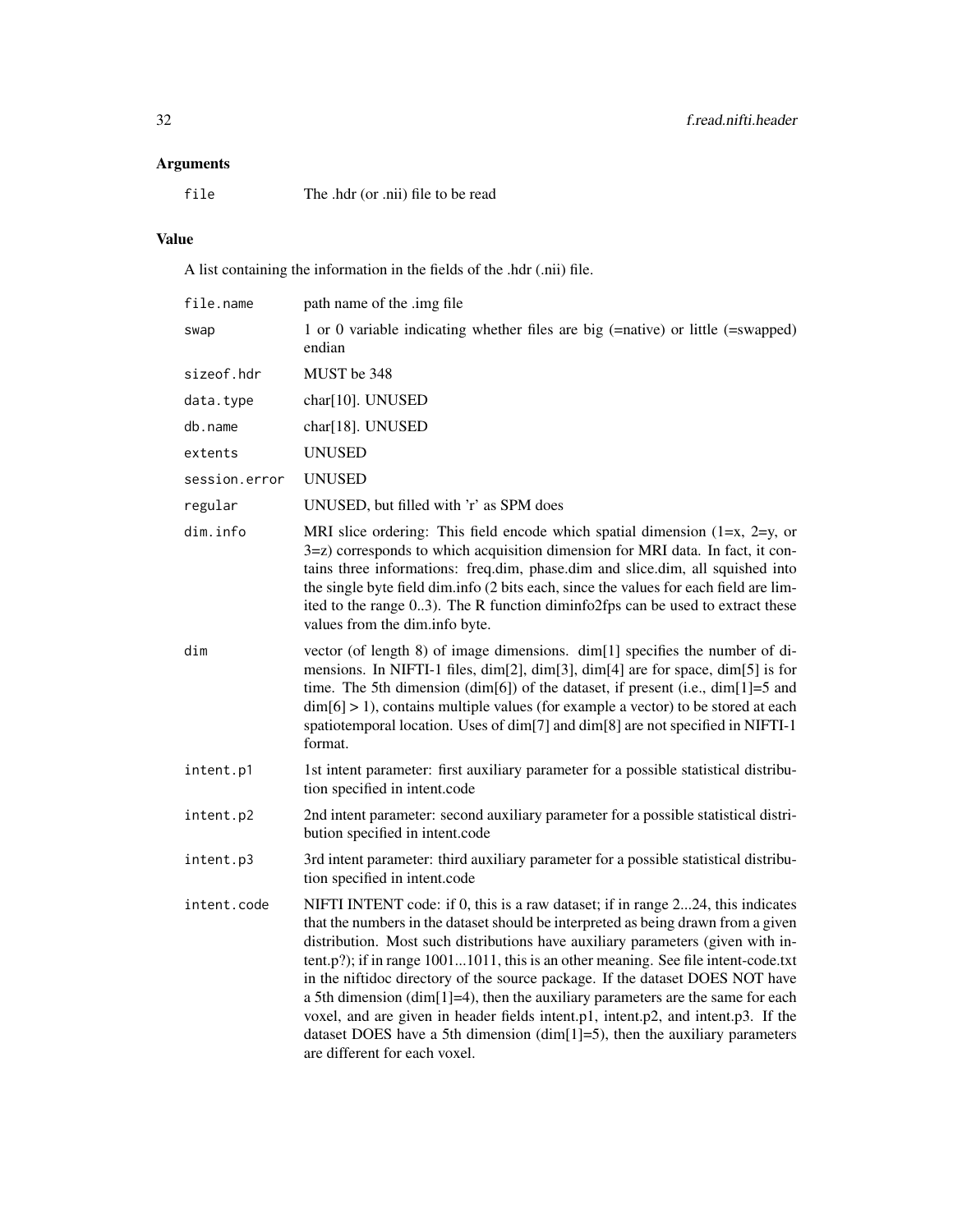| datatype    | integer indicator of data storage type for each voxel. This could be 0 (unknown),<br>2 (unsigned char = 1 byte), 4 (signed short = 2 bytes), 8 (signed int = 4 bytes),<br>16 (32 bit float = 4 bytes), 32 (64 bit complex = two 32 bit floats = 8 bytes), 64<br>$(64 \text{ bits float} = \text{double} = 8 \text{ bytes}), 128 (\text{RGB triple} = \text{three} \text{ 8 bits bytes} = 3 \text{ bytes}),$<br>256 (signed char = 1 byte), 512 (unsigned short = 2 bytes), 768 (unsigned int = 4<br>bytes), $1024$ (signed long long = 8 bytes), $1280$ (unsigned long long = 8 bytes),<br>1536 (128 bit float = long double = 16 bytes), 1792 (128 bit complex = $2\,64$ bit<br>floats = 16 bytes), 2048 (256 bit complex = $2 \frac{128 \text{ bit}}{\text{floats}} = 32 \text{ bytes}}$ ). |
|-------------|-----------------------------------------------------------------------------------------------------------------------------------------------------------------------------------------------------------------------------------------------------------------------------------------------------------------------------------------------------------------------------------------------------------------------------------------------------------------------------------------------------------------------------------------------------------------------------------------------------------------------------------------------------------------------------------------------------------------------------------------------------------------------------------------------|
| bitpix      | the number of bits per voxel. This field MUST correspond with the datatype<br>field. The total number of bytes in the image data is $\dim[2]^* \dots * \dim[\dim[1]+1]$<br>* bitpix / 8                                                                                                                                                                                                                                                                                                                                                                                                                                                                                                                                                                                                       |
| slice.start | Indicates the start of the slice acquisition pattern, when slice.code is nonzero.<br>These values are present to allow for the possible addition of "padded" slices at<br>either end of the volume, which don't fit into the slice timing pattern. If there<br>are no padding slices, then slice.start=0 and slice.end=dim[slice.dim+1]-1 are<br>the correct values. For these values to be meaningful, slice start must be non-<br>negative and slice.end must be greater than slice.start.                                                                                                                                                                                                                                                                                                  |
| pixdim      | vector (of length 8). Grid spacings. When reading a NIFTI-1 header, pixdim[1]<br>stores q fac (which is either -1 or 1). If $pixdim[1]=0$ (which should not occur),<br>we take qfac=1. pixdim[2], pixdim[3] and pixdim[4] give the voxel width along<br>dimension x, y and z respectively. pixdim[5] gives the time step $($ =Time Repeti-<br>tion=TR). The units of pixdim can be specified with the xyzt.units field.                                                                                                                                                                                                                                                                                                                                                                       |
| vox.offset  | Offset into .nii file. Should be 352 for a .nii file, 0 for a nifti .hdr/.img pair.                                                                                                                                                                                                                                                                                                                                                                                                                                                                                                                                                                                                                                                                                                           |
| scl.slope   | Data scaling: If the scl.slope field is nonzero, then each voxel value in the dataset<br>should be scaled as $y = \text{scl}.\text{slope}^*x + \text{scl}.\text{inter}, \text{where } x = \text{voxel value stored}$ and<br>$y =$ "true" voxel value                                                                                                                                                                                                                                                                                                                                                                                                                                                                                                                                          |
| scl.inter   | Data scaling: offset. Idem above.                                                                                                                                                                                                                                                                                                                                                                                                                                                                                                                                                                                                                                                                                                                                                             |
| slice.end   | Indicates the end of the slice acquisition pattern, when slice.code is nonzero.<br>These values are present to allow for the possible addition of "padded" slices at<br>either end of the volume, which don't fit into the slice timing pattern. If there<br>are no padding slices, then slice.start=0 and slice.end=dim[slice.dim+1]-1 are<br>the correct values. For these values to be meaningful, slice.start must be non-<br>negative and slice end must be greater than slice start.                                                                                                                                                                                                                                                                                                    |
| slice.code  | Slice timing order. If this is nonzero, AND if slice.dim is nonzero, AND if<br>slice.duration is positive, indicates the timing pattern of the slice acquisition.<br>The following codes are defined: 0 (unknown), 1 (sequential increasing), 2 (se-<br>quential decreasing), 3 (alternating increasing), 4 (alternating decreasing), 5 (al-<br>ternating increasing $#2$ ), 6 (alternating decreasing $#2$ )                                                                                                                                                                                                                                                                                                                                                                                 |
| xyzt.units  | Units of pixdim[2:5]. Bits 13 of xyzt.units specify the (same) space unit of<br>pixdim[2:4]. Bits 46 of xyzt.units specify the time unit of pixdim[5]. See xyzt-<br>units.txt in the niftidoc directory of the source package. The R function xyzt2st<br>can be used to extract these values from the xyzt.units byte.                                                                                                                                                                                                                                                                                                                                                                                                                                                                        |
| cal.max     | Maximum display intensity (white) corresponds to dataset value cal.max. Dataset<br>values above cal.max should display as white. cal.min and cal.max only make<br>sense when applied to scalar-valued datasets (i.e., $\dim[1] < 5$ or $\dim[6] = 1$ ).                                                                                                                                                                                                                                                                                                                                                                                                                                                                                                                                       |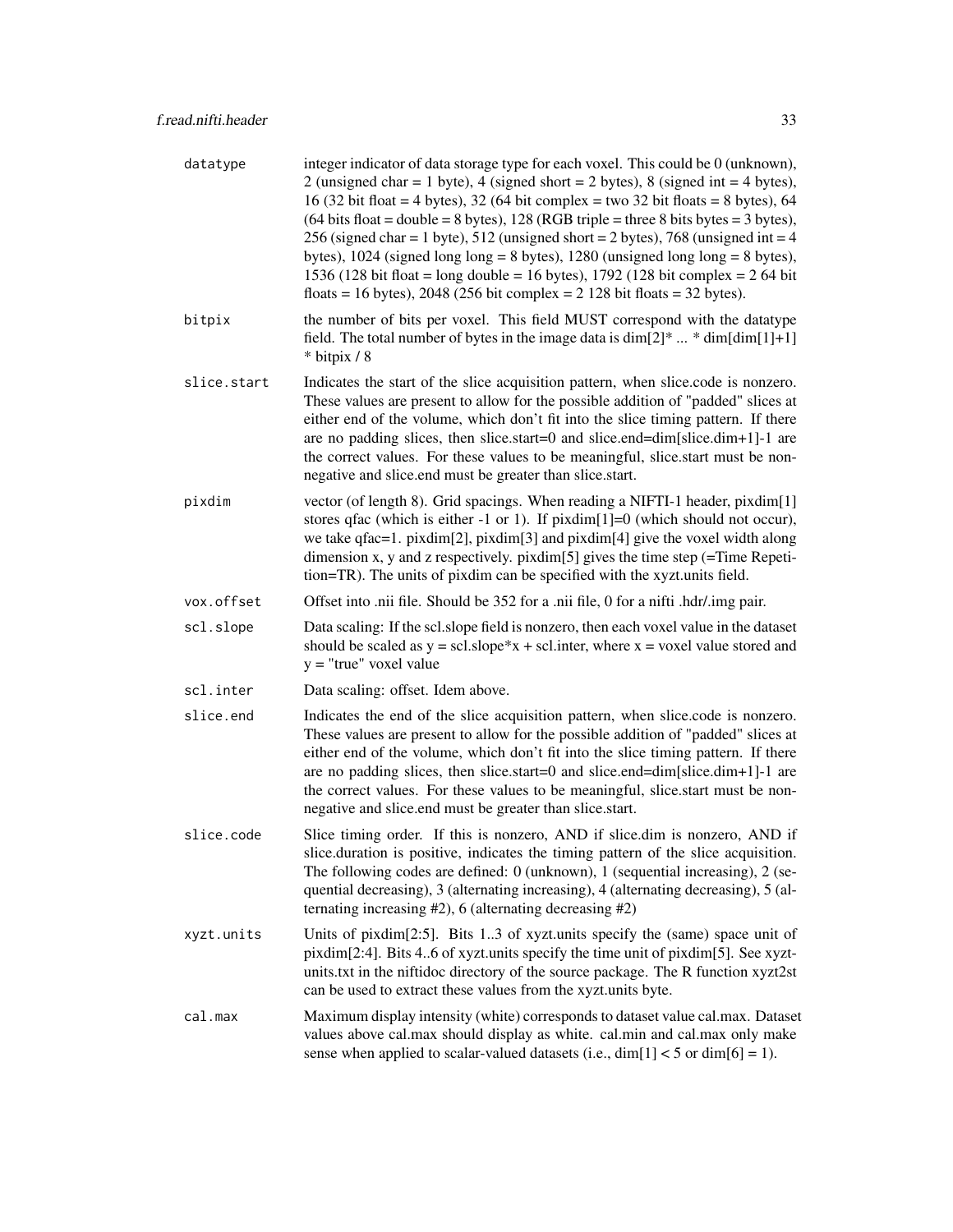| cal.min        | Minimum display intensity (black) corresponds to dataset value cal.min. Dataset<br>values below cal.min should display as black.                                                                                                                                                                                                                                                                                                                                                                                                                                                                                                                                                                                                                                                                                                                                                                                                                                                                                                                                                                                                                                                                                                                                                                                                                                                                                                                                                                                                                                                                                                                                                                                        |
|----------------|-------------------------------------------------------------------------------------------------------------------------------------------------------------------------------------------------------------------------------------------------------------------------------------------------------------------------------------------------------------------------------------------------------------------------------------------------------------------------------------------------------------------------------------------------------------------------------------------------------------------------------------------------------------------------------------------------------------------------------------------------------------------------------------------------------------------------------------------------------------------------------------------------------------------------------------------------------------------------------------------------------------------------------------------------------------------------------------------------------------------------------------------------------------------------------------------------------------------------------------------------------------------------------------------------------------------------------------------------------------------------------------------------------------------------------------------------------------------------------------------------------------------------------------------------------------------------------------------------------------------------------------------------------------------------------------------------------------------------|
| slice.duration | Time for 1 slice. If this is positive, AND if slice dim is nonzero, indicates the<br>amount of time used to acquire 1 slice.                                                                                                                                                                                                                                                                                                                                                                                                                                                                                                                                                                                                                                                                                                                                                                                                                                                                                                                                                                                                                                                                                                                                                                                                                                                                                                                                                                                                                                                                                                                                                                                            |
| toffset        | Time axis shift: The toffset field can be used to indicate a nonzero start point<br>for the time axis. That is, time point m is at t=toffset+m*pixdim[5] for m=1, ,<br>$dim[5]-1.$                                                                                                                                                                                                                                                                                                                                                                                                                                                                                                                                                                                                                                                                                                                                                                                                                                                                                                                                                                                                                                                                                                                                                                                                                                                                                                                                                                                                                                                                                                                                      |
| glmax          | <b>UNUSED</b>                                                                                                                                                                                                                                                                                                                                                                                                                                                                                                                                                                                                                                                                                                                                                                                                                                                                                                                                                                                                                                                                                                                                                                                                                                                                                                                                                                                                                                                                                                                                                                                                                                                                                                           |
| glmin          | <b>UNUSED</b>                                                                                                                                                                                                                                                                                                                                                                                                                                                                                                                                                                                                                                                                                                                                                                                                                                                                                                                                                                                                                                                                                                                                                                                                                                                                                                                                                                                                                                                                                                                                                                                                                                                                                                           |
| descrip        | char <sup>[80]</sup> . This field may contain any text you like                                                                                                                                                                                                                                                                                                                                                                                                                                                                                                                                                                                                                                                                                                                                                                                                                                                                                                                                                                                                                                                                                                                                                                                                                                                                                                                                                                                                                                                                                                                                                                                                                                                         |
| aux.file       | char <sup>[24]</sup> . This field is used to store an auxiliary filename.                                                                                                                                                                                                                                                                                                                                                                                                                                                                                                                                                                                                                                                                                                                                                                                                                                                                                                                                                                                                                                                                                                                                                                                                                                                                                                                                                                                                                                                                                                                                                                                                                                               |
| qform.code     | NIFTI code (in 0, , 4). 0: Arbitrary coordinates; 1: Scanner-based anatomical<br>coordinates; 2: Coordinates aligned to another file's, or to anatomical "truth"<br>(coregistration); 3: Coordinates aligned to Talairach-Tournoux Atlas; 4: MNI<br>152 normalized coordinates                                                                                                                                                                                                                                                                                                                                                                                                                                                                                                                                                                                                                                                                                                                                                                                                                                                                                                                                                                                                                                                                                                                                                                                                                                                                                                                                                                                                                                          |
| sform.code     | NIFTI code (in 0, , 4) with the same meaning as qform codes. The basic idea<br>behind having two coordinate systems is to allow the image to store information<br>about (1) the scanner coordinate system used in the acquisition of the volume<br>(in the qform) and (2) the relationship to a standard coordinate system - e.g.<br>MNI coordinates (in the sform). The qform allows orientation information to<br>be kept for alignment purposes without losing volumetric information, since the<br>qform only stores a rigid-body transformation (rotation and translation) which<br>preserves volume. On the other hand, the sform stores a general affine trans-<br>formation (shear, scale, rotation and translation) which can map the image co-<br>ordinates into a standard coordinate system, like Talairach or MNI, without the<br>need to resample the image. By having both coordinate systems, it is possible<br>to keep the original data (without resampling), along with information on how<br>it was acquired (qform) and how it relates to other images via a standard space<br>(sform). This ability is advantageous for many analysis pipelines, and has pre-<br>viously required storing additional files along with the image files. By using<br>NIfTI-1 this extra information can be kept in the image files themselves. Note:<br>the qform and sform also store information on whether the coordinate system is<br>left-handed or right-handed and so when both are set they must be consistent,<br>otherwise the handedness of the coordinate system (often used to distinguish<br>left-right order) is unknown and the results of applying operations to such an<br>image are unspecified. |
| quatern.b      | Quaternion b param. These b,c,d quaternion parameters encode a rotation ma-<br>trix used when $q$ form.code $> 0$ to obtain a rigid transformation that maps voxel<br>indices $(i,j,k)$ to spatial coordinates $(x,y,z)$ , typically anatomical coordinates as-<br>signed by the scanner. This transformation ("Method 2" in the nifti1.h docu-<br>mentation) is generated using also the voxel dimensions (pixdim[1:4]) and a 3D<br>shift, i.e. a translation, (qoffset.*)                                                                                                                                                                                                                                                                                                                                                                                                                                                                                                                                                                                                                                                                                                                                                                                                                                                                                                                                                                                                                                                                                                                                                                                                                                             |
| quatern.c      | Quaternion c param                                                                                                                                                                                                                                                                                                                                                                                                                                                                                                                                                                                                                                                                                                                                                                                                                                                                                                                                                                                                                                                                                                                                                                                                                                                                                                                                                                                                                                                                                                                                                                                                                                                                                                      |
| quatern.d      | Quaternion d param                                                                                                                                                                                                                                                                                                                                                                                                                                                                                                                                                                                                                                                                                                                                                                                                                                                                                                                                                                                                                                                                                                                                                                                                                                                                                                                                                                                                                                                                                                                                                                                                                                                                                                      |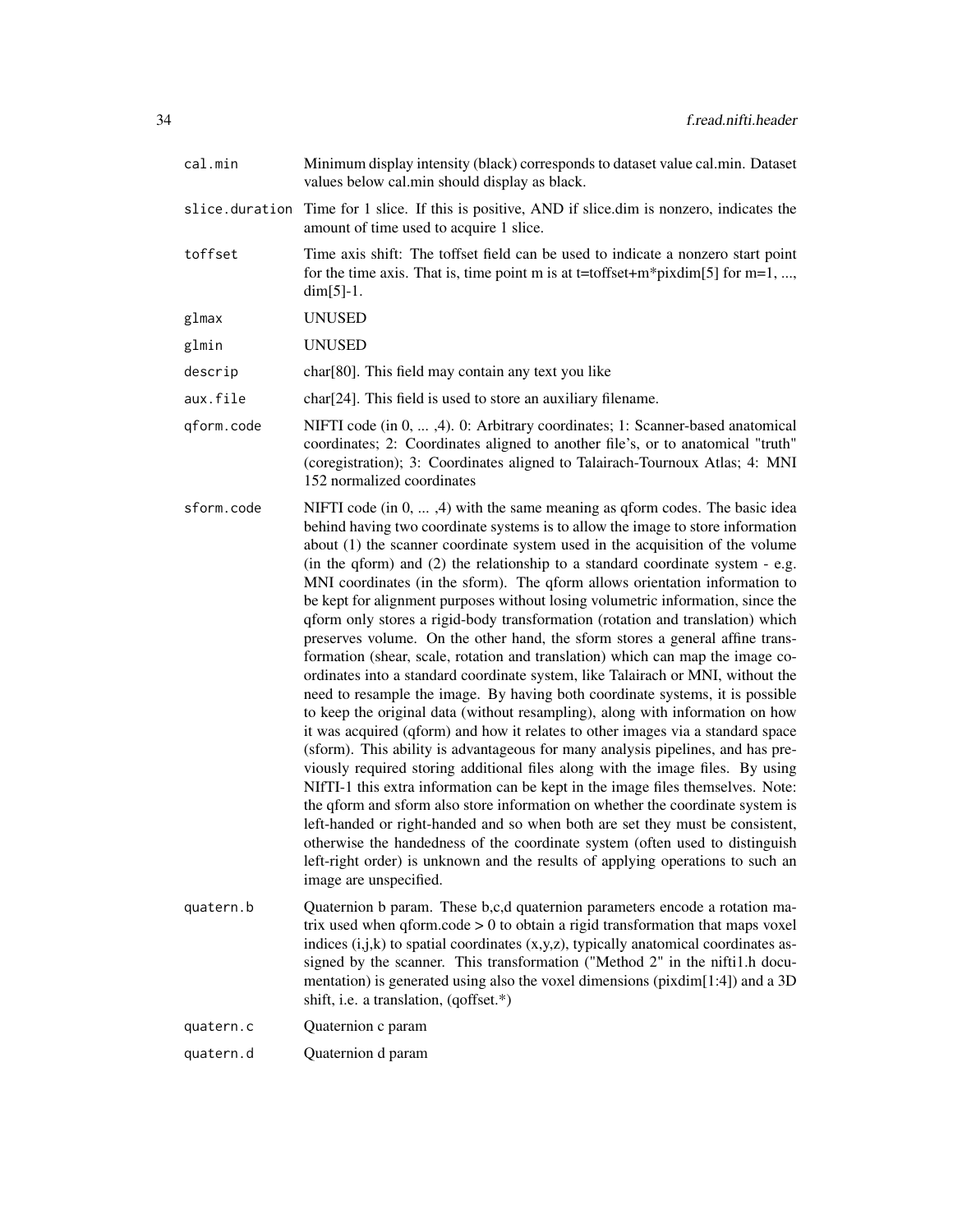<span id="page-34-0"></span>f.read.nifti.slice 35

| Quaternion x shift. If the (0020,0032) DICOM attribute is extracted into (px,py,pz),<br>then qoffset. $x = -px$ qoffset. $y = -py$ qoffset. $z = pz$ is a reasonable setting when<br>qform.code=NIFTI XFORM SCANNER ANAT.                                                                                                                                                                                                                                                                                                                                                   |
|-----------------------------------------------------------------------------------------------------------------------------------------------------------------------------------------------------------------------------------------------------------------------------------------------------------------------------------------------------------------------------------------------------------------------------------------------------------------------------------------------------------------------------------------------------------------------------|
| Quaternion y shift                                                                                                                                                                                                                                                                                                                                                                                                                                                                                                                                                          |
| Quaternion z shift                                                                                                                                                                                                                                                                                                                                                                                                                                                                                                                                                          |
| vector of length 4. 1st row affine transform. These srow.* parameters contain<br>an affine (non-rigid) transformation ("Method 3" in the nifti1.h documentation)<br>that maps voxel indices $(i,j,k)$ to spatial coordinates $(x,y,z)$ .                                                                                                                                                                                                                                                                                                                                    |
| vector of length 4. 2nd row affine transform                                                                                                                                                                                                                                                                                                                                                                                                                                                                                                                                |
| vector of length 4. 3rd row affine transform                                                                                                                                                                                                                                                                                                                                                                                                                                                                                                                                |
| char[16]. 'name' or meaning of data. If no data name is implied or needed,<br>intent.name[1] should be set to 0.                                                                                                                                                                                                                                                                                                                                                                                                                                                            |
| MUST be "nix" or "n+x", where $x$ in 09                                                                                                                                                                                                                                                                                                                                                                                                                                                                                                                                     |
| By default, all 4 bytes of this array should be set to zero. In a .nii file, these<br>4 bytes will always be present, since the earliest start point for the image data<br>is byte #352. In a separate .hdr file, these bytes may or may not be present.<br>If not present (i.e., if the length of the .hdr file is 348 bytes), then a NIfTI-1<br>compliant program should use the default value of extension= $0,0,0,0$ . The first<br>byte (extension[0]) is the only value of this array that is specified at present. The<br>other 3 bytes are reserved for future use. |
| If extension[0] is nonzero, it indicates that extended header information is present<br>in the bytes following the extension array. In a .nii file, this extended header data<br>is before the image data (and vox_offset must be set correctly to allow for this).<br>In a .hdr file, this extended data follows extension and proceeds (potentially) to<br>the end of the file.                                                                                                                                                                                           |
|                                                                                                                                                                                                                                                                                                                                                                                                                                                                                                                                                                             |

# Examples

f.read.nifti.header(system.file("example-nifti.hdr", package="AnalyzeFMRI"))

<span id="page-34-1"></span>f.read.nifti.slice *read one slice from a .img or .nii file in NIFTI format*

# Description

Reads in a specific slice from a NIFTI .img or .nii image format file into an array.

# Usage

```
f.read.nifti.slice(file, slice, tpt)
```
# Arguments

| file  | The .img file to be read from                             |
|-------|-----------------------------------------------------------|
| slice | The number of the slice (assumed to be the 3rd dimension) |
| tpt   | The number of the scan that the slice is to be taken from |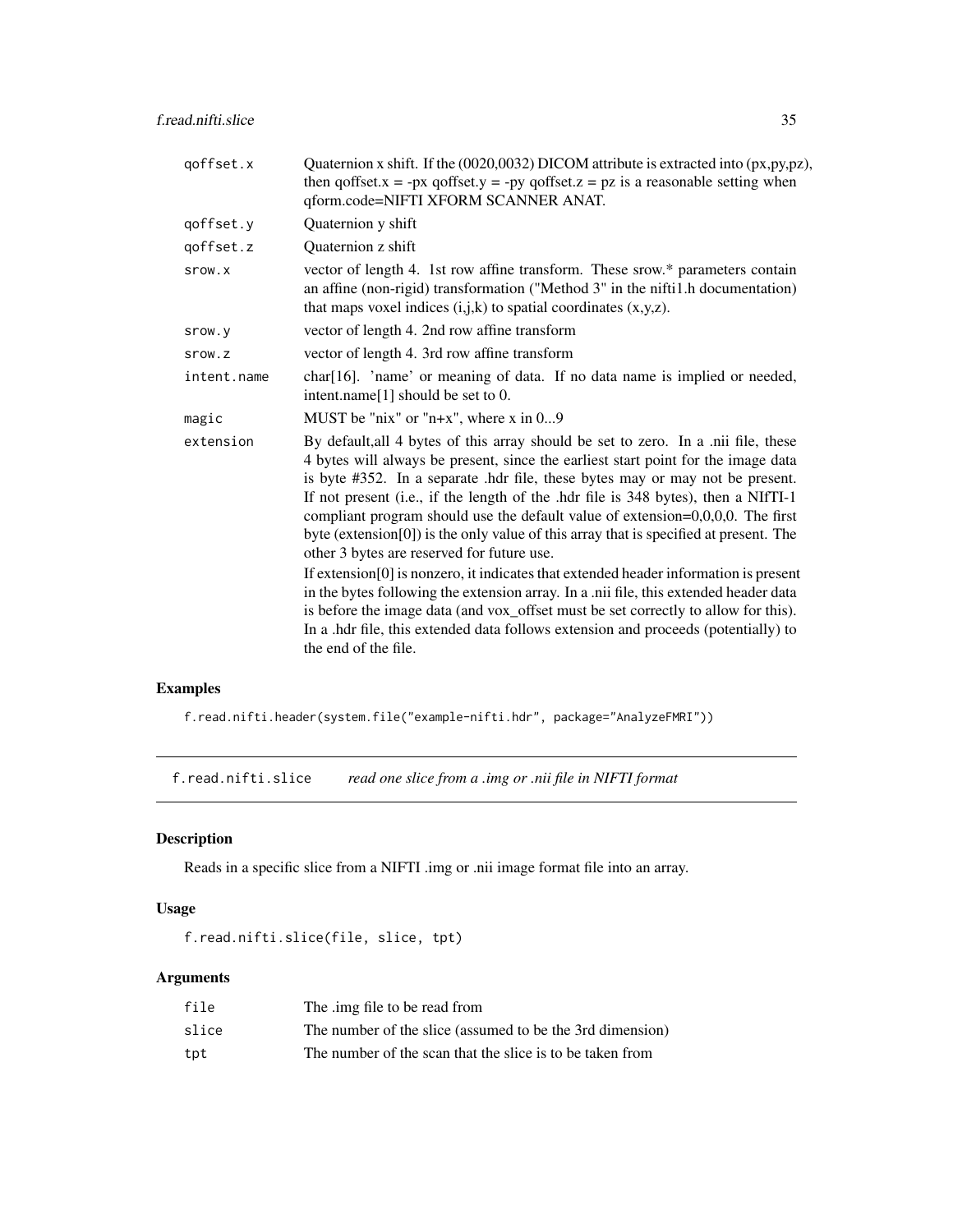# <span id="page-35-0"></span>Details

The entire dataset is assumed to be 4D and a slice is extracted that is referenced by specifying the last two dimensions of the dataset i.e.slice and tpt.

#### Value

An array containing the slice

### See Also

[f.read.nifti.slice.at.all.timepoints](#page-35-1), [f.read.nifti.ts](#page-36-1), [f.read.nifti.volume](#page-37-1)

#### Examples

```
a<-f.read.nifti.slice(system.file("example-nifti.img", package="AnalyzeFMRI"),10,1)
dim(a)
```
<span id="page-35-1"></span>f.read.nifti.slice.at.all.timepoints *reads a slice at all time points from a NIFTI .img or .nii file*

#### Description

Reads in a slice of a .img or .nii file at all time points into an array

#### Usage

```
f.read.nifti.slice.at.all.timepoints(file, slice)
```
#### Arguments

| file  | file The location of the .img file          |
|-------|---------------------------------------------|
| slice | slice The number of the slice to be read in |

#### Value

An array containing the slice at all time points

# See Also

[f.read.nifti.slice](#page-34-1), [f.read.nifti.ts](#page-36-1), [f.read.nifti.volume](#page-37-1)

#### Examples

a<-f.read.nifti.slice.at.all.timepoints(system.file("example-nifti.img", package="AnalyzeFMRI"),10) dim(a)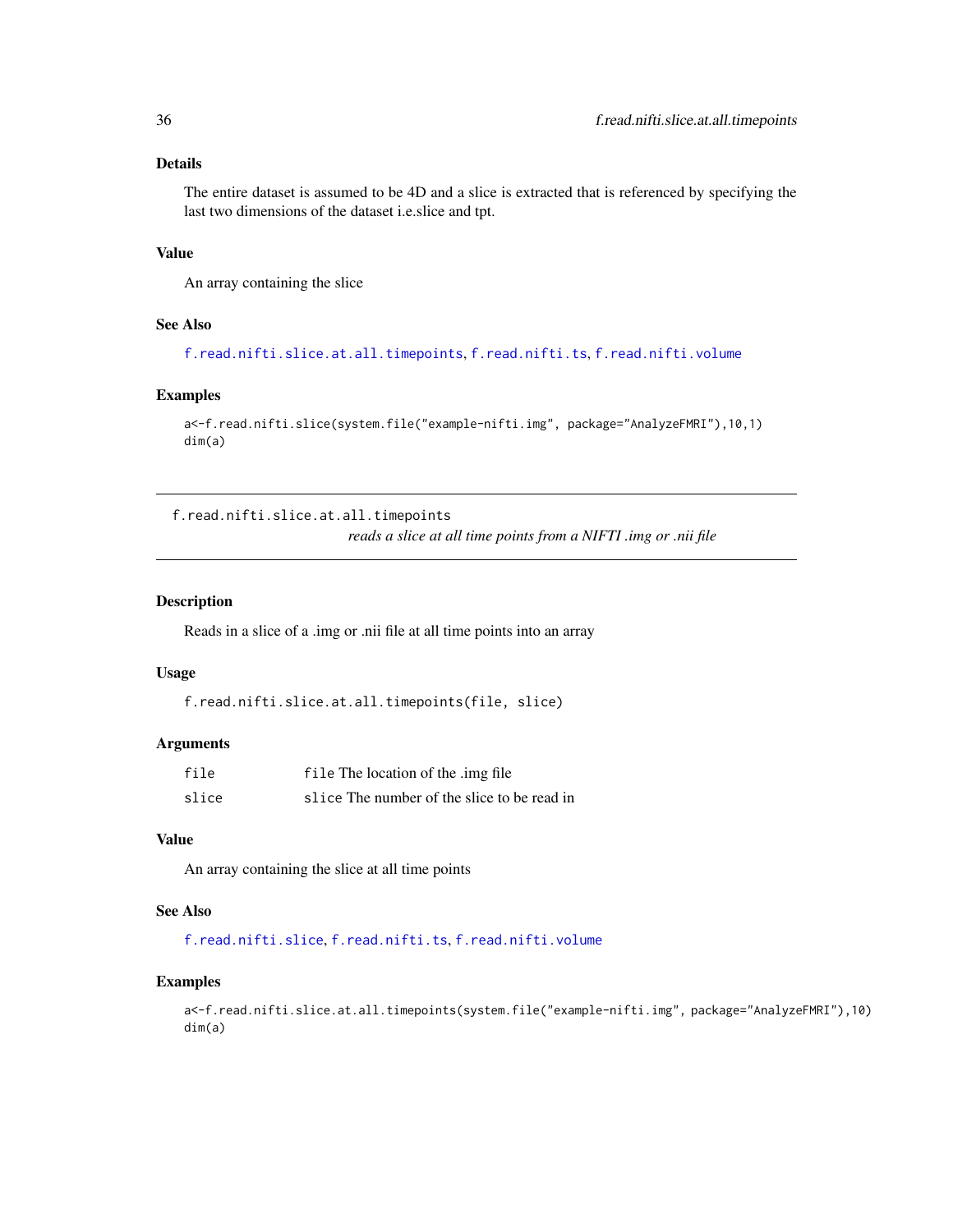f.read.nifti.tpt *Read in a volume at one time point*

#### Description

Given a 4D NIFTI .img/.hdr image pair or a .nii file this function can read in the 3D volume of measurements at a specific time point.

#### Usage

f.read.nifti.tpt(file, tpt)

#### Arguments

| file | The .img file.             |
|------|----------------------------|
| tpt  | The time point to read in. |

# Details

Given a 4D NIFTI .img/.hdr image pair or a .nii file this function can read in the 3D volume of measurements at a specific time point.

#### Value

A 3D array containing the volume.

# See Also

[f.read.nifti.slice](#page-34-0), [f.read.nifti.slice.at.all.timepoints](#page-35-0), [f.write.nifti](#page-44-0),

# Examples

f.read.nifti.tpt(system.file("example-nifti.img", package="AnalyzeFMRI"),1)

<span id="page-36-0"></span>f.read.nifti.ts *read in one voxel time series*

# Description

Given a 4D NIFTI .img/.hdr image pair or a .nii file this function can read in the time series from a specified position in 3D into a vector.

#### Usage

f.read.nifti.ts(file, x, y, z)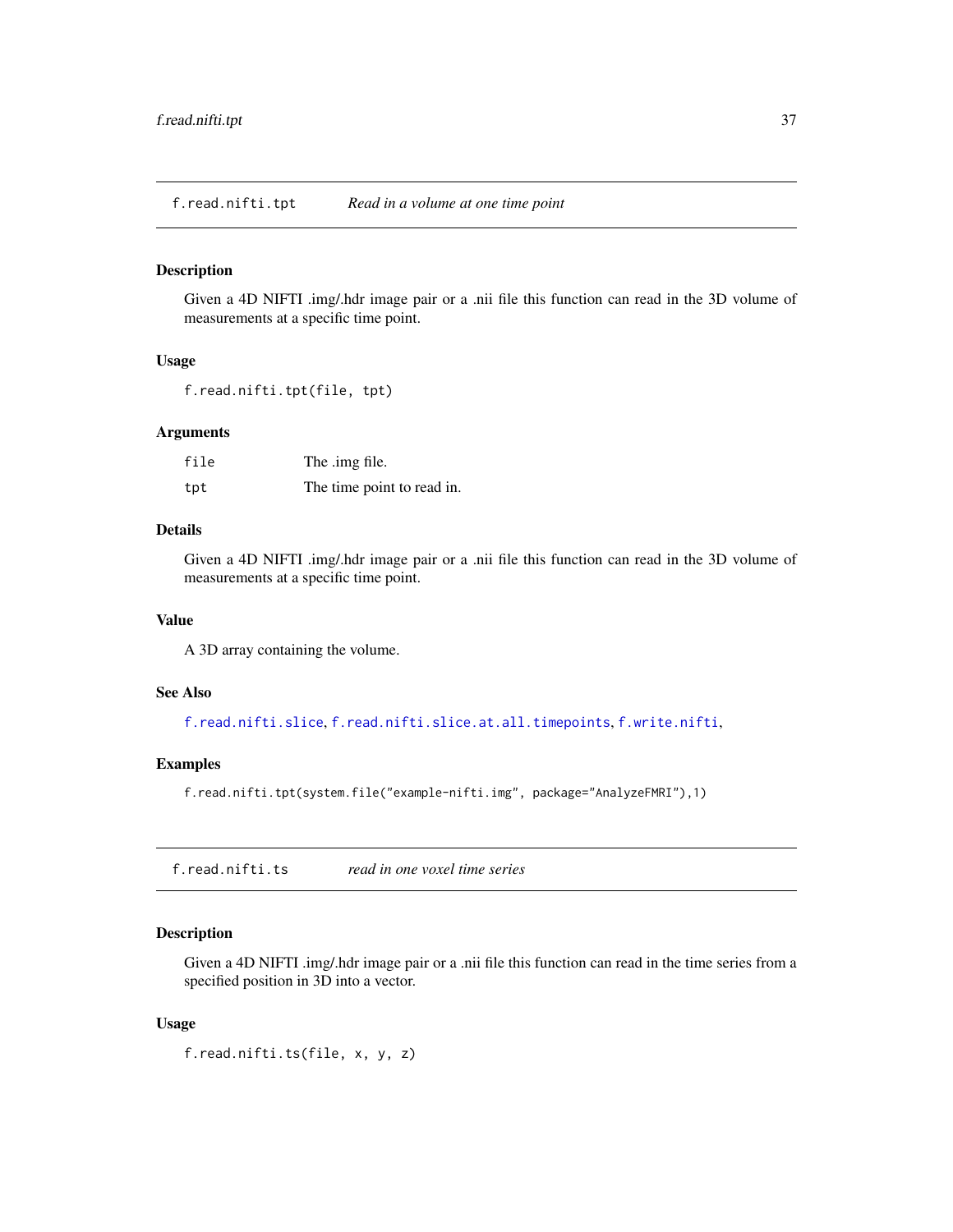#### Arguments

| file | The .img file    |
|------|------------------|
| x    | The x-coordinate |
| v    | The y-coordinate |
| 7    | The z-coordinate |

# Details

Given a 4D NIFTI .img/.hdr image pair or a .nii file this function can read in the time series from a specified position in 3D into a vector.

#### Value

A vector containing the time series

#### See Also

[f.read.nifti.slice](#page-34-0), [f.read.nifti.slice.at.all.timepoints](#page-35-0), [f.write.nifti](#page-44-0),

# Examples

f.read.nifti.ts(system.file("example-nifti.img", package="AnalyzeFMRI"),30,30,10)

f.read.nifti.volume *read whole image file*

#### Description

Reads the NIFTI image file into an array.

#### Usage

```
f.read.nifti.volume(file)
```
# Arguments

file The location of the image file to be read

# Value

An array with the appropriate dimensions containing the image volume. A print out of the file information is also given. The function assumes that the corresponding .hdr file is in the same directory as the .img file (but if a .nii file is provided).

# See Also

```
f.read.nifti.slice, f.read.nifti.slice.at.all.timepoints, f.read.nifti.ts
```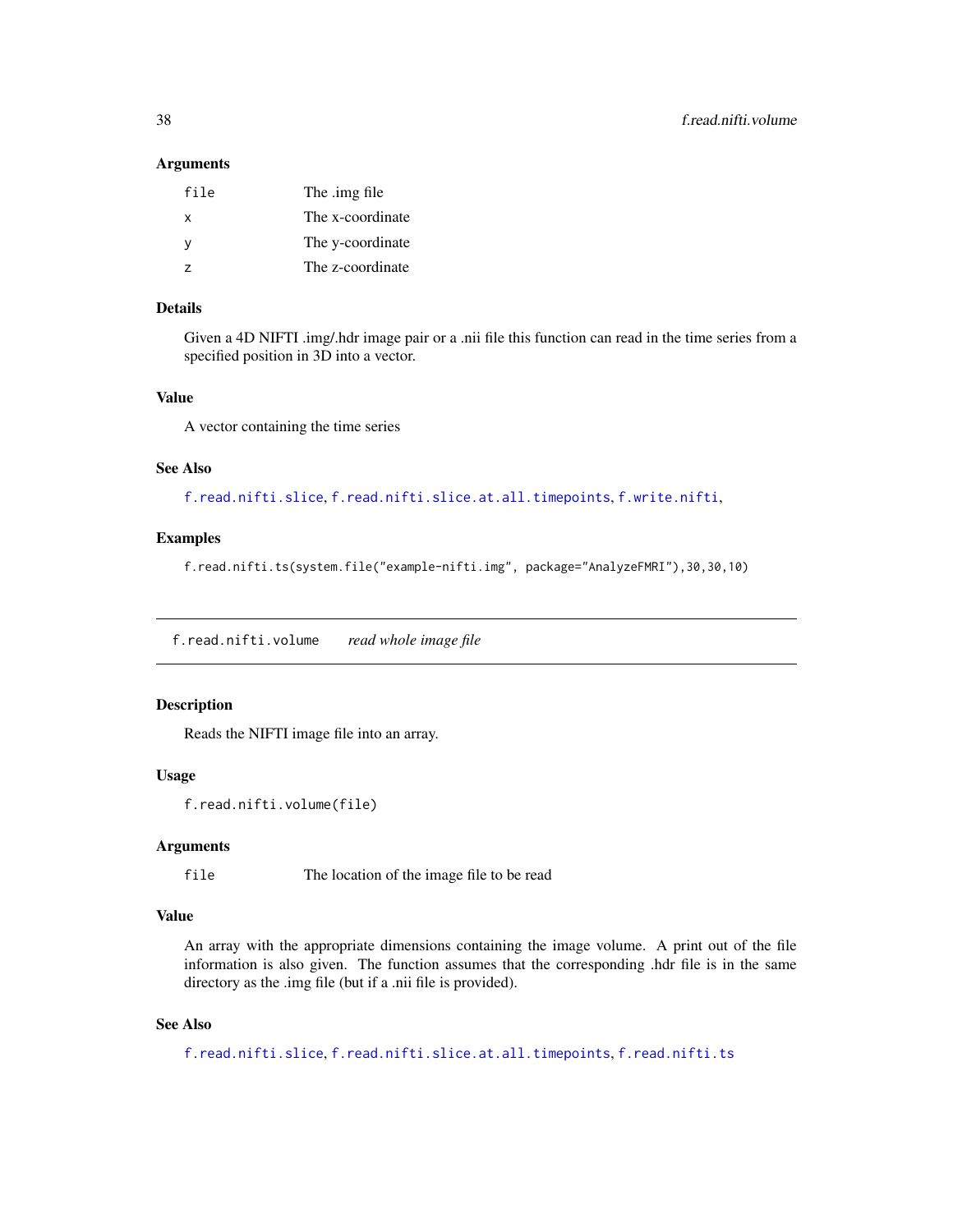# f.read.volume 39

#### Examples

```
a<-f.read.nifti.volume(system.file("example-nifti.img", package="AnalyzeFMRI"))
dim(a)
```
f.read.volume *read whole image file*

#### Description

Reads the ANALYZE or NIFTI image format image file into an array. Autodetects format type.

#### Usage

f.read.volume(file)

# Arguments

file The location of the image file to be read

# Value

An array with the appropriate dimensions containing the image volume. A print out of the file information is also given. The function assumes that the corresponding .hdr file is in the same directory as the .img file. (but if it is a .nii file)

#### See Also

[f.read.nifti.slice](#page-34-0), [f.read.nifti.slice.at.all.timepoints](#page-35-0), [f.read.nifti.ts](#page-36-0)

#### Examples

```
a<-f.read.volume(system.file("example-nifti.img", package="AnalyzeFMRI"))
dim(a)
```
f.spectral.summary *plots graphical summary of spectral properties of an fMRI dataset*

# Description

For an analyze .img file the periodogram of the time series are divided by a flat spectral estimate using the median periodogram ordinate. The resulting values are then combined within each Fourier frequency and quantiles are plotted against frequency. This provides a fast look at a fMRI dataset to identify any artifacts that reside at single frequencies.

## Usage

```
f.spectral.summary(file, mask.file, ret.flag=FALSE)
```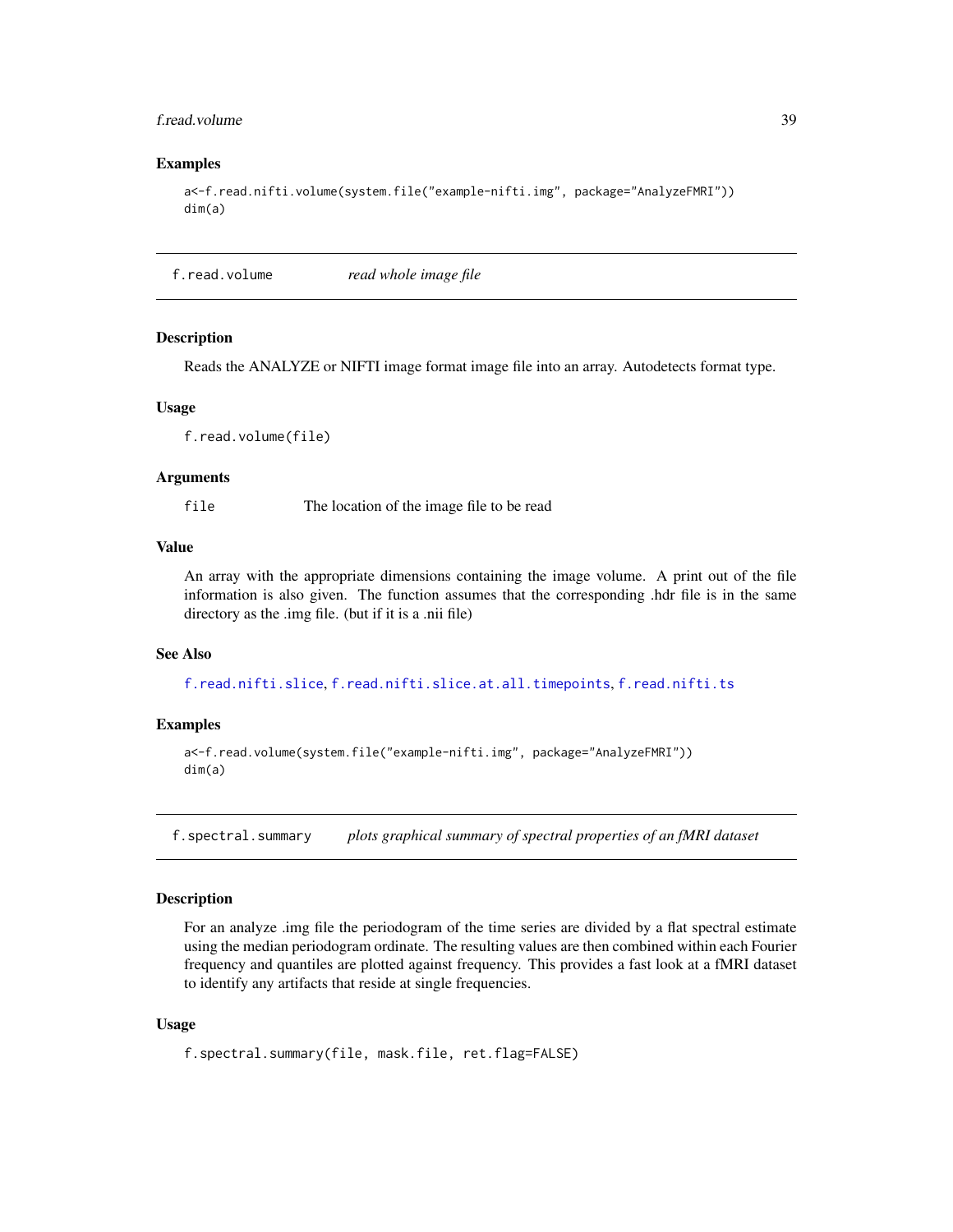# Arguments

| file      | file The location of .img file                                                                      |
|-----------|-----------------------------------------------------------------------------------------------------|
| mask.file | mask, file Optional location of a lime file containing a mask. If not given then<br>one is created. |
| ret.flag  | ret. flag flag specifying whether to return the array of quantiles at each fre-<br>quency           |

#### Value

If ret.flag = TRUE the an array of quantiles at each frequency is returned

#### See Also

[f.analyze.file.summary](#page-10-0)

f.spectral.summary.nifti

*plots graphical summary of spectral properties of an fMRI dataset*

## Description

For a NIFTI .img file the periodogram of the time series are divided by a flat spectral estimate using the median periodogram ordinate. The resulting values are then combined within each Fourier frequency and quantiles are plotted against frequency. This provides a fast look at a fMRI dataset to identify any artifacts that reside at single frequencies.

# Usage

```
f.spectral.summary.nifti(file, mask.file, ret.flag=FALSE)
```
# Arguments

| file      | file The location of .img file                                                                      |
|-----------|-----------------------------------------------------------------------------------------------------|
| mask.file | mask. file Optional location of a .img file containing a mask. If not given then<br>one is created. |
| ret.flag  | ret flag flag specifying whether to return the array of quantiles at each fre-<br>quency            |

# Value

If ret.flag = TRUE the an array of quantiles at each frequency is returned

# See Also

[f.nifti.file.summary](#page-21-0)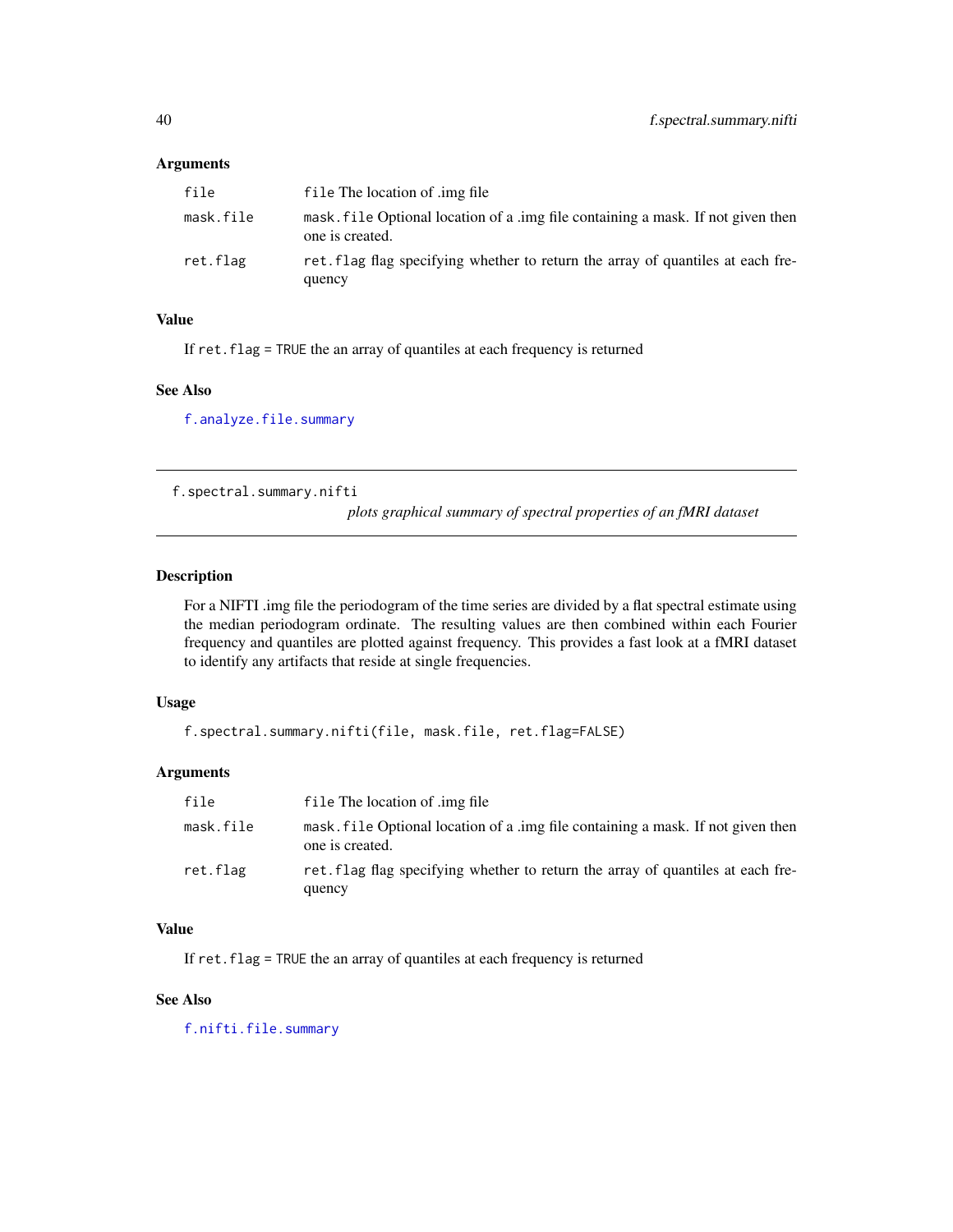<span id="page-40-0"></span>

# Description

Creates a .img and .hdr pair of files from a given array

# Usage

```
f.write.analyze(mat,file,size,pixdim,vox.units,cal.units,originator)
```
# Arguments

| mat        | An array                                                                                                                            |
|------------|-------------------------------------------------------------------------------------------------------------------------------------|
| file       | The name of the file to be written, without .img or .hdr suffix                                                                     |
| size       | Specify the format of the .img file. Either "float" (for 4 byte floats) or "int" (2)<br>byte integers) or "char" (1 byte integers). |
| pixdim     | A vector of length 3 specifying the voxel dimensions in mm                                                                          |
| vox.units  | String specifying the spatial units of measure for a voxel                                                                          |
| cal.units  | String specifying the name of calibration unit                                                                                      |
| originator | vector of length 5, only the three first values are used. Put the last two equal to<br>zero                                         |

# Value

Nothing is returned

# See Also

[f.write.array.to.img.8bit](#page-41-0), [f.write.array.to.img.2bytes](#page-41-1), [f.write.array.to.img.float](#page-42-0)

# Examples

```
## Not run:
a<-array(rnorm(20*30*40*3),dim=c(20,30,40,3))
file<-"temp"
f.write.analyze(a,file,size="float")
f.analyze.file.summary("temp.img")
```
## End(Not run)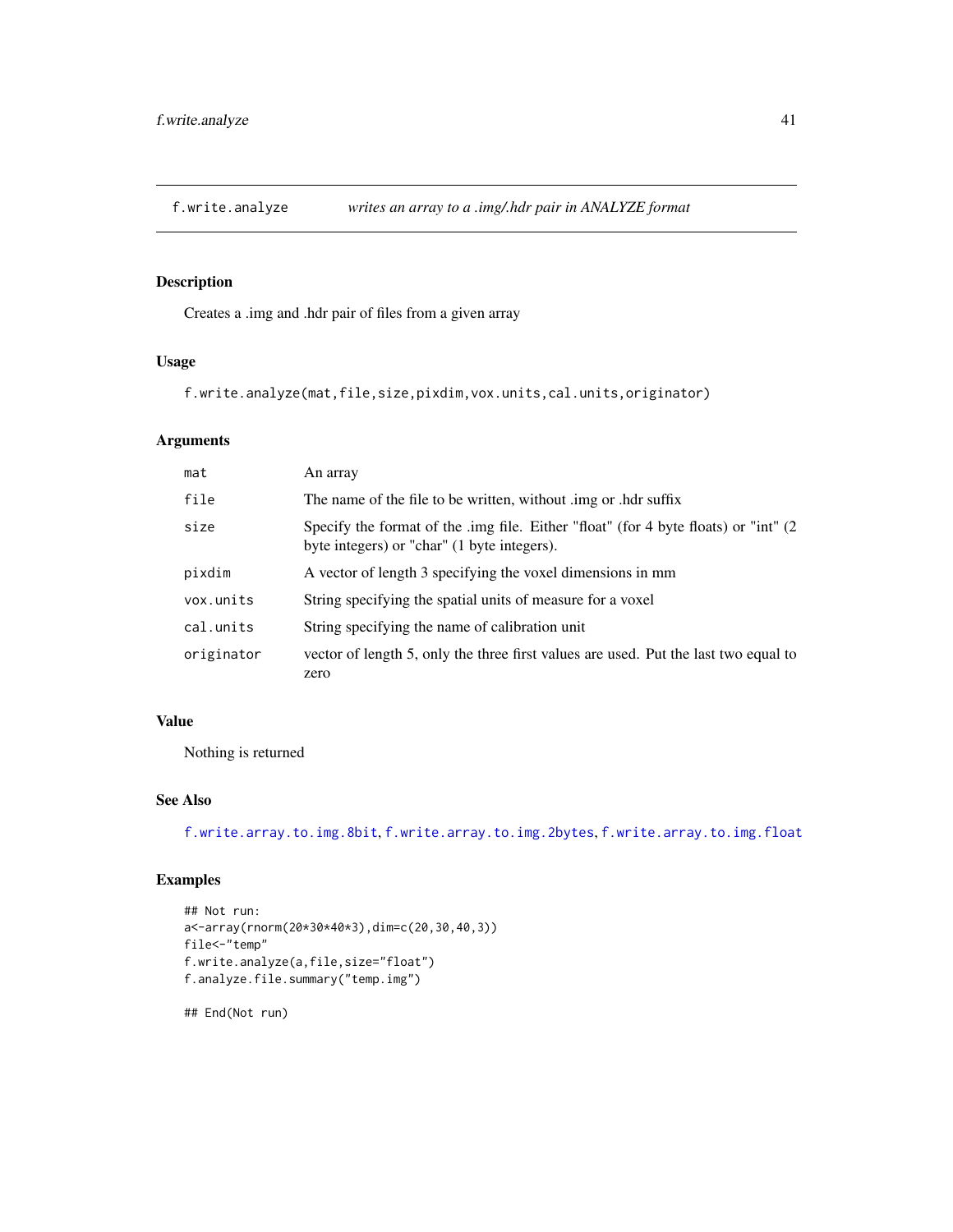<span id="page-41-1"></span>f.write.array.to.img.2bytes

*write array of 2 byte integers*

# Description

Writes an array to a .img file of 2 byte integers

# Usage

f.write.array.to.img.2bytes(mat,file)

## Arguments

| mat  | An array                                                        |
|------|-----------------------------------------------------------------|
| file | The name of the file to be written, preferably with limg suffix |

# Value

Nothing is returned

# See Also

[f.write.analyze](#page-40-0) [f.write.array.to.img.float](#page-42-0)

```
f.write.array.to.img.8bit
```
*write array of 1 byte integers*

# Description

Writes an array to a .img file of 1 byte integers

# Usage

```
f.write.array.to.img.8bit(mat,file)
```
# Arguments

| mat  | An array                                                        |  |  |
|------|-----------------------------------------------------------------|--|--|
| file | The name of the file to be written, preferably with limg suffix |  |  |

# Value

Nothing is returned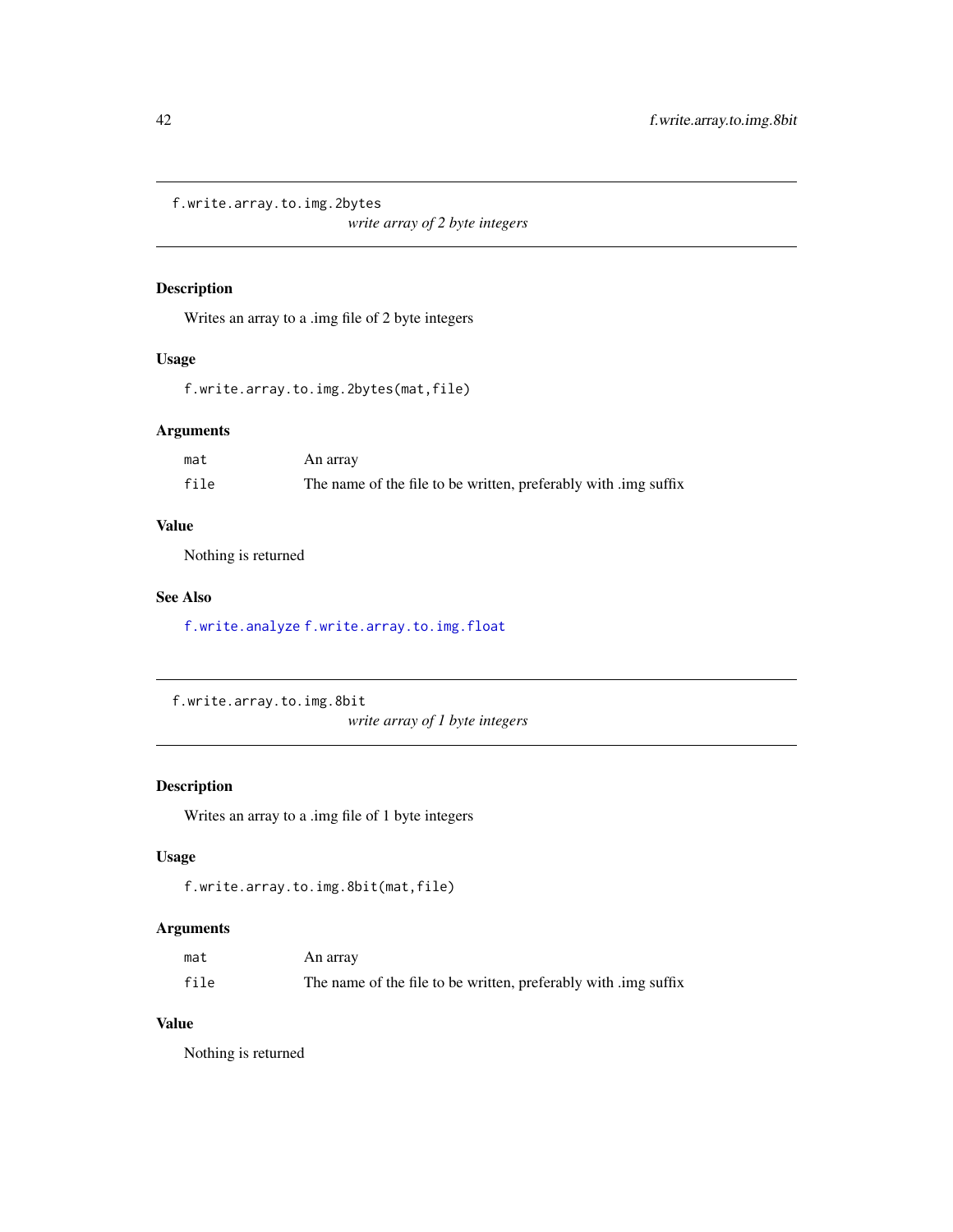f.write.array.to.img.float 43

# See Also

[f.write.analyze](#page-40-0), [f.write.array.to.img.float](#page-42-0), [f.write.array.to.img.2bytes](#page-41-1)

<span id="page-42-0"></span>f.write.array.to.img.float

*write array of 4 byte floats*

# Description

Writes an array to a .img file of 4 byte floats

# Usage

f.write.array.to.img.float(mat,file)

# Arguments

| mat  | An array                                                        |
|------|-----------------------------------------------------------------|
| file | The name of the file to be written, preferably with limg suffix |

## Value

Nothing is returned

# See Also

[f.write.analyze](#page-40-0), [f.write.array.to.img.2bytes](#page-41-1) , [f.write.array.to.img.8bit](#page-41-0)

f.write.list.to.hdr *writes a .hdr file in ANALYZE format*

# Description

Writes a list of attributes to a .hdr file

# Usage

f.write.list.to.hdr(L,file)

# Arguments

|      | A list of all the fields included in a .hdr file           |
|------|------------------------------------------------------------|
| file | The name of the file to write, preferably with .hdr suffix |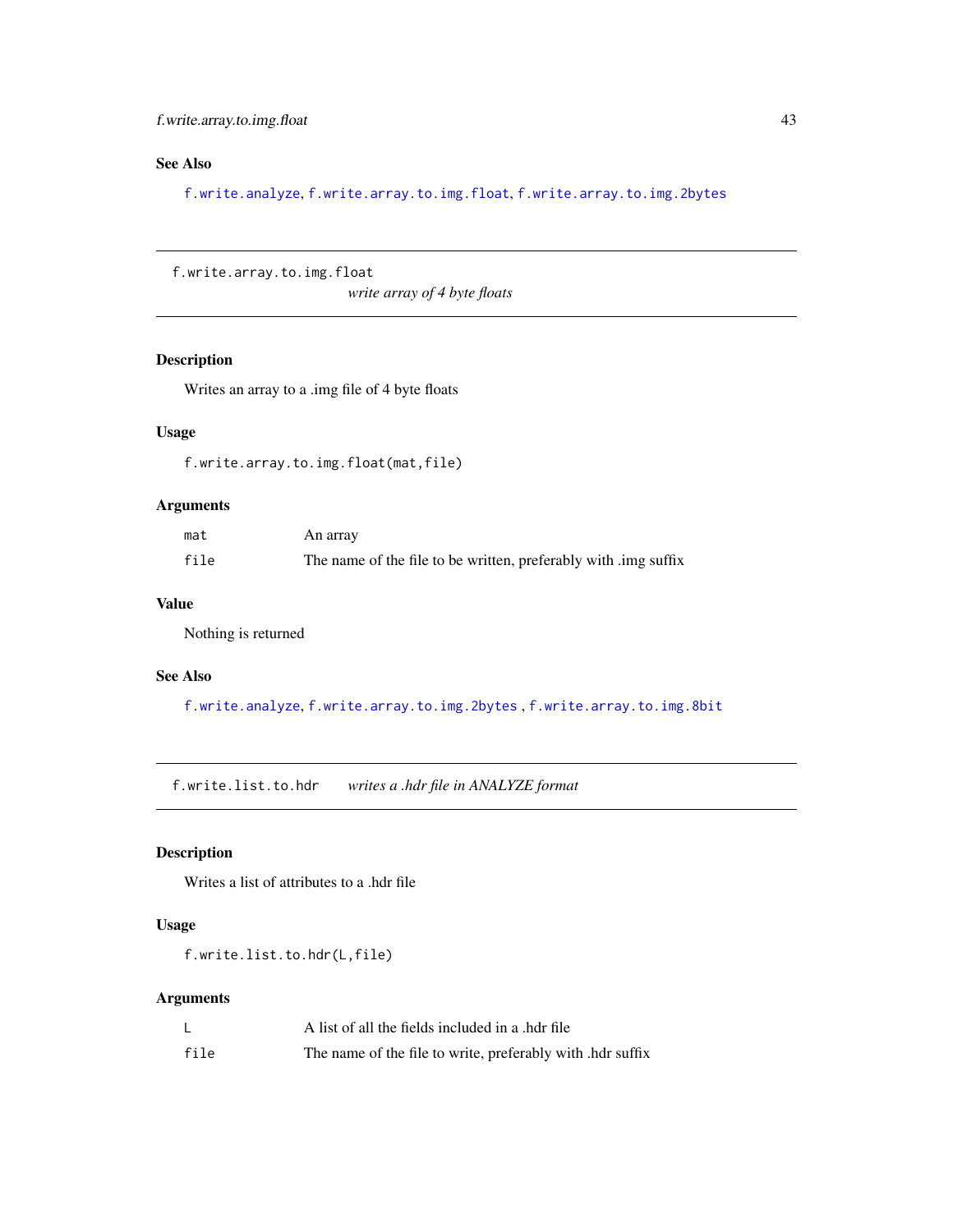# Value

Nothing is returned

# See Also

[f.basic.hdr.list.create](#page-11-0)

# Examples

```
## Not run:
a<-array(rnorm(20*30*40*3),dim=c(20,30,40,3))
file<-"temp.hdr"
b<-f.basic.hdr.list.create(a, file)
f.write.list.to.hdr(b,file)
## End(Not run)
```
f.write.list.to.hdr.nifti

*writes a .hdr file in NITI format*

# Description

Writes a list of attributes to a .hdr file

# Usage

f.write.list.to.hdr.nifti(L,file)

# Arguments

|      | A list of the all the fields included in a .hdr file       |
|------|------------------------------------------------------------|
| file | The name of the file to write, preferably with .hdr suffix |

# Value

Nothing is returned

# See Also

[f.basic.hdr.nifti.list.create](#page-11-1)

## Examples

```
## Not run:
a<-array(rnorm(20*30*40*3),dim=c(20,30,40,3))
file<-"temp.hdr"
b<-f.basic.hdr.nifti.list.create(dim(a), file)
f.write.list.to.hdr.nifti(b,file)
## End(Not run)
```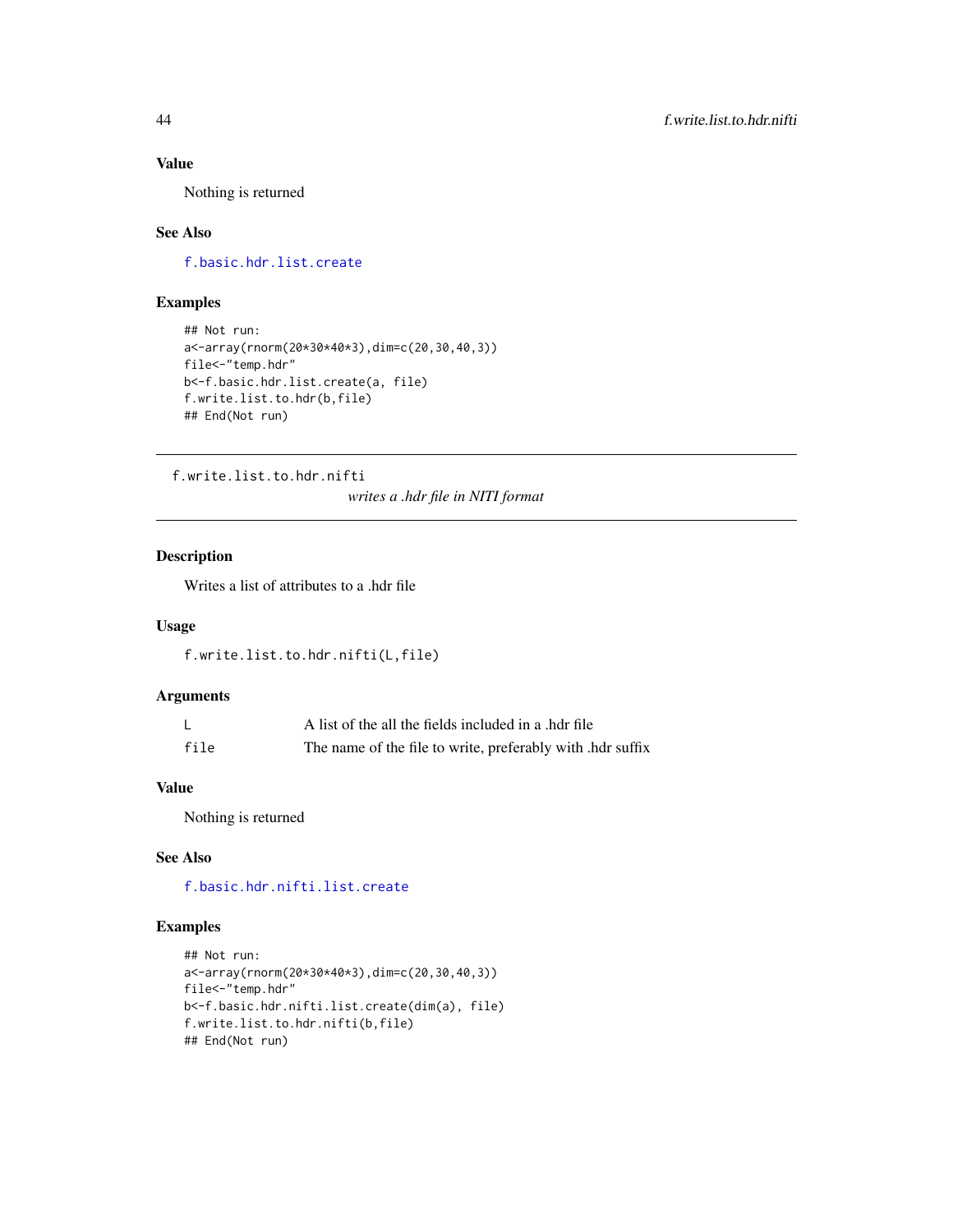<span id="page-44-0"></span>

# Description

Creates a .img/.hdr pair of files or a .nii file from a given array

#### Usage

```
f.write.nifti(mat,file,size,L,nii)
```
# Arguments

| mat  | An array                                                                                                                            |
|------|-------------------------------------------------------------------------------------------------------------------------------------|
| file | The name of the file to be written, without limg or hdr suffix                                                                      |
| size | Specify the format of the .img file. Either "float" (for 4 byte floats) or "int" (2)<br>byte integers) or "char" (1 byte integers). |
| -L   | if NULL, the list is created by the function, else it should be provided. This list<br>contains the header part of a NIFTI image.   |
| nii  | should we write only one .nii file or a .hdr/.img pair of files                                                                     |

# Value

Nothing is returned

# See Also

```
f.write.array.to.img.8bit, f.write.array.to.img.2bytes, f.write.array.to.img.float
f.write.nii.array.to.img.8bit, f.write.nii.array.to.img.2bytes, f.write.nii.array.to.img.float
```
# Examples

```
## Not run:
a<-array(rnorm(20*30*40*3),dim=c(20,30,40,3))
file<-"temp"
f.write.nifti(a,file,size="float",nii=TRUE)
```
## End(Not run)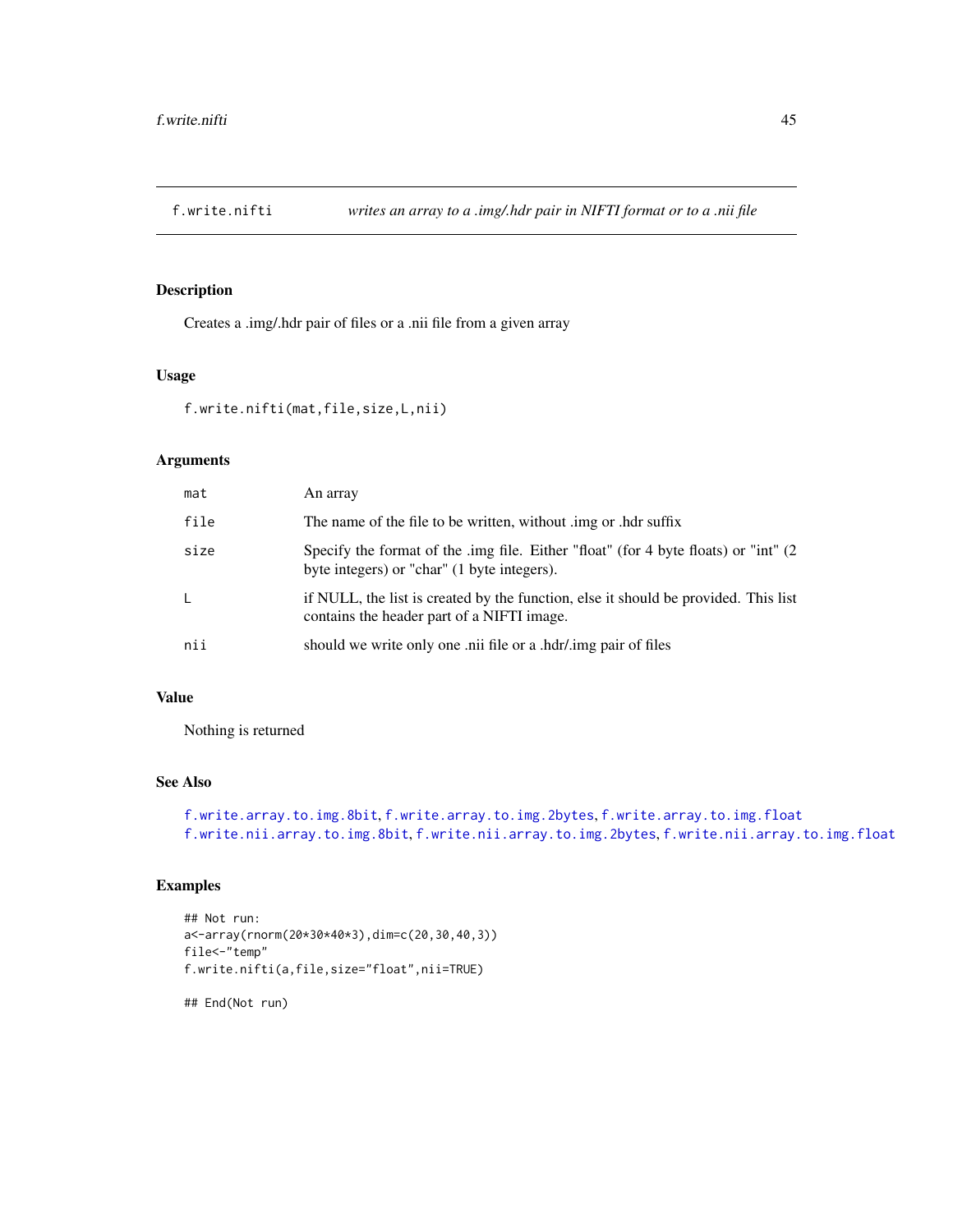```
f.write.nii.array.to.img.2bytes
```
*write array of 2 byte integers and add at the begining of the file the NIFTI header part*

# Description

Writes an array to a .img file of 2 byte integers and add at the begining of the file the NIFTI header part

# Usage

f.write.nii.array.to.img.2bytes(mat,L,file)

# Arguments

| mat  | An array                                                        |
|------|-----------------------------------------------------------------|
|      | A list containing the header information                        |
| file | The name of the file to be written, preferably with limg suffix |

#### Value

Nothing is returned

# See Also

[f.write.nifti](#page-44-0) [f.write.nii.array.to.img.float](#page-46-0)

<span id="page-45-0"></span>f.write.nii.array.to.img.8bit

*write array of 1 byte integers and add at the begining of the file the NIFTI header part*

# Description

Writes an array to a .img file of 1 byte integers and add at the begining of the file the NIFTI header part

## Usage

f.write.nii.array.to.img.8bit(mat,L,file)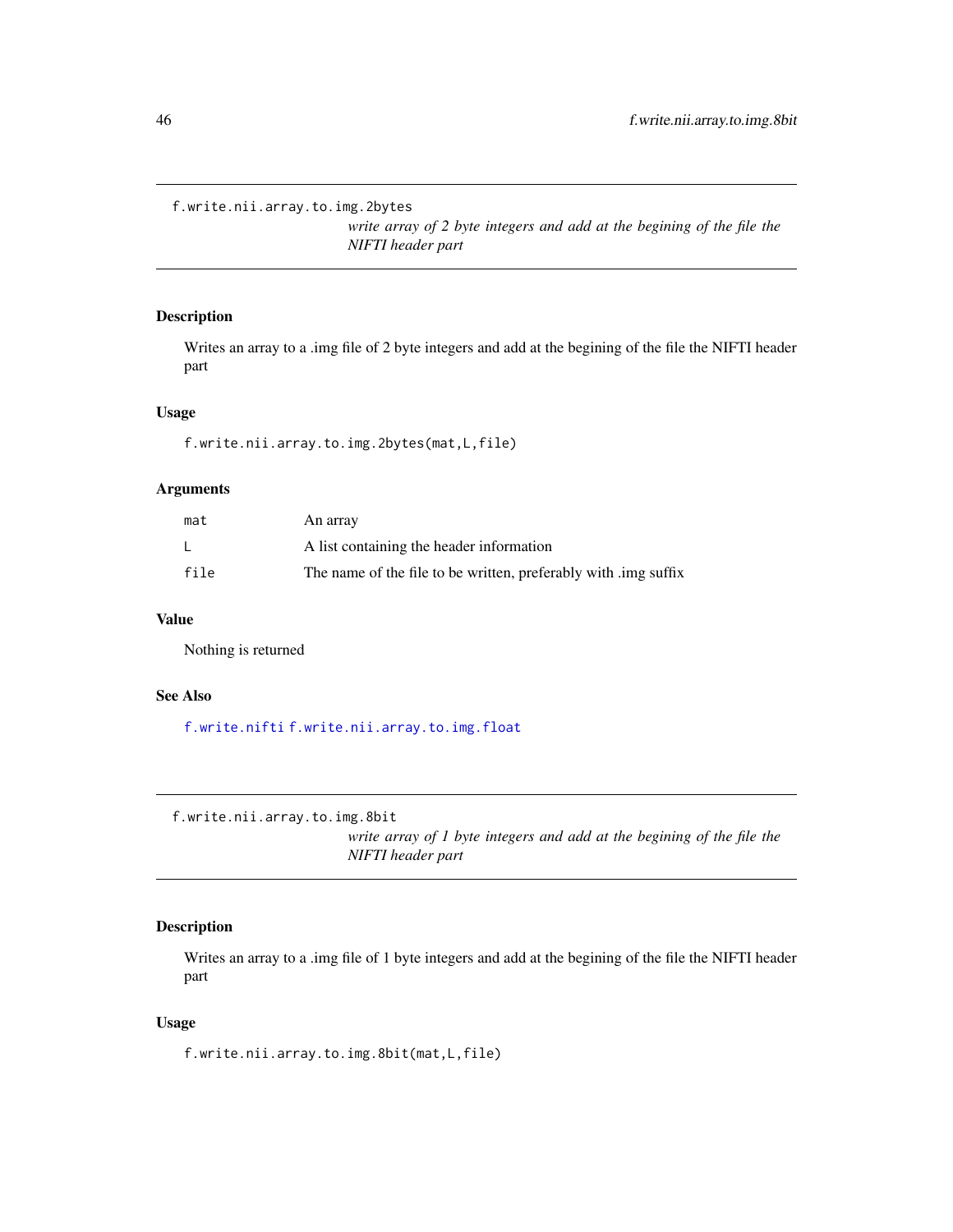# Arguments

| mat  | An array                                                        |
|------|-----------------------------------------------------------------|
|      | A list containing the header information                        |
| file | The name of the file to be written, preferably with limg suffix |

# Value

Nothing is returned

# See Also

[f.write.nifti](#page-44-0), [f.write.nii.array.to.img.float](#page-46-0), [f.write.nii.array.to.img.2bytes](#page-45-1)

<span id="page-46-0"></span>f.write.nii.array.to.img.float *write array of 4 byte floats and add at the begining of the file the NIFTI header part*

# Description

Writes an array to a .img file of 4 byte floats and add at the begining of the file the NIFTI header part

# Usage

f.write.nii.array.to.img.float(mat,L,file)

# Arguments

| mat  | An array                                                        |
|------|-----------------------------------------------------------------|
|      | A list containing the header information                        |
| file | The name of the file to be written, preferably with limg suffix |

# Value

Nothing is returned

# See Also

[f.write.nifti](#page-44-0), [f.write.nii.array.to.img.2bytes](#page-45-1) , [f.write.nii.array.to.img.8bit](#page-45-0)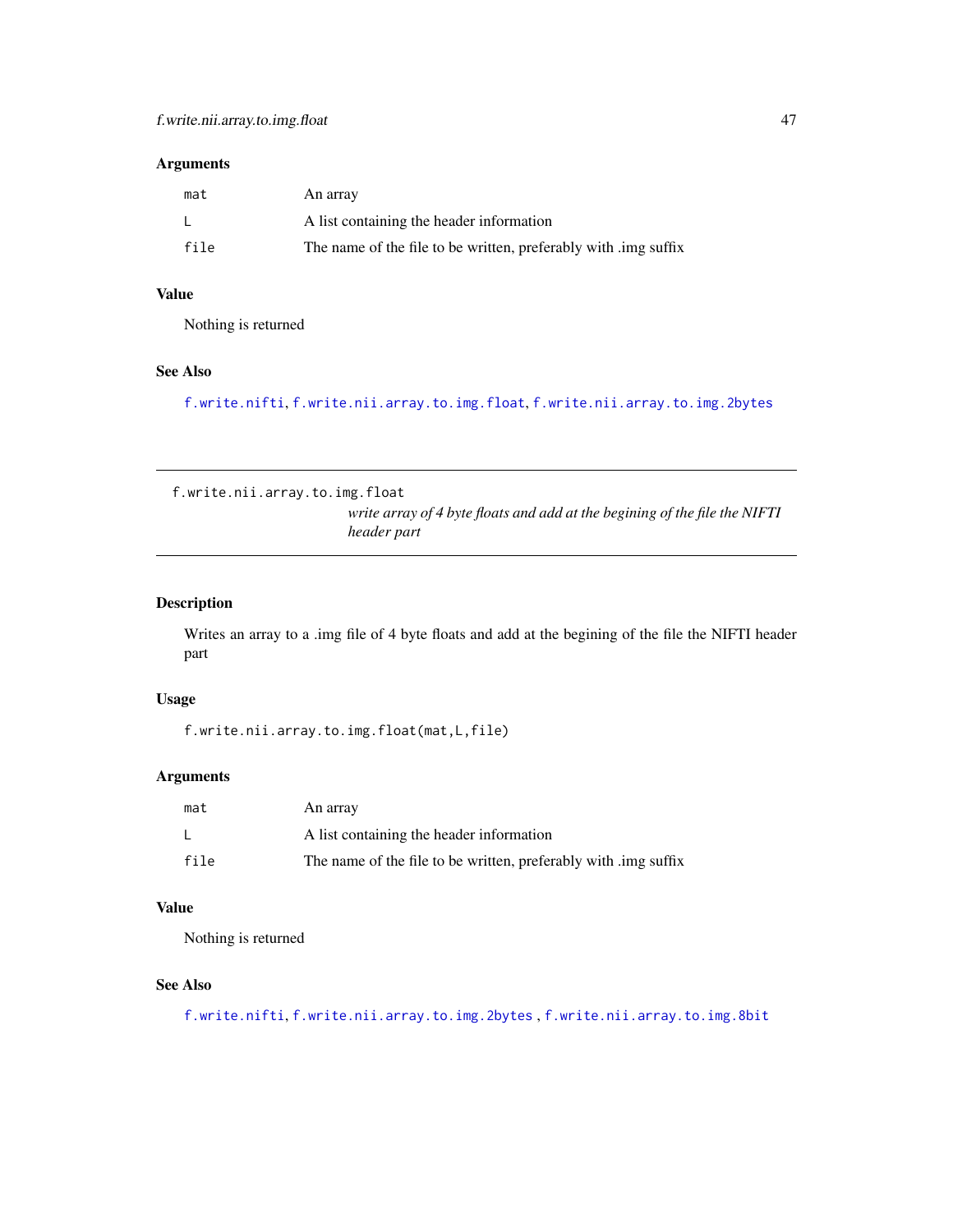fourDto2D *fourDto2D*

# Description

This function transforms a 4D image array into a 2D image matrix by unrolling space. This is usefull to perform a subsequent ICA.

# Usage

fourDto2D(volume.4d, tm)

# Arguments

| volume.4d | a 4D array to be transformed |
|-----------|------------------------------|
| tm        | number of time dimensions    |

# Value

x.2d matrix of size tm x vm which contains the tm images

# See Also

[threeDto4D](#page-80-0) [twoDto4D](#page-83-0)

# Examples

# TODO!!

fps2diminfo *fps2diminfo*

# Description

Encode freq.dim, phase.dim and slice.dim fields into the one byte dim.info field of a NIFTI header file.

# Usage

fps2diminfo(freq.dim,phase.dim,slice.dim)

# Arguments

| freg.dim  | freq.dim field of a NIFTI file  |
|-----------|---------------------------------|
| phase.dim | phase.dim field of a NIFTI file |
| slice.dim | slice.dim field of a NIFTI file |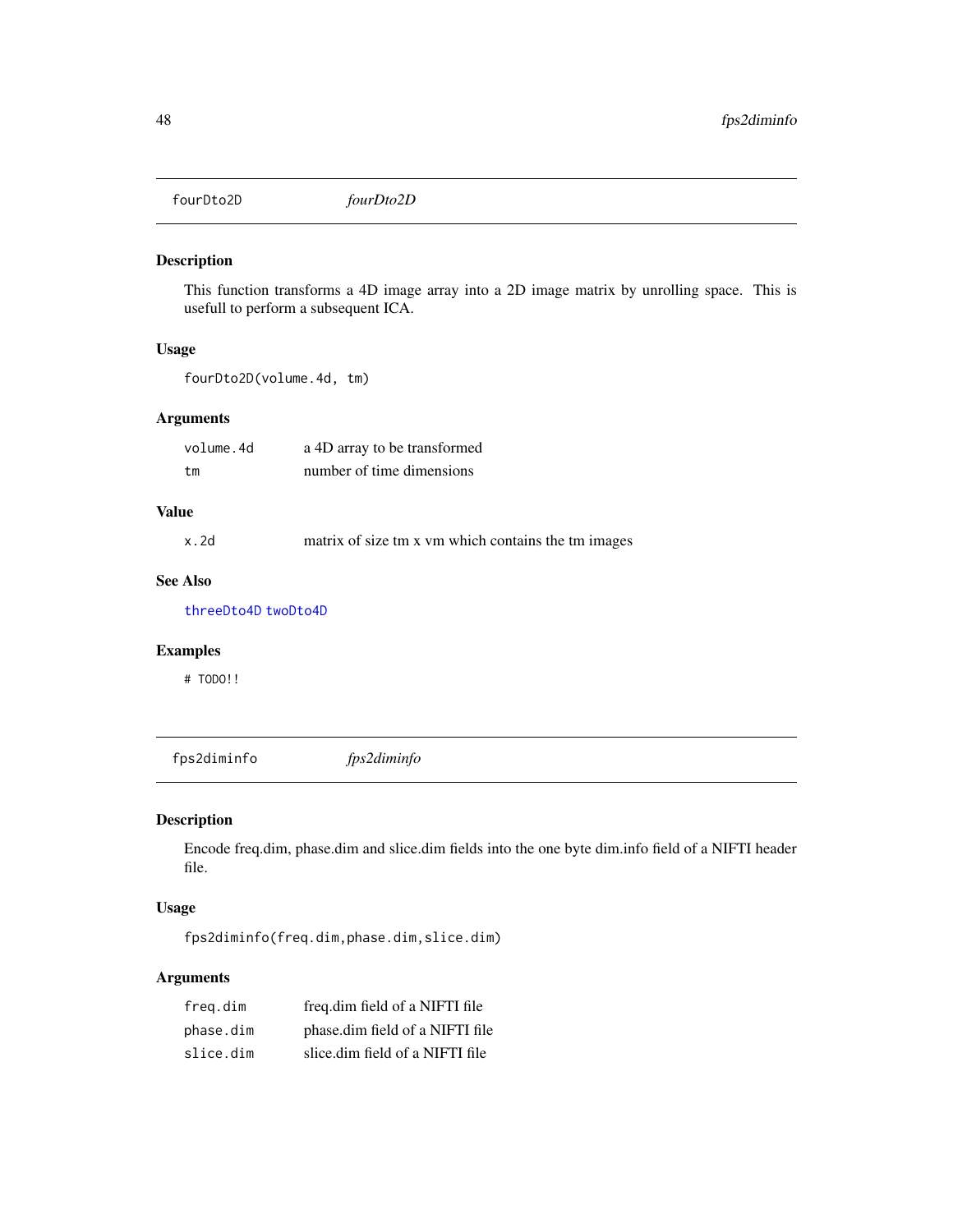# GaussSmoothArray 49

# Value

A list containing dim.info field.

See Value Section of the help file of function diminfo2fps().

# See Also

## [diminfo2fps](#page-7-0)

# Examples

```
dim.info <- f.read.header(system.file("example-nifti.hdr", package="AnalyzeFMRI"))$dim.info
mylist <- diminfo2fps(dim.info)
fps2diminfo(mylist$freq.dim,mylist$phase.dim,mylist$slice.dim)
```
<span id="page-48-0"></span>GaussSmoothArray *Spatially smooth an array with Gaussian kernel.*

# Description

Applies a stationary Gaussian spatial smoothing kernel to a 3D or 4D array.

#### Usage

```
GaussSmoothArray(x, voxdim=c(1, 1, 1), ksize=5, sigma=diag(3, 3),
                 mask=NULL, var.norm=FALSE)
```
#### Arguments

| $\mathsf{x}$ | The array to be smoothed.                                                                                                                                                            |
|--------------|--------------------------------------------------------------------------------------------------------------------------------------------------------------------------------------|
| voxdim       | The dimensions of the <i>volume elements</i> (voxel) that make up the array.                                                                                                         |
| ksize        | The dimensions (in number of voxels) of the 3D discrete smoothing kernel used<br>to smooth the array.                                                                                |
| sigma        | The covariance matrix of the 3D Gaussian smoothing kernel. This matrix doesn't<br>have to be non-singular; zero on the diagonal of sigma indicate no smoothing in<br>that direction. |
| mask         | A 3D 0-1 mask that delimits where the smoothing occurs.                                                                                                                              |
| var.norm     | Logical flag indicating whether to normalize the variance of the smoothed array.                                                                                                     |

# Value

The smoothed array is returned.

## Author(s)

J. L. Msrchini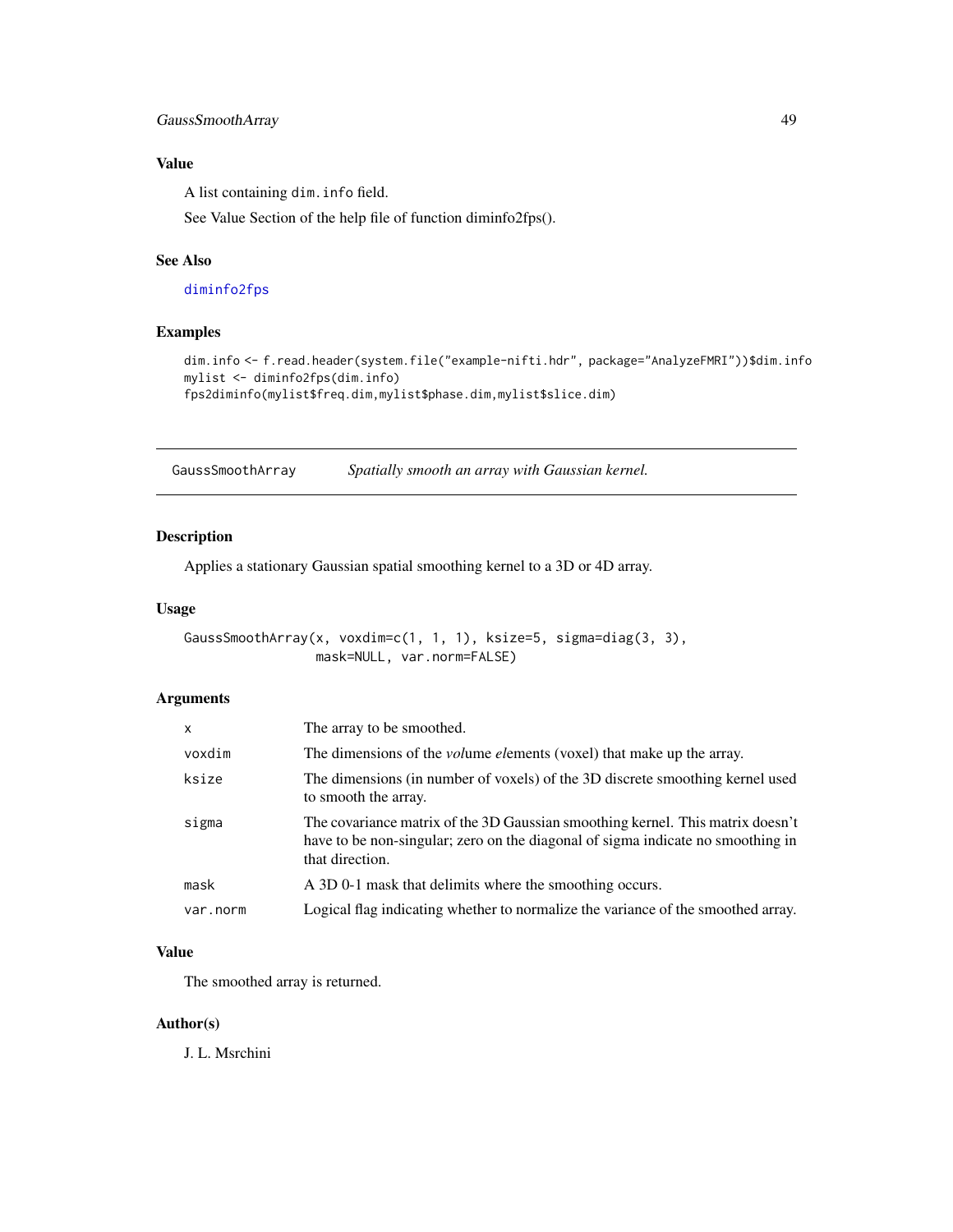# See Also

[GaussSmoothKernel](#page-49-0)

# Examples

```
d <- c(10, 10, 10, 20)
mat <- array(rnorm(cumprod(d)[length(d)]), dim = d)
mat[, , 6:10, ] < - mat[, , 6:10, ] + 3mask \leq array(0, dim = d[1:3])
mask[3:8, 3:8, 3:8] <- 1
b \leq GaussSmoothArray(mat, mask = mask, voxdim = c(1, 1, 1), ksize = 5, sigma = diag(1, 3))
```
<span id="page-49-0"></span>GaussSmoothKernel *Calculates a discrete Gaussian smoothing kernel.*

# Description

Calculates a simple, discrete Gaussian smoothing kernel of a specfic size given the covariance matrix of the Gaussian.

# Usage

```
GaussSmoothKernel(voxdim=c(1, 1, 1), ksize=5, sigma=diag(3, 3))
```
#### Arguments

| voxdim | Dimensions of each voxel.                     |
|--------|-----------------------------------------------|
| ksize  | Dimensions of the discrete kernel size.       |
| sigma  | The covariance matrix of the Gaussian kernel. |

## Value

An array of dimension (ksize,ksize,ksize) containing the smoothing kernel.

## Author(s)

J. L. Marchini

#### Examples

a <- GaussSmoothKernel(voxdim=c(1,1,1), ksize=5, sigma=diag(1,3))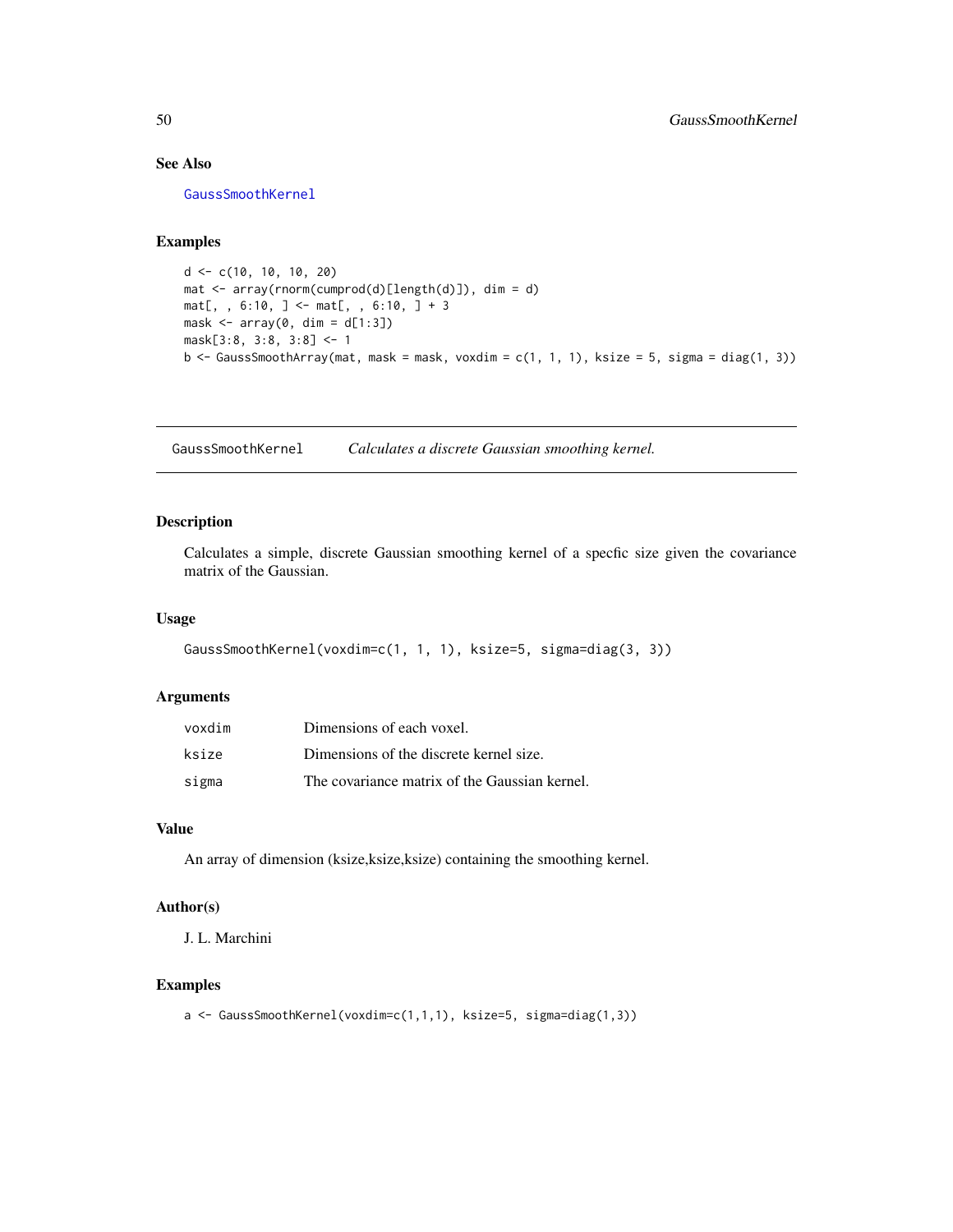<span id="page-50-0"></span>ICAspat *ICAspat*

# Description

This function performs a spatial ICA

# Usage

```
ICAspat(X,n.comp,alg.typ="parallel",centering=TRUE,hp.filter=TRUE)
```
# Arguments

| X          | a matrix of size tm x vm which contains the functional images                                                                                                      |
|------------|--------------------------------------------------------------------------------------------------------------------------------------------------------------------|
| $n$ . comp | number of maximally independent components to extract                                                                                                              |
| alg.typ    | if 'alg.typ $==$ "parallel" the components are extracted simultaneously (the de-<br>fault). if 'alg.typ == "deflation" the components are extracted one at a time. |
| centering  | Logical. Should we center the data first. Centering will be performed by firstly<br>removing the column mean.                                                      |
| hp.filter  | Logical. Should we perform high-pass filtering on the data                                                                                                         |

# Value

A list containing

| time.series        | estimated mixing matrix of size tm x n.comp |
|--------------------|---------------------------------------------|
| spatial.components |                                             |
|                    | estimated source matrix of size n.comp x vm |

# See Also

[ICAtemp](#page-51-0)

# Examples

# TODO!!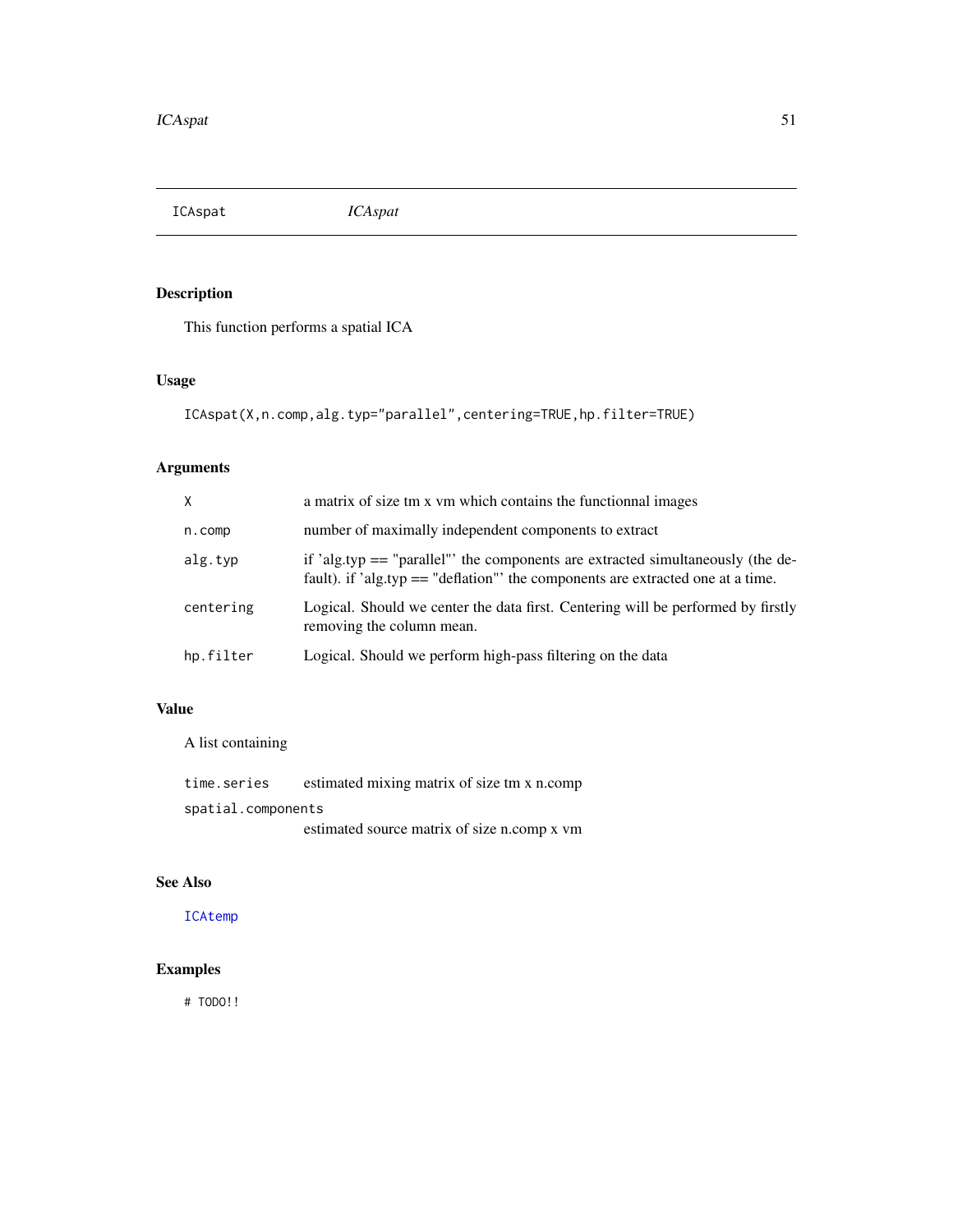<span id="page-51-0"></span>ICAtemp *ICAtemp*

# Description

This function performs a temporal ICA

# Usage

```
ICAtemp(X,n.comp,alg.typ="parallel",centering=TRUE,hp.filter=TRUE)
```
# Arguments

| X         | a matrix of size vm x tm which contains the functional images                                                                                                        |
|-----------|----------------------------------------------------------------------------------------------------------------------------------------------------------------------|
| $n.$ comp | number of maximally independent components to extract                                                                                                                |
| alg.typ   | if 'alg.typ $==$ "parallel" the components are extracted simultaneously (the de-<br>fault). if 'alg.typ $==$ "deflation" the components are extracted one at a time. |
| centering | Logical. Should we center the data first. Centering will be performed by firstly<br>removing the column mean.                                                        |
| hp.filter | Logical. Should we perform high-pass filtering on the data                                                                                                           |

# Value

A list containing

| time.series        | estimated source matrix of size n.comp x tm |  |  |
|--------------------|---------------------------------------------|--|--|
| spatial.components |                                             |  |  |
|                    | estimated mixing matrix of size vm x n.comp |  |  |

# See Also

[ICAspat](#page-50-0)

# Examples

# TODO!!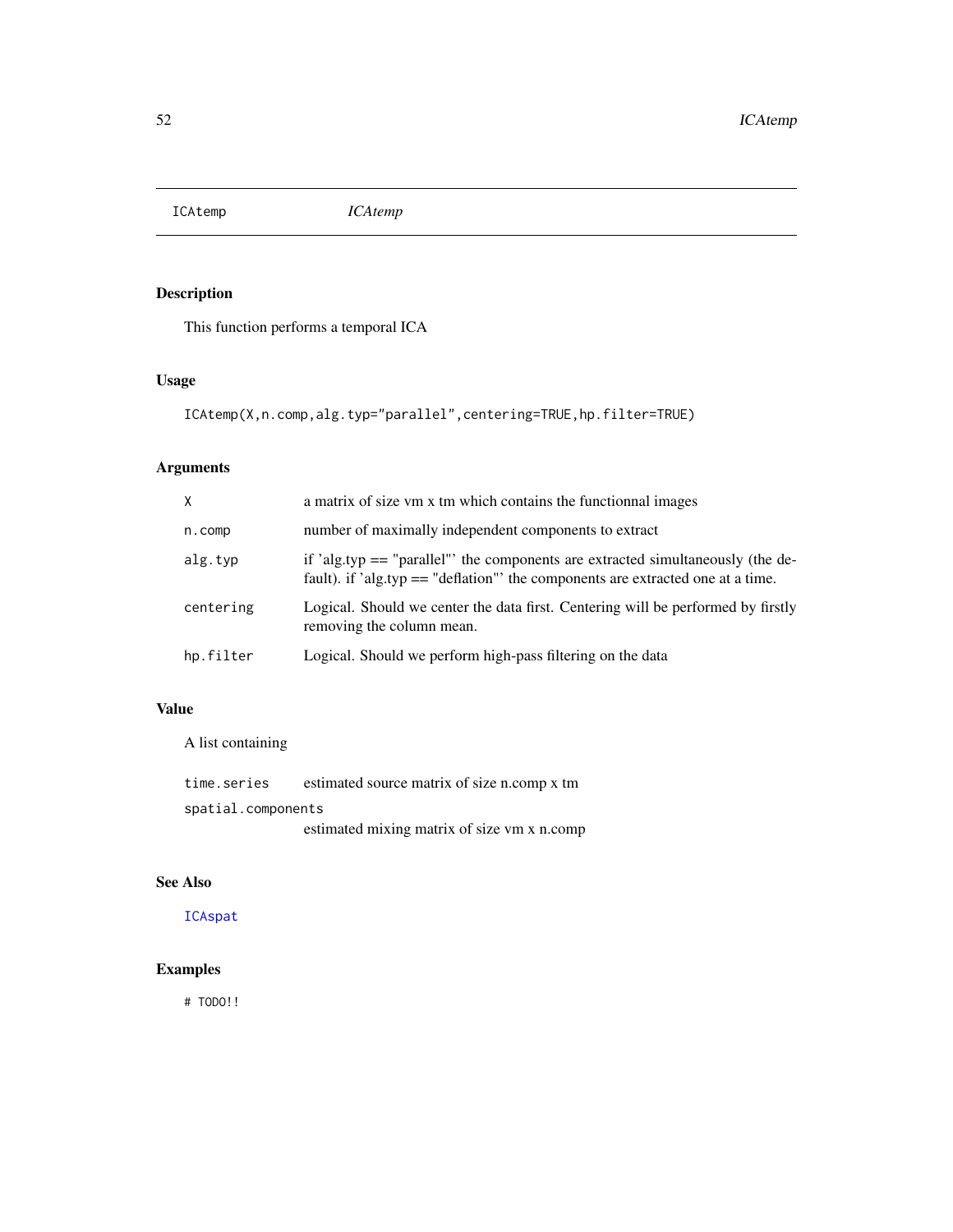ijk2xyz *ijk2xyz*

#### Description

This function maps from data coordinates (e.g. column i, row j, slice k), into some real world  $(x,y,z)$ positions in space. These positions could relate to Talairach-Tournoux (T&T) space, MNI space, or patient-based scanner coordinates.

# Usage

 $ijk2xyz(ijk=c(1,1,1),\text{method=2,L})$ 

#### Arguments

| ijk    | matrix. Each column of ijk should contain a voxel index coordinates $(i,j,k)$ to be<br>mapped to its $(x,y,z)$ real coordinates in some other space |
|--------|-----------------------------------------------------------------------------------------------------------------------------------------------------|
| method | 1 (qform.code=sform.code=0),2 (qform.code>0, rigid transformation) or 3 (sform.code>0,<br>affine transformation).                                   |
| L.     | header list of a NIFTI file                                                                                                                         |

## Details

The NIfTI format allows storage on disk to be in either a left- or right-handed coordinate system. However, the format includes an implicit spatial transformation into a RIGHT-HANDED coordinate system. This transform maps from data coordinates (e.g. column i, row j, slice k), into some real world  $(x, y, z)$  positions in space. These positions could relate to Talairach-Tournoux (T&T) space, MNI space, or patient-based scanner coordinates. For T&T, and MNI coordinates,  $x$  increases from left to right, y increases from posterior to anterior, and z increases in the inferior to superior direction. Directions in the scanner coordinate system are similar. MRI data is usually exported as DICOM format, which encodes the positions and orientations of the slices. When data are converted from DICOM to NIfTI-1 format, the relevant information can be determined from the Pixel Spacing, Image Orientation (Patient) and Image Position (Patient) fields of the DICOM files. NIfTI-1 also allows the space of one image to be mapped to that of another (via a rigid or affine transform). This is to enable on-the-fly resampling of registered images. This would allow intra-subject images, collected with lots of different orientations or resolutions, to be treated as if they are all in register.

Neurological and radiological conventions only relate to visualization of axial images. They are unrelated to how the data are stored on disk, or even how the real-world coordinates are represented. It is more appropriate to consider whether the real-world coordinate system is left- or right-handed (see below). Talairach and Tournoux use a right-handed system, whereas the storage convention of ANALYZE files is usually considered as left-handed. These coordinate systems are mirror images of each other (if you are a psychologist, try explaining why mirror images appear to be left-right flipped, rather than flipped up-down, or back-front). Transforming between left- and right-handed coordinate systems involves flipping, and can not be done by rotations alone.

x=thumb, y=index finger (forefinger), z=left (resp. right) hand's middle finger for left-handed persons (resp. right-handed persons).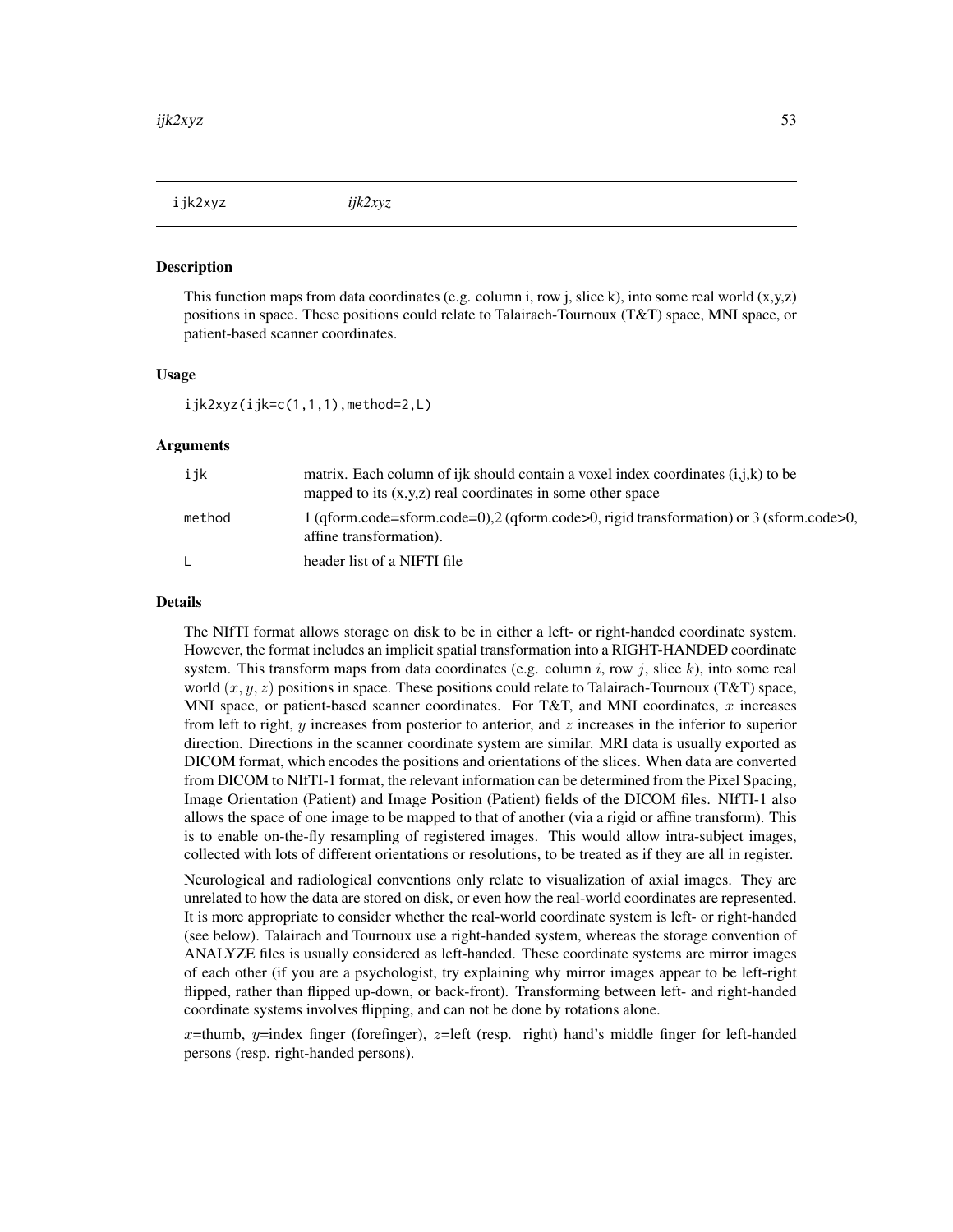Volume orientation is given by a transformation that maps voxel indices  $(i, j, k)$  to spatial coordinates  $(x, y, z)$ , typically anatomical coordinates assigned by the scanner. This transformation (*Method 2* in the 'nifti1.h' documentation) is generated using the voxel dimensions, a quaternion encoding a rotation matrix, and a 3D shift, all stored in the NIfTI-1 header; details can be found in the 'nifti1.h' comments. The NIfTI-1 header also provides for a general affine transformation, separate from that described by *Method 2*. This transformation (*Method 3*) also maps voxel indices  $(i, j, k)$  to  $(x, y, z)$ , which in this case are typically coordinates in a standard space such as the Talairach space. The elements of this transformation matrix are stored in the NIfTI-1 header. For example, the *Method 2* transformation can be constructed from the attributes from a set of DICOM files; the *Method 3* transform can be computed offline and inserted into the header later. The exact "meaning" of the coordinates given by the *Method 2* and *Method 3* transformations is recorded in header fields qform.code and sform.code, respectively. Code values can indicate if the  $(x, y, z)$ axes are

- Anatomical coordinates from the scanner (e.g., the DICOM header)
- Aligned to some anatomical "truth" or standard
- Aligned and warped to Talairach-Tournoux coordinates
- Aligned and warped to MNI-152 coordinates

It is possible that neither transformation is specified (i.e., qform.code=sform.code=0), in which case we are left with the voxel size in pixdim[], and no orientation is given or assumed. This use (*Method 1*) is discouraged.

The basic idea behind having two coordinate systems is to allow the image to store information about (1) the scanner coordinate system used in the acquisition of the volume (in the qform) and (2) the relationship to a standard coordinate system - e.g. MNI coordinates (in the sform). The qform allows orientation information to be kept for alignment purposes without losing volumetric information, since the qform only stores a rigid-body transformation which preserves volume. On the other hand, the sform stores a general affine transformation which can map the image coordinates into a standard coordinate system, like Talairach or MNI, without the need to resample the image. By having both coordinate systems, it is possible to keep the original data (without resampling), along with information on how it was acquired (qform) and how it relates to other images via a standard space (sform). This ability is advantageous for many analysis pipelines, and has previously required storing additional files along with the image files. By using NIfTI-1 this extra information can be kept in the image files themselves.

Note: the qform and sform also store information on whether the coordinate system is left-handed or right-handed (see Q15) and so when both are set they must be consistent, otherwise the handedness of the coordinate system (often used to distinguish left-right order) is unknown and the results of applying operations to such an image are unspecified.

There are 3 different methods by which continuous coordinates can be attached to voxels. The discussion below emphasizes 3D volumes, and the continuous coordinates are referred to as  $(x, y, z)$ . The voxel index coordinates (i.e., the array indexes) are referred to as  $(i, j, k)$ , with valid ranges:

- $i = 0, \ldots, \text{dim}[1]-1$
- $j = 0, ..., dim[2]$ -1 (if dim[0]  $>= 2$ )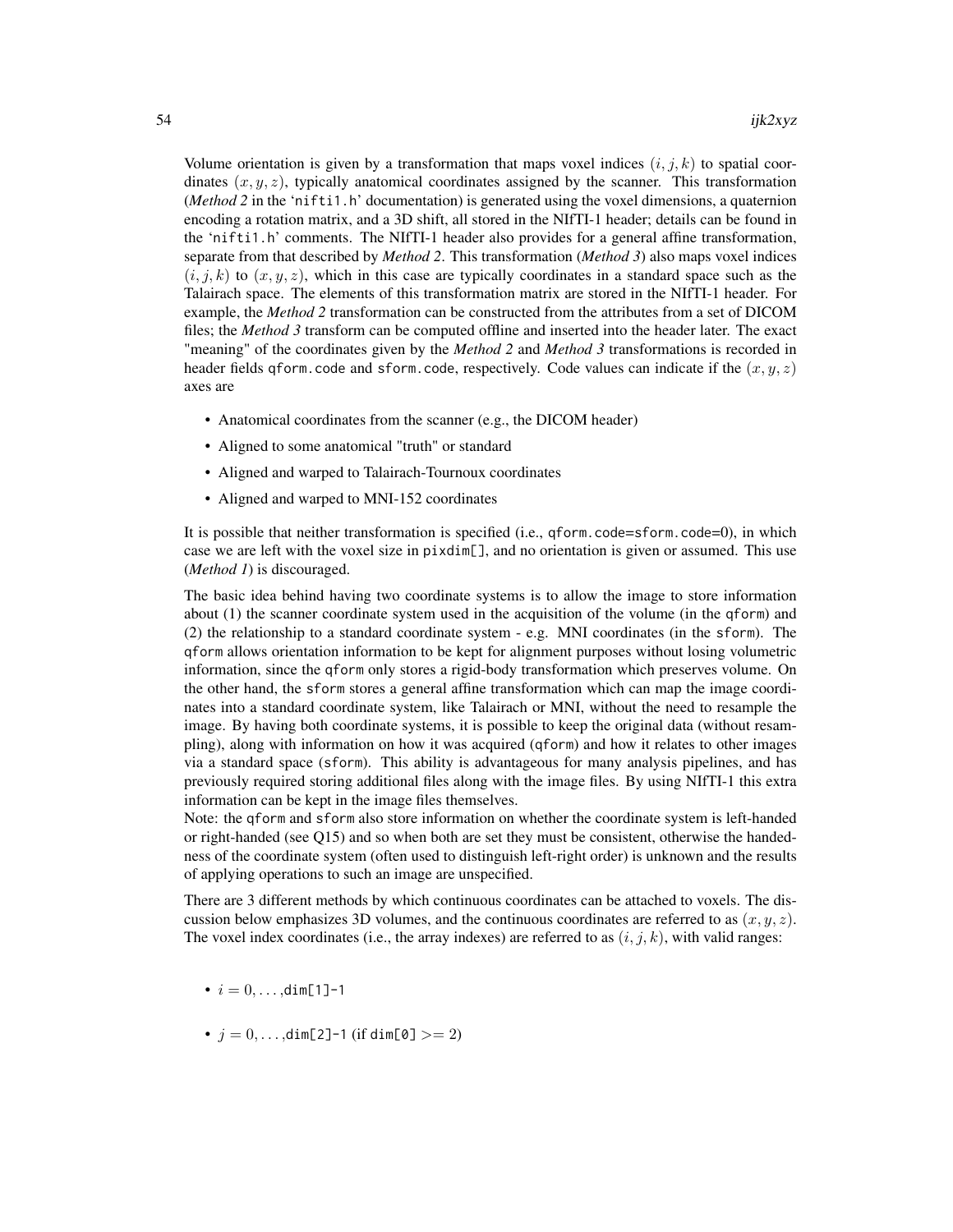#### ijk2xyz 55

•  $k = 0, \ldots, \text{dim}[3]$ -1 (if  $\text{dim}[0] > = 3$ )

The  $(x, y, z)$  coordinates refer to the CENTER of a voxel. In methods 2 and 3, the  $(x, y, z)$  axes refer to a subject-based coordinate system, with

 $+x =$  Right  $+y =$  Anterior  $+z =$  Superior.

This is a right-handed coordinate system. However, the exact direction these axes point with respect to the subject depends on qform.code (*Method 2*) and sform.code (*Method 3*).

N.B.: The i index varies most rapidly, j index next, k index slowest. Thus, voxel  $(i, j, k)$  is stored starting at location

 $(i + j * dim[1] + k * dim[1] * dim[2]) * (bitpix/8)$ 

into the dataset array.

N.B.: The ANALYZE 7.5 coordinate system is

 $+x =$  Left  $+y =$  Anterior  $+z =$  Superior

which is a left-handed coordinate system. This backwardness is too difficult to tolerate, so this NIFTI-1 standard specifies the coordinate order which is most common in functional neuroimaging.

N.B.: The 3 methods below all give the locations of the voxel centers in the  $(x, y, z)$  coordinate system. In many cases, programs will wish to display image data on some other grid. In such a case, the program will need to convert its desired  $(x, y, z)$  values into  $(i, j, k)$  values in order to extract (or interpolate) the image data. This operation would be done with the inverse transformation to those described below.

N.B.: *Method 2* uses a factor qfac which is either -1 or 1; qfac is stored in the otherwise unused pixdim[0]. If pixdim[0]=0.0 (which should not occur), we take qfac=1. Of course, pixdim[0] is only used when reading a NIFTI-1 header, not when reading an ANALYZE 7.5 header.

N.B.: The units of  $(x, y, z)$  can be specified using the xyzt.units field.

• *METHOD 1* (the "old" way, used only when qform.code = 0):

The coordinate mapping from  $(i, j, k)$  to  $(x, y, z)$  is the ANALYZE 7.5 way. This is a simple scaling relationship:

```
x = pixdim[1] * i
y = pixdim[2] * j
```
 $z = pi$ xdim[3] \* k

No particular spatial orientation is attached to these  $(x, y, z)$  coordinates. (NIFTI-1 does not have the ANALYZE 7.5 orient field, which is not general and is often not set properly.) This method is not recommended, and is present mainly for compatibility with ANALYZE 7.5 files.

• *METHOD* 2 (used when qform.code > 0, which should be the "normal" case):

The  $(x, y, z)$  coordinates are given by the pixdim[] scales, a rotation matrix, and a shift. This method is intended to represent "scanner-anatomical" coordinates, which are often embedded in the image header (e.g., DICOM fields (0020,0032), (0020,0037), (0028,0030), and (0018,0050)), and represent the nominal orientation and location of the data. This method can also be used to represent "aligned" coordinates, which would typically result from some post-acquisition alignment of the volume to a standard orientation (e.g., the same subject on another day, or a rigid rotation to true anatomical orientation from the tilted position of the subject in the scanner). The formula for  $(x, y, z)$  in terms of header parameters and  $(i, j, k)$ is: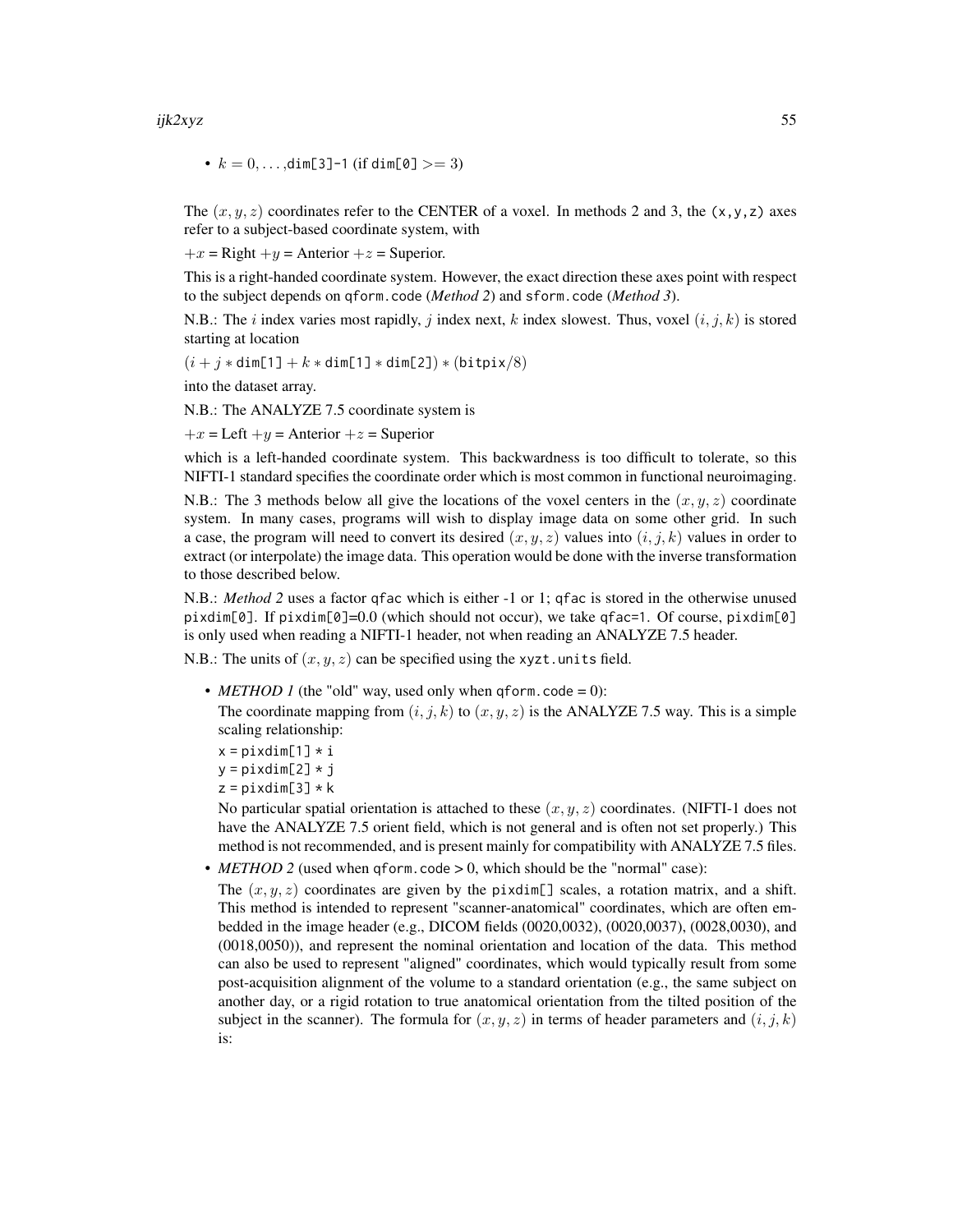56 ijk $2xyz$ 

```
[x] [R11 R12 R13] pixelim[1] * i qoffset.x[y] = [R21 R22 R23][ pixdim[2]^*i] + [qoffset.y][z] [ R31 R32 R33 ] [ qfac * pixdim[3] * k ] [ qoffset.z ]
```
The goffset. \* shifts are in the NIFTI-1 header. Note that the center of the  $(i, j, k) = (0, 0, 0)$ voxel (first value in the dataset array) is just  $(x, y, z) = (q \cdot \text{offset.x}, q \cdot \text{offset.y}, q \cdot \text{offset.z})$ . The rotation matrix  $R$  is calculated from the quatern.\* parameters. This calculation is described below.

The scaling factor qfac is either 1 or -1. The rotation matrix  $R$  defined by the quaternion parameters is "proper" (has determinant 1). This may not fit the needs of the data; for example, if the image grid is

i increases from Left-to-Right

j increases from Anterior-to-Posterior

k increases from Inferior-to-Superior

Then  $(i, j, k)$  is a left-handed triple. In this example, if qfac=1, the R matrix would have to be

[ 1 0 0 ]

 $[0 -1 0]$  which is "improper" (determinant = -1).

[ 0 0 1 ]

If we set qfac=-1, then the  $R$  matrix would be

[ 1 0 0 ]

 $[0 -1 0]$  which is proper.

 $[00 -1]$ 

This R matrix is represented by quaternion  $[a, b, c, d] = [0, 1, 0, 0]$  (which encodes a 180 degree rotation about the  $x$ -axis).

•  $METHOD 3$  (used when sform.code  $> 0$ ):

The  $(x, y, z)$  coordinates are given by a general affine transformation of the  $(i, j, k)$  indexes:

 $x =$ srow.x[0] \*  $i +$ srow.x[1] \*  $j +$ srow.x[2] \*  $k +$ srow.x[3]  $y =$ srow.y[0] \*  $i +$ srow.y[1] \*  $j +$ srow.y[2] \*  $k +$ srow.y[3]  $z =$  srow.z[0] \*  $i +$  srow.z[1] \*  $j +$  srow.z[2] \*  $k +$  srow.z[3]

The srow.\* vectors are in the NIFTI.1 header. Note that no use is made of pixdim[] in this method.

• WHY 3 METHODS?

*Method 1* is provided only for backwards compatibility. The intention is that *Method 2*  $(qform, code > 0)$  represents the nominal voxel locations as reported by the scanner, or as rotated to some fiducial orientation and location. *Method 3*, if present (sform.code  $> 0$ ), is to be used to give the location of the voxels in some standard space. The sform.code indicates which standard space is present. Both methods 2 and 3 can be present, and be useful in different contexts (*method 2* for displaying the data on its original grid; *method 3* for displaying it on a standard grid).

In this scheme, a dataset would originally be set up so that the *Method 2* coordinates represent what the scanner reported. Later, a registration to some standard space can be computed and inserted in the header. Image display software can use either transform, depending on its purposes and needs.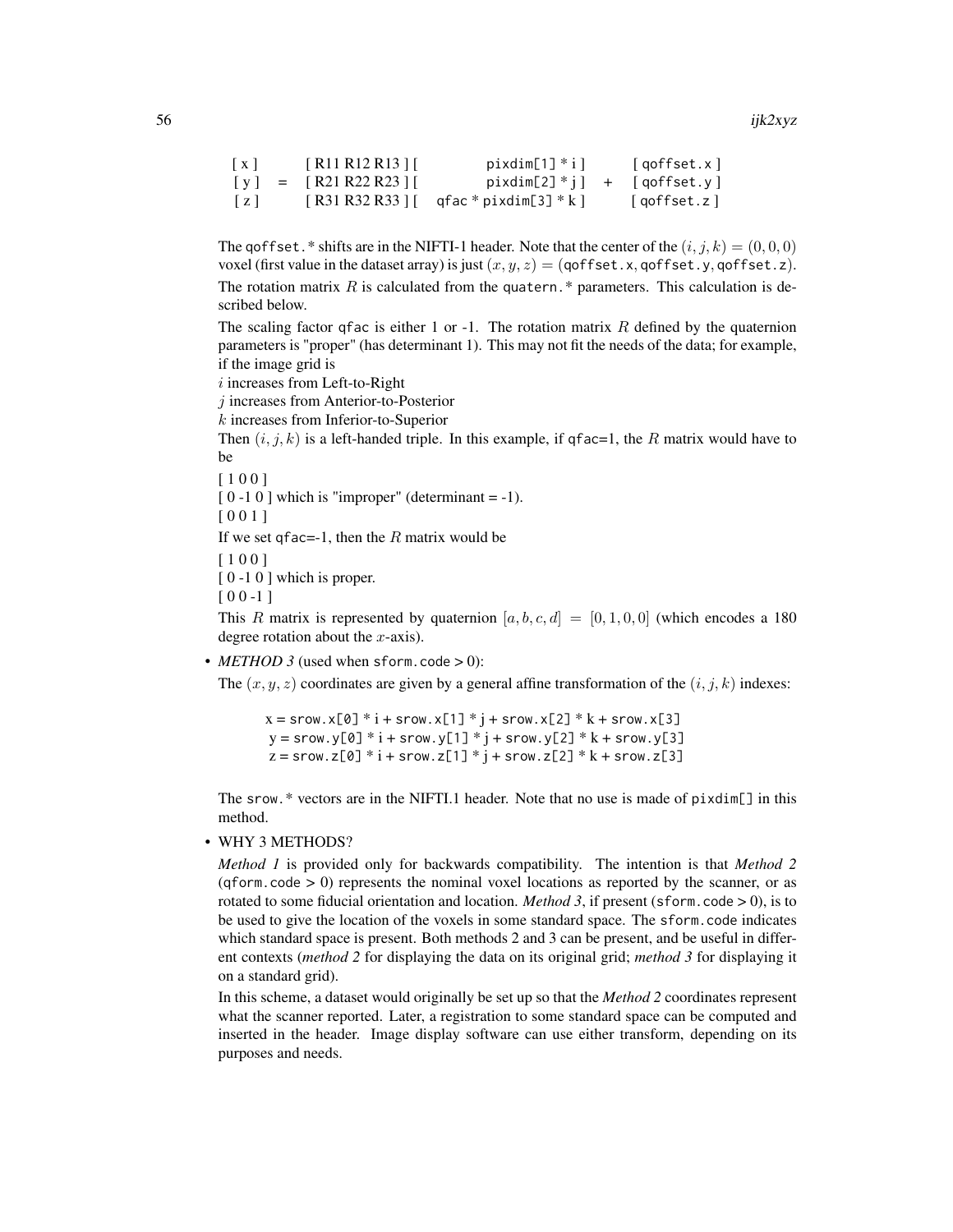In *Method 2*, the origin of coordinates would generally be whatever the scanner origin is; for example, in MRI, (0,0,0) is the center of the gradient coil.

In *Method 3*, the origin of coordinates would depend on the value of sform.code; for example, for the Talairach coordinate system, (0,0,0) corresponds to the Anterior Commissure.

• QUATERNION REPRESENTATION OF ROTATION MATRIX (*METHOD 2*)

The orientation of the  $(x, y, z)$  axes relative to the  $(i, j, k)$  axes in 3D space is specified using a unit quaternion [a, b, c, d], where  $a * a + b * b + c * c + d * d = 1$ . The  $(b, c, d)$  values are all that is needed, since we require that  $a = \sqrt{(1.0 - (b * b + c * c + d * d))}$  be nonnegative. The  $(b, c, d)$  values are stored in the (quatern.b,quatern.c,quatern.d) fields.

The quaternion representation is chosen for its compactness in representing rotations. The (proper) 3x3 rotation matrix that corresponds to  $[a, b, c, d]$  is

 $[a^*a+b^*b-c^*c-d^*d \t 2^*b^*c-2^*a^*d \t 2^*b^*d+2^*a^*c \t ]$  $R = [ 2*b*c+2*a*d a*a+c*c-b*b-d*d 2*c*d-2*a*b ]$  $\left[ \right. 2^{*}b^{*}d-2^{*}a^{*}c \qquad 2^{*}c^{*}d+2^{*}a^{*}b \qquad a^{*}a+d^{*}d-c^{*}c-b^{*}b \qquad \right]$ 

|     |  | [R11 R12 R13 ] |  |
|-----|--|----------------|--|
| $=$ |  | [R21 R22 R23 ] |  |
|     |  | [R31 R32 R33 ] |  |

If  $(p, q, r)$  is a unit 3-vector, then rotation of angle h about that direction is represented by the quaternion

 $[a, b, c, d] = [\cos(h/2), p * \sin(h/2), q * \sin(h/2), r * \sin(h/2)].$ 

Requiring  $a >= 0$  is equivalent to requiring  $-Pi \leq h \leq Pi$ . (Note that  $[-a, -b, -c, -d]$ ) represents the same rotation as  $[a, b, c, d]$ ; there are 2 quaternions that can be used to represent a given rotation matrix R.) To rotate a 3-vector  $(x, y, z)$  using quaternions, we compute the quaternion product

 $[0, x', y', z'] = [a, b, c, d] * [0, x, y, z] * [a, -b, -c, -d]$ which is equivalent to the matrix-vector multiply

> $[X']$   $[X]$  $[y'] = R$  [ y ] (equivalence depends on  $a^*a+b^*b+c^*c+d^*d=1$ )  $\lceil z' \rceil$   $\lceil z \rceil$

Multiplication of 2 quaternions is defined by the following:

 $[a, b, c, d] = a * 1 + b * I + c * J + d * K$ where  $I * I = J * J = K * K = -1 (I, J, K$  are square roots of -1)  $I * J = K, J * K = I, K * I = J$  $J * I = -K$ ,  $K * J = -I$ ,  $I * K = -J$  (not commutative!). For example

$$
[a, b, 0, 0] * [0, 0, 0, 1] = [0, 0, -b, a]
$$

since this expands to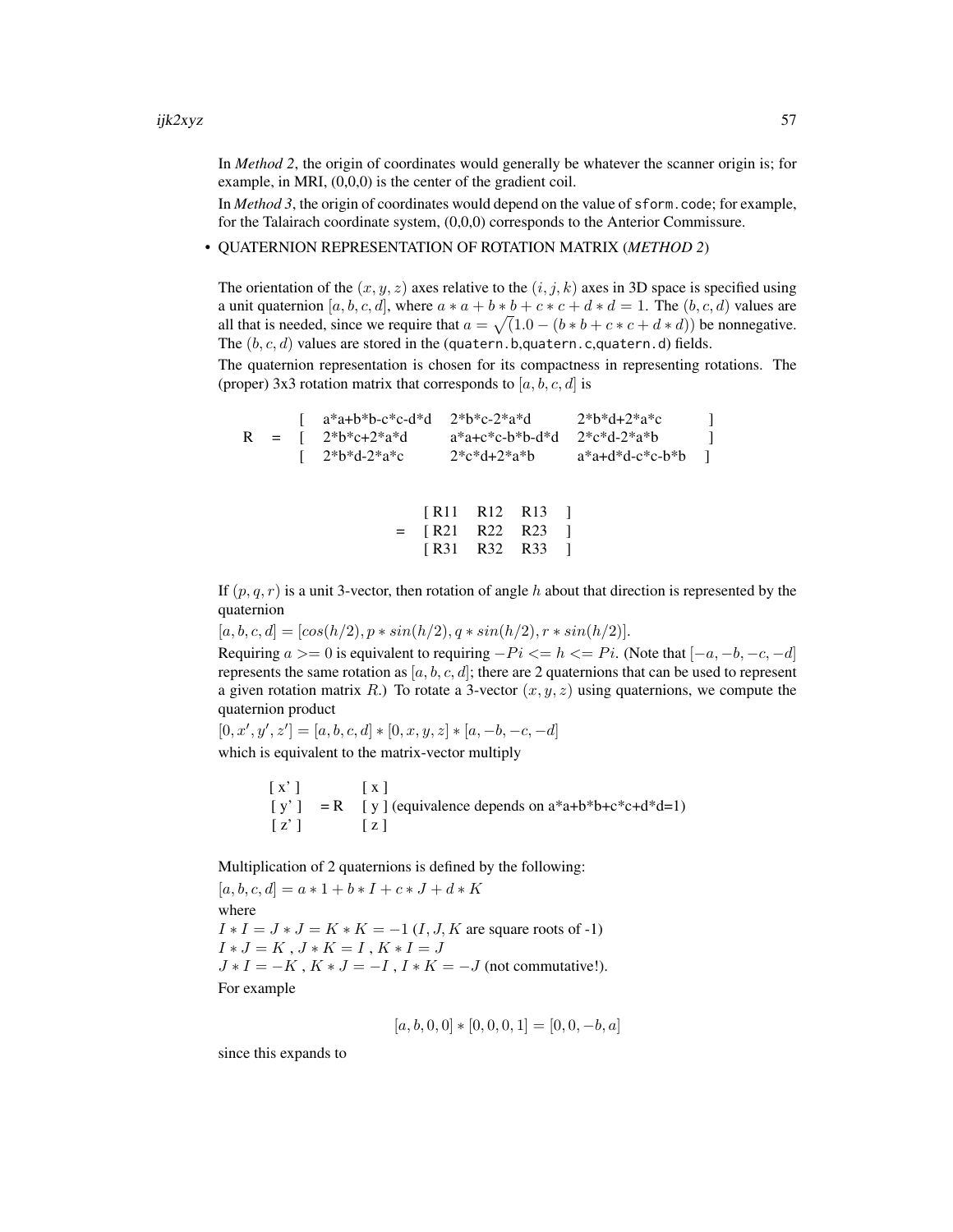$$
(a + b * I) * (K) = (a * K + b * I * K) = (a * K - b * J).
$$

The above formula shows how to go from quaternion  $(b, c, d)$  to rotation matrix and direction cosines. Conversely, given  $R$ , we can compute the fields for the NIFTI-1 header by

 $a = 0.5 * \sqrt{(1 + R11 + R22 + R33)}$  (not stored)

 $b = 0.25 * (R32 - R23)/a \Rightarrow$  quatern.b

 $c = 0.25 * (R13 - R31)/a \Rightarrow$  quatern.c

$$
d = 0.25 * (R21 - R12)/a \Rightarrow
$$
 quatern.d

If a=0 (a 180 degree rotation), alternative formulas are needed. See the 'nifti1.io.c' function mat44.to.quatern() for an implementation of the various cases in converting  $R$  to  $[a, b, c, d]$ .

Note that R-transpose (= R-inverse) would lead to the quaternion  $[a, -b, -c, -d]$ .

The choice to specify the qoffset.x (etc.) values in the final coordinate system is partly to make it easy to convert DICOM images to this format. The DICOM attribute "Image Position (Patient)" (0020,0032) stores the  $(Xd, Yd, Zd)$  coordinates of the center of the first voxel. Here,  $(Xd, Yd, Zd)$  refer to DICOM coordinates, and  $Xd = -x$ ,  $Yd = -y$ ,  $Zd = z$ , where  $(x, y, z)$  refers to the NIFTI coordinate system discussed above. (i.e., DICOM  $+Xd$  is Left,  $+Yd$  is Posterior,  $+Zd$  is Superior,

whereas  $+x$  is Right,  $+y$  is Anterior,  $+z$  is Superior.)

Thus, if the (0020,0032) DICOM attribute is extracted into  $(px, py, pz)$ , then

qoffset.x =  $-px$  qoffset.y =  $-py$  qoffset.z =  $pz$ 

is a reasonable setting when qform.code=NIFTI.XFORM.SCANNER.ANAT.

That is, DICOM's coordinate system is 180 degrees rotated about the  $z$ -axis from the neuroscience/NIFTI coordinate system. To transform between DICOM and NIFTI, you just have to negate the  $x$ - and  $y$ -coordinates.

The DICOM attribute (0020,0037) "Image Orientation (Patient)" gives the orientation of the  $x$ - and  $y$ -axes of the image data in terms of 2 3-vectors. The first vector is a unit vector along the x-axis, and the second is along the y-axis. If the  $(0020,0037)$  attribute is extracted into the value  $(xa, xb, xc, ya, yb, yc)$ , then the first two columns of the R matrix would be

[ -xa -ya ]

 $\lceil -xb -yb \rceil$ 

[ xc yc ]

The negations are because DICOM's  $x$ - and  $y$ -axes are reversed relative to NIFTI's. The third column of the  $R$  matrix gives the direction of displacement (relative to the subject) along the slice-wise direction. This orientation is not encoded in the DICOM standard in a simple way; DICOM is mostly concerned with 2D images. The third column of  $R$  will be either the crossproduct of the first 2 columns or its negative. It is possible to infer the sign of the 3rd column by examining the coordinates in DICOM attribute (0020,0032) "Image Position (Patient)" for successive slices. However, this method occasionally fails for reasons that I (RW Cox) do not understand.

# Value

A list containing the matrix xyz of the positions of the points specified in ijk.

## See Also

[xyz2ijk](#page-84-0) [Q2R](#page-73-0) [R2Q](#page-73-1)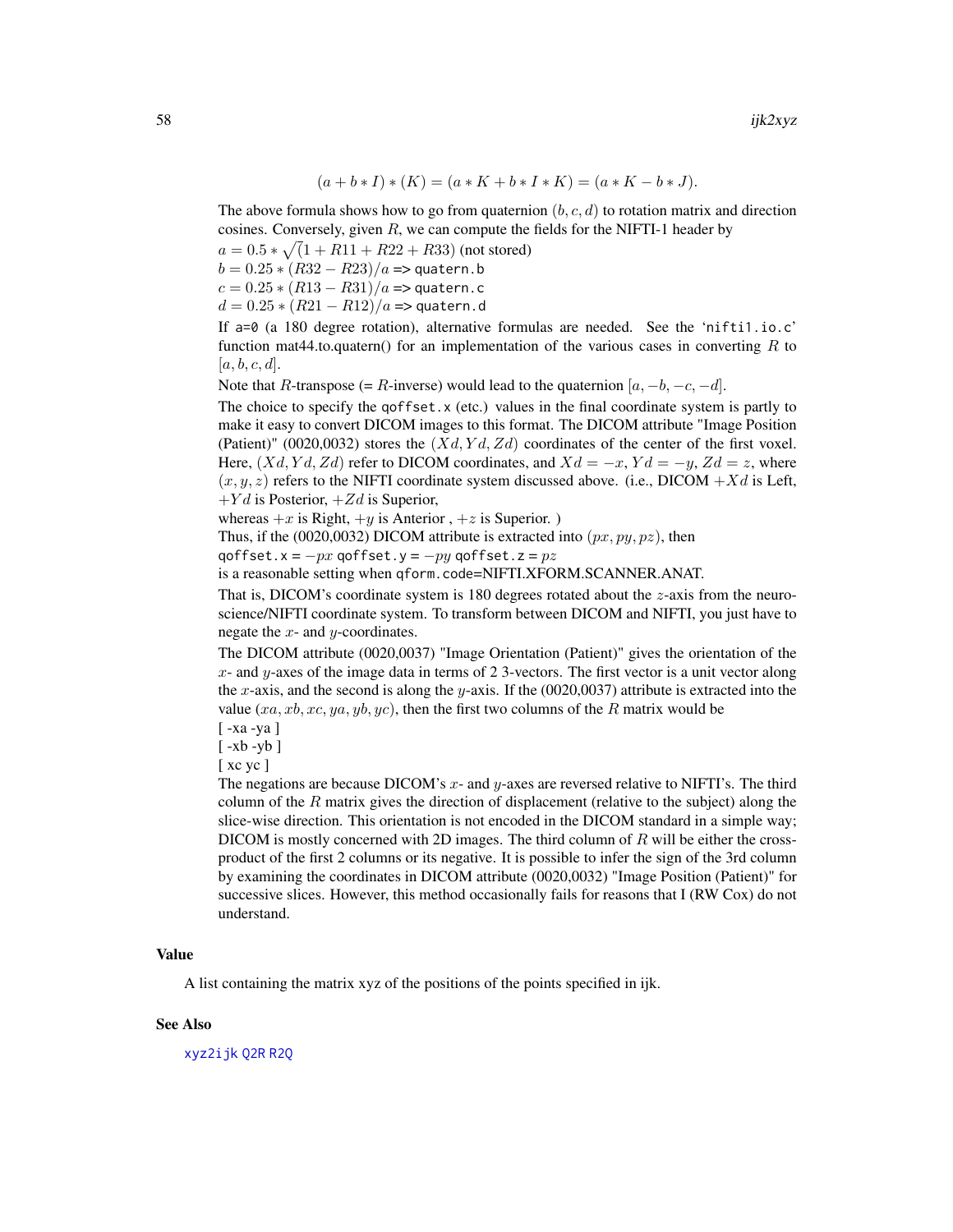# magicfield 59

# Examples

```
L <- f.read.header(system.file("example-nifti.hdr",
package="AnalyzeFMRI"))
ijk <- matrix(c(1,1,1,2,3,7),byrow=FALSE,nrow=3)
ijk2xyz(ijk=ijk,method=2,L)
```
#### magicfield *Get magicfield from the header of an image file*

#### Description

Determine the type of a file : NIFTI .nii format, NIFTI .hdr/.img pair format, ANALYZE format.

#### Usage

magicfield(file)

# Arguments

file character, filename of an image (or header) file

# Value

A list containing the magic and dim fields.

#### Examples

```
magicfield(system.file("example-nifti.hdr", package="AnalyzeFMRI"))
```
<span id="page-58-0"></span>mat34.to.TRSZ *Affine 4x4 (or 3x4) matrix to Translation, Rotation, Shear and Scale*

#### Description

Extract in that order Translation, Rotation, Shear and Scale from a 4x4 (or 3x4) affine matrix from a NIFTI header list (srow.x, srow.y, srow.z).

## Usage

mat34.to.TRSZ(M)

#### Arguments

M the affine matrix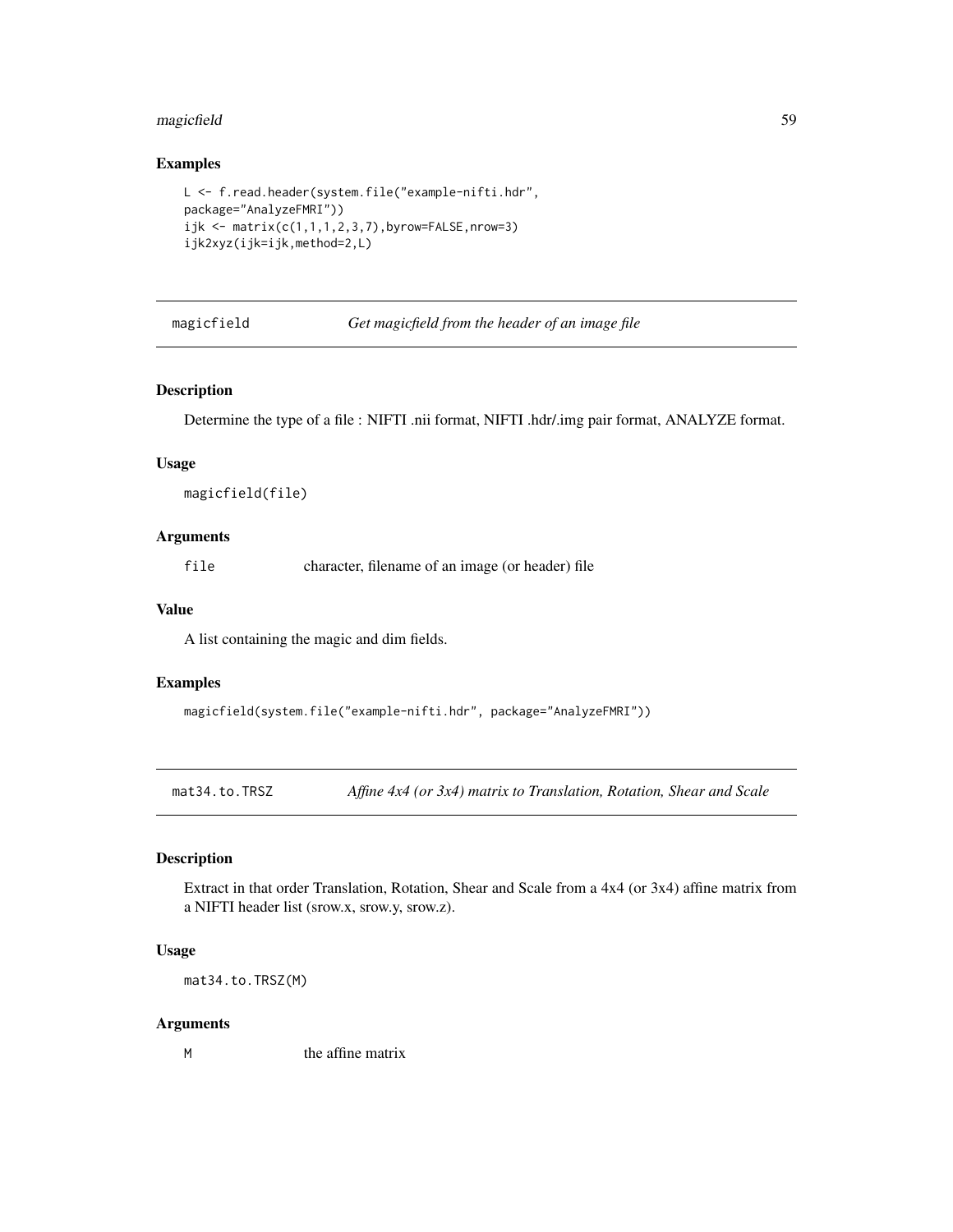# Details

Decomposes M using the convention:  $M =$  translation  $*$  scale  $*$  skew  $*$  rotation. Be careful that rotation can be improper.

## Value

A list containing Translation, Scale, Shear and Rotation. Rotation decomposition is also provided (rotation =  $Rot2*RotY*RotX*Ref$  where Ref is a Reflexion if the rotation is improper or is Identity if the rotation is proper).

# See Also

[R2Q](#page-73-1) [Q2R](#page-73-0) [mat34.to.TZSR](#page-59-0)

#### Examples

```
L <- f.read.nifti.header(system.file("example-nifti.hdr", package="AnalyzeFMRI"))
M <- rbind(L$srow.x,L$srow.y,L$srow.z)
mat34.to.TRSZ(M)
```
<span id="page-59-0"></span>mat34.to.TZSR *Affine 4x4 (or 3x4) matrix to Translation, Scale, Shear and Rotation*

#### Description

Extract in that order Translation, Scale, Shear and Rotation from a 4x4 (or 3x4) affine matrix from a NIFTI header list (srow.x, srow.y, srow.z).

#### Usage

mat34.to.TZSR(M)

#### Arguments

M the affine matrix

#### Details

Decomposes M using the convention:  $M =$  translation  $*$  scale  $*$  skew  $*$  rotation. Be careful that rotation can be improper.

#### Value

A list containing Translation, Scale, Shear and Rotation. Rotation decomposition is also provided (rotation =  $Rot2*RotY*RotX*Ref$  where Ref is a Reflexion if the rotation is improper or is Identity if the rotation is proper).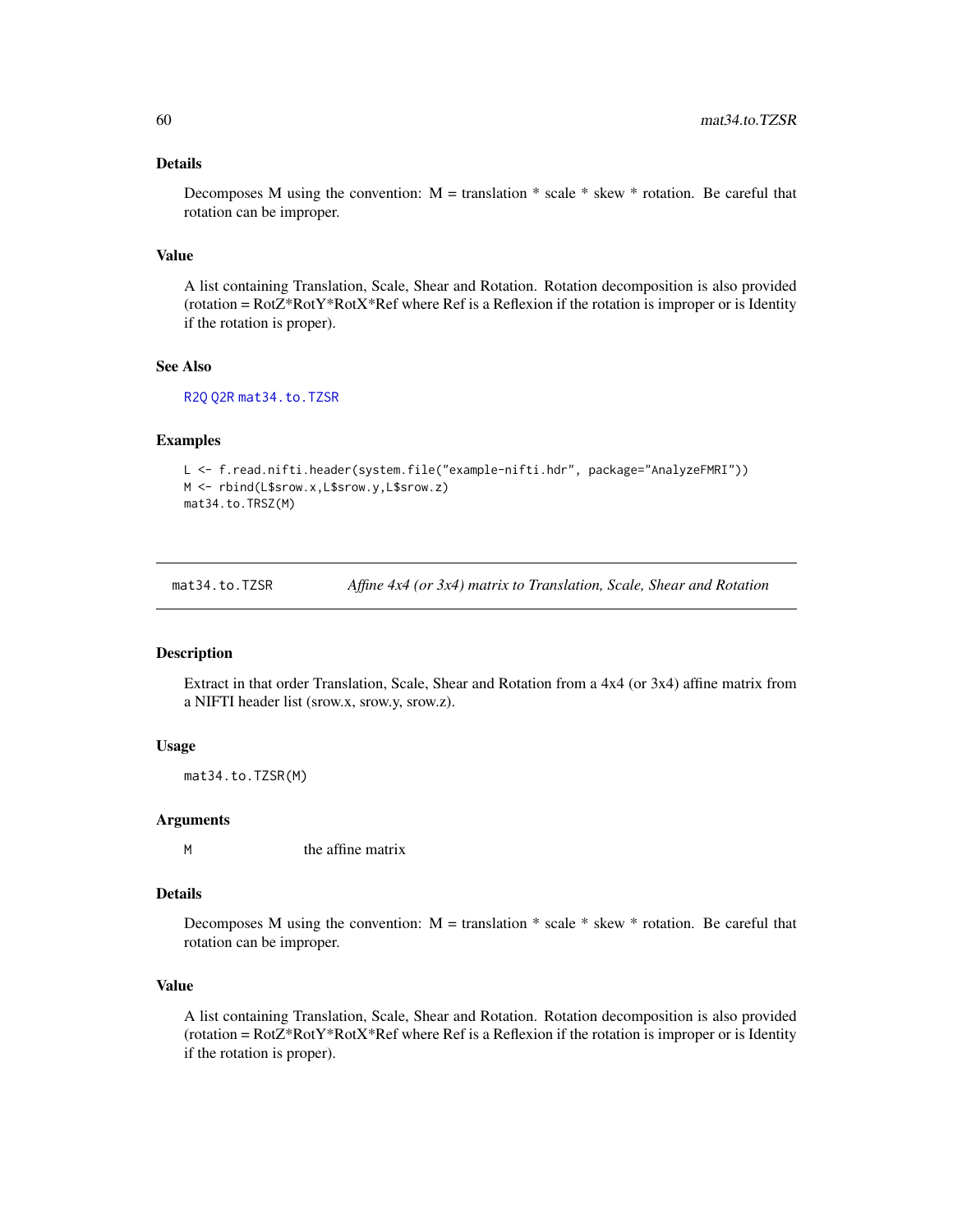## model.2.cov.func 61

# See Also

[R2Q](#page-73-1) [Q2R](#page-73-0) [mat34.to.TRSZ](#page-58-0)

# Examples

```
L <- f.read.nifti.header(system.file("example-nifti.hdr", package="AnalyzeFMRI"))
M <- rbind(L$srow.x,L$srow.y,L$srow.z)
mat34.to.TZSR(M)
```
model.2.cov.func *Calculates covariance from Hartvig Model 2*

# Description

Calculates covariance from Hartvig Model 2

# Usage

model.2.cov.func(g, par)

#### Arguments

| g   | The value of gamma                        |
|-----|-------------------------------------------|
| par | A vector of parameters from the N2G model |

# Value

The calculated covariance

# Author(s)

J. L. Marchini

# References

Hartvig, N. V. and Jensen, J. L (2000) Spatial Mixture Modelling of fMRI Data, Human Brain Mapping 11:233–248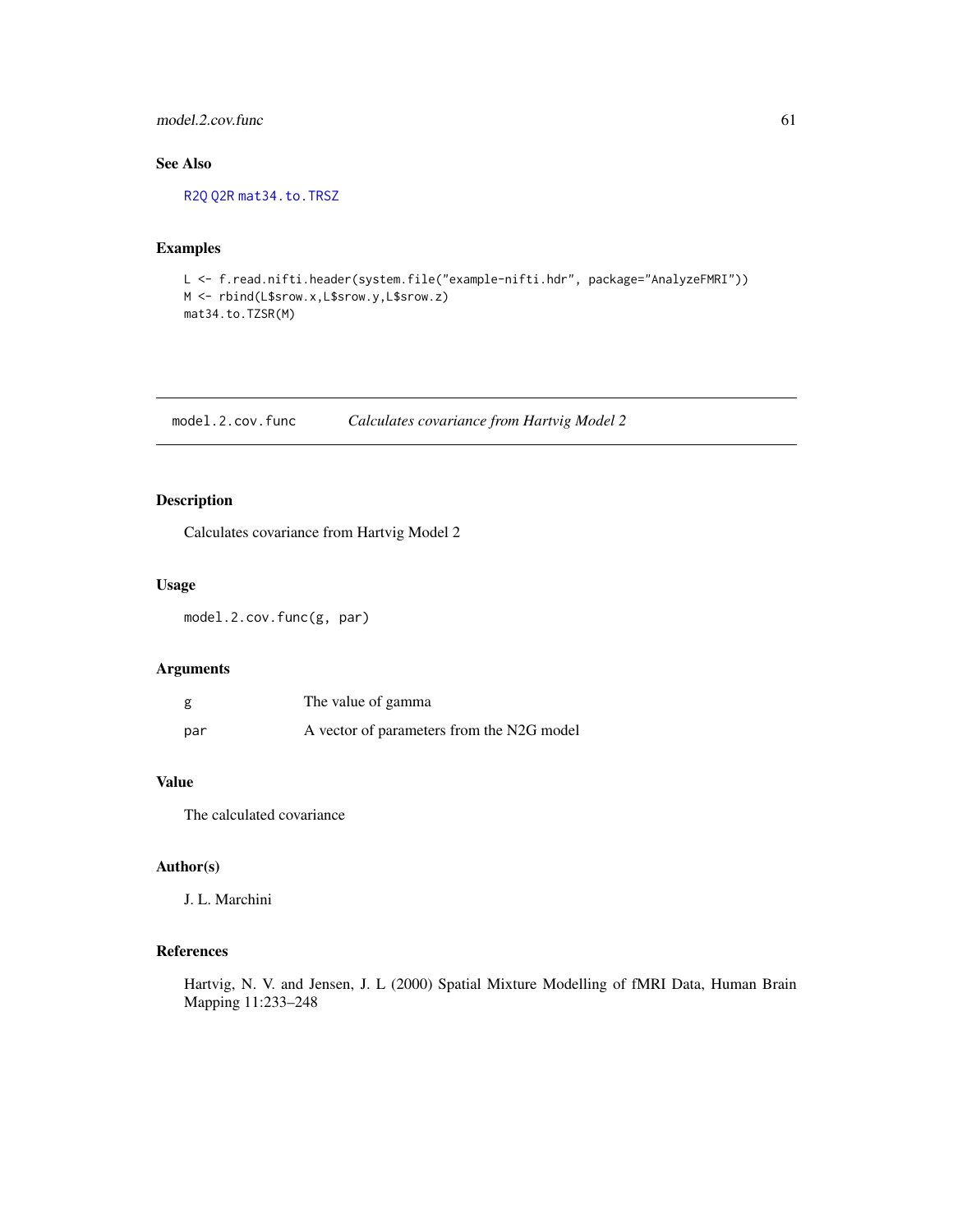model.2.est.gamma *Estimate gamma for Model 2 of Hartvig and Jensen (2000)*

## Description

Estimate gamma for Model 2 of Hartvig and Jensen (2000)

# Usage

model.2.est.gamma(cov, par)

# Arguments

| COV | An estimate of the spatial covariance      |
|-----|--------------------------------------------|
| par | N <sub>2</sub> G model parameter estimates |

# Value

The estimate of gamma

# Author(s)

J. L. Marchini

# References

Hartvig, N. V. and Jensen, J. L (2000) Spatial Mixture Modelling of fMRI Data, Human Brain Mapping 11:233–248

<span id="page-61-0"></span>N2G *Fits the N2G model*

# Description

Fits the N2G model (1 Normal and 2 Gamma's mixture model) to a dataset using Maximum Likelihhod.

# Usage

 $N2G(data, par.start = c(4, 2, 4, 2, 0.9, 0.05))$ 

# Arguments

| data      | The dataset.                                                                                                                                                                                                          |
|-----------|-----------------------------------------------------------------------------------------------------------------------------------------------------------------------------------------------------------------------|
| par.start | The starting values for the optimization to maximize the likelihood. The param-<br>eters of the model are ordered in the vector partstart in the following way (refer<br>to the model below)<br>c(a, b, c, d, p1, p2) |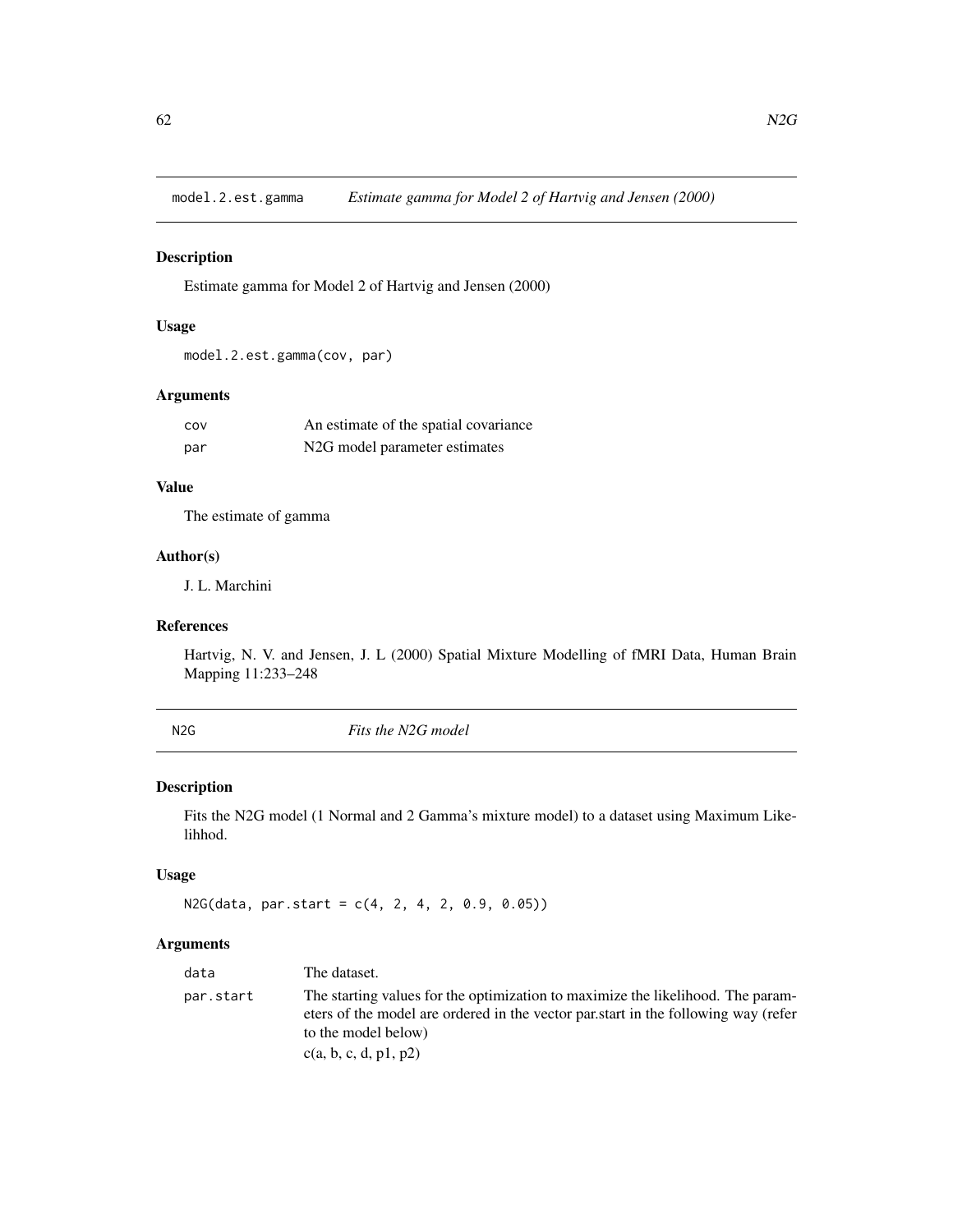# Details

The mixture model considered is a mixture of a standard normal distribution and two Gamma functions. This model is denoted N2G.

 $x \sim p1 * N(0, 1) + p2 * Gamma(a, b) + (1 - p1 - p2) * -Gamma(c, d)$ 

#### Value

A list with components

| par  | The fitted parameter values.                                                |
|------|-----------------------------------------------------------------------------|
| lims | The upper and lower thresholds for the Normal component of the fitted model |

#### Author(s)

J. L. Marchini

### See Also

```
N2G.Class.Probability, N2G.Likelihood.Ratio, N2G.Spatial.Mixture, N2G.Density , N2G.Likelihood
, N2G.Transform, N2G.Fit , N2G.Inverse , N2G.Region
```
# Examples

```
par \leq c(3, 2, 3, 2, .3, .4)
data <- c(rnorm(10000), rgamma(2000, 10, 1), -rgamma(1400, 10, 1))
hist(data, n = 100, freq = FALSE)
q \leq N2G.Fit(data, par, maxit = 10000, method = "BFGS")p \leq - seq(-50, 50, .1)
lines(p, N2G.Density(p, q), col = 2)
```
<span id="page-62-0"></span>N2G.Class.Probability *Posterior Probabilities for N2G model*

# Description

Calculates the Posterior Probability of data points being in each class given the parameters of the N2G model.

#### Usage

N2G.Class.Probability(data, par)

# Arguments

| data | The dataset (usually a vector) |
|------|--------------------------------|
| par  | The paarmeters of the model    |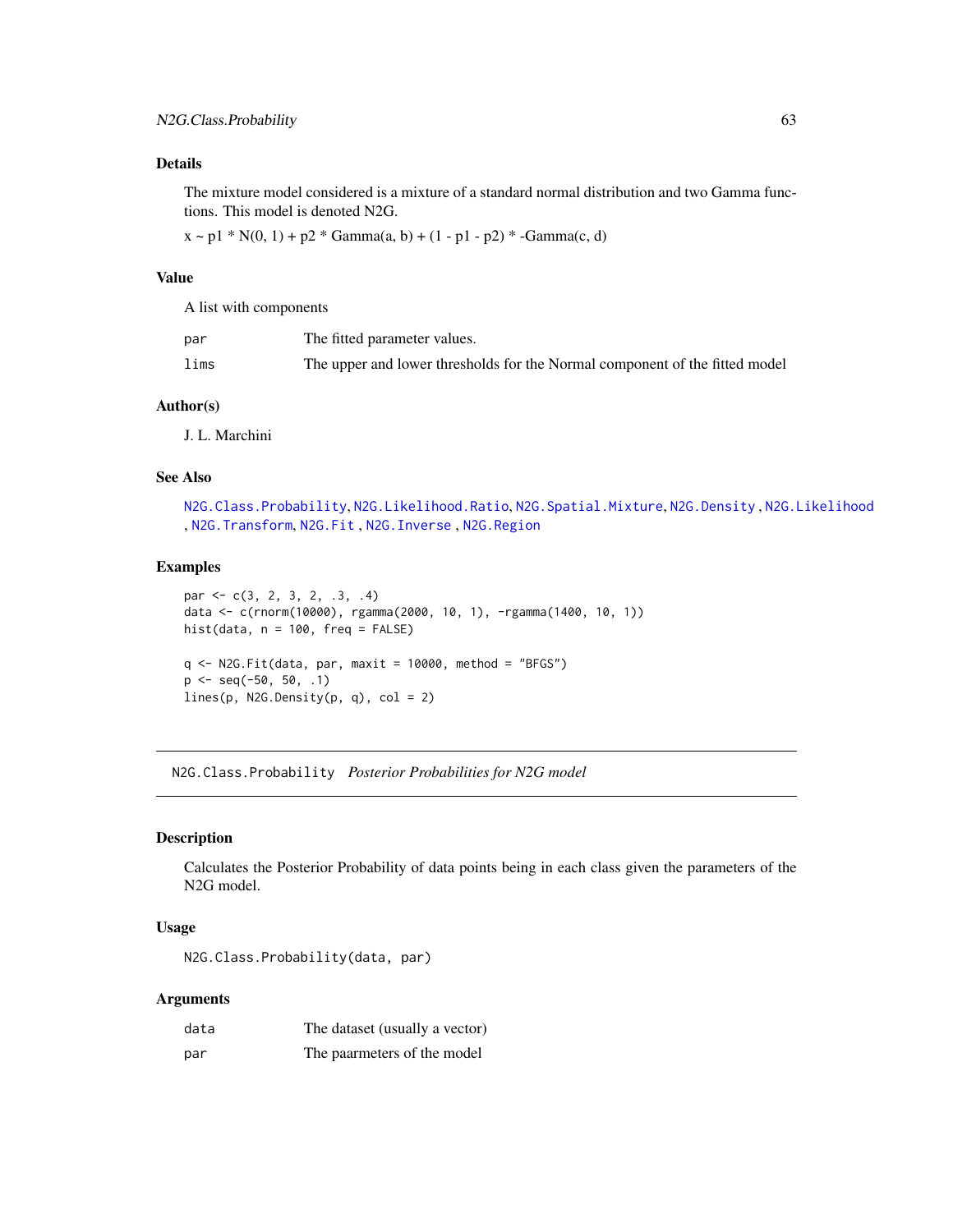# Value

Returns the Posterior Probability of data points being in each class given the parameters of the N2G model.

## Author(s)

J. L. Marchini

# See Also

[N2G.Likelihood.Ratio](#page-66-0), [N2G.Spatial.Mixture](#page-67-0), [N2G.Density](#page-63-0), [N2G.Likelihood](#page-65-0) , [N2G.Transform](#page-69-0), [N2G.Fit](#page-64-0) , [N2G](#page-61-0) , [N2G.Inverse](#page-65-1) , [N2G.Region](#page-67-1)

<span id="page-63-0"></span>N2G.Density *Calculates the density function for the N2G model*

# Description

Calculates the density function for the N2G model

#### Usage

N2G.Density(data, par)

#### Arguments

| data | The dataset (usually a vector) |
|------|--------------------------------|
| par  | The parameters of the model.   |

# Details

Calculates the density function for the N2G model

# Value

Returns the density at each point of the datasets

#### Author(s)

J. L. Marchini

# See Also

```
N2G.Class.Probability, N2G.Likelihood.Ratio, N2G.Spatial.Mixture, N2G.Likelihood ,
N2G.Transform, N2G.Fit , N2G , N2G.Inverse , N2G.Region
```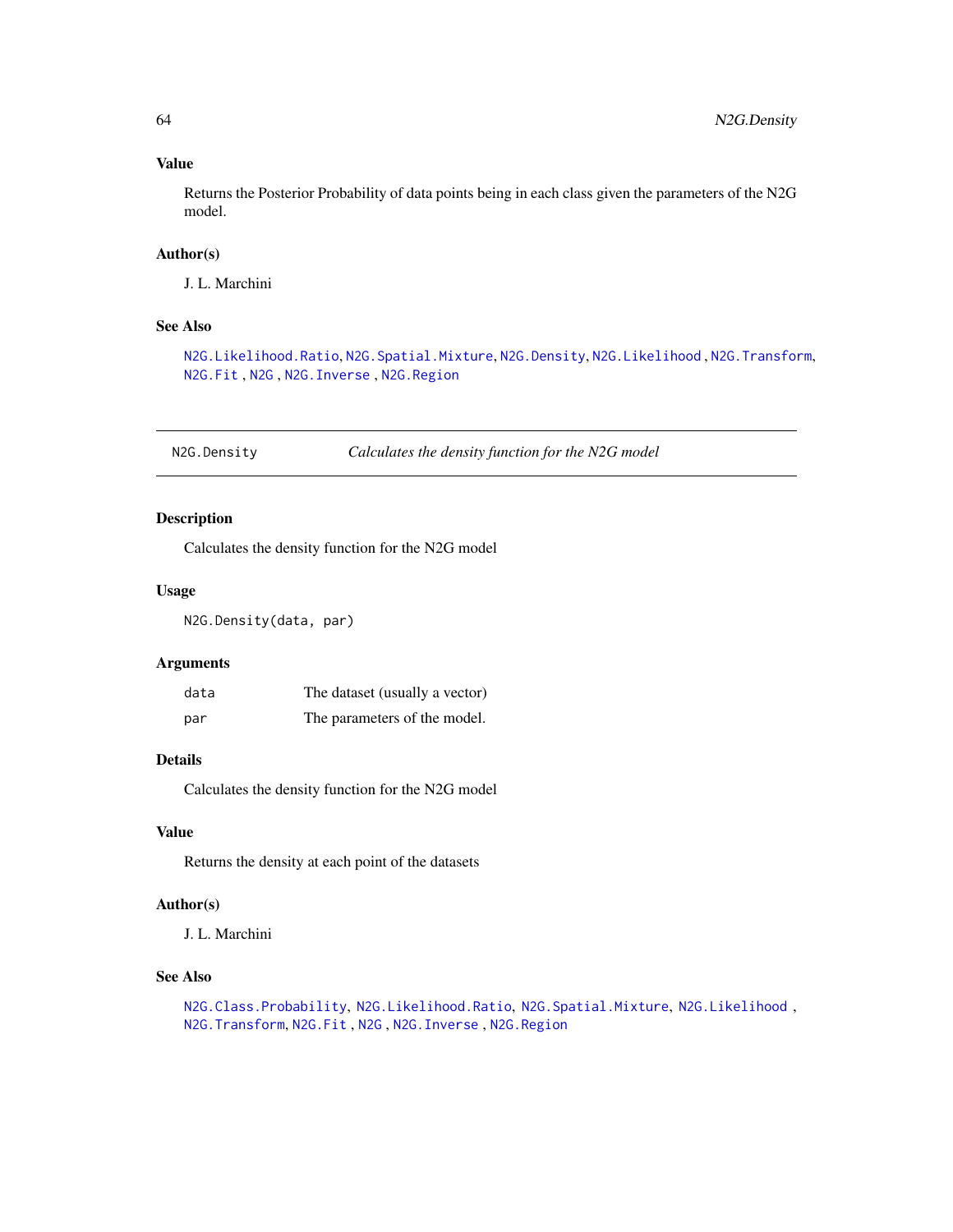<span id="page-64-0"></span>

# Description

Function that carries out the likelihood optimzation for the N2G model.

# Usage

N2G.Fit(data, par.start, maxit, method)

# Arguments

| data      | The dataset (usually a vector)       |
|-----------|--------------------------------------|
| par.start | Starting values for the parameters   |
| maxit     | Maximum number of iterations         |
| method    | Optimzation method (passed to optim) |

# Details

Numerical optimization of the N2G model likelihood.

# Value

Returns the optimized model parameters.

# Author(s)

J. L. Marchini

# See Also

[N2G.Class.Probability](#page-62-0), [N2G.Likelihood.Ratio](#page-66-0), [N2G.Spatial.Mixture](#page-67-0), [N2G.Likelihood](#page-65-0) , [N2G.Transform](#page-69-0), [N2G.Density](#page-63-0) , [N2G](#page-61-0) , [N2G.Inverse](#page-65-1) , [N2G.Region](#page-67-1)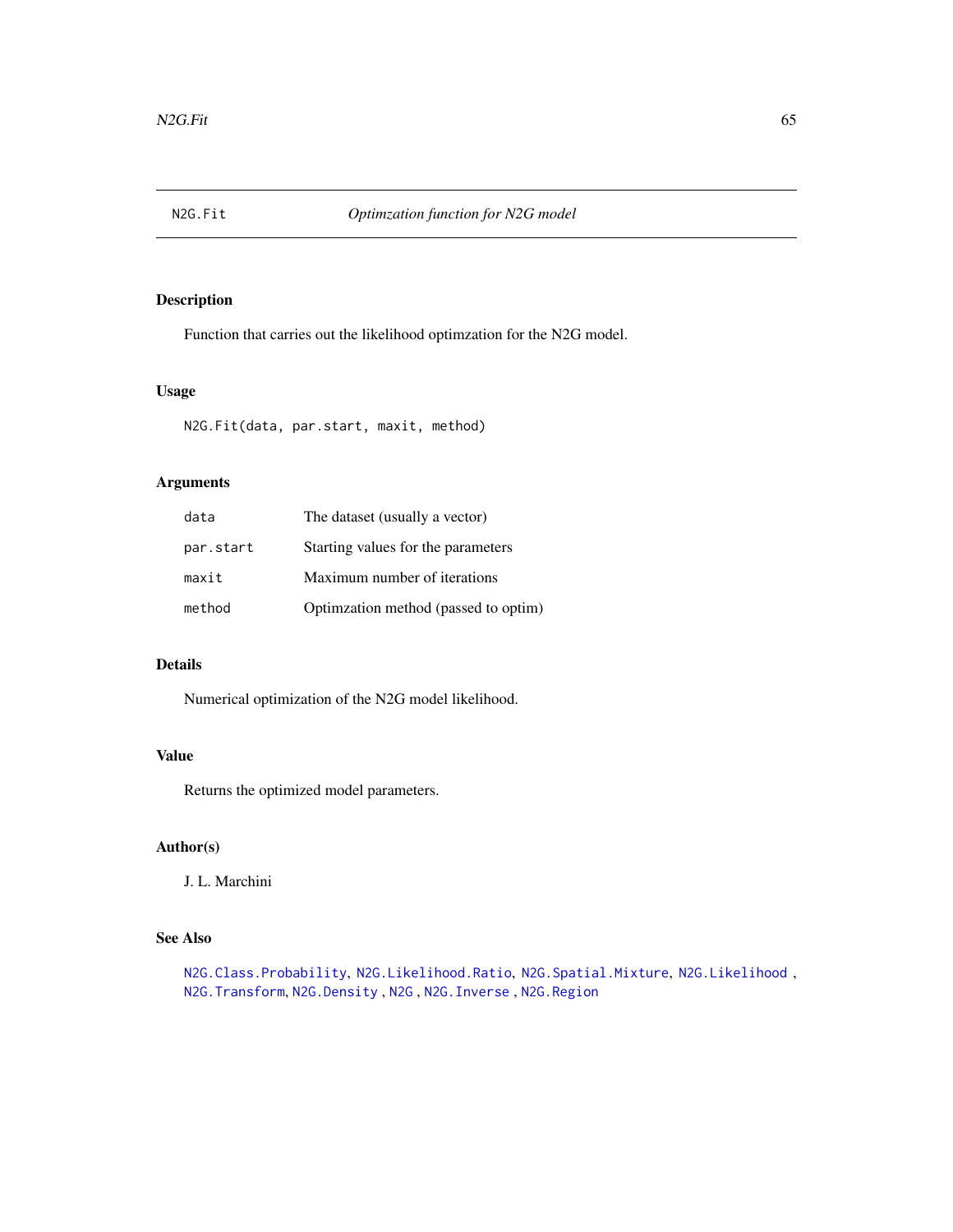<span id="page-65-1"></span>

#### Description

Transform parameters of N2G model back to their real domains

# Usage

```
N2G.Inverse(par)
```
# Arguments

par Parameter vector

## Details

Transform parameters of N2G model back to their real domains

## Value

Returns the transformed parameters.

# Author(s)

J. L. Marchini

# See Also

[N2G.Class.Probability](#page-62-0), [N2G.Likelihood.Ratio](#page-66-0), [N2G.Spatial.Mixture](#page-67-0), [N2G.Density](#page-63-0) , [N2G.Likelihood](#page-65-0) , [N2G.Transform](#page-69-0), [N2G.Fit](#page-64-0) , [N2G](#page-61-0) , [N2G.Region](#page-67-1)

<span id="page-65-0"></span>N2G.Likelihood *Calculates the (negative) Likelihood of the N2G model*

# Description

Calculates the (negative) Likelihood of the N2G model

## Usage

```
N2G.Likelihood(inv.par, data)
```
# Arguments

| inv.par | A vector of transformed parameters for the N2G model |
|---------|------------------------------------------------------|
| data    | The dataset (usually a vector)                       |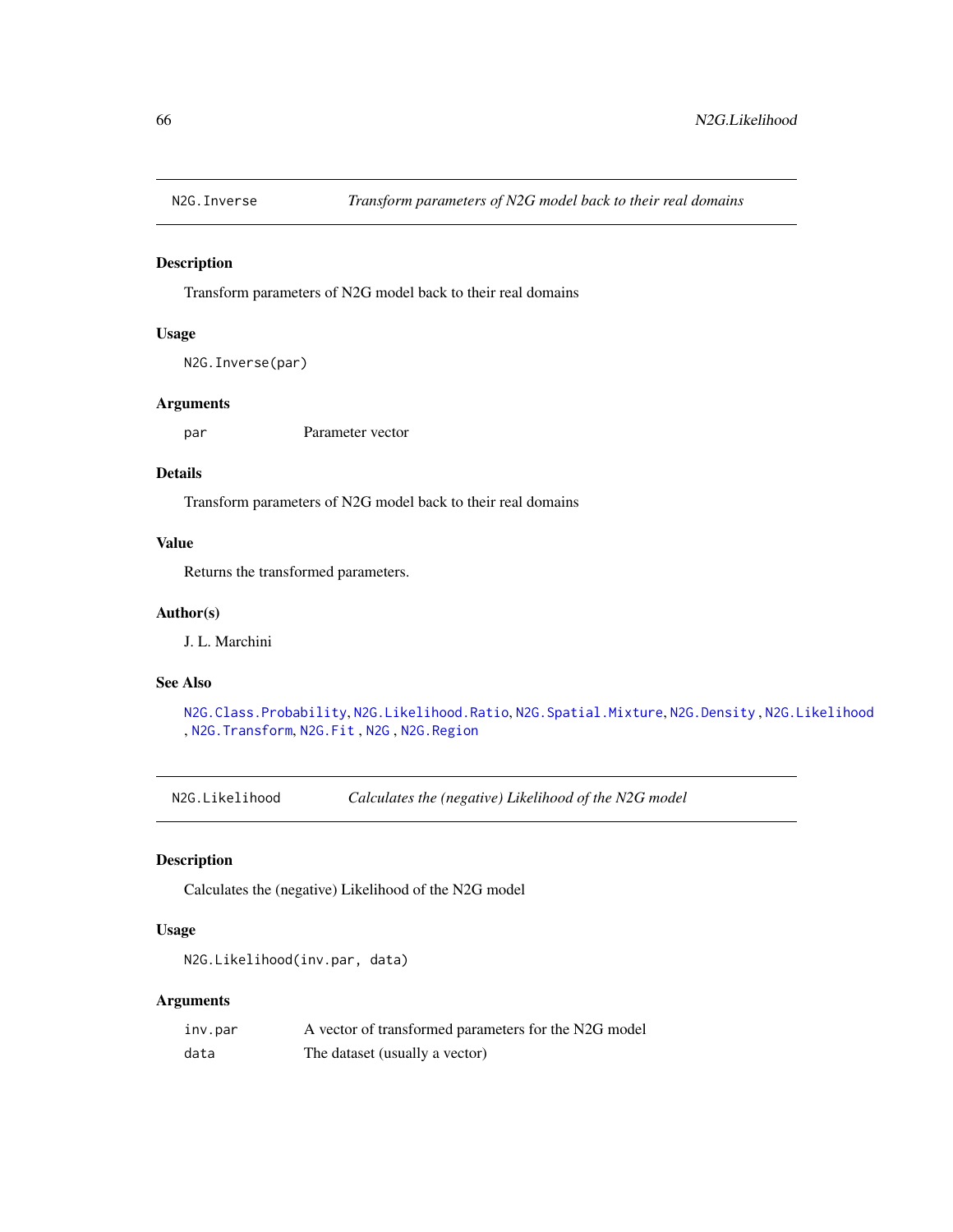# Details

Calculates the (negative) Likelihood of the N2G model

#### Value

Returns (negative) Likelihood at each point of the dataset.

# Author(s)

J. L. Marchini

# See Also

[N2G.Class.Probability](#page-62-0), [N2G.Likelihood.Ratio](#page-66-0), [N2G.Spatial.Mixture](#page-67-0), [N2G.Density](#page-63-0) , [N2G.Transform](#page-69-0), [N2G.Fit](#page-64-0) , [N2G](#page-61-0) , [N2G.Inverse](#page-65-1) , [N2G.Region](#page-67-1)

<span id="page-66-0"></span>N2G.Likelihood.Ratio *N2G Likelihood Ratio's*

## Description

Calculates the ratio of the likelihood that data came from the positive Gamma distribution (activation) to the likelihood that data came from the other two distributions (Normal and negative Gamma)

# Usage

```
N2G.Likelihood.Ratio(data, par)
```
#### Arguments

| data | The dataset (usually a vector)         |
|------|----------------------------------------|
| par  | The parameter vector for the N2G model |

# Value

Returns the vector of likelihood ratio's

# Author(s)

J. L. Marchini

# See Also

```
N2G.Class.Probability, N2G.Spatial.Mixture, N2G.Density , N2G.Likelihood , N2G.Transform,
N2G.Fit , N2G , N2G.Inverse , N2G.Region
```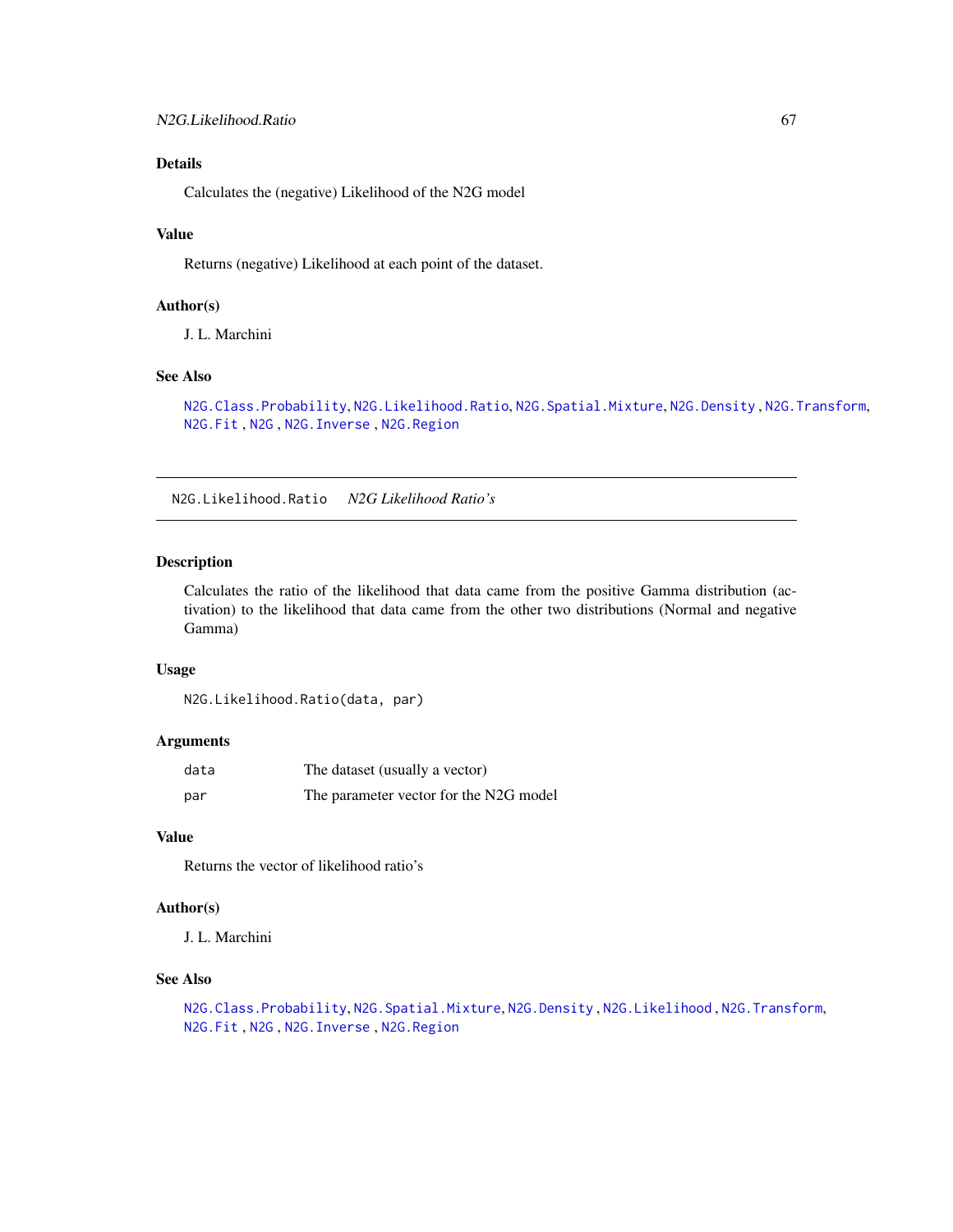<span id="page-67-1"></span>

# Description

Calculates the interval within which observations are classified as belonging to the Normal component of an N2G model.

#### Usage

N2G.Region(par1)

# Arguments

par1 The parameters of the N2G model.

# Value

Avector containing the upper and lower boundaries of the interval.

#### Author(s)

J. L. Marchini

## See Also

```
N2G.Class.Probability, N2G.Likelihood.Ratio, N2G.Spatial.Mixture, N2G.Density , N2G.Likelihood
, N2G.Transform, N2G.Fit , N2G , N2G.Inverse
```
<span id="page-67-0"></span>N2G.Spatial.Mixture *fMRI Spatial Mixture Modelling*

# Description

Fits the spatial mixture model of Hartvig and Jensen (2000)

# Usage

```
N2G.Spatial.Mixture(data, par.start = c(4, 2, 4, 2, 0.9, 0.05),
                   ksize, ktype = c("2D", "3D"), mask = NULL)
```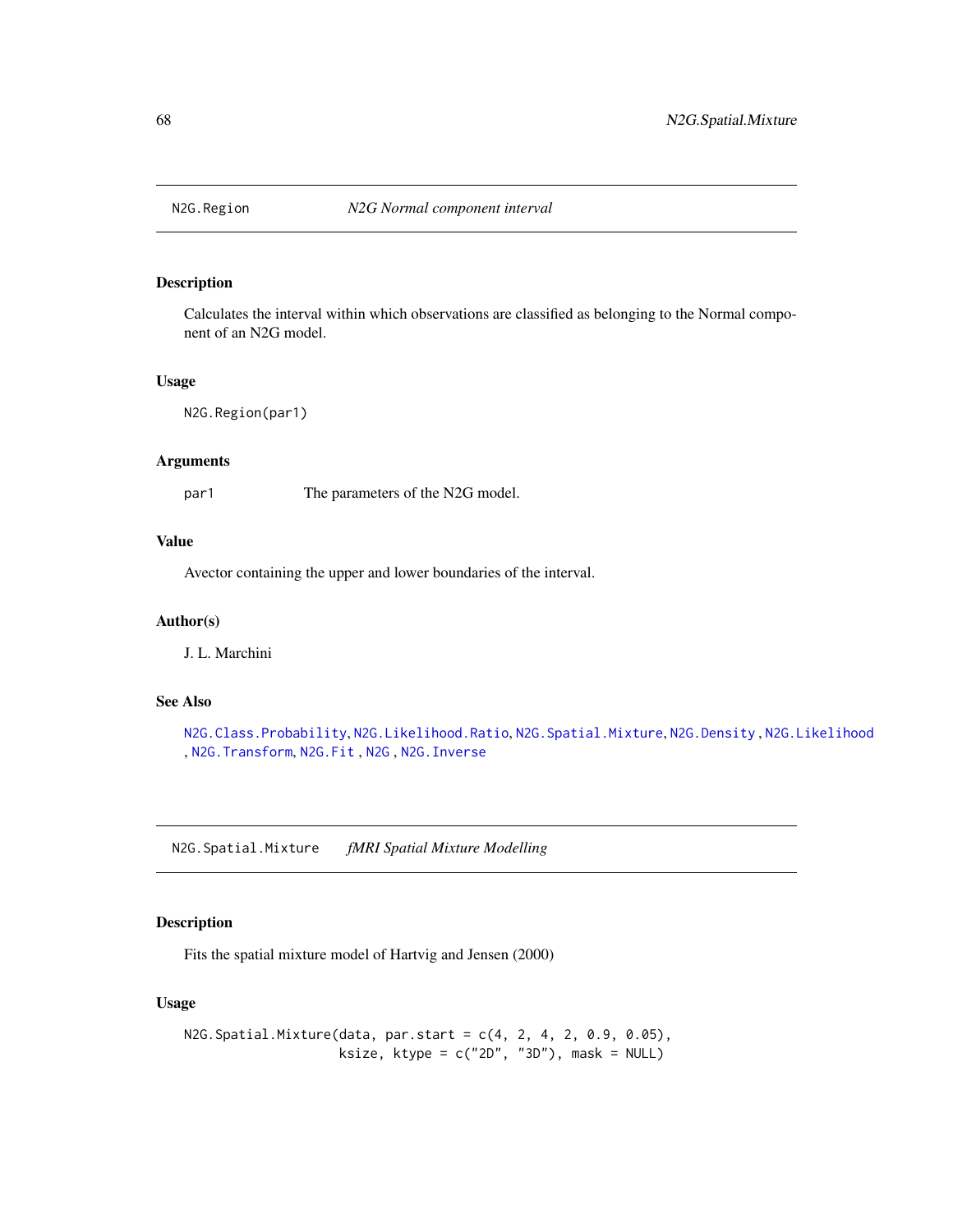# N2G.Spatial.Mixture 69

## Arguments

| data      | The dataset (usually a vector) |
|-----------|--------------------------------|
| par.start | Starting values for N2G model  |
| ksize     | Kernel size (see paper)        |
| ktype     | Format of kernel "2D" or "3D"  |
| mask      | Mask for dataset.              |

## Value

 $pmap = a1$ ,  $par = fit$par, lims = fit$lims Returns a list with following components$ 

| p.map | Posterior Probability Map of activation       |
|-------|-----------------------------------------------|
| par   | Fitted parameters of the underlying N2G model |
| lims  | Normal component interval for fitted model    |

# Author(s)

J. L. Marchini

# References

Hartvig and Jensen (2000) Spatial Mixture Modelling of fMRI Data

#### See Also

[N2G.Class.Probability](#page-62-0), [N2G.Likelihood.Ratio](#page-66-0), [N2G.Density](#page-63-0) , [N2G.Likelihood](#page-65-0) , [N2G.Transform](#page-69-0), [N2G.Fit](#page-64-0) , [N2G](#page-61-0) , [N2G.Inverse](#page-65-1) , [N2G.Region](#page-67-1)

# Examples

```
## simulate image
d \leq -c(100, 100, 1)y \leftarrow \text{array}(0, \text{ dim} = d)m \le ym[,, ] <- 1
z.init <-2 * m
z.init[20:40, 20:40, 1] <- 1
z.init[50:70, 50:70, 1] <- 3
y[z.init == 1] < -rgamma(sum(z.init == 1), 4, 1)y[z.init == 2] \leftarrow \text{norm}(\text{sum}(z.init == 2))y[z.init == 3] < - \text{rgamma}(\text{sum}(z.init == 3), 4, 1)mask <-1 * (y < 1000)## fit spatial mixture model
ans \leq N2G. Spatial. Mixture(y, par. start = c(4, 2, 4, 2, 0.9, 0.05),
```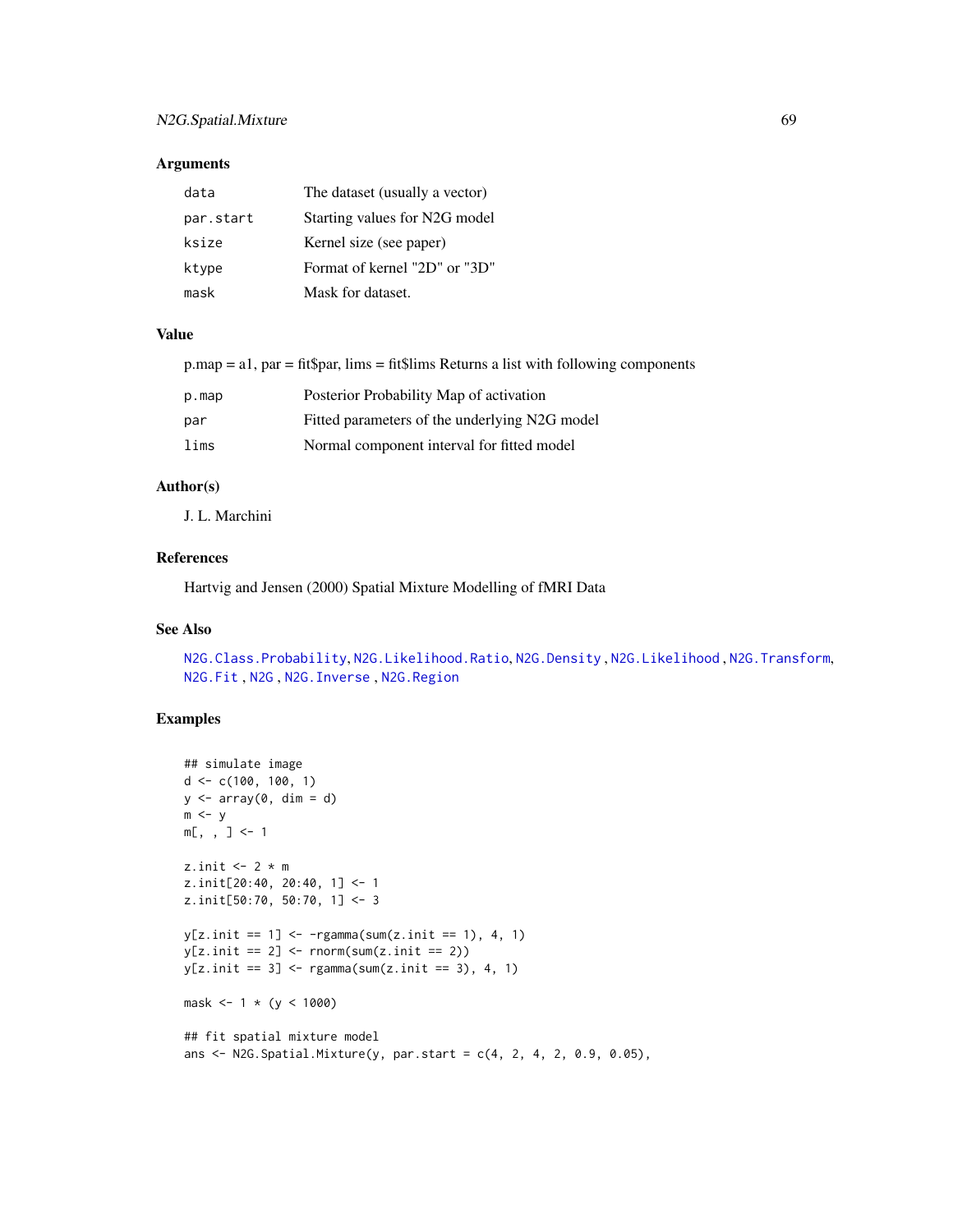```
ksize = 3, ktype = "2D", mask = m)
```
## plot original image, standard mixture model estimate and spatial mixture ## model estimate

 $par(mfrow = c(1, 3))$ image(y[, , 1]) image(y[, , 1] > ans\$lims[1]) ## this line plots the results of a Non-Spatial Mixture Model image(ans\$p.map[, , 1] > 0.5) ## this line plots the results of the Spatial Mixture Model

<span id="page-69-0"></span>N2G.Transform *Transform parameters of N2G model so as to lie on the real line.*

# Description

Transform parameters of N2G model so as to lie on the real line

## Usage

N2G.Transform(par)

#### Arguments

par Parameter vector for N2G model.

#### Details

Transformation required for optimization.

#### Value

Returns the transformed parameters.

#### Author(s)

J. L. Marchini

# See Also

[N2G.Class.Probability](#page-62-0), [N2G.Likelihood.Ratio](#page-66-0), [N2G.Spatial.Mixture](#page-67-0), [N2G.Density](#page-63-0) , [N2G.Likelihood](#page-65-0) , [N2G.Fit](#page-64-0) , [N2G](#page-61-0) , [N2G.Inverse](#page-65-1) , [N2G.Region](#page-67-1)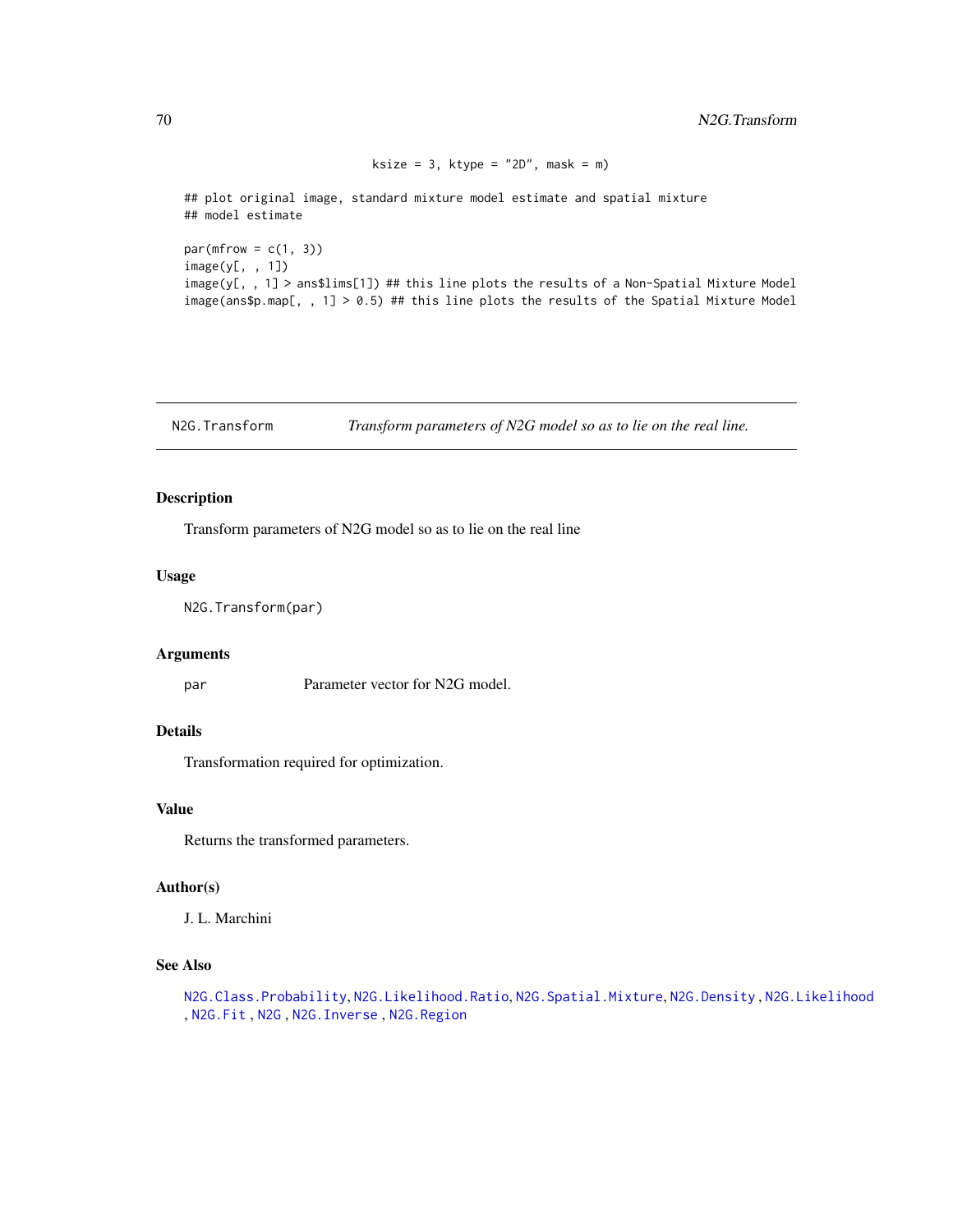nifti.quatern.to.mat44

*Quaternion (etc..) to affine 4x4 matrix*

# Description

Generate a 4x4 affine matrix from a NIFIT header list.

# Usage

nifti.quatern.to.mat44(L)

# Arguments

L a NIFTI header list

#### Value

The 4x4 affine matrix.

#### See Also

[R2Q](#page-73-1) [Q2R](#page-73-0)

# Examples

```
L <- f.read.nifti.header(system.file("example-nifti.hdr", package="AnalyzeFMRI"))
nifti.quatern.to.mat44(L)
```
NonLinearSmoothArray *Non-linear spatial smmothing of 3D and 4D arrays.*

# Description

Smooths the values in an array spatially using a weighting kernel that doesn't smooth across boundaries.

# Usage

```
NonLinearSmoothArray(x, voxdim=c(1, 1, 1), radius=2, sm=3, mask=NULL)
```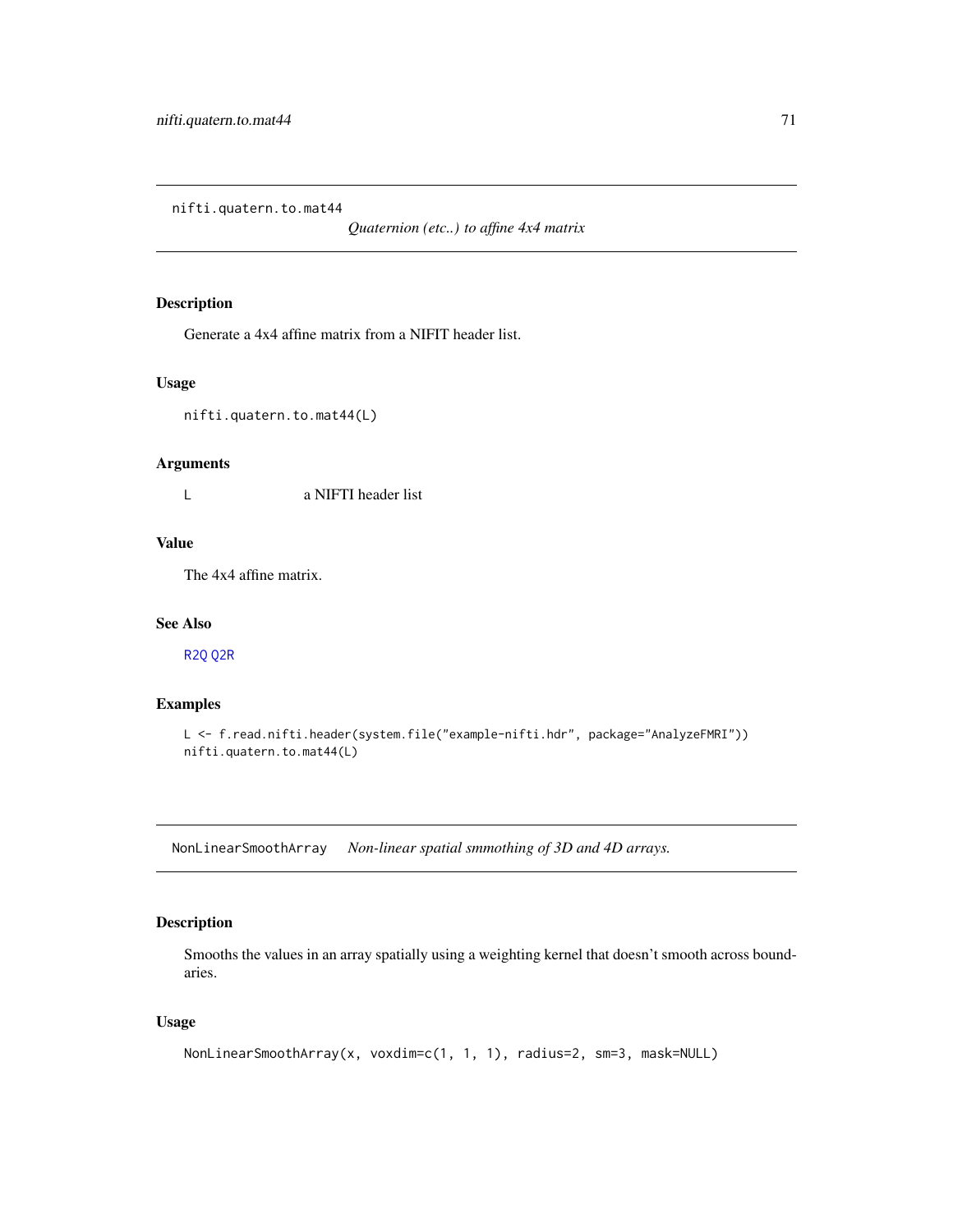#### Arguments

| X      | The array to be smoothed.                                |
|--------|----------------------------------------------------------|
| voxdim | The voxel dimensions of the array.                       |
| radius | The radius of the spatial smoothing                      |
| sm     | The standard deviation of the Gaussian smoothing kernel. |
| mask   | Optional mask for smoothing.                             |

## Details

For a 3D array the smoothed values are obtained through a weighted sum of the surrounding voxel values within the specfied radius. The weights are calculated using a Gaussian kernel function applied to the differences between the voxel and its surrounding voxels. In this way the smoothing is anisotropic.

For a 4D array the first 3 dimensions represent space and the fourth represents time. Therefore, each spatial location contains a time series of values. These time series are smoothed spatially in an anisotropic fashion. The sum of squared differences between each pair of time series are used to define the smoothing weights.

# Value

The smoothed array is returned.

#### Author(s)

J. L. Marchini

#### See Also

[GaussSmoothArray](#page-48-0)

# Examples

```
#3D array
d<-rep(10,3)
a<-array(3,dim=d)
a[,5:10,5:10]<-7
a<-a+array(rnorm(n=1000,sd=1),dim=d)
```
h<-NonLinearSmoothArray(a,voxdim=c(1,1,1),radius=2,sm=3)

```
par(mfrow=c(2,2))
image(a[1,,],zlim=c(-1,12));title("Before smoothing")
image(h[1,,],zlim=c(-1,12));title("After smoothing")
persp(a[1,,],zlim=c(-1,12))
persp(h[1,,],zlim=c(-1,12))
```
#4D array d<-c(10,10,10,20)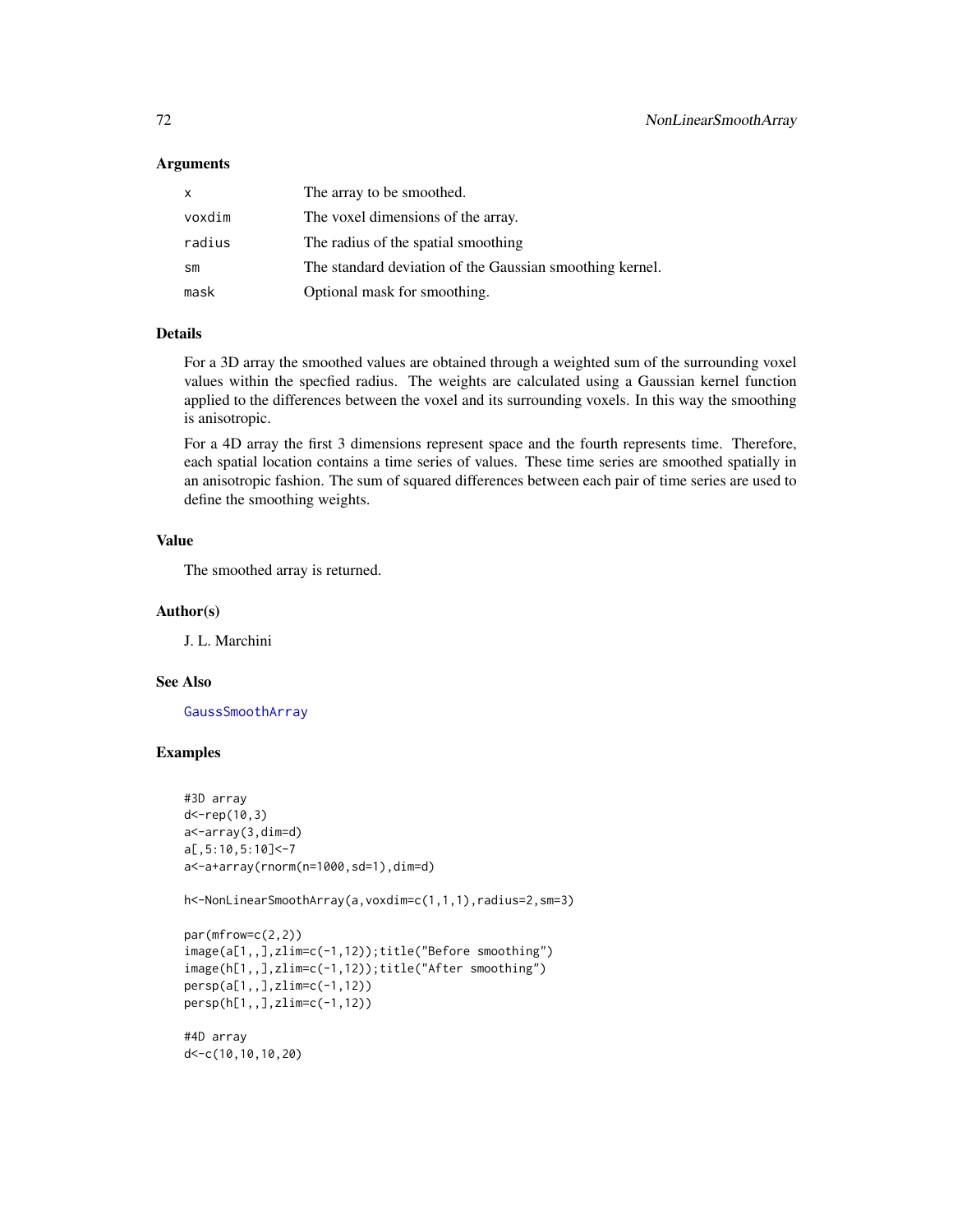#### <span id="page-72-0"></span>orientation 73

```
a<-array(1,dim=d)
a[,,6:10,]<-2
a<-a+array(rnorm(20000,sd=.1),dim=d)
h<-NonLinearSmoothArray(a,voxdim=c(1,1,1),radius=2,sm=3)
par(mfrow=c(2,2),mar=c(0,0,0,0))
for(i in 1:10){
    for(j in 10:1){
       plot(a[1,i,j,],type="l",ylim=c(0,3),axes=FALSE);box()
       lines(h[1,i,j,],col=2)
    }}
```
orientation *Orientation storage*

# Description

To determine if data is stored in Radiological or Neurological order.

#### Usage

```
orientation(L)
```
# Arguments

L a NIFTI header list

# Value

-1 for Radiological and 1 for Neurological.

```
L <- f.read.nifti.header(system.file("example-nifti.hdr", package="AnalyzeFMRI"))
orientation(L)
```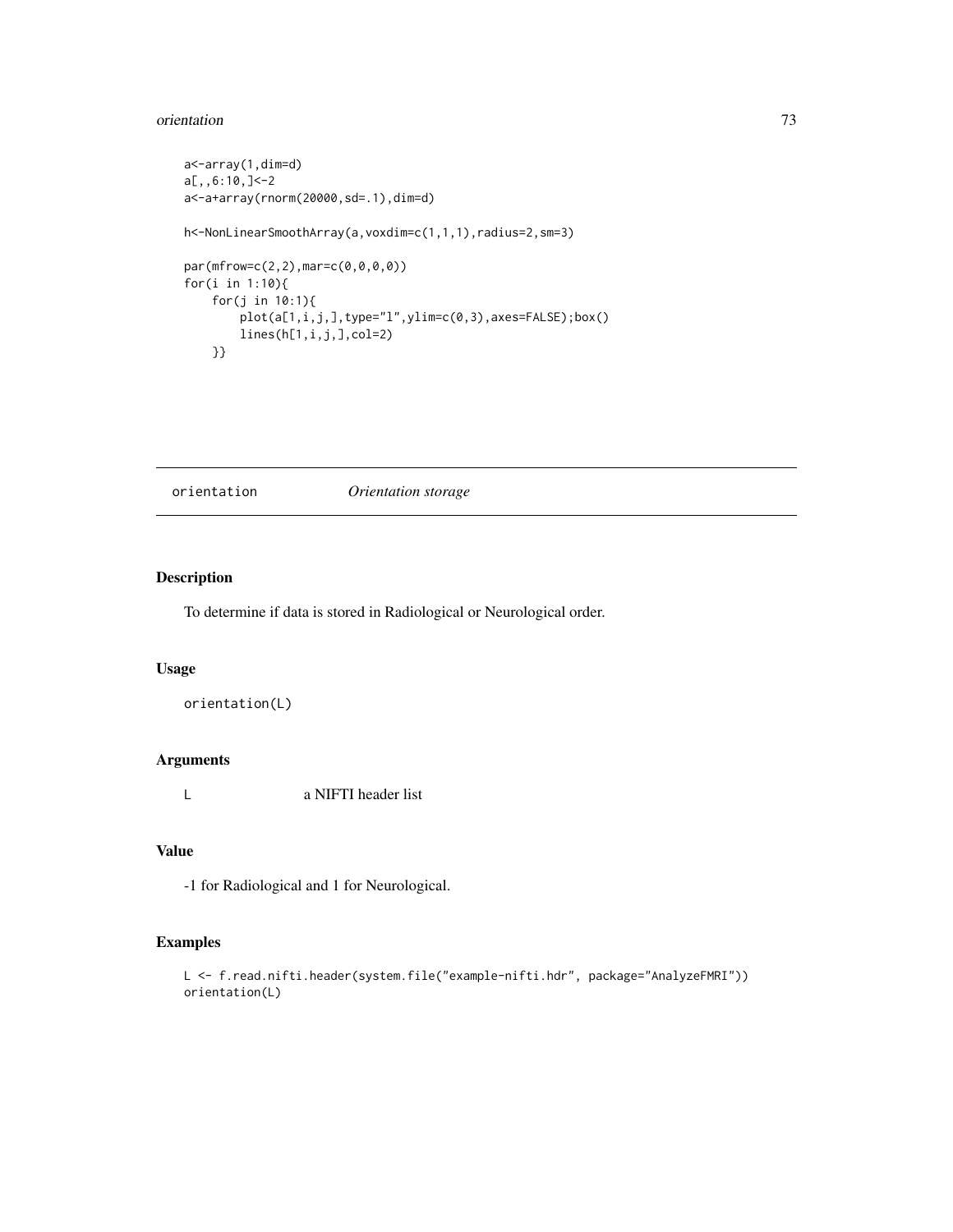<span id="page-73-2"></span><span id="page-73-1"></span>Generate a (proper) rotation matrix from a quaternion.

# Usage

Q2R(Q,qfac)

# Arguments

| 0    | quaternion vector                 |
|------|-----------------------------------|
| qfac | qfac nifti field. It is pixdim[1] |

# Value

The rotation.

# See Also

[R2Q](#page-73-0)

# Examples

```
L <- f.read.nifti.header(system.file("example-nifti.hdr", package="AnalyzeFMRI"))
Q <- c(L$quatern.b,L$quatern.c,L$quatern.d)
Q2R(Q,L$pixdim[1])
```
R2Q *Rotation to quaternion*

# Description

Convert from (proper) rotation matrix to quaternion form.

### Usage

R2Q(R,qfac=NULL)

# Arguments

| R    | Rotation matrix                                                                  |
|------|----------------------------------------------------------------------------------|
| afac | qfac nifti field. It is pixdim[1]. If NULL, R is transformed to have determinant |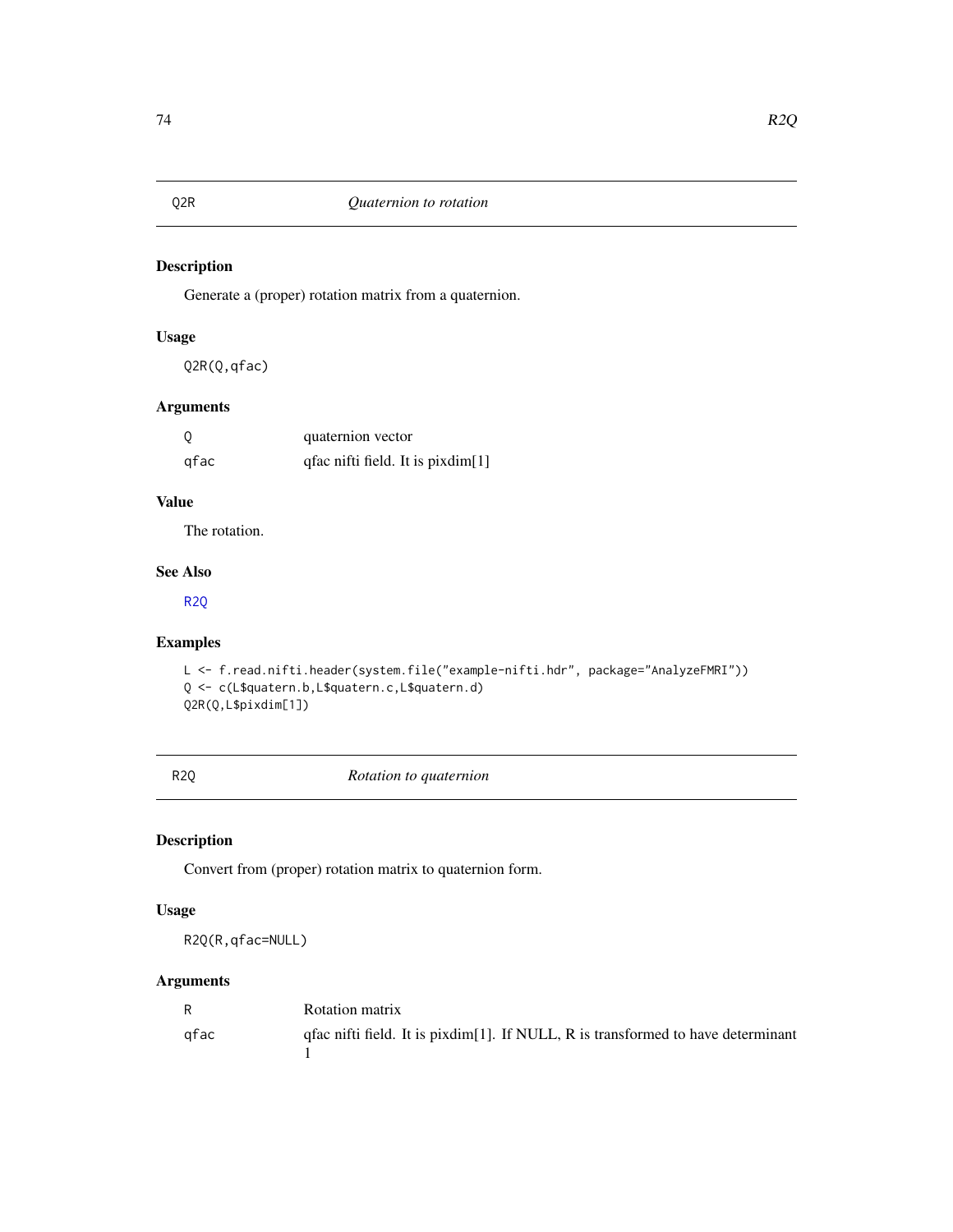#### <span id="page-74-0"></span>reduction 75

# Value

The quaternion.

# See Also

[Q2R](#page-73-1)

# Examples

```
L <- f.read.nifti.header(system.file("example-nifti.hdr", package="AnalyzeFMRI"))
Q <- c(L$quatern.b,L$quatern.c,L$quatern.d)
R <- Q2R(Q,L$pixdim[1])
Q
R2Q(R)
```

```
reduction reduction
```
### Description

This function reduces the data in the row or col dimension.

### Usage

reduction(X,row.red=TRUE)

# Arguments

|         | a matrix of size tm x vm which contains the functionnal images |
|---------|----------------------------------------------------------------|
| row.red | Logical. Reduces the columns or the rows                       |

# Value

Xred the reduced matrix

# See Also

#### [centering](#page-4-0)

- # TODO!!
- # Xcr <- reduction(Xcentred,row.red=TRUE)\$Xred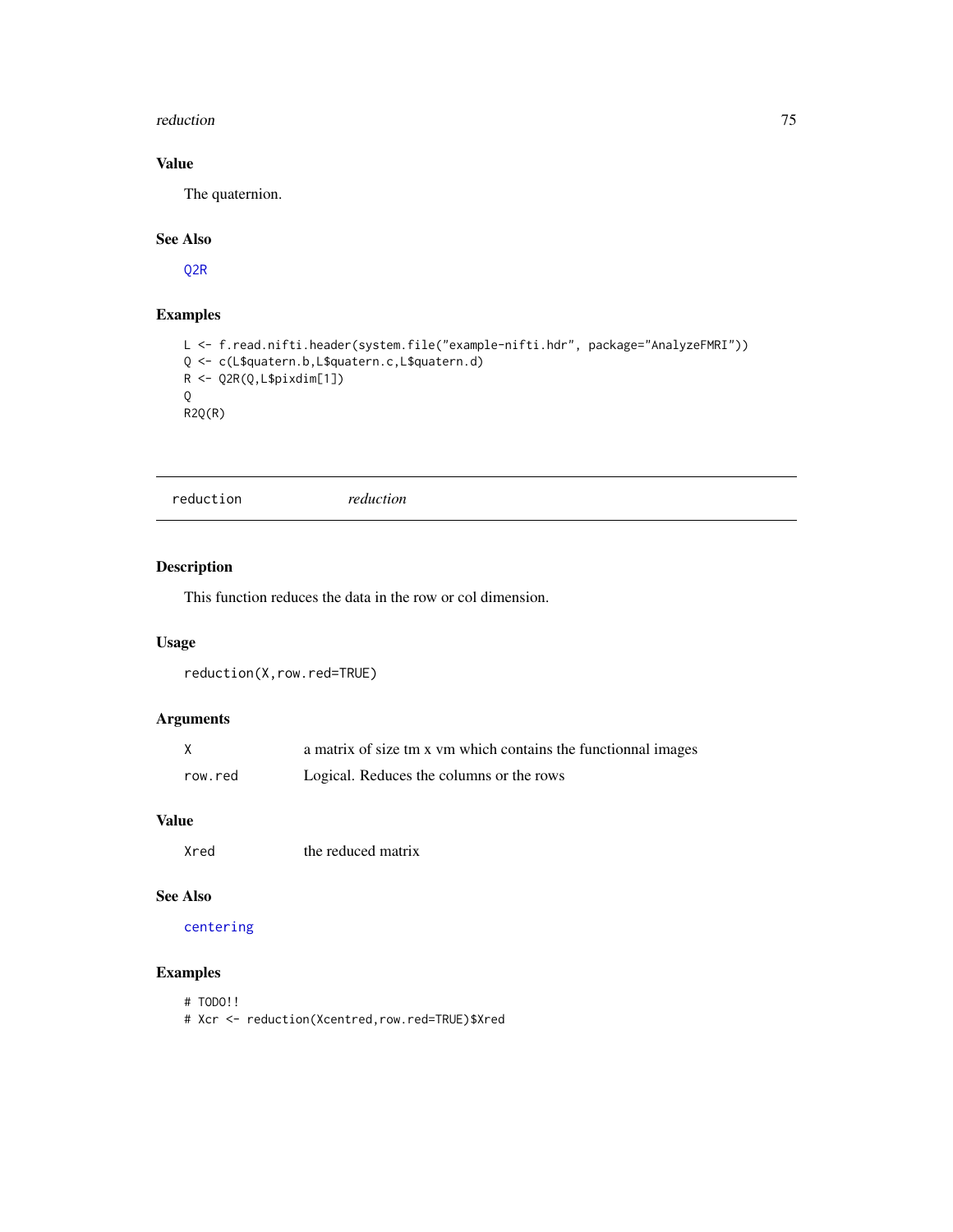<span id="page-75-0"></span>

Simulates a Gamma distributed random field by simulating a Gaussian Random Field and transforming it to be Gamma distributed.

# Usage

Sim.3D.GammaRF(d, voxdim, sigma, ksize, mask, shape, rate)

# Arguments

| d      | A vector specifying the dimensions of a 3D or 4D array.                        |
|--------|--------------------------------------------------------------------------------|
| voxdim | The dimensions of each voxel.                                                  |
| sigma  | The 3D covariance matrix of the field.                                         |
| ksize  | The size (in voxels) of the kernel with which to filter the independent field. |
| mask   | A 3D mask for the field.                                                       |
| shape  | The shape parameter of the Gamma distribution.                                 |
| rate   | The rate parameter of the Gamma distribution.                                  |

## Value

A 3D array containing the simulated field

#### Author(s)

J. L. Marchini

```
d \leq c(64, 64, 21)FWHM < -9sigma <- diag(FWHM^2, 3) / (8 * log(2))voxdim \, < -c(2, 2, 4)m \le - array(1, dim = d)
a \leftarrow \text{Sim.3D.GammaF(d = d, voxdim = voxdim, sigma = sigma, }ksize = 9, mask = m, shape = 6, rate = 1)
```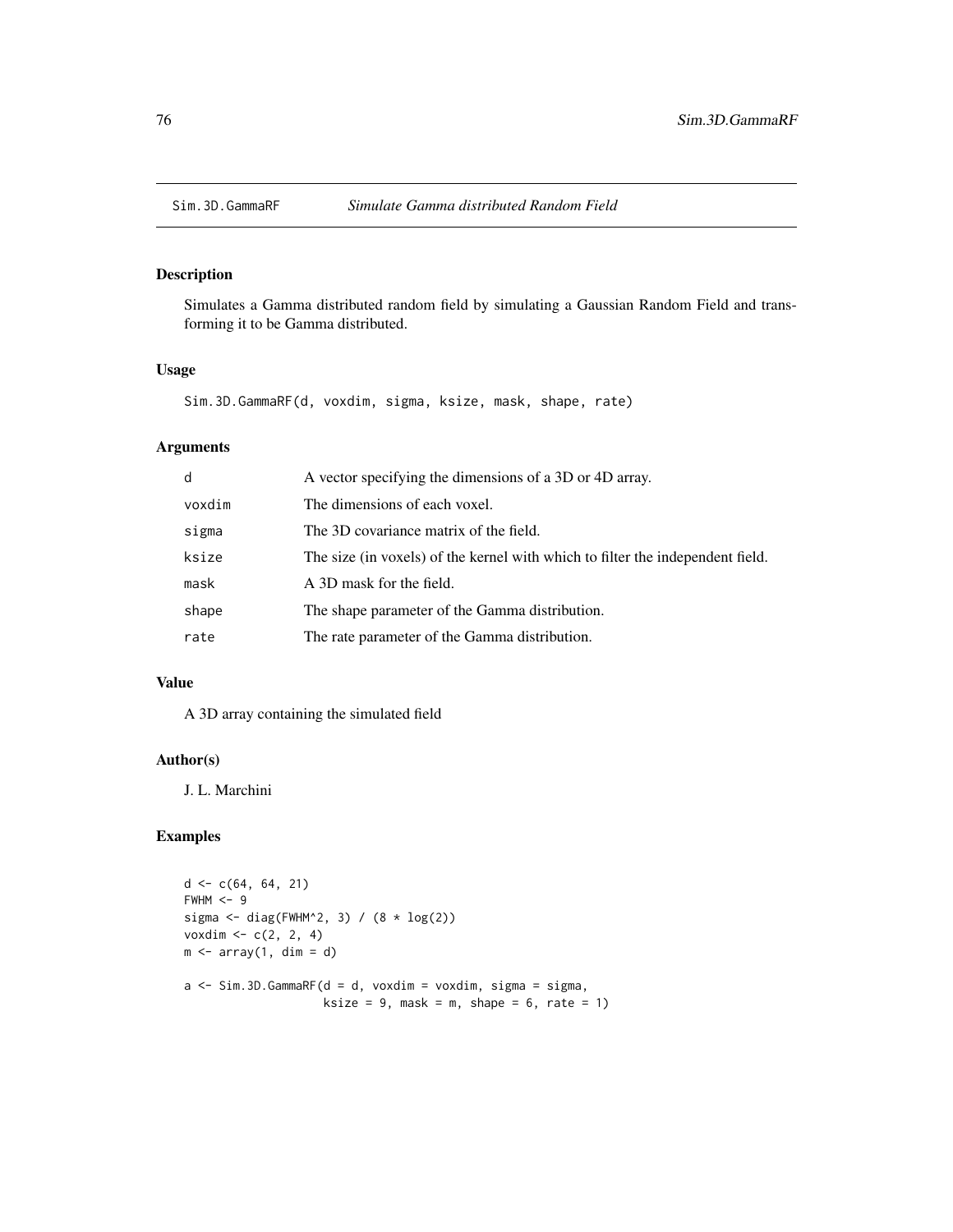<span id="page-76-0"></span>

Simulates a Gaussian Random Field with specified dimensions and covariance structure.

# Usage

```
Sim.3D.GRF(d, voxdim, sigma, ksize, mask = NULL, type = c("field", "max"))
```
# Arguments

| $\mathsf{d}$ | A vector specifying the dimensions of a 3D or 4D array.                                                                                                            |
|--------------|--------------------------------------------------------------------------------------------------------------------------------------------------------------------|
| voxdim       | The dimensions of each voxel.                                                                                                                                      |
| sigma        | The 3D covariance matrix of the field.                                                                                                                             |
| ksize        | The size (in voxels) of the kernel with which to filter the independent field.                                                                                     |
| mask         | A 3D mask for the field.                                                                                                                                           |
| type         | If type $==$ "field" then the simulated field together with the maximum of the field<br>is returned. If type $==$ "max" then the maximum of the field is returned. |

# Details

The function works by simulating a Gaussian r.v at each voxel location and then smoothing the field with a discrete filter to obtain a field with the desired covariance structure.

#### Value

| mat | Contains the simulated field if type $==$ "field", else NULL |
|-----|--------------------------------------------------------------|
| max | The maximum value of the simulated field.                    |

# Author(s)

J. L. Marchini

# See Also

[GaussSmoothArray](#page-48-0),[GaussSmoothKernel](#page-49-0)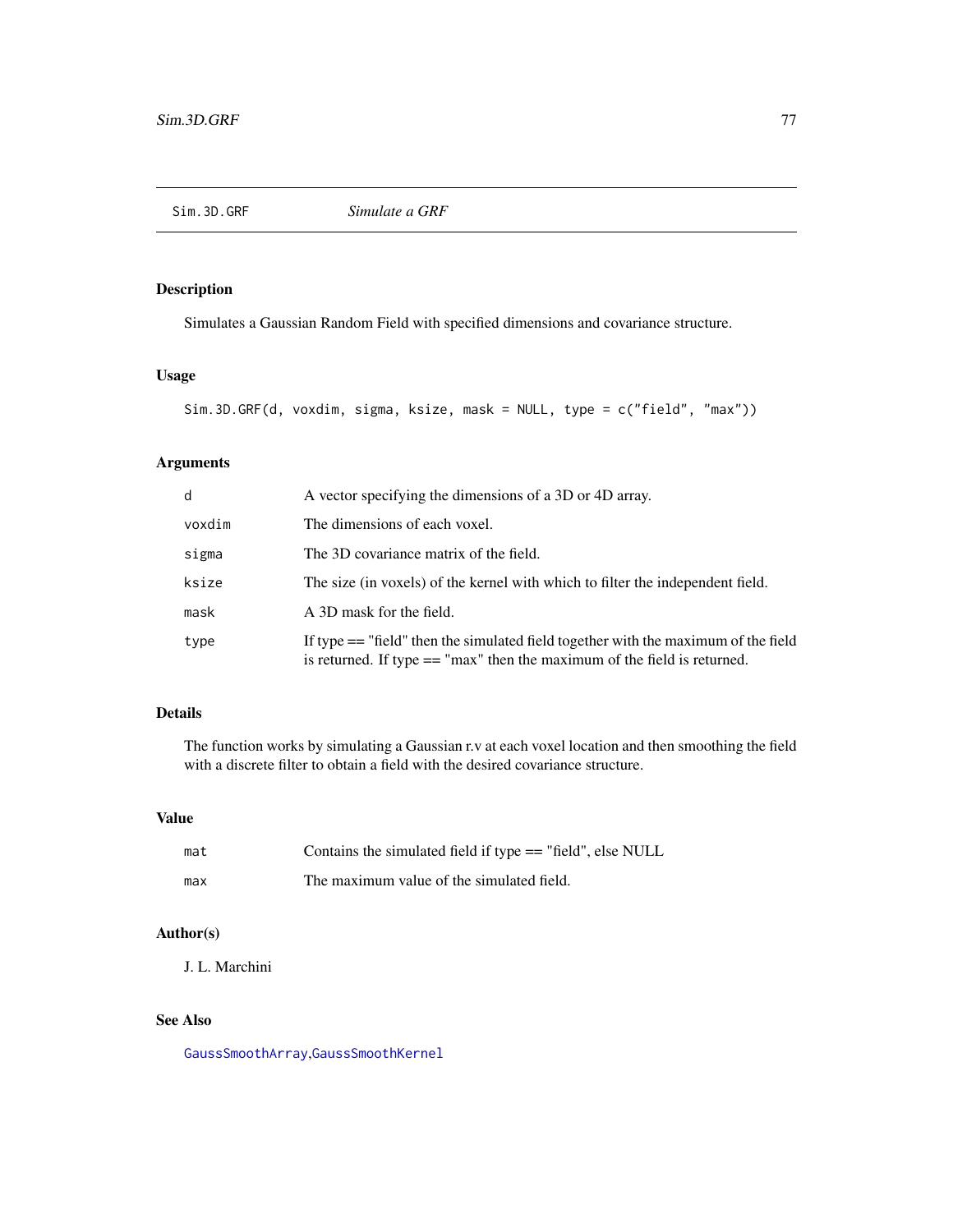# Examples

```
d \leq c(64, 64, 21)FWHM < -9sigma <- diag(FWHM^2, 3) / (8 * log(2))voxdim <- c(2, 2, 4)
msk \leq array(1, dim = d)
```
field <- Sim.3D.GRF(d = d, voxdim = voxdim, sigma = sigma, ksize = 9, mask = msk, type = "max")

SmoothEst *Estimate the variance-covariance matrix of a Gaussian random field*

# Description

Estimate the variance-covariance matrix of a Gaussian random field

# Usage

SmoothEst(mat, mask, voxdim, method = "Forman")

# Arguments

| mat    | 3D array that is the Gaussian Random Field.                                                                                                                                                                                                                                                                  |
|--------|--------------------------------------------------------------------------------------------------------------------------------------------------------------------------------------------------------------------------------------------------------------------------------------------------------------|
| mask   | 3D mask array.                                                                                                                                                                                                                                                                                               |
| voxdim | Vector of length 3 containing the voxel dimensions.                                                                                                                                                                                                                                                          |
| method | The estimator to use. method $=$ "Forman" (the default) uses the estimator pro-<br>posed in [1]. method = "Friston" uses the estimator proposed in [2, 3], but tis<br>can be biased when the amount of smoothing is small compared to the size of<br>each voxel (see [1] for more details and example below) |

# Details

Calculates the varaince-covariance matrix using the variance covariance matrix of partial derivatives.

# Value

A (3x3) diagonal matrix.

#### Author(s)

J. L. Marchini

<span id="page-77-0"></span>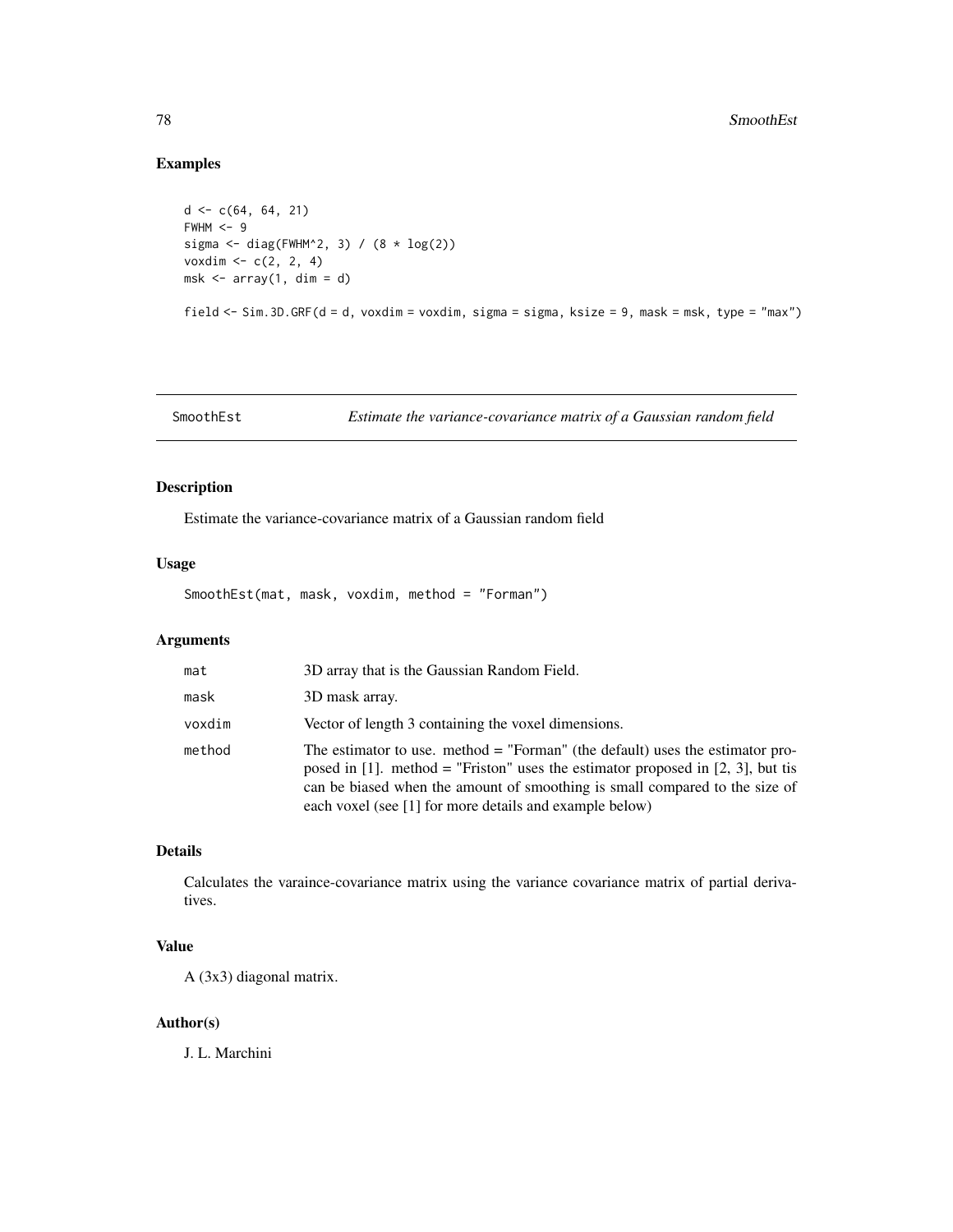#### SmoothEst 79

#### References

[1] Stephen D. Forman et al. (1995) Improved assessment of significant activation in functional magnetic resonance imaging (fMRI): Use of a cluster-size threshold. Magnetic Resonance in Medicine, 33:636-647.

[2] Karl J. Friston et al. (1991) Comparing functional (PET) images: the assessment of significant change. J. Cereb. Blood Flow Metab. 11:690-699.

[3] Stefan J. Kiebel et al. (1999) Robust smoothness estimation in statistical parametric maps using standardized residuals from the general linear model. NeuroImage, 10:756-766.

```
###############
## EXAMPLE 1 ##
###############
## example that illustrates the bias of the Friston
## method when smoothing is small compared to voxel size
## NB. The presence of bias becomes clearer if the
## simulations below are run about 100 times and
## the results averaged
ksize <-13d \leq c(64, 64, 64)voxdim \leq -c(1, 1, 1)FWHM <- 2 ## using a small value of FWHM (=2) compared to voxel size (=1)
sigma \le diag(FWHM^2, 3) / (8 \star log(2))
mask \leq array(1, dim = d)
num.vox <- sum(mask)
grf \le -\, Sim.3D.GRF(d = d, voxdim = voxdim, sigma = sigma,ksize = ksize, mask = mask, type = "field")$mat
sigma
SmoothEst(grf, mask, voxdim, method = "Friston")
SmoothEst(grf, mask, voxdim, method = "Forman") ## compared to sigma
##the Forman estimator is better (on average) than the Friston estimator
###############
## EXAMPLE 2 ##
###############
## increasing the amount of smoothing decreases the bias of the Friston estimator
ksize <- 13
d \leq c(64, 64, 64)voxdim \leq c(1, 1, 1)FWHM <- 5 ## using a large value of FWHM (=5) compared to voxel size (=1)
sigma \le diag(FWHM^2, 3) / (8 \star log(2))
mask \leq array(1, dim = d)
num.vox <- sum(mask)
grf \le -\text{Sim. 3D.GRF}(d = d, \text{voxdim} = \text{voxdim}, \text{sigma} = \text{sigma},
```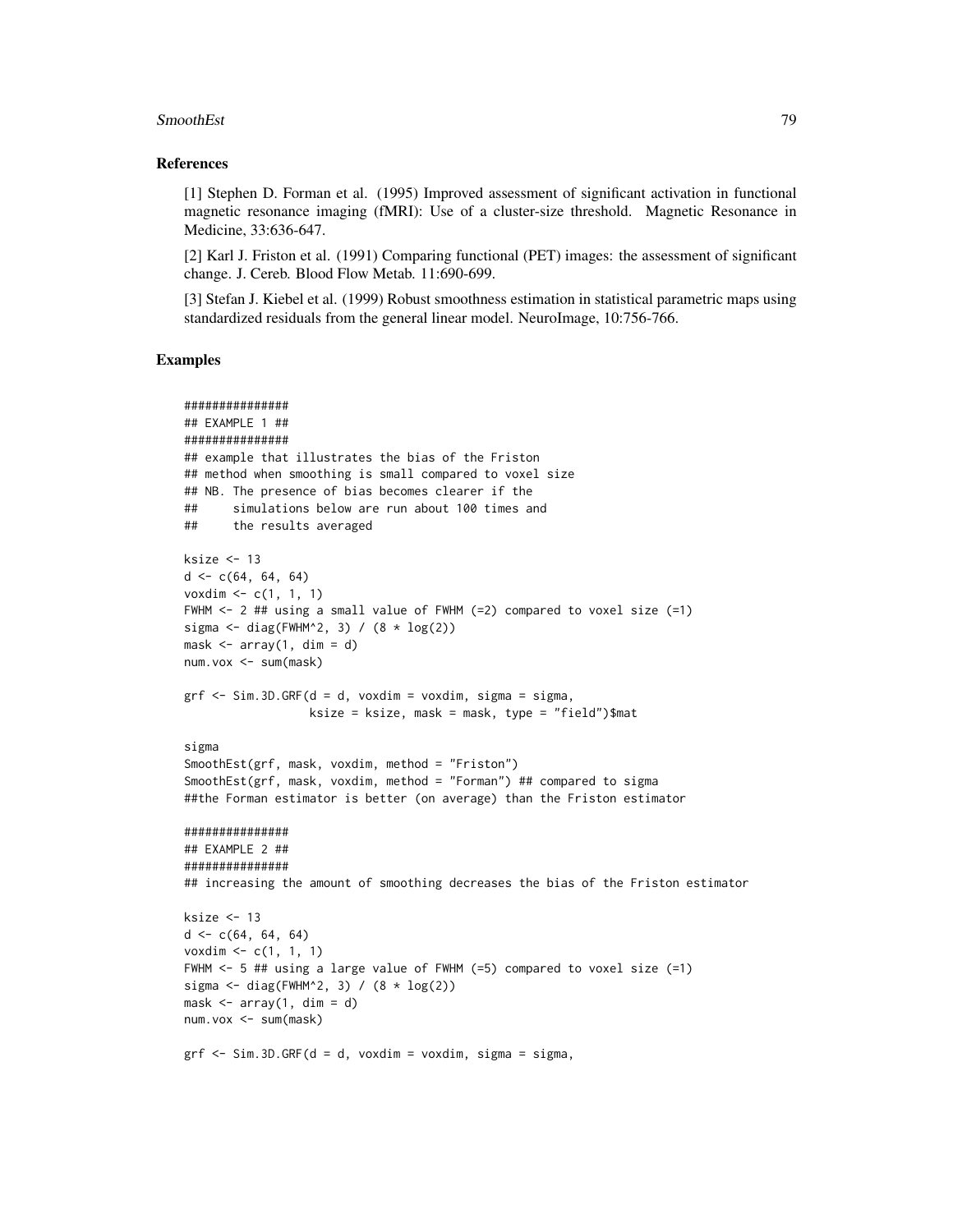```
ksize = ksize, mask = mask, type = "field")$mat
```

```
SmoothEst(grf, mask, voxdim, method = "Friston")
SmoothEst(grf, mask, voxdim, method = "Forman")
sigma
```
<span id="page-79-0"></span>st2xyzt *st2xyzt*

# Description

Encode and assemble a space code with a time code dimension into the combined one byte xyzt.units field of a NIFTI header file.

#### Usage

st2xyzt(space,time)

#### **Arguments**

| space | space field of a NIFTI file |
|-------|-----------------------------|
| time  | time field of a NIFTI file  |

#### Value

A list containing xyzt.units field.

Bits 0..2 of xyzt.units specify the units of pixdim[2..4] (e.g., spatial units are values 0,1,2,...,7). Bits 3..5 of xyzt.units specify the units of pixdim[5] (e.g., temporal units are multiples of 8: 0,8,16,24,32,40,48,56).

This compression of 2 distinct concepts into 1 byte is due to the limited space available in the 348 byte ANALYZE 7.5 header.

Some NIFTI codes: 0 (unspecified units), 1 (meters), 2 (millimeters), 3 (micrometers), 8 (seconds), 16 (milliseconds), 24 (microseconds), 32 (Hertz), 40 (ppm, part per million) and 48 (radians per second).

# See Also

# [xyzt2st](#page-85-0)

```
xyzt.units <- f.read.header(system.file("example-nifti.hdr", package="AnalyzeFMRI"))$xyzt.units
mylist <- xyzt2st(xyzt.units)
st2xyzt(mylist$space,mylist$time)
```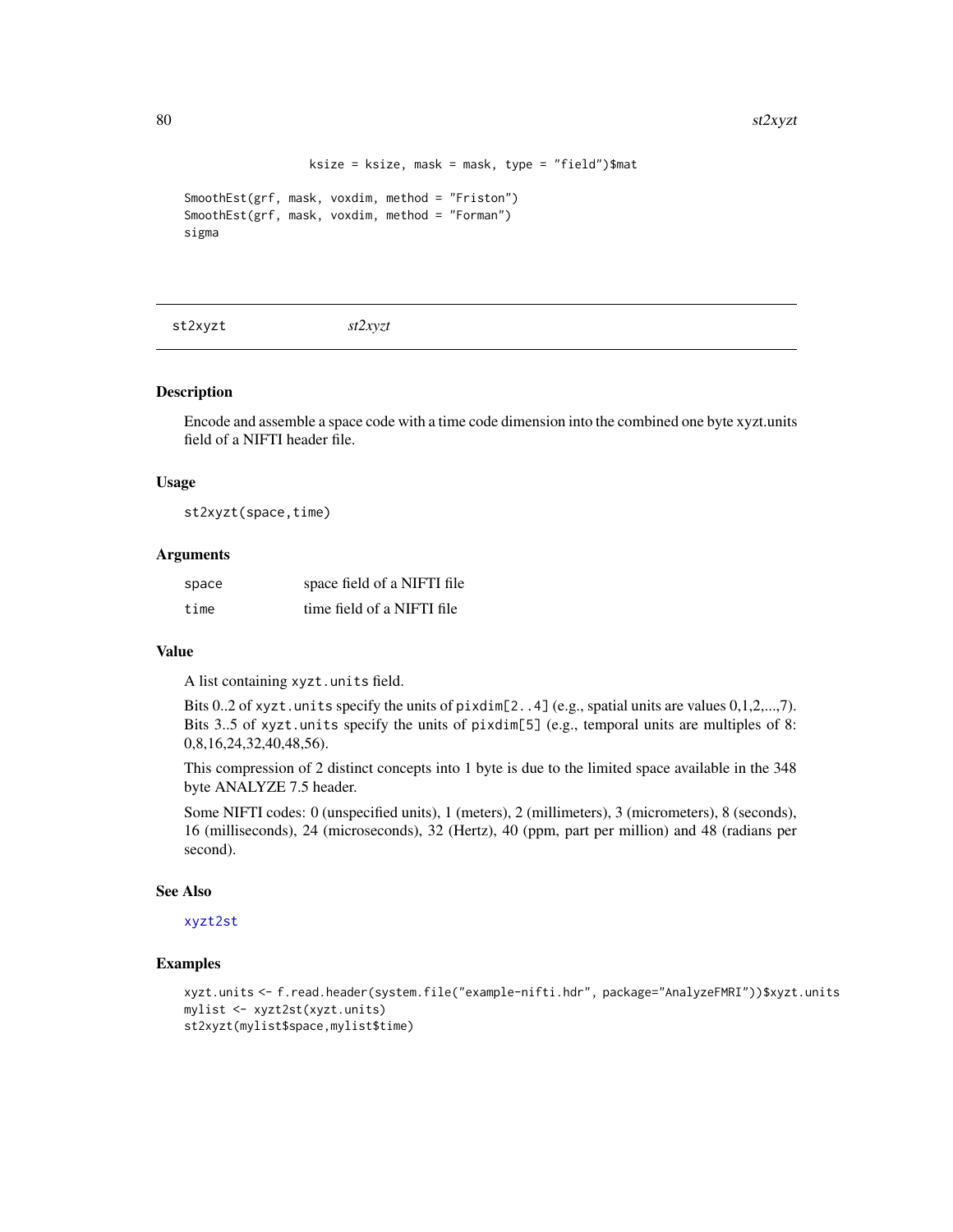<span id="page-80-1"></span><span id="page-80-0"></span>

To read tm functionnal images files in ANALYZE or NIFTI format, and concatenate them to obtain one 4D image file in Analyze (hdr/img pair) or Nifti format (hdr/img pair or single nii) which is written on disk. Note that this function outputs the files in the format sent in. If desired, one can use the function analyze2nifti to create NIFTI files from ANALYZE files.

#### Usage

```
threeDto4D(outputfile,path.in=NULL,prefix=NULL,regexp=NULL,times=NULL,
       list.of.in.files=NULL,path.out=NULL,is.nii.pair=FALSE,hdr.number=1)
```
#### Arguments

| outputfile       | character. Name of the outputfile without extension                                                                                                             |  |
|------------------|-----------------------------------------------------------------------------------------------------------------------------------------------------------------|--|
| path.in          | character with the path to the directory containing the image files                                                                                             |  |
| prefix           | character, common prefix to each file                                                                                                                           |  |
| regexp           | character. Regular expression to get all the files                                                                                                              |  |
| times            | vector, numbers of the image files to retrieve                                                                                                                  |  |
| list.of.in.files |                                                                                                                                                                 |  |
|                  | names of img files to concatenate (with full path)                                                                                                              |  |
| path.out         | where to write the output hdr/img pair files. Will be taken as path in if not<br>provided.                                                                      |  |
| is.nii.pair      | logical. Should we write a signle nii NIFTI file or a hdr/img NIFTI pair file                                                                                   |  |
| hdr.number       | Number of the original 3D Analyze or NIFTI image file from which to take the<br>header that should serve as the final header of the newly 4D created image file |  |

### Value

None.

# See Also

[twoDto4D](#page-83-0) [fourDto2D](#page-47-0)

- # path.fonc <- "/network/home/lafayep/Stage/Data/map284/functional/
- # MondrianApril2007/preprocessing/1801/smoothed/"
- # threeDto4D("essai",path.in=path.fonc,prefix="su1801\_",regexp="????.img",times=1:120)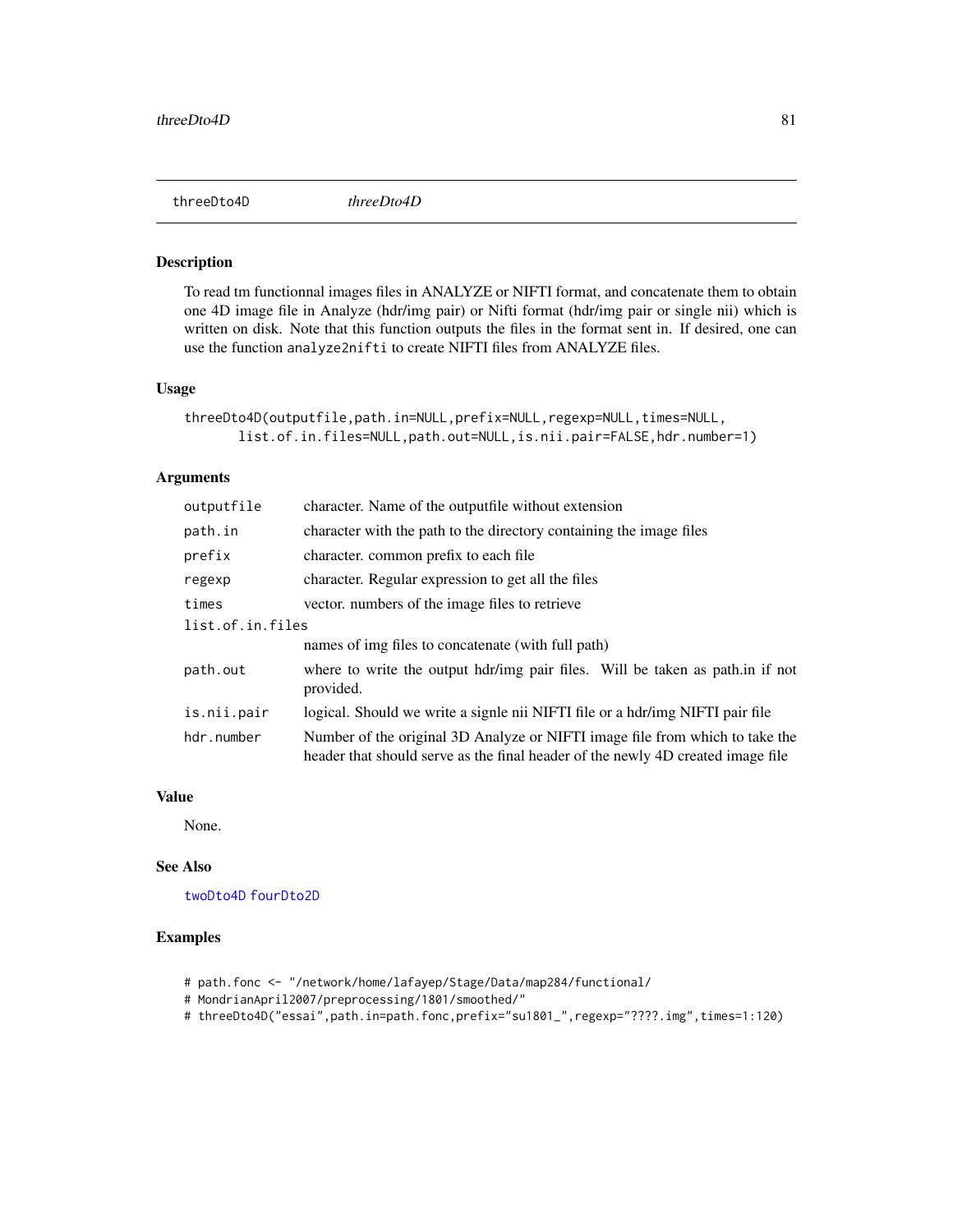<span id="page-81-0"></span>Threshold.Bonferroni *Calculates Bonferroni Threshold*

#### Description

Calculate the Bonferroni threshold for n iid tests that results in an overall p-value of p.val. The tests can be distributed as Normal, t or F.

#### Usage

Threshold.Bonferroni(p.val, n, type =  $c("Normal", "t", "F")$ , df1 = NULL, df2 = NULL)

# Arguments

| p.val | The required overall p-value.                                                                                       |
|-------|---------------------------------------------------------------------------------------------------------------------|
| n     | The number of tests.                                                                                                |
| type  | The distribution of the tests. One of "Normal", "t" or "F"                                                          |
| df1   | The degrees of freedom of the t-distribution or the first degrees of freedom pa-<br>rameter for the F distribution. |
| df2   | The second degrees of freedom parameter for the F distribution.                                                     |

### Value

Returns the Bonferroni threshold.

# Examples

```
Threshold.Bonferroni(0.05, 1000)
Threshold.Bonferroni(0.05, 1000, type = c("t"), df1 = 20)
Threshold.Bonferroni(0.05, 1000, type = c("F"), df1 = 3, df2 = 100)
```
Threshold.FDR *False Discovery Rate (FDR) Threshold*

#### Description

Calculates the False Discovery Rate (FDR) threshold for a given vector of statistic values.

# Usage

```
Threshold.FDR(x, q, cV.type = 2, type = c("Normal", "t", "F"), df1 = NULL, df2 = NULL)
```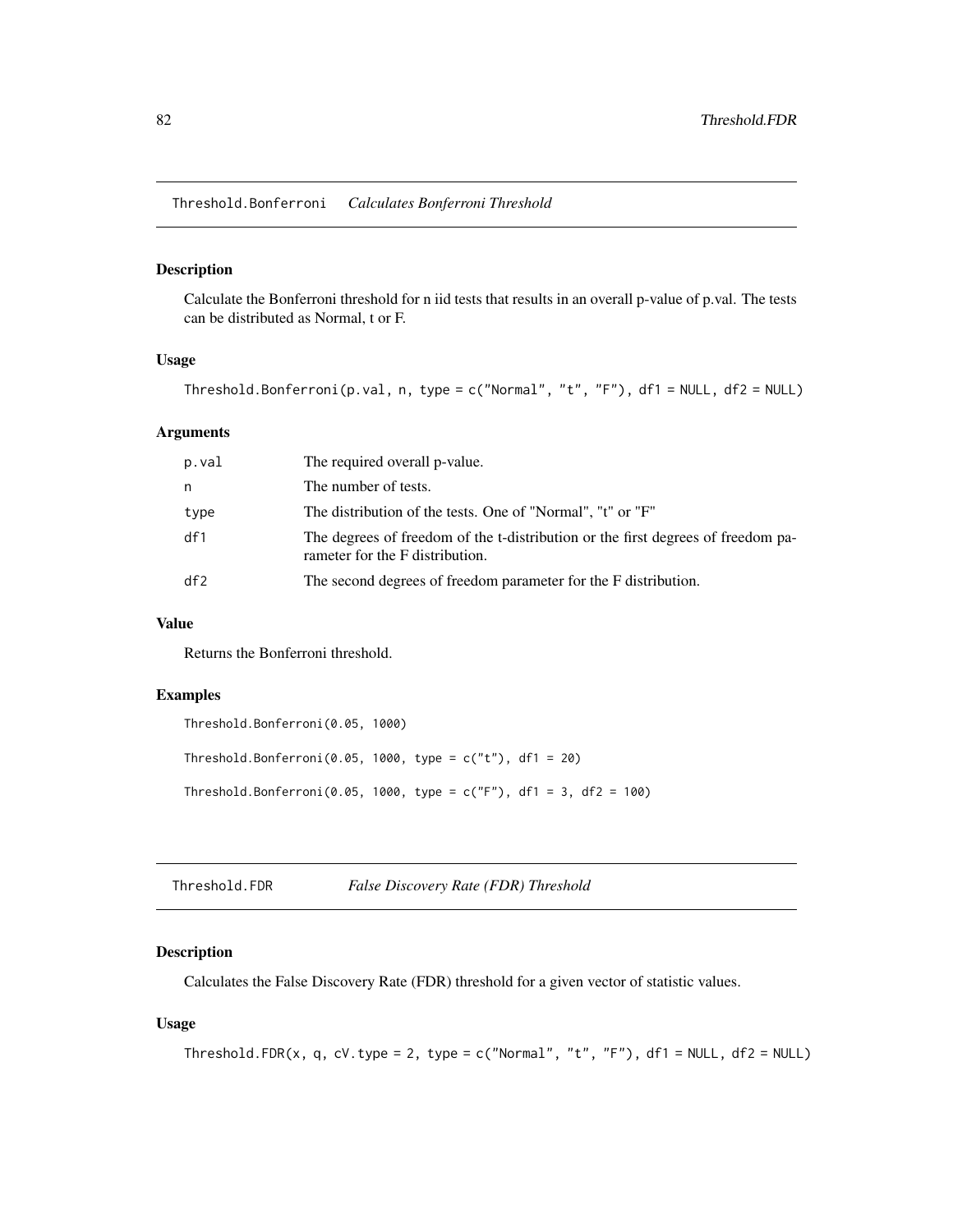#### <span id="page-82-0"></span>Threshold.RF 83

#### Arguments

| $\mathsf{x}$ | A vector of test statistic values.                                                                                                                 |
|--------------|----------------------------------------------------------------------------------------------------------------------------------------------------|
| q            | The desired False Discovery Rate threshold.                                                                                                        |
| cV.type      | A flag that specifies the assumptions about the joint distribution of p-values.<br>Choose cV.type = 2 for fMRI data (see Genovese et al $(2001)$ ) |
| type         | The distribution of the statistic values. Either "Normal", "t" or "F".                                                                             |
| df1          | The degrees of freedom of the t-distribution or the first degrees of freedom pa-<br>rameter for the F distribution.                                |
| df2          | The second degrees of freedom parameter for the F distribution.                                                                                    |

# Value

Returns the FDR threshold.

# Author(s)

J. L. Marchini

# References

Genovese et al. (2001) Thresholding of Statistical Maps in Functional NeuroImaging Using the False Discovery Rate.

# Examples

x <- c(rnorm(1000), rnorm(100, mean = 3)) Threshold.FDR( $x = x$ ,  $q = 0.20$ , cV.type = 2)

Threshold.RF *Random Field Theory Thersholds.*

## Description

Calculates the Random Field theory threshold to give that results in a specified p-value.

# Usage

Threshold.RF(p.val, sigma, voxdim = c(1, 1, 1), num.vox, type =  $c("Normal", "t"), df = NULL)$ 

# Arguments

| p.val    | The required p-value.                                  |
|----------|--------------------------------------------------------|
| sigma    | The 3D covariance matrix of the random field.          |
| voxdim   | The dimesnions of a voxel.                             |
| num. vox | The number of voxels that constitute the random field. |
| type     | The type of random field, "Normal" or "t".             |
| df       | The degrees of the t distributed field.                |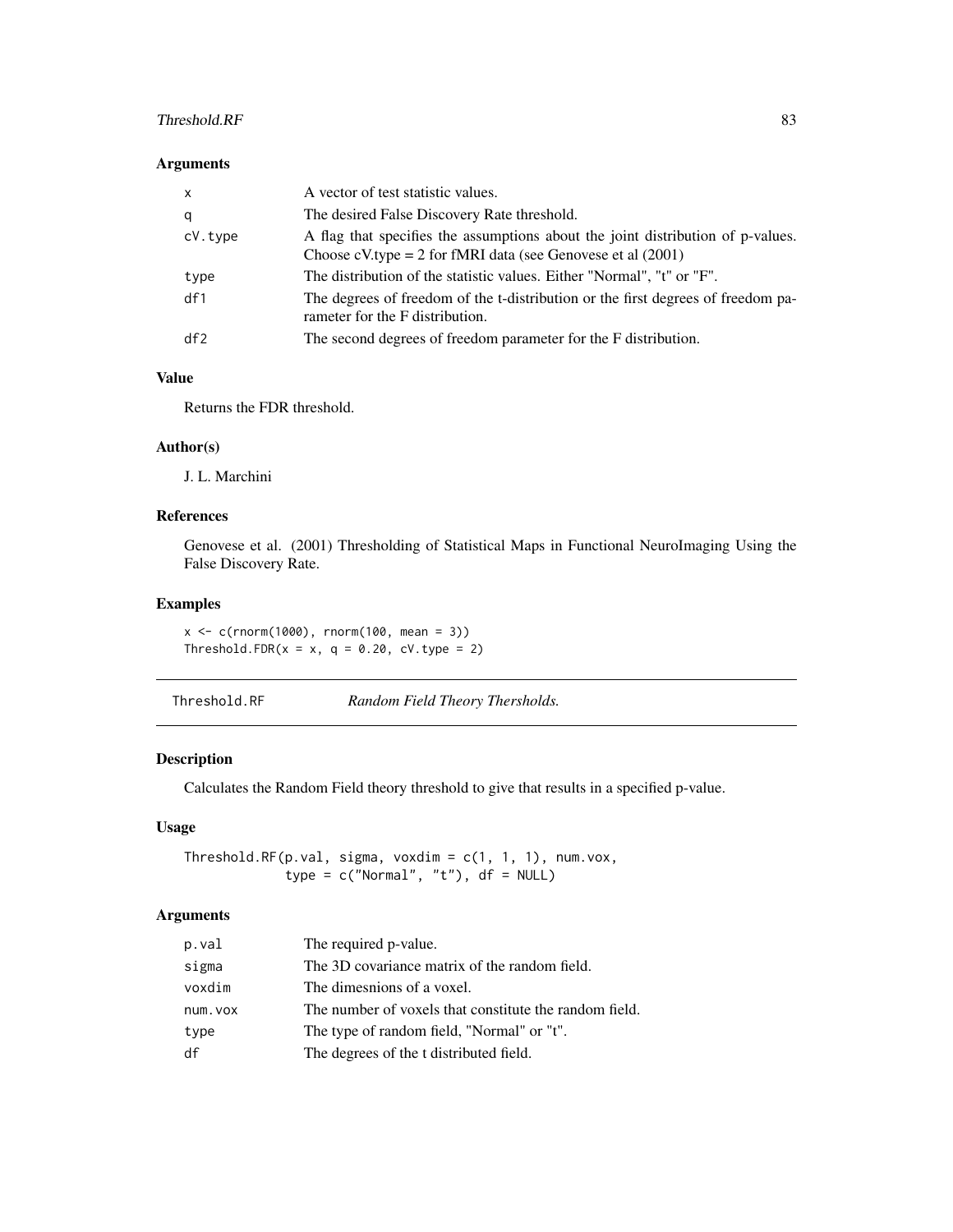# <span id="page-83-1"></span>Details

Calculates the threshold that produces an expected Euler characteristic equal to the required p-value.

# Value

Returns the Random Field threshold.

# Author(s)

J. L. Marchini

# See Also

[EC.3D](#page-8-0)

# Examples

```
a <- Threshold.RF(p.val = 0.05, sigma = diag(1, 3), voxdim = c(1, 1, 1), num.vox = 10000)
EC.3D(a, sigma = diag(1, 3), voxdim = c(1, 1, 1), num.vox = 10000)
```
<span id="page-83-0"></span>

# Description

This function transform a 2D matrix of size tm x vm containing images in each row into a 4D array image.

# Usage

twoDto4D(x.2d, dim)

# Arguments

| x.2d | a 2D matrix to be transformed                                                                                                       |
|------|-------------------------------------------------------------------------------------------------------------------------------------|
| dim  | vector of length 4 containing the dimensions of the array. $\dim[1:3]$ are the space<br>dimensions. $\dim[4]$ is the time dimension |

# Value

volume. 4d a 4D array image

# See Also

[threeDto4D](#page-80-0) [fourDto2D](#page-47-0)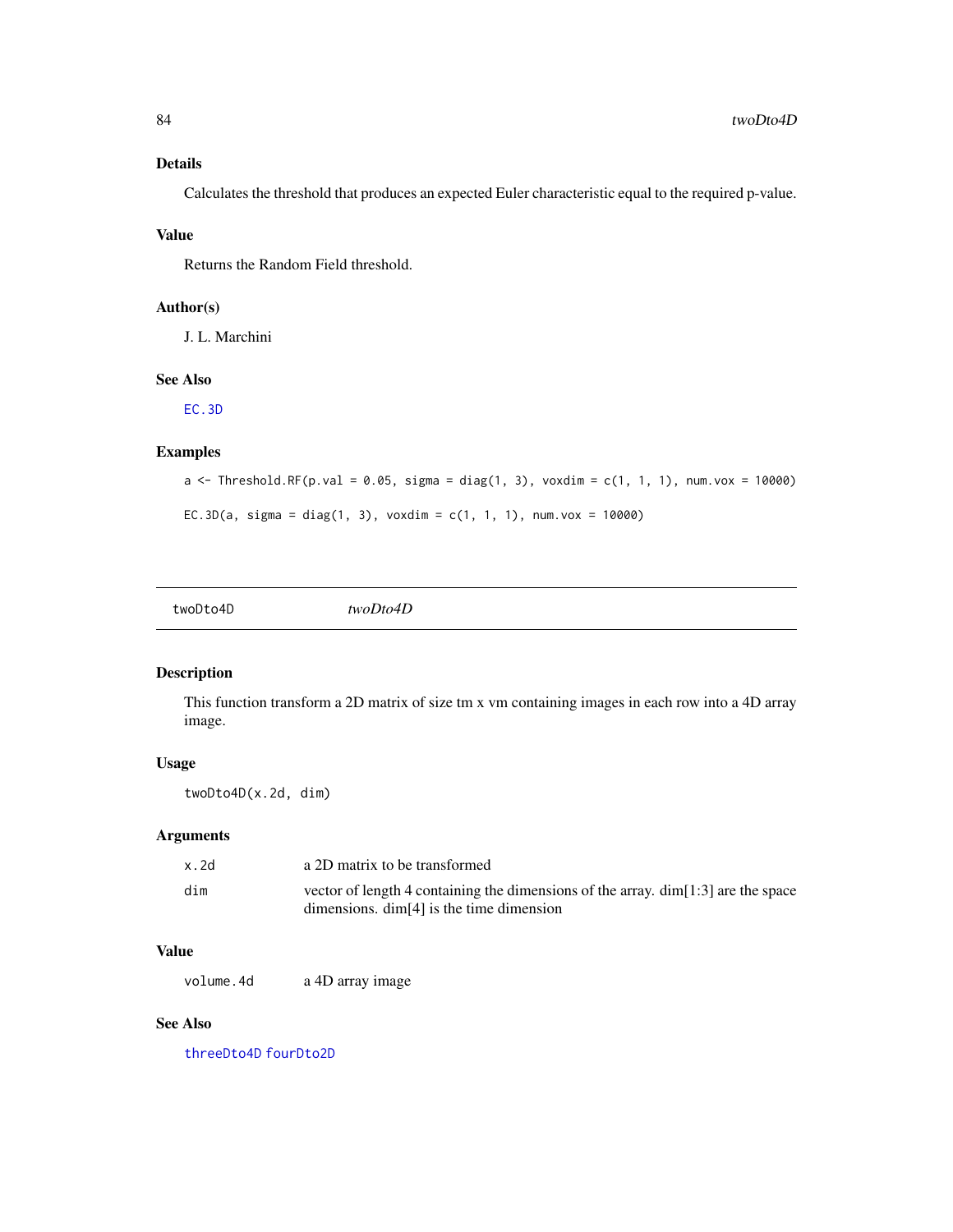#### <span id="page-84-0"></span>xyz2ijk 85

# Examples

# TODO !!

xyz2ijk *xyz2ijk*

# Description

This function maps from some real world  $(x,y,z)$  positions in space into data coordinates (e.g. column i, row j, slice k). These original positions could relate to Talairach-Tournoux (T&T) space, MNI space, or patient-based scanner coordinates.

#### Usage

xyz2ijk(xyz=c(1,1,1),method=2,L)

# Arguments

| xyz    | matrix. Each column of xyz should contain a voxel real world index coordinates<br>$(x,y,z)$ to be mapped to its $(i,j,k)$ voxel index coordinates in the dataset |
|--------|------------------------------------------------------------------------------------------------------------------------------------------------------------------|
| method | 1 (gform.code=sform.code=0),2 (gform.code>0, rigid transformation) or 3 (sform.code>0,<br>affine transformation).                                                |
|        | header list of a NIFTI file                                                                                                                                      |

#### Details

See help page of function ijk2xyz().

#### Value

A list containing the matrix xyz of the positions of the points specified in ijk.

# See Also

# [ijk2xyz](#page-52-0) [Q2R](#page-73-1) [R2Q](#page-73-0)

```
L <- f.read.header(system.file("example-nifti.hdr",
package="AnalyzeFMRI"))
xyz <- matrix(c(1,1,1,2,3,7),byrow=FALSE,nrow=3)
xyz2ijk(xyz=xyz,method=2,L)
```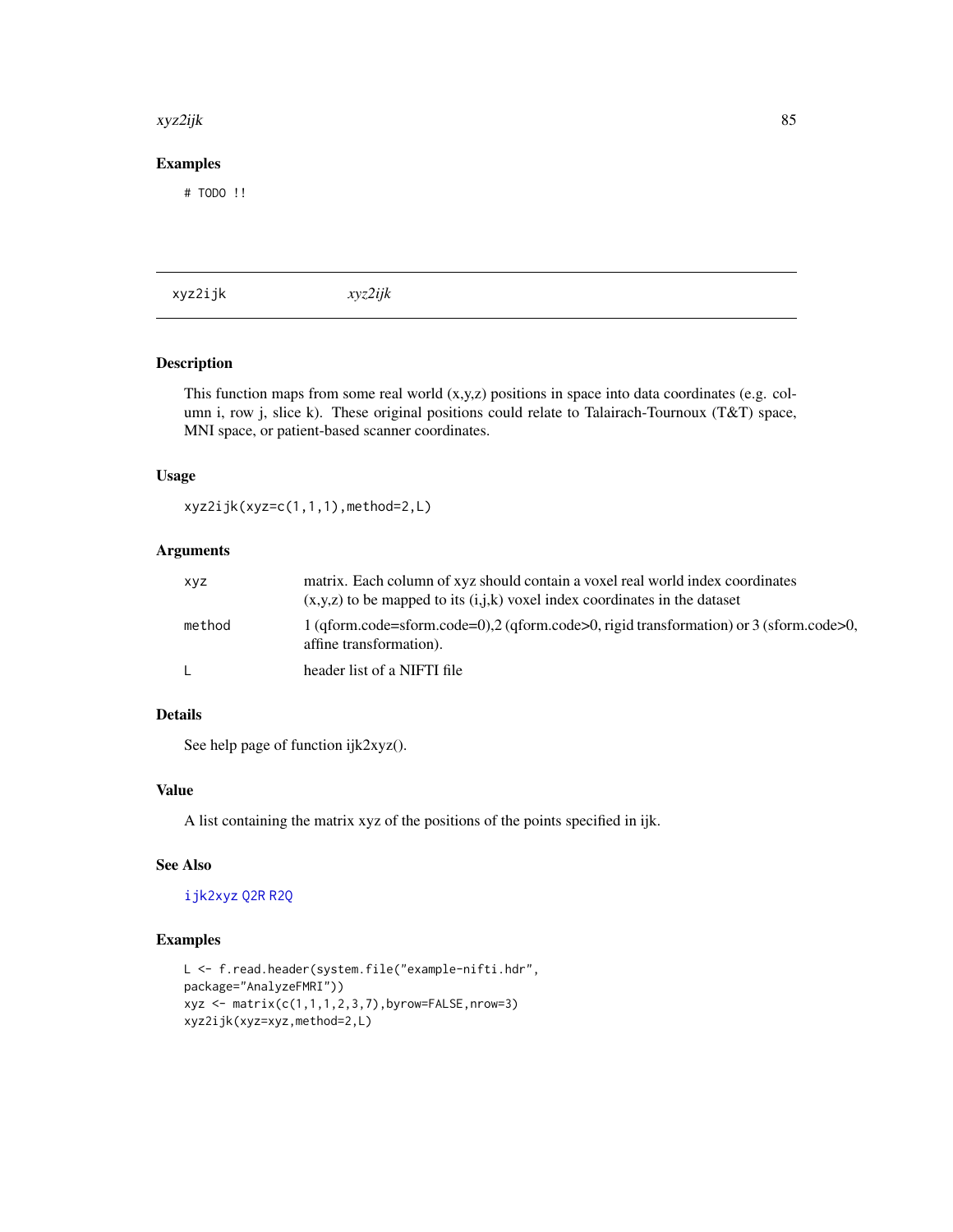<span id="page-85-1"></span><span id="page-85-0"></span>xyzt2st *xyzt2st*

# Description

Extract space and time dimension codes from the one byte xyzt.units field of a NIFTI header file.

# Usage

```
xyzt2st(xyzt.units)
```
# Arguments

xyzt.units xyzt.units field of a NIFTI header file

### Value

A list containing space and time fields.

See also the Value Section of the help file of function st2xyzt().

# See Also

### [st2xyzt](#page-79-0)

```
xyzt.units <- f.read.header(system.file("example-nifti.hdr", package="AnalyzeFMRI"))$xyzt.units
xyzt2st(xyzt.units)
```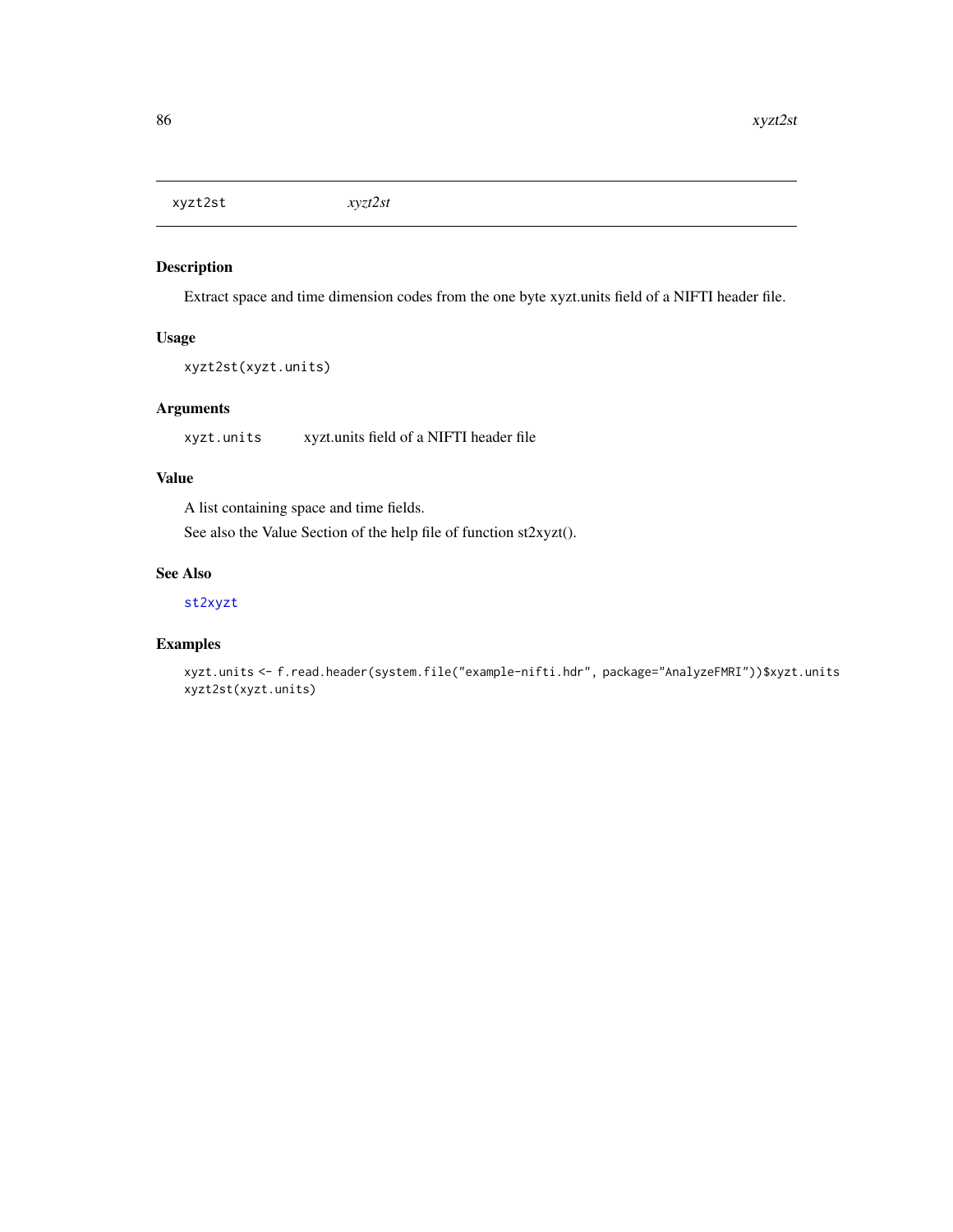# **Index**

∗Topic utilities analyze2nifti, [3](#page-2-0) centering, [5](#page-4-1) cluster.threshold, [6](#page-5-0) cov.est, [7](#page-6-0) diminfo2fps, [8](#page-7-0) EC.3D, [9](#page-8-1) eigenvalues, [10](#page-9-0) f.analyze.file.summary, [11](#page-10-0) f.analyzeFMRI.gui, [11](#page-10-0) f.basic.hdr.list.create, [12](#page-11-0) f.basic.hdr.nifti.list.create, [12](#page-11-0) f.complete.hdr.nifti.list.create, [13](#page-12-0) f.ica.fmri, [17](#page-16-0) f.ica.fmri.gui, [19](#page-18-0) f.icast.fmri, [20](#page-19-0) f.icast.fmri.gui, [21](#page-20-0) f.nifti.file.summary, [22](#page-21-0) f.plot.ica.fmri, [23](#page-22-0) f.plot.ica.fmri.jpg, [23](#page-22-0) f.plot.volume.gui, [24](#page-23-0) f.read.analyze.header, [25](#page-24-0) f.read.analyze.slice, [27](#page-26-0) f.read.analyze.slice.at.all.timepoints, [28](#page-27-0) f.read.analyze.tpt, [29](#page-28-0) f.read.analyze.ts, [29](#page-28-0) f.read.analyze.volume, [30](#page-29-0) f.read.header, [31](#page-30-0) f.read.nifti.header, [31](#page-30-0) f.read.nifti.slice, [35](#page-34-0) f.read.nifti.slice.at.all.timepoints, [36](#page-35-0) f.read.nifti.tpt, [37](#page-36-0) f.read.nifti.ts, [37](#page-36-0) f.read.nifti.volume, [38](#page-37-0) f.read.volume, [39](#page-38-0) f.spectral.summary, [39](#page-38-0)

f.spectral.summary.nifti, [40](#page-39-0) f.write.analyze, [41](#page-40-0) f.write.array.to.img.2bytes, [42](#page-41-0) f.write.array.to.img.8bit, [42](#page-41-0) f.write.array.to.img.float, [43](#page-42-0) f.write.list.to.hdr, [43](#page-42-0) f.write.list.to.hdr.nifti, [44](#page-43-0) f.write.nifti, [45](#page-44-0) f.write.nii.array.to.img.2bytes, [46](#page-45-0) f.write.nii.array.to.img.8bit, [46](#page-45-0) f.write.nii.array.to.img.float, [47](#page-46-0) fourDto2D, [48](#page-47-1) fps2diminfo, [48](#page-47-1) GaussSmoothArray, [49](#page-48-1) GaussSmoothKernel, [50](#page-49-1) ICAspat, [51](#page-50-0) ICAtemp, [52](#page-51-0) ijk2xyz, [53](#page-52-1) magicfield, [59](#page-58-0) mat34.to.TRSZ, [59](#page-58-0) mat34.to.TZSR, [60](#page-59-0) model.2.cov.func, [61](#page-60-0) model.2.est.gamma, [62](#page-61-0) N2G, [62](#page-61-0) N2G.Class.Probability, [63](#page-62-0) N2G.Density, [64](#page-63-0) N2G.Fit, [65](#page-64-0) N2G.Inverse, [66](#page-65-0) N2G.Likelihood, [66](#page-65-0) N2G.Likelihood.Ratio, [67](#page-66-0) N2G.Region, [68](#page-67-0) N2G.Spatial.Mixture, [68](#page-67-0) N2G.Transform, [70](#page-69-0) nifti.quatern.to.mat44, [71](#page-70-0) NonLinearSmoothArray, [71](#page-70-0) orientation, [73](#page-72-0) Q2R, [74](#page-73-2) R2Q, [74](#page-73-2)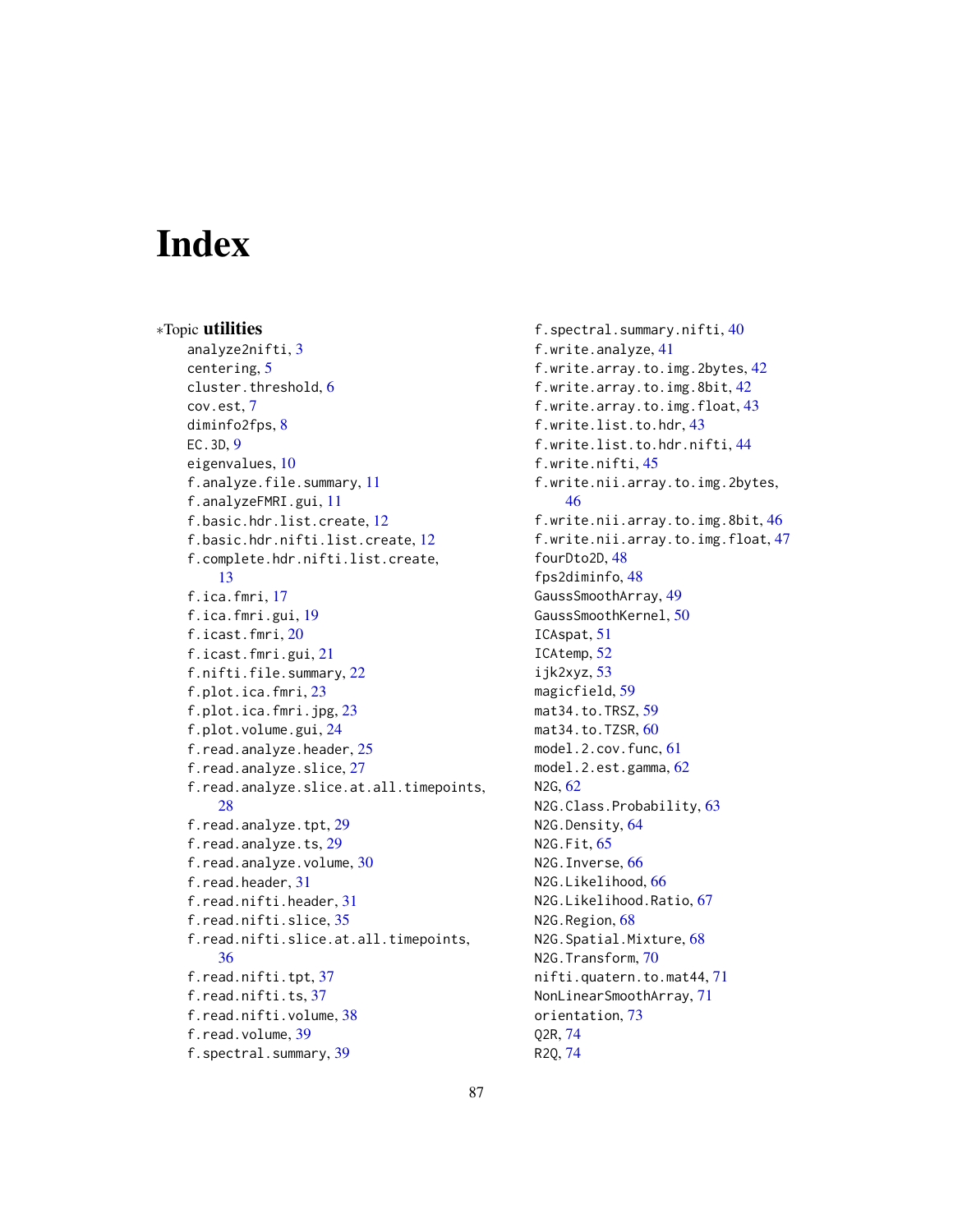```
reduction, 75
    Sim.3D.GammaRF, 76
    Sim.3D.GRF, 77
    SmoothEst, 78
    st2xyzt, 80
    threeDto4D, 81
    Threshold.Bonferroni, 82
    Threshold.FDR, 82
    Threshold.RF, 83
    twoDto4D, 84
    xyz2ijk, 85
    xyzt2st, 86
analyze2nifti, 3
centering, 5, 75
cluster.threshold, 6
cluster_mass (cluster.threshold), 6
cov.est, 7
covariance_est (cov.est), 7
diminfo2fps, 8, 49
EC.3D, 9, 84
eigenvalues, 10
f.analyze.file.summary, 11, 12, 27, 40
f.analyzeFMRI.gui, 11
f.basic.hdr.list.create, 11, 12, 44
f.basic.hdr.nifti.list.create, 12, 16,
         22, 44
f.complete.hdr.nifti.list.create, 13
f.ica.fmri, 17, 19, 23, 24
f.ica.fmri.gui, 19, 19, 22, 23
f.icast.fmri, 20, 22
f.icast.fmri.gui, 21, 21, 25
f.nifti.file.summary, 13, 16, 22, 40
f.plot.ica.fmri, 19, 23
f.plot.ica.fmri.jpg, 23
f.plot.volume.gui, 24
f.read.analyze.header, 11, 25, 31
f.read.analyze.slice, 11, 27, 28–30
f.read.analyze.slice.at.all.timepoints,
         11, 28, 28, 29, 30
f.read.analyze.tpt, 29
f.read.analyze.ts, 11, 28, 29, 30
f.read.analyze.volume, 11, 28, 30
f.read.header, 31
f.read.nifti.header, 22, 31, 31
```
f.read.nifti.slice, *[22](#page-21-0)*, [35,](#page-34-0) *[36](#page-35-0)[–39](#page-38-0)* f.read.nifti.slice.at.all.timepoints, *[22](#page-21-0)*, *[36](#page-35-0)*, [36,](#page-35-0) *[37](#page-36-0)[–39](#page-38-0)* f.read.nifti.tpt, [37](#page-36-0) f.read.nifti.ts, *[22](#page-21-0)*, *[36](#page-35-0)*, [37,](#page-36-0) *[38,](#page-37-0) [39](#page-38-0)* f.read.nifti.volume, *[22](#page-21-0)*, *[36](#page-35-0)*, [38](#page-37-0) f.read.volume, [39](#page-38-0) f.spectral.summary, *[11](#page-10-0)*, [39](#page-38-0) f.spectral.summary.nifti, *[22](#page-21-0)*, [40](#page-39-0) f.write.analyze, *[11](#page-10-0)*, *[29,](#page-28-0) [30](#page-29-0)*, [41,](#page-40-0) *[42,](#page-41-0) [43](#page-42-0)* f.write.array.to.img.2bytes, *[11](#page-10-0)*, *[22](#page-21-0)*, *[41](#page-40-0)*, [42,](#page-41-0) *[43](#page-42-0)*, *[45](#page-44-0)* f.write.array.to.img.8bit, *[41](#page-40-0)*, [42,](#page-41-0) *[43](#page-42-0)*, *[45](#page-44-0)* f.write.array.to.img.float, *[11](#page-10-0)*, *[22](#page-21-0)*, *[41](#page-40-0)[–43](#page-42-0)*, [43,](#page-42-0) *[45](#page-44-0)* f.write.list.to.hdr, *[11,](#page-10-0) [12](#page-11-0)*, [43](#page-42-0) f.write.list.to.hdr.nifti, *[13](#page-12-0)*, *[16](#page-15-0)*, *[22](#page-21-0)*, [44](#page-43-0) f.write.nifti, *[22](#page-21-0)*, *[37,](#page-36-0) [38](#page-37-0)*, [45,](#page-44-0) *[46,](#page-45-0) [47](#page-46-0)* f.write.nii.array.to.img.2bytes, *[45](#page-44-0)*, [46,](#page-45-0) *[47](#page-46-0)* f.write.nii.array.to.img.8bit, *[45](#page-44-0)*, [46,](#page-45-0) *[47](#page-46-0)* f.write.nii.array.to.img.float, *[45](#page-44-0)[–47](#page-46-0)*, [47](#page-46-0) fourDto2D, [48,](#page-47-1) *[81](#page-80-1)*, *[84](#page-83-1)* fps2diminfo, *[8](#page-7-0)*, [48](#page-47-1) gaussfilter1 *(*GaussSmoothKernel*)*, [50](#page-49-1) gaussfilter2 *(*GaussSmoothKernel*)*, [50](#page-49-1) GaussSmoothArray, [49,](#page-48-1) *[72](#page-71-0)*, *[77](#page-76-0)* GaussSmoothKernel, *[50](#page-49-1)*, [50,](#page-49-1) *[77](#page-76-0)* ica\_fmri\_JM *(*ICAspat*)*, [51](#page-50-0) ICAspat, [51,](#page-50-0) *[52](#page-51-0)* ICAtemp, *[51](#page-50-0)*, [52](#page-51-0) ijk2xyz, [53,](#page-52-1) *[85](#page-84-0)* jpeg, *[24](#page-23-0)* magicfield, [59](#page-58-0) mat34.to.TRSZ, [59,](#page-58-0) *[61](#page-60-0)* mat34.to.TZSR, *[60](#page-59-0)*, [60](#page-59-0) model.2.cov.func, [61](#page-60-0) model.2.est.gamma, [62](#page-61-0) N2G, [62,](#page-61-0) *[64](#page-63-0)[–70](#page-69-0)* N2G.Class.Probability, *[63](#page-62-0)*, [63,](#page-62-0) *[64](#page-63-0)[–70](#page-69-0)* N2G.Density, *[63,](#page-62-0) [64](#page-63-0)*, [64,](#page-63-0) *[65](#page-64-0)[–70](#page-69-0)*

N2G.Fit, *[63,](#page-62-0) [64](#page-63-0)*, [65,](#page-64-0) *[66](#page-65-0)[–70](#page-69-0)*